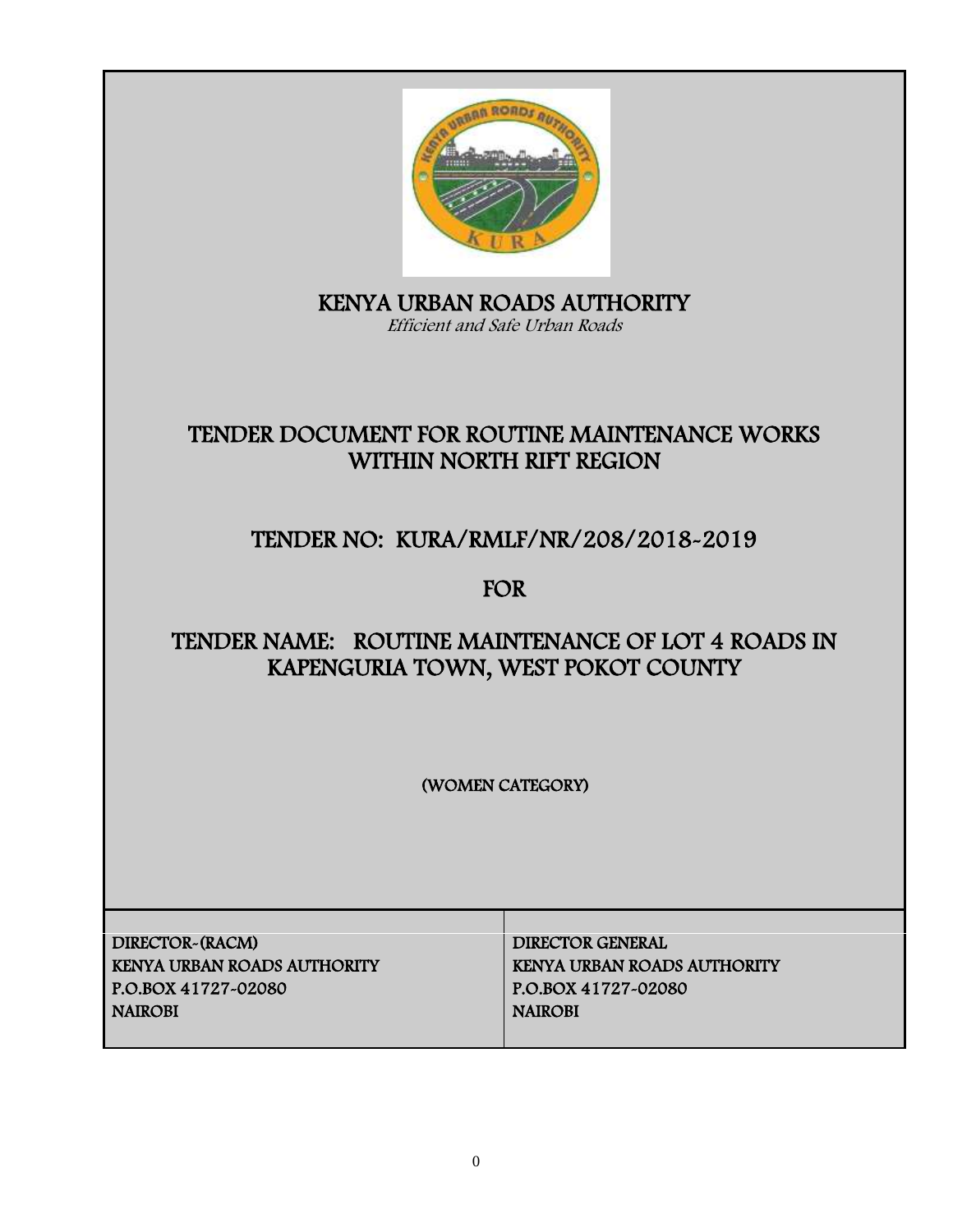# TABLE OF CONTENTS

| SECTION II: INSTRUCTIONS TO TENDERERS AND CONDITIONS OF TENDER4      |  |
|----------------------------------------------------------------------|--|
|                                                                      |  |
|                                                                      |  |
|                                                                      |  |
|                                                                      |  |
|                                                                      |  |
|                                                                      |  |
| SECTION VI: SUPERVISION AND CONTRACT EVALUATION MANUAL 2012111       |  |
|                                                                      |  |
|                                                                      |  |
|                                                                      |  |
|                                                                      |  |
|                                                                      |  |
|                                                                      |  |
|                                                                      |  |
|                                                                      |  |
| SECTION XIII: FORM OF PERFORMANCE BANK GUARANTEE (UNCONDITIONAL) 151 |  |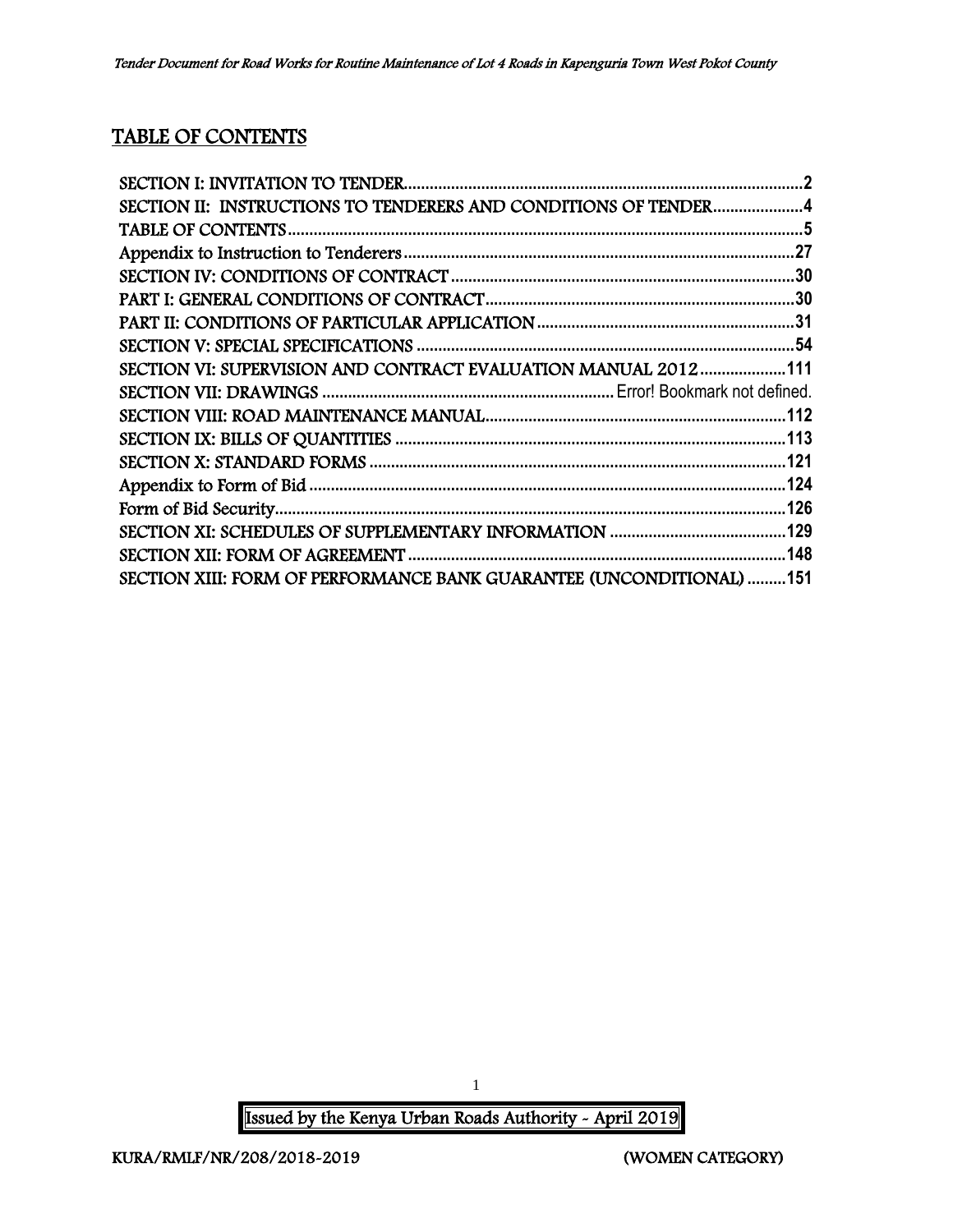# <span id="page-2-0"></span>SECTION I: INVITATION TO TENDER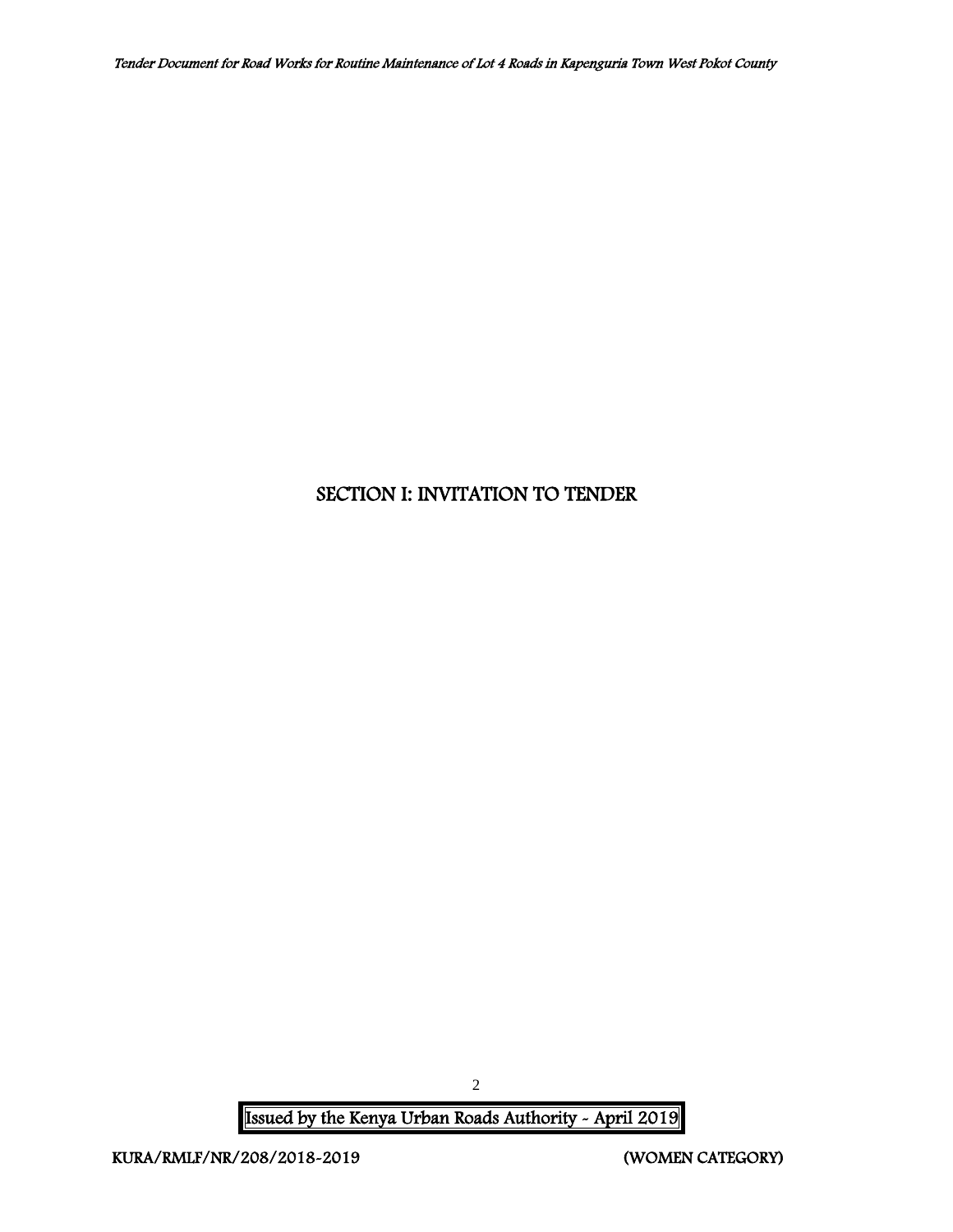(Se[e www.kura.go.ke/tender](http://www.kura.go.ke/tender) notice)

Issued by the Kenya Urban Roads Authority - April 2019

 $\setminus$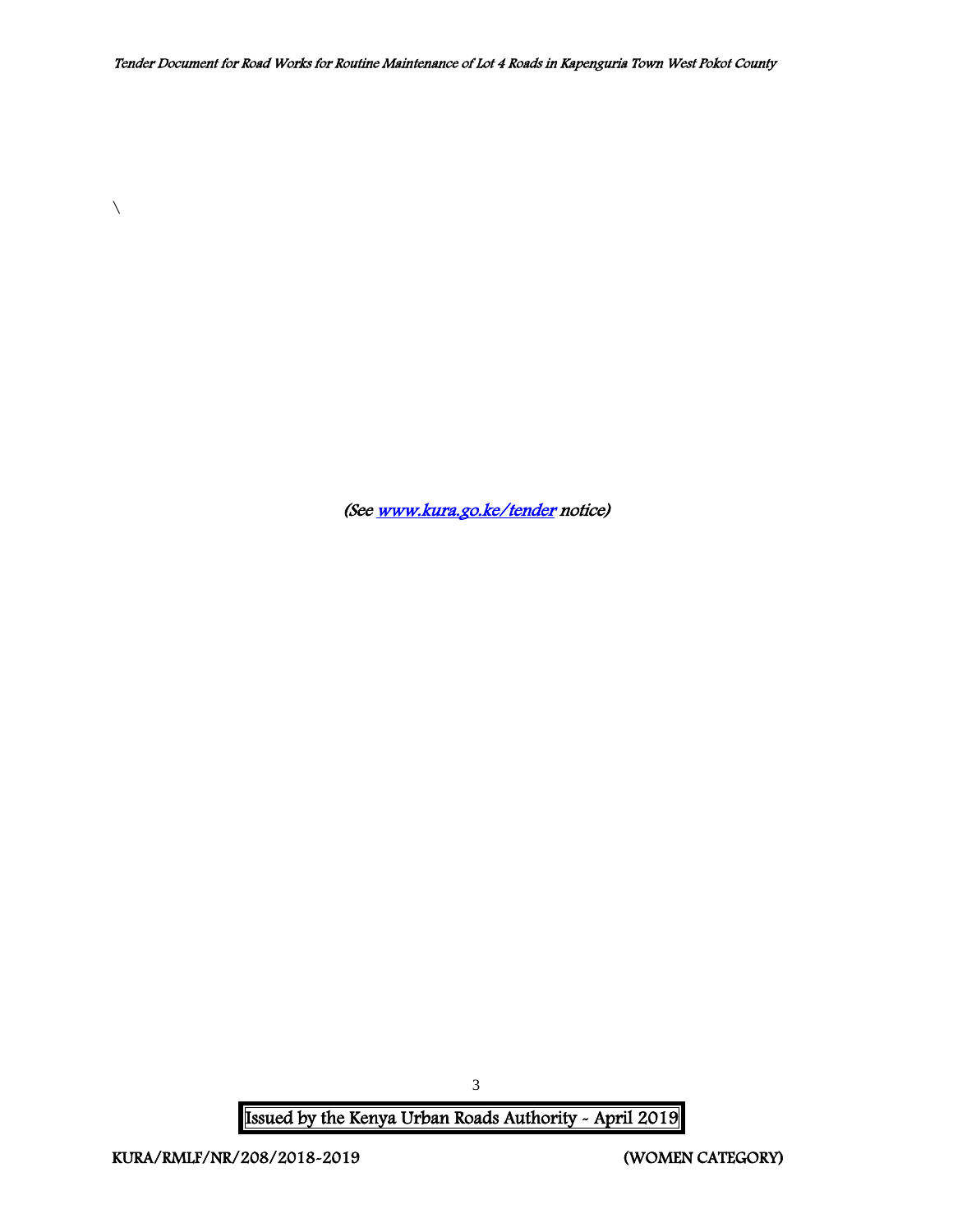## <span id="page-4-0"></span>SECTION II: INSTRUCTIONS TO TENDERERS AND CONDITIONS OF TENDER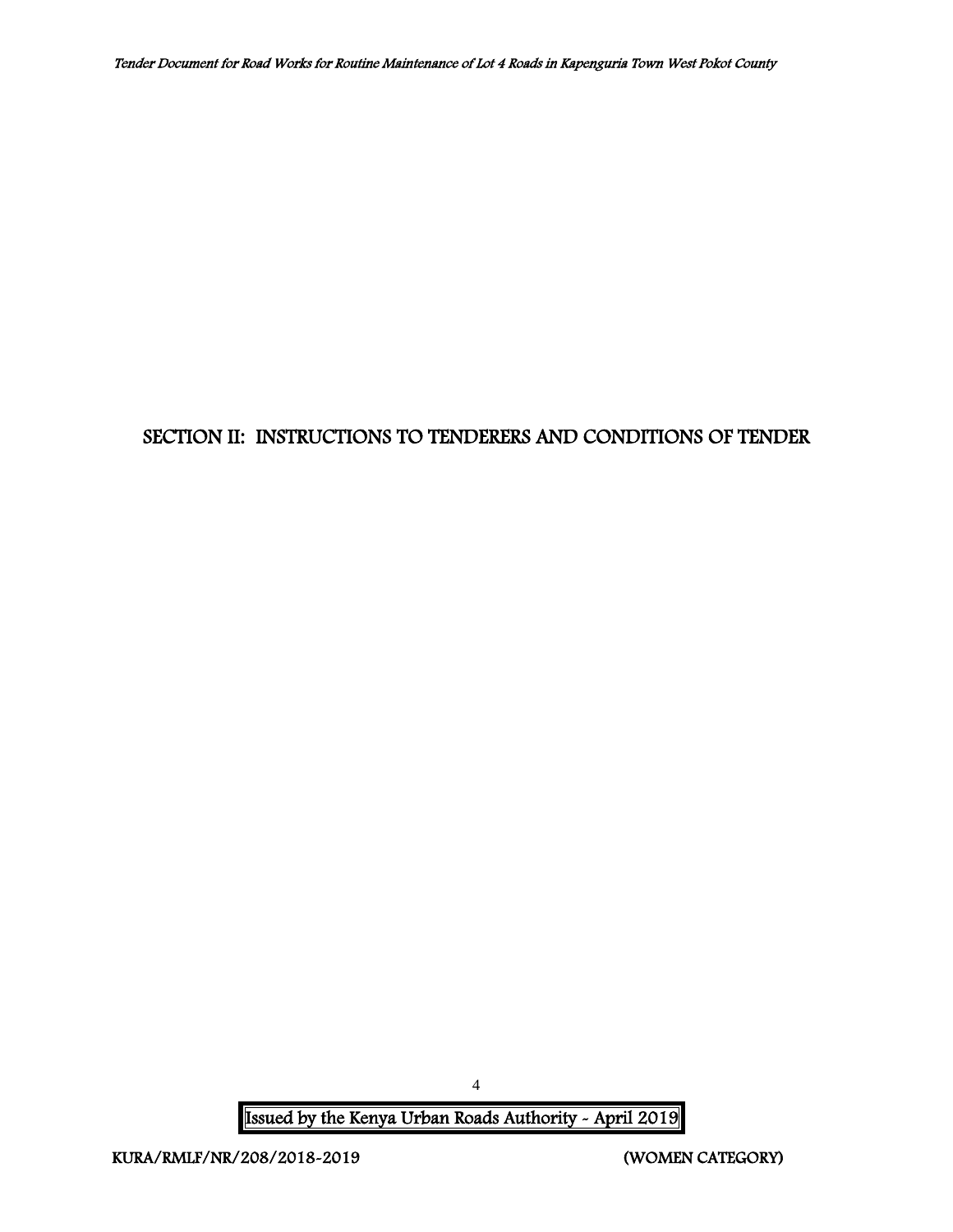#### **TABLE OF CONTENTS**

<span id="page-5-0"></span>

| A.        |    |                                                                      |  |
|-----------|----|----------------------------------------------------------------------|--|
|           | 1  |                                                                      |  |
|           | 2  |                                                                      |  |
|           | 3  |                                                                      |  |
|           | 4  |                                                                      |  |
|           | 5  |                                                                      |  |
|           | 6  |                                                                      |  |
|           | 7  |                                                                      |  |
|           | 8  |                                                                      |  |
| <b>B.</b> |    |                                                                      |  |
|           | 9  |                                                                      |  |
|           | 10 |                                                                      |  |
|           | 11 |                                                                      |  |
| C.        |    |                                                                      |  |
|           | 12 |                                                                      |  |
|           | 13 |                                                                      |  |
|           | 14 |                                                                      |  |
|           | 15 |                                                                      |  |
|           | 16 |                                                                      |  |
|           | 17 |                                                                      |  |
|           | 18 |                                                                      |  |
|           | 19 |                                                                      |  |
|           | 20 |                                                                      |  |
| D.        |    |                                                                      |  |
|           | 21 |                                                                      |  |
|           | 22 |                                                                      |  |
|           | 23 |                                                                      |  |
|           | 24 |                                                                      |  |
| E.        |    |                                                                      |  |
|           | 25 |                                                                      |  |
|           | 26 |                                                                      |  |
|           | 27 |                                                                      |  |
|           | 28 |                                                                      |  |
|           | 29 |                                                                      |  |
|           | 30 |                                                                      |  |
|           | 31 |                                                                      |  |
| F.        |    |                                                                      |  |
| G.        |    |                                                                      |  |
|           | 32 | Award                                                                |  |
|           | 33 | employer's right to accept any bid and to reject any or all bids  18 |  |
|           | 34 |                                                                      |  |
|           | 35 |                                                                      |  |
|           | 36 |                                                                      |  |
|           | 37 |                                                                      |  |
|           | 38 |                                                                      |  |

Issued by the Kenya Urban Roads Authority - April 2019

 $\sqrt{5}$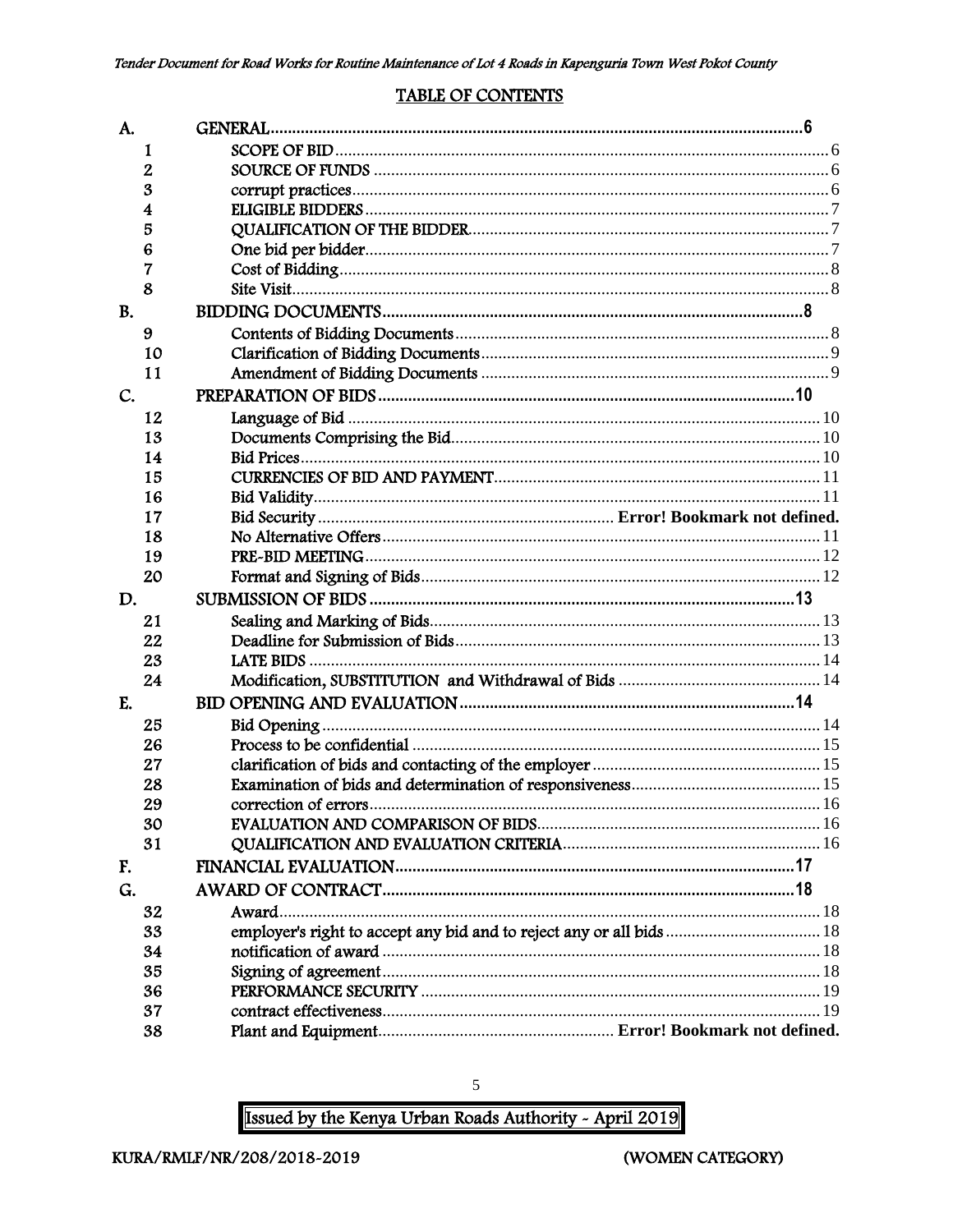## INSTRUCTIONS TO TENDERERS AND CONDITIONS OF TENDER

#### A. GENERAL

#### 1 SCOPE OF BID

- 1.1 The Employer, as defined in the Conditions of Contract Part II hereinafter "the Employer" wishes to receive bids for the construction of works as described in Section 1, clause 102 of the Special Specifications –"Location and extent of the Works")
- 1.2 The successful bidder will be expected to complete the Works within the period stated in the Appendix to Form of Bid from the date of commencement of the Works.
- 1.3 Throughout these bidding documents, the terms bid and tender and their derivatives (bidder/tenderer, bid/tendered, bidding/tendering etc.) are synonymous, and day means calendar day. Singular also means plural.

#### 2 SOURCE OF FUNDS

2.1 The source of funding is the Government of Kenya through the Road Maintenance Levy Fund.

#### 3 CORRUPT PRACTICES

3.1 The government requires that the bidders, suppliers, sub-contractors and supervisors observe the highest standards of ethics during the execution of such contracts. In this pursuit of this policy, the government;

Defines for the purpose of this provision, the terms set forth below as follows:

- i) "corrupt practice" means the offering, giving , receiving, or soliciting of anything of value to influence the action of the public official in the procurement process or in the execution, and
- ii) "fraudulent practice" means a misrepresentation of facts in order to influence a procurement process or the execution of a contract to the detriment of the employer, and includes collusive practices among bidders (prior to or after bid submission) designed to establish bid prices at artificial, non-competitive levels and to deprive the employer the benefits of free and open competition

Will reject a proposal for award if it determines that the bidder recommended for award has engaged in corrupt or fraudulent practices in competing for the contract, and

Will declare a firm ineligible, either indefinitely or for a stated period of time, to be awarded a government contract if it at any time it is determined that the firm has engaged in corrupt or fraudulent practices in competing for, or in executing, a government financed contract.



6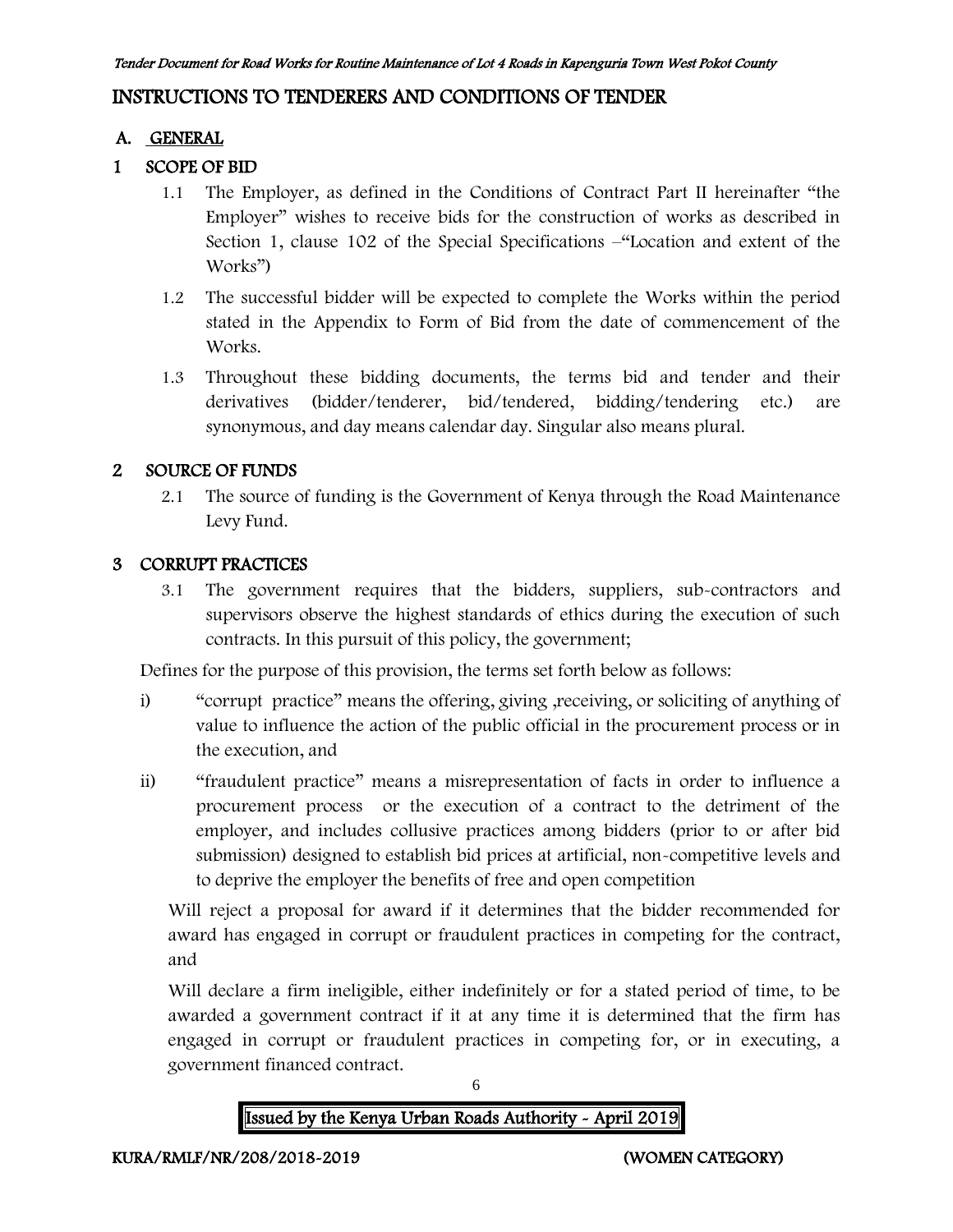#### 4 ELIGIBLE BIDDERS

- 4.1 This invitation to bid is open to all bidders who are legally registered or incorporated in the Republic of Kenya as of the time of bid submission. Registration with National Construction Authority (NCA) as a contractor is mandatory.
- 4.2 Bidders shall not have a conflict of interest. Bidders shall be considered to have conflict of interest, if they participated as a consultant in the preparation of the design, documentation or technical specifications of the works that are the subject of this bidding other than as far as required by the Employer.
- 4.3 A firm that is under a declaration of eligibility by the Employer in accordance with clause 3, at the date of submission of the Bid or thereafter, shall be disqualified.
- 4.4 Bidders shall provide such evidence of their continued eligibility satisfactory to the Employer as the Employer shall reasonably request.

#### 5 QUALIFICATION OF THE BIDDER

5.1 Bidders shall as part of their bid:

- (a) Submit a written power of attorney authorizing the signatory of the bid to commit the bidder; and
- (b) Update any information submitted with their bids and update in any case the information indicated in the schedules and continue to meet the minimum threshold criteria set out in the bid documents.

5.2 As a minimum, bidders shall update the following information:

- (a) evidence of access to lines of credit from a bank and availability of other financial resources
- (b) financial predictions for the current year and the two subsequent years, including the effect of known commitments
- (c) work commitments
- (d) current litigation information; and
- (e) availability of critical equipment
	- 5.3 Bidders shall also submit proposals of work methods and schedule in sufficient detail to demonstrate the adequacy of the bidders' proposals to meet the technical specifications and the completion time referred to in Clause 1.2 above.

#### 6 ONE BID PER BIDDER

6.1 Each bidder shall submit only one bid. A bidder who submits or participates in more than one bid will be disqualified.

7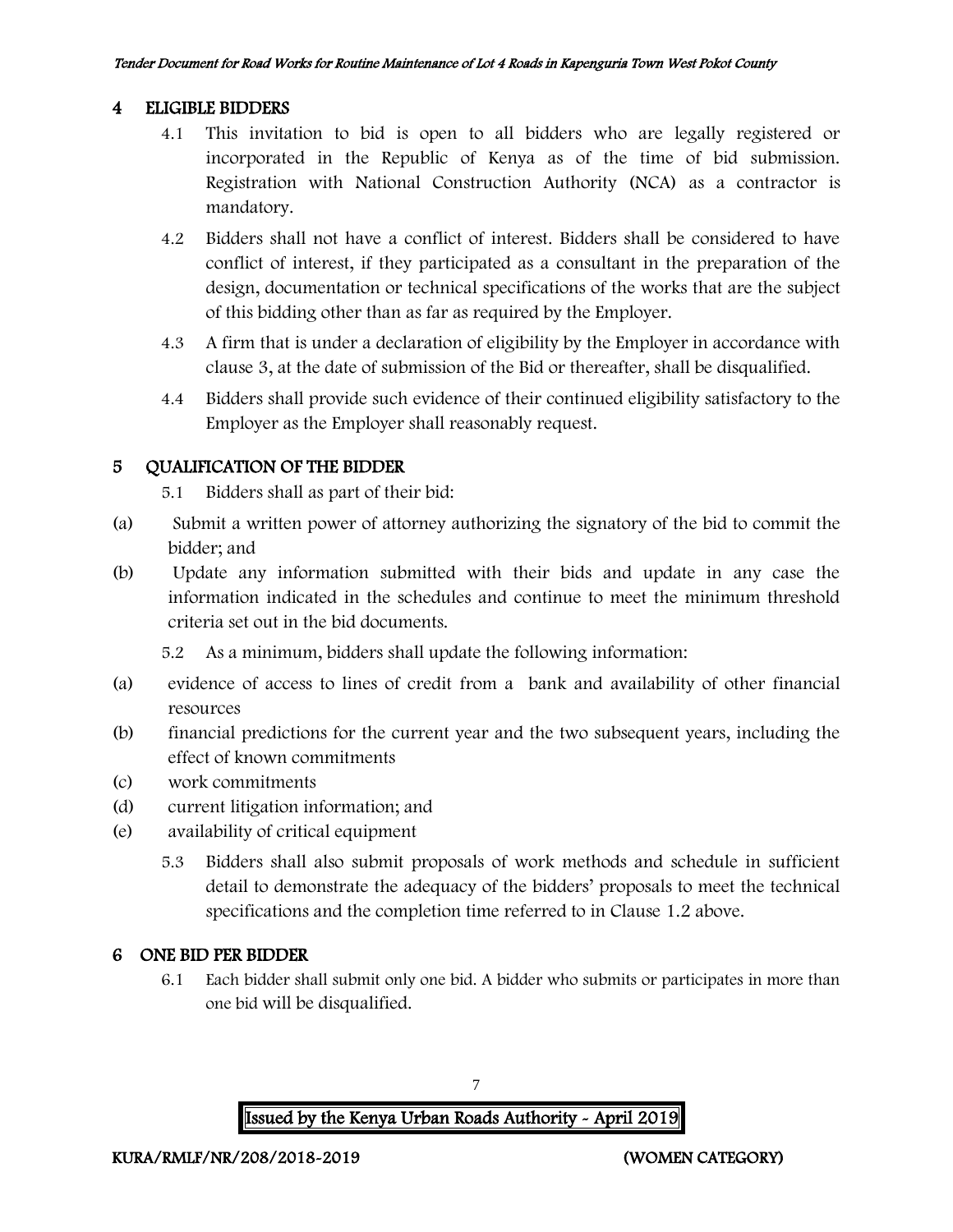#### 7 COST OF BIDDING

7.1 The bidder shall bear all costs associated with the preparation and submission of his bid and the Employer will in no case be responsible or liable for those costs, regardless of the conduct or outcome of the bidding process.

#### 8 SITE VISIT

- 8.1 The tenderer is advised to visit and examine the site and its surroundings and obtain for himself on his own responsibility, all information that may be necessary for preparing the tender and entering into a contract. The costs of visiting the site shall be the tenderer's own responsibility.
	- 8.2 The tenderer and any of his personnel or agents will be granted permission by the Employer to enter upon premises and lands for the purpose of such inspection, but only upon the express condition that the tenderer, his personnel or agents, will release and indemnify the Employer from and against all liability in respect of, and will be responsible for personal injury (whether fatal or otherwise), loss of or damage to property and any other loss, damage, costs and expenses however caused, which but for the exercise of such permission, would not have arisen.
	- 8.3 A Mandatory pre-tender site meeting shall be held as specified in the tender notice. A representative of the Employer will be available to meet the intending tenderers at the venue.
	- 8.4 The Employer will conduct a Site Visit concurrently with the pre-bid meeting referred to in Clause 19, attendance for which is necessary for all bidders. Attendance by the tenderers shall be as specified in the tender notice.
	- 8.5 Tenderers must provide their own transport. The representative will not be available at any other time for site inspection visits.
	- 8.6 Each tenderer shall complete the Certificate of Tenderer's Visit to the Site, whether he in fact visits the Site at the time of the organized site visit or by himself at some other time.

#### B. BIDDING DOCUMENTS

#### 9 CONTENTS OF BIDDING DOCUMENTS

- 9.1 The set of documents comprising the tender includes the following together with any addenda issued in accordance with Clause 11:
- (a) Invitation to Bid
- (b) Instructions to Bidders and Conditions of Tender
- (c) Appendix to Instruction to Tenderers
- (d) Conditions of Contract Part I
- (e) Conditions of Contract Part II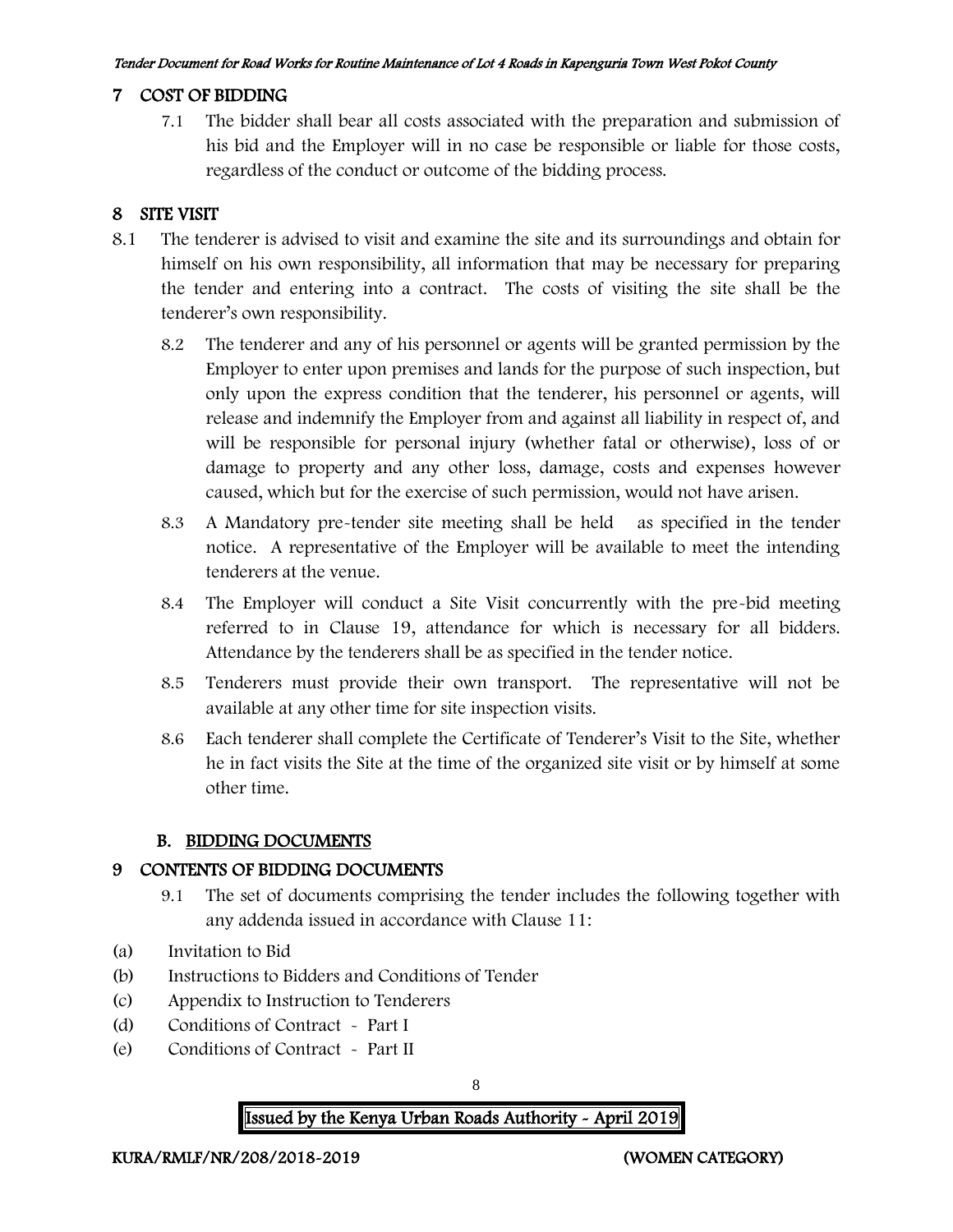- (f) Road Maintenance Manual (May 2208 Edition)
- (g) Standard Specifications
- (h) Special Specifications
- (i) Form of Bid, Appendix to Form of Bid and Bid Security
- (j) Bills of Quantities
- (k) Schedules of Supplementary information
- (l) Form of Contract Agreement
- (m) Form of Performance Security
- (n) Drawings
- (o) BID Addenda (BID Notices)
- (p) Declaration Form
	- 9.2 The bidder is expected to examine carefully all instructions, conditions, forms, terms, specifications and drawings in the bidding documents. Failure to comply with the requirements of bid submission will be at the bidder's own risk. Bids that are not substantially responsive to the requirements of the bidding documents will be rejected.
	- 9.3 All recipients of the documents for the proposed Contract for the purpose of submitting a tender (whether they submit a tender or not) shall treat the details of the documents as "private and confidential".

#### 10 CLARIFICATION OF BIDDING DOCUMENTS

- 10.1 The prospective bidder requiring any clarification of the bidding documents may notify the Employer in writing, cable or by e-mail (hereinafter the term cable is deemed to include telex and facsimile) at the Employer's mailing address indicated in the Bidding Data.
- 10.2 The Employer will respond in writing to any request for clarification that he receives earlier than 7 days prior to the deadline for the submission of bids. Copies of the Employer's response to queries raised by bidders (including an explanation of the query but without identifying the sources of the inquiry) will be sent to all prospective bidders who will have purchased the bidding documents.

#### 11 AMENDMENT OF BIDDING DOCUMENTS

- 11.1 At any time prior to the deadline for submission of bids, the Employer may, for any reason, whether at his own initiative or in response to a clarification requested by a prospective bidder, modify the bidding documents by issuing subsequent Addenda.
- 11.2 The Addendum thus issued shall be part of the bidding documents pursuant to Sub-Clause 10.1 and shall be communicated in writing or cable to all purchasers

9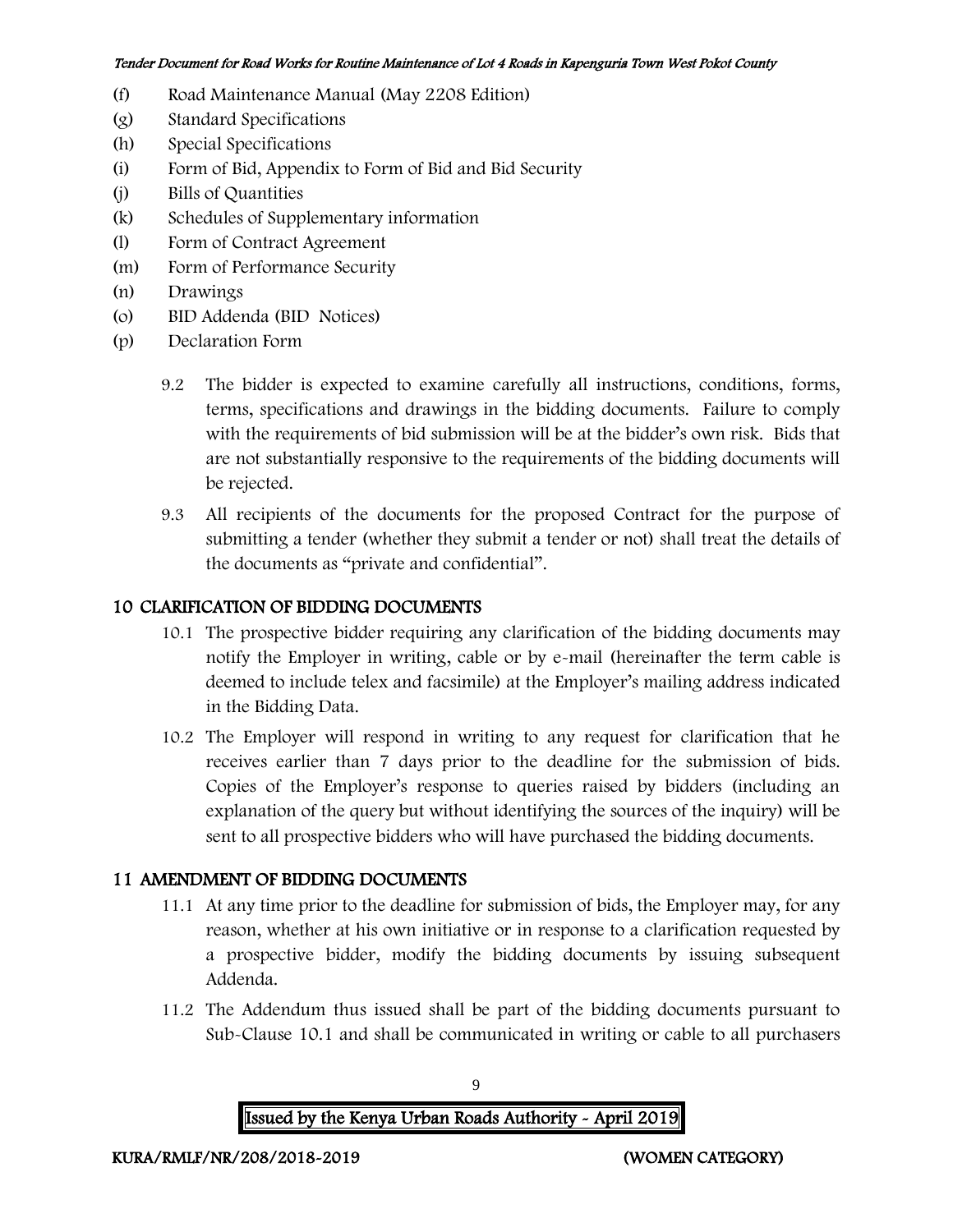of the bidding documents. Prospective bidders shall promptly acknowledge receipt of each Addendum in writing or by cable to the Employer.

11.3 In order to afford prospective bidders reasonable time in which to take an Addendum into account in preparing their bids, the Employer may, at his discretion, extend the deadline for the submission of bids in accordance with Clause 16.2.

## C. PREPARATION OF BIDS

## 12 LANGUAGE OF BID

12.1 The bid prepared by the bidder and all correspondences and documents relating to the bid exchanged by the bidder and the Employer shall be written in the English Language. Supporting documents and printed literature furnished by the bidder may be in another language provided they are accompanied by an appropriate translation of pertinent passages in the above stated language. For the purpose of interpretation of the bid, the English language shall prevail.

## 13 DOCUMENTS COMPRISING THE BID

13.1 The bid to be prepared by the bidder shall comprise:

- (a) Duly filled-in Form of Bid and Appendix to form of bid;
- (b) Bid security;
- (c) Priced Bills of Quantities;
- (d) Schedules of information
- (e) Qualification criteria
- (f) Any other materials required to be completed and submitted in accordance with the Instructions to Bidders embodied in these bidding documents.
	- 13.2 These Forms, Bills of Quantities and Schedules provided in these bidding documents shall be used without exception (subject to extensions of the Schedules in the same format).

## 14 BID PRICES

- 14.1 Unless explicitly stated otherwise in the bidding documents, the contract shall be for the whole works as described in Sub-Clause 1.1, based on the basic unit rates and prices in the Bill of Quantities submitted by the bidder.
- 14.2 The bidder shall fill in rates and prices for all items of Works described in the Bills of Quantities, whether quantities are stated or not.
- 14.3 All duties, taxes (including VAT) and other levies payable by the Contractor under the Contract, or for any other cause as of the date 7 days prior to the deadline for submission of bids, shall be included in the rates and prices and the total Bid Price submitted by the bidder.

10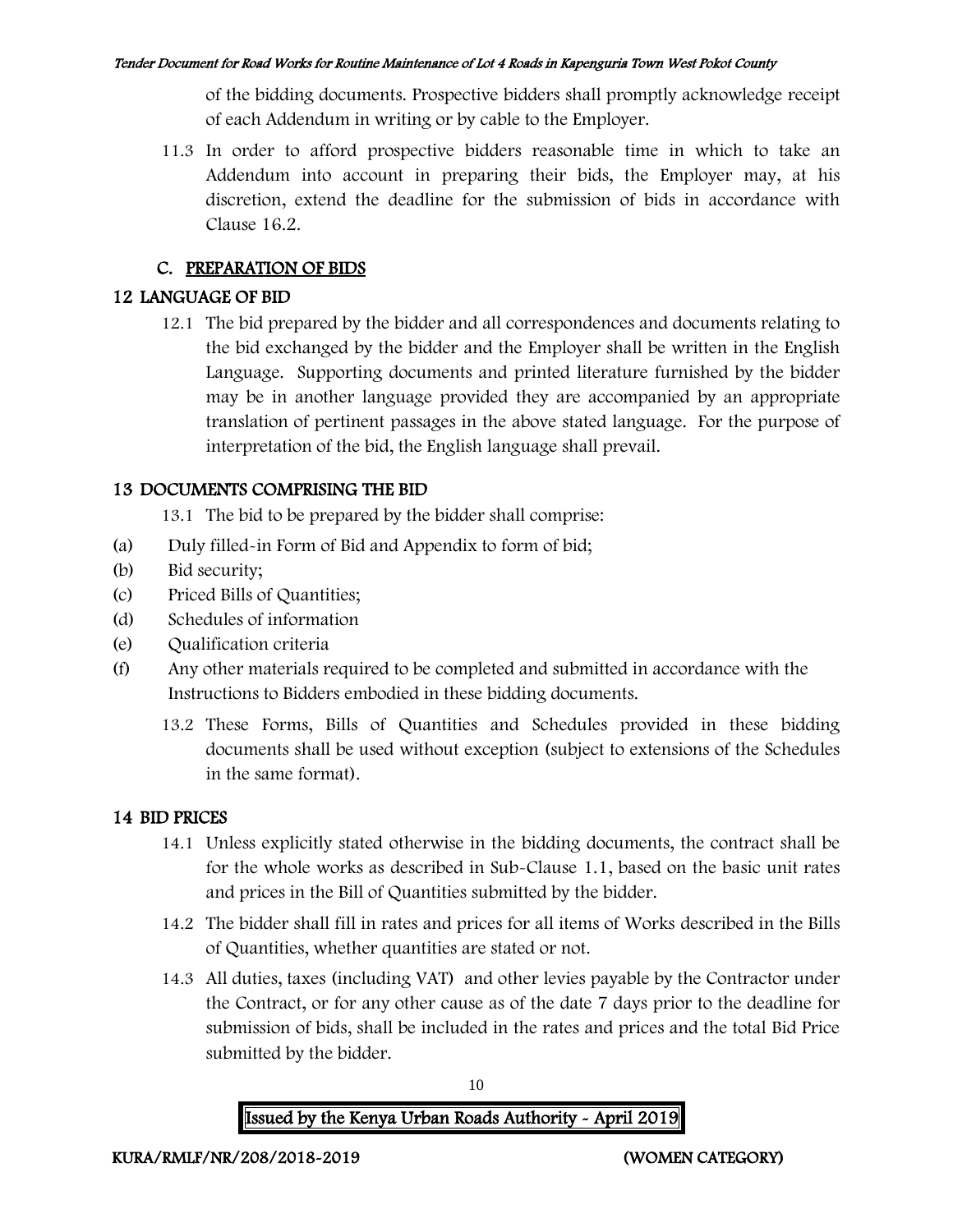14.4 Unless otherwise provided in the Bidding Data and Conditions of Particular Application the rates and prices quoted by the bidder are subject to adjustment during the performance of the contract in accordance with the provisions of Clause 70 of the Conditions of Contract.

## 15 CURRENCIES OF BID AND PAYMENT

15.1 Bids shall be priced in Kenya Shillings.

## 16 BID VALIDITY

- 16.1 The bid shall remain valid and open for acceptance for a period of 90 calendar days from the specified date of bid opening specified in Clause 22.
- 16.2 In exceptional circumstances prior to expiry of the original bid validity period, the Employer may request that the bidders extend the period of validity for a specified additional period. The request and the responses thereto shall be made in writing or by cable. A bidder may refuse the request without forfeiting his bid security. A bidder agreeing to the request will not be required nor permitted to modify his bid, but will be required to extend the validity of his bid security for the period of the extension, and in compliance with Clause **Error! Reference source not found.** in all respects.

#### 17 TENDER SECURING DECLARATION

17.1 The bidder is not required to submit a bid security but shall furnish, as part of his bid, a tender securing declaration.

17.2 The tender securing declaration shall be in the format shown in the appendix to form of bid. Any bidder who fails to adhere to the terms of the tender securing declaration shall be liable to debarment pursuant to section 115 of the public procurement and asset disposal act 2015 and regulations of 2208.

17.2 Any bid not accompanied by a completed and signed tender securing declaration will be rejected by the employer as non-responsive.

17.3 The tender securing declaration shall expire;-

- (A) If a bidder is unsuccessful,
- (B) On receipt of notification of award
- (C) 28 days after the expiration of the tender validity.

17.4 The tender securing declaration of the successful bidder will be discharged upon the bidder signing the contract agreement and furnishing the required performance security.

17.5 A bidder will automatically be suspended from being eligible for bidding in any contract with the authority for a period of 5 years starting from the date of expiration of tender validity period, if a bidder is in breach of his/her obligation(s) under the bid conditions, because: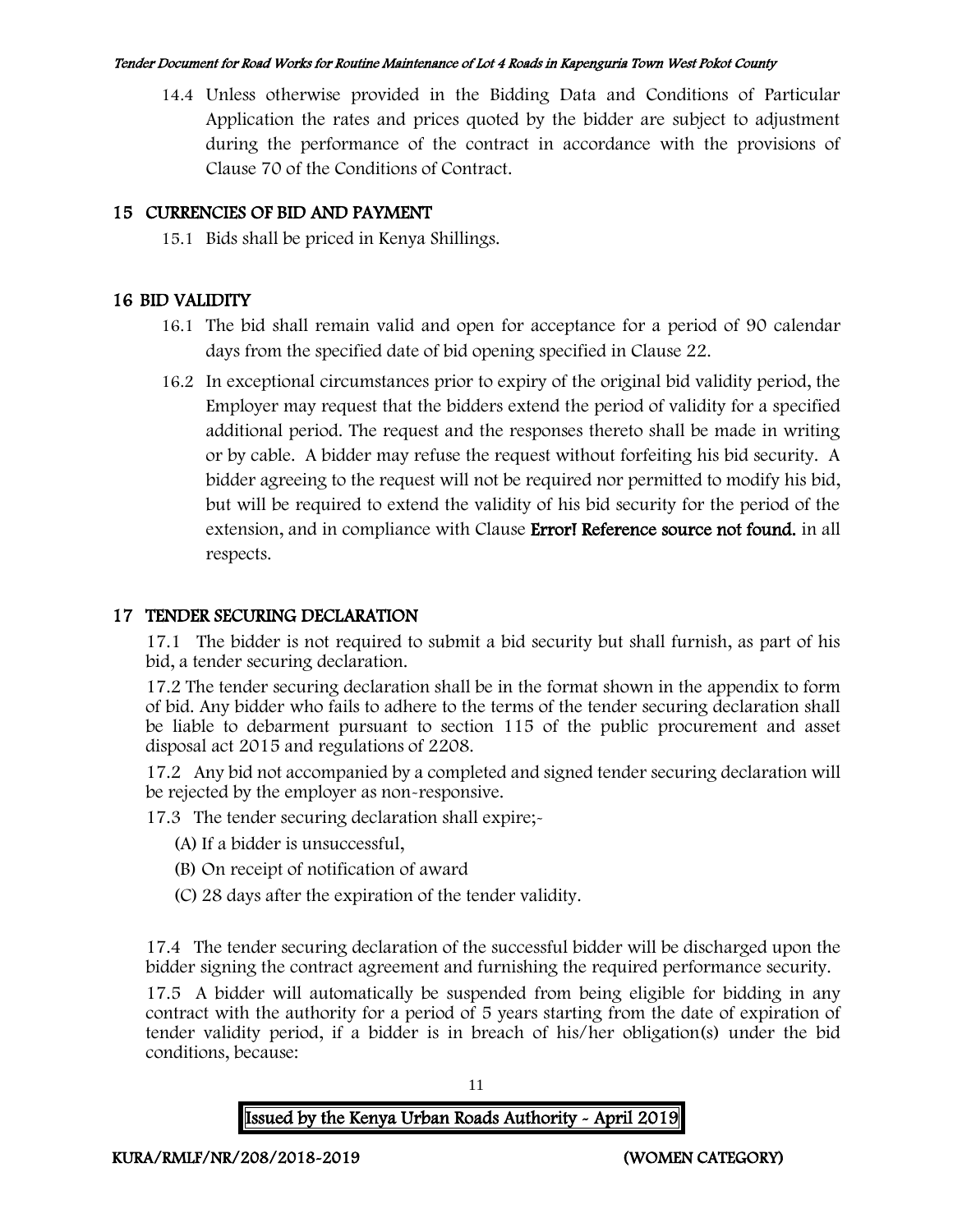- (a)The bidder has withdrawn its bid during the period of bid validity specified in the bidding data sheet or
- (b)The bidder does not accept correction of errors, pursuant to sub-clause

29.1(f) or

- (c)In the case of a successful bidder, the bidder fails within the specified time limit to:
	- (i) Sign the contract agreement or
	- (ii) Furnish the necessary performance security

#### 18 NO ALTERNATIVE OFFERS

- 18.1 The bidder shall submit one offer, which complies fully with the requirements of the bidding documents.
- 18.2 The bid submitted shall be solely on behalf of the bidder. A bidder who submits or participates in more than one bid will be disqualified.
- 18.3 A price or rate shall be entered in indelible ink against every item in the Bills of Quantities with the exception of items which already have Prime Cost or Provisional sums affixed thereto. The bidders are reminded that no "nil" or "included" rates or "lump-sum" discounts will be accepted. The rates for various items should include discounts if any. Bidders who fail to comply will be disqualified.

### 19 PRE-BID MEETING

- 19.1 The bidder's designated representative is invited to attend a mandatory pre-bid meeting, which will take place as specified in the Tender notice. The purpose of the meeting will be to clarify issues and to answer questions on any matter that may be raised at that stage.
- 19.2 The bidder is requested as far as possible to submit any questions in writing or by cable, to reach the Employer not later than one week before the meeting. It may not be practicable at the meeting to answer questions received late, but questions and responses will be transmitted in accordance with the Minutes of the meeting, including the text of the questions raised and the responses given together with any responses prepared after the meeting, will be transmitted without delay to all purchasers of the bidding documents. Any modification of the bidding documents listed in Sub-Clause 9.1, which may become necessary as a result of the pre-bid meeting shall be made by the Employer exclusively through the issue of an Addendum pursuant to Clause 10 or through the minutes of the pre-bid meeting.

### 20 FORMAT AND SIGNING OF BIDS

20.1 The bidder shall prepare one original of the documents comprising the bid as described in Clause 13 of these Instructions to Bidders, bound with the section

12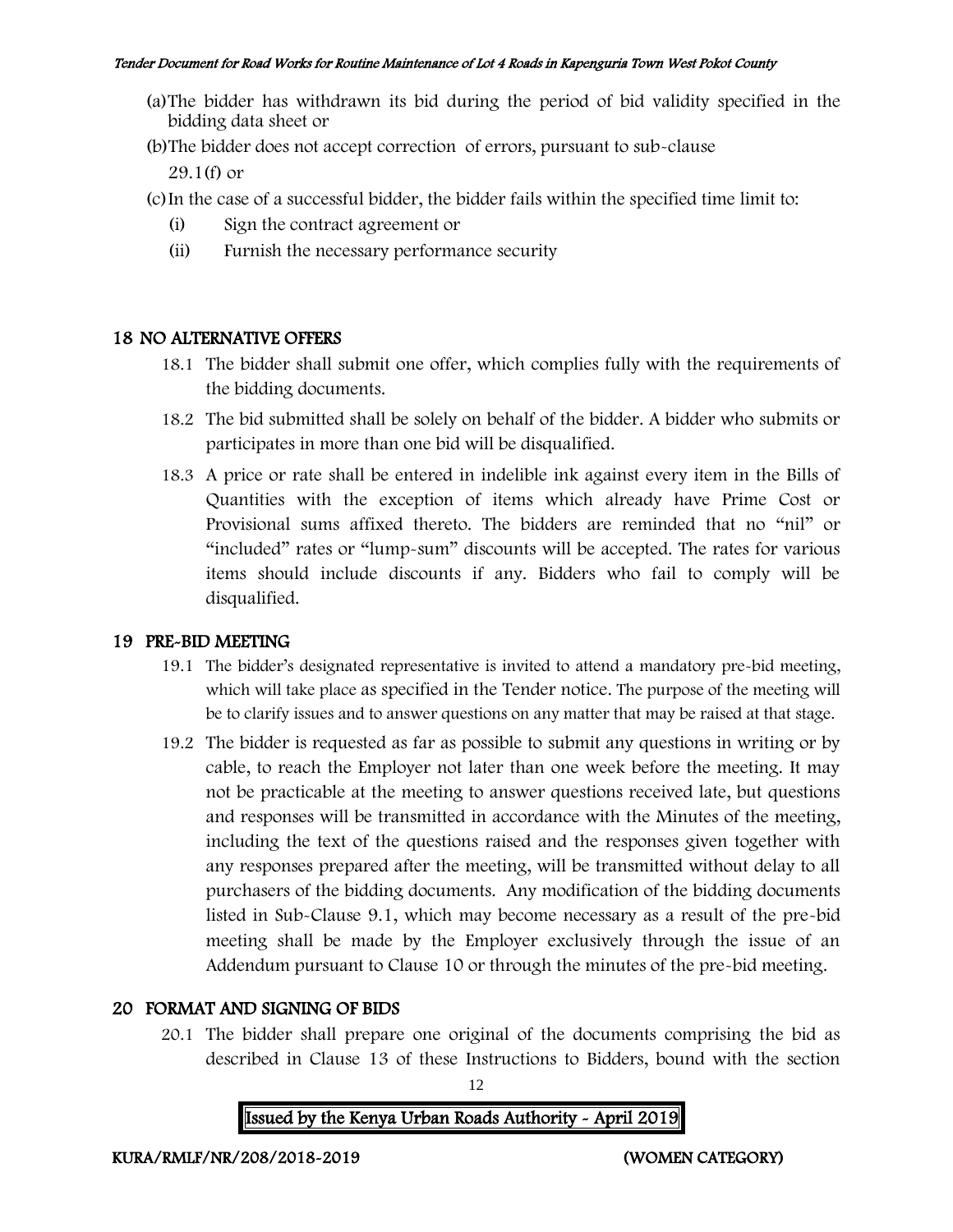containing the Form of Bid and Appendix to Bid, and clearly marked "ORIGINAL". In addition, the bidder shall submit another copy of the bid clearly marked "COPY OF ORIGINAL". In the event of discrepancy between them, the original shall prevail.

- 20.2 The original and copies of the bid shall be typed or written in indelible ink (in the case of copies, photocopies are also acceptable) and shall be signed by a person or persons duly authorized to sign on behalf of the bidder pursuant to Sub-Clause 5.1(a) OR 4.3 (c) as the case may be. The person or persons signing the bid shall initial all pages of the bid where entries or amendments have been made.
- 20.3 The bid shall be without alterations, omissions or conditions except as necessary to correct errors made by the bidder, in which case such corrections shall be initialled by the person or persons signing the bid.

### D. SUBMISSION OF BIDS

### 21 SEALING AND MARKING OF BIDS

- 21.1 The bidder shall seal the original and each copy of the bid in separate envelopes duly marking the envelopes "ORIGINAL" and "COPY". The envelopes shall then be sealed in an outer separate envelope.
- 21.2 The inner and outer envelopes shall be:
- (a) Addressed to the Employer at the address provided in the Appendix to Form of Bid.
- (b) Bear the name and identification number of the contract. In addition to the identification required in sub-Clause 21.2, the inner envelopes shall indicate the name and address of the bidder to enable the bid to be returned unopened in case it is declared "late" pursuant to Clause 23.1, and for matching purposes under Clause 24.
- 21.3 If the outer envelope is not sealed and marked as instructed above, the Employer will assume no responsibility for the misplacement or premature opening of the bid. If the outer envelope discloses the bidder's identity the Employer will not guarantee the anonymity of the bid submission, but this shall not constitute grounds for rejection of the bid.

### 22 DEADLINE FOR SUBMISSION OF BIDS

22.1 Bids must be received by the Employer at the address specified in Sub Clause 21.2 not later than the date indicated in the tender notice.

Tenders delivered by hand must be placed in the "tender box" provided in the office of the employer.

Proof of posting will not be accepted as proof of delivery and any tender delivered after the above stipulated time, from whatever cause arising will not be considered.

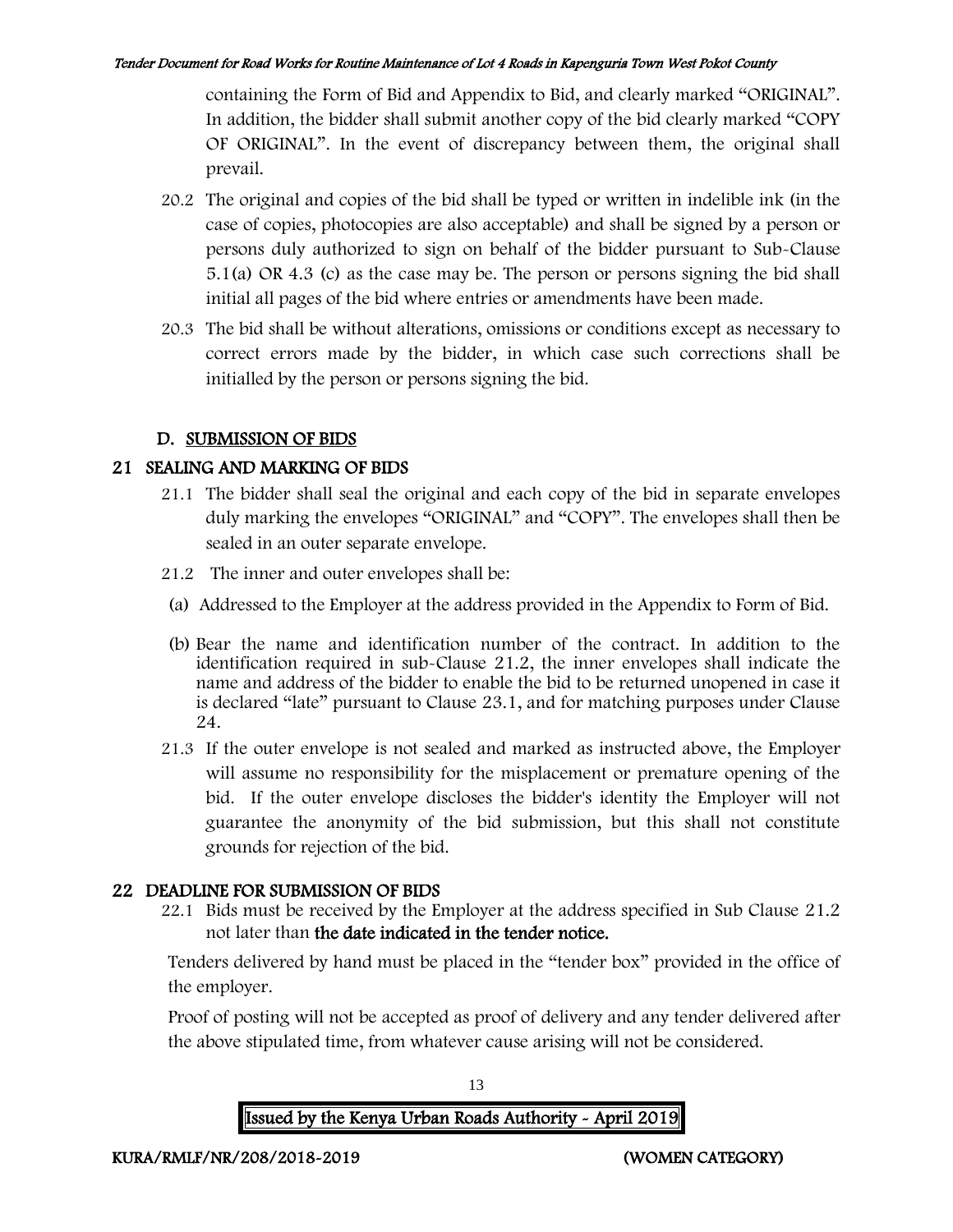22.2 The Employer may, at his discretion, extend the deadline for the submission of bids through the issue of an Addendum in accordance with Clause 11 in which case all rights and obligations of the Employer and the bidders previously subject to the original deadline shall thereafter be subject to the new deadline as extended.

## 23 LATE BIDS

23.1 Any bid received by the Employer after the deadline for submission of bids prescribed in Clause 22 will be returned unopened to the bidder.

## 24 MODIFICATION, SUBSTITUTION AND WITHDRAWAL OF BIDS

- 24.1 The bidder may modify, substitute or withdraw his bid after bid submission, provided that written notice of modification or withdrawal is received by the Employer prior to the prescribed deadline for submission of bids.
- 24.2 The bidder's modification, substitution or withdrawal notice shall be prepared, sealed, marked and delivered in accordance with the provisions of Clause 21, with the outer and inner envelopes additionally marked "MODIFICATION" or "WITHDRAWAL" as appropriate.
- 24.3 No bid may be modified subsequent to the deadline for submission of bids, except in accordance with Sub-Clause 29.2.
- 24.4 Any withdrawal of a bid during the interval between the deadline for submission of bids and expiration of the period of bid validity specified in Clause Error! Reference source not found. may result in the forfeiture of the bid security pursuant to Sub-Clause Error! Reference source not found..

## E. BID OPENING AND EVALUATION

## 25 BID OPENING

- 25.1 The Employer will open the bids, including withdrawals and modifications made pursuant to Clause 24, in the presence of bidders' designated representatives who choose to attend, at the time, date, and location stipulated in the letter of invitation. The bidders' representatives who are present shall sign a register evidencing their attendance.
- 25.2 Envelopes marked "WITHDRAWAL" and "SUBSTITUTION" shall be opened first and the name of the bidder shall be read out. Bids for which an acceptable notice of withdrawal has been submitted pursuant to Clause 24 shall not be opened.
- 25.3 The bidder's name, the Bid Prices, including any bid modifications and withdrawals, the presence (or absence) of bid security, and any such details as the Employer may consider appropriate, will be announced by the Employer at the opening. Subsequently, all envelopes marked "MODIFICATION" shall be opened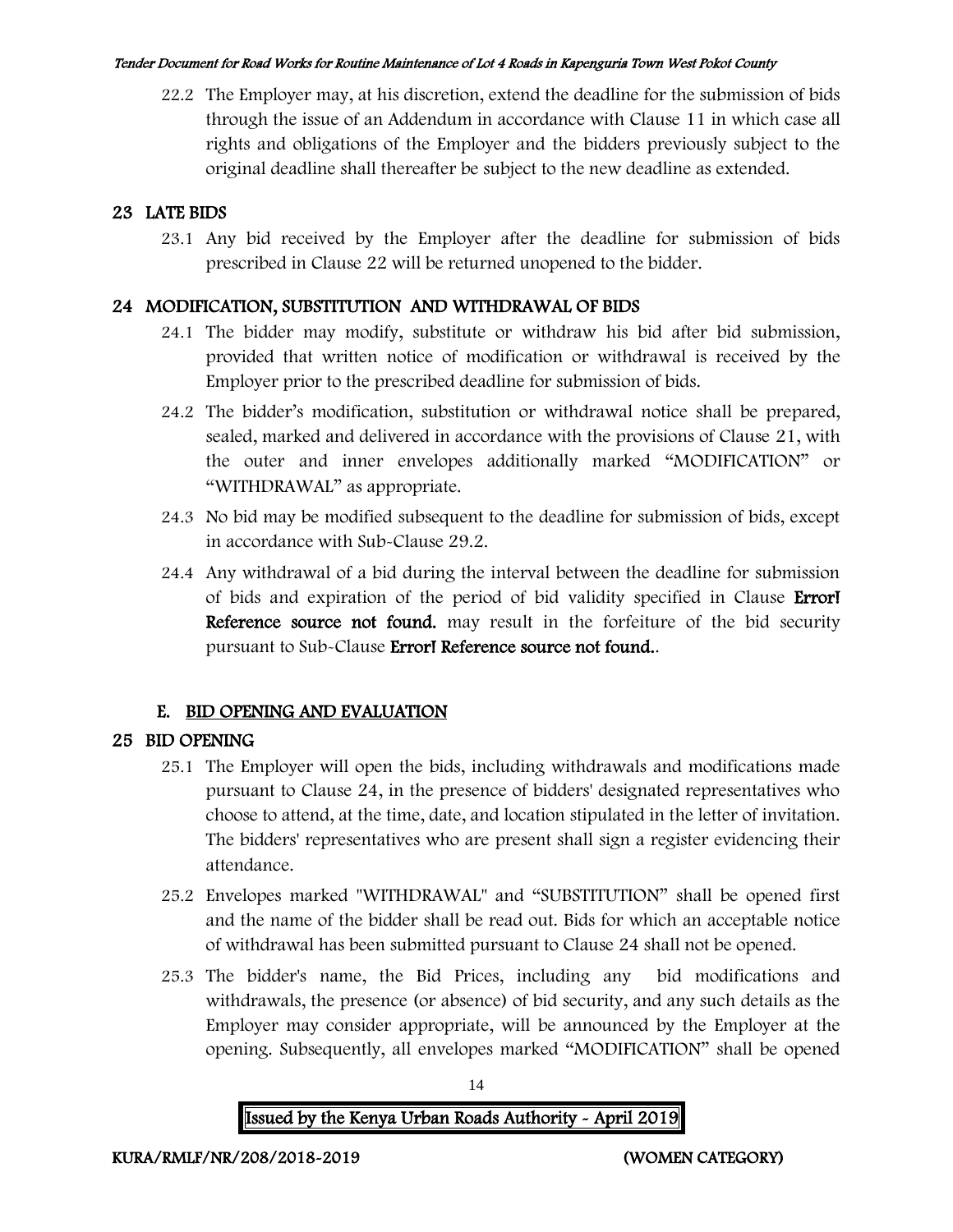and the submissions therein read out in appropriate detail. No bid shall be rejected at bid opening except for late bids pursuant to Clause 22.

- 25.4 The Employer shall prepare minutes of the bid opening, including the information disclosed to those present in accordance with Sub-Clause 24.3.
- 25.5 Bids not opened and read out at bid opening shall not be considered further for evaluation, irrespective of the circumstances.

#### 26 PROCESS TO BE CONFIDENTIAL

26.1 Information relating to the examination, evaluation and comparison of bids, and recommendations for the award of contract shall not be disclosed to bidders or any other persons not officially concerned with such process until the award to the successful bidder has been announced. Any effort by a bidder to influence the Employer's processing of bids or award decisions may result in the rejection of the bidder's bid.

### 27 CLARIFICATION OF BIDS AND CONTACTING OF THE EMPLOYER

- 27.1 To assist in the examination, evaluation, and comparison of bids, the Employer may, at its discretion, ask any bidder for clarification of its bid, including breakdowns of unit rates. The request for clarification and the response shall be in writing or by cable, but no change in the price or substance of the bid shall be sought, offered, or permitted except as required to confirm the correction of arithmetic errors discovered by the Employer in the evaluation of the bids in accordance with Clause 29.
- 27.2 Subject to Sub-Clause 26.1, no bidder shall contact the Employer on any matter relating to its bid from the time of the bid opening to the time the contract is awarded. If the bidder wishes to bring additional information to the notice of the Employer, should do so in writing.
- 27.3 Any effort by the bidder to influence the Employer in the Employer's bid evaluation, bid comparison or contract award decisions may result in the rejection of the bidder's bid.

### 28 EXAMINATION OF BIDS AND DETERMINATION OF RESPONSIVENESS

- 28.1 Prior to the detailed evaluation of bids, the Employer will determine whether each bid (a) has been properly signed; (b) is accompanied by the required securities; (c) is substantially responsive to the requirements of the bidding documents; and (d) provides any clarification and/or substantiation that the Employer may require to determine responsiveness pursuant to Sub-Clause 28.2.
- 28.2 A substantially responsive bid is one that conforms to all the terms, conditions, and specifications of the bidding documents without material deviation or reservation and has a valid tender bank guarantee. A material deviation or reservation is one



15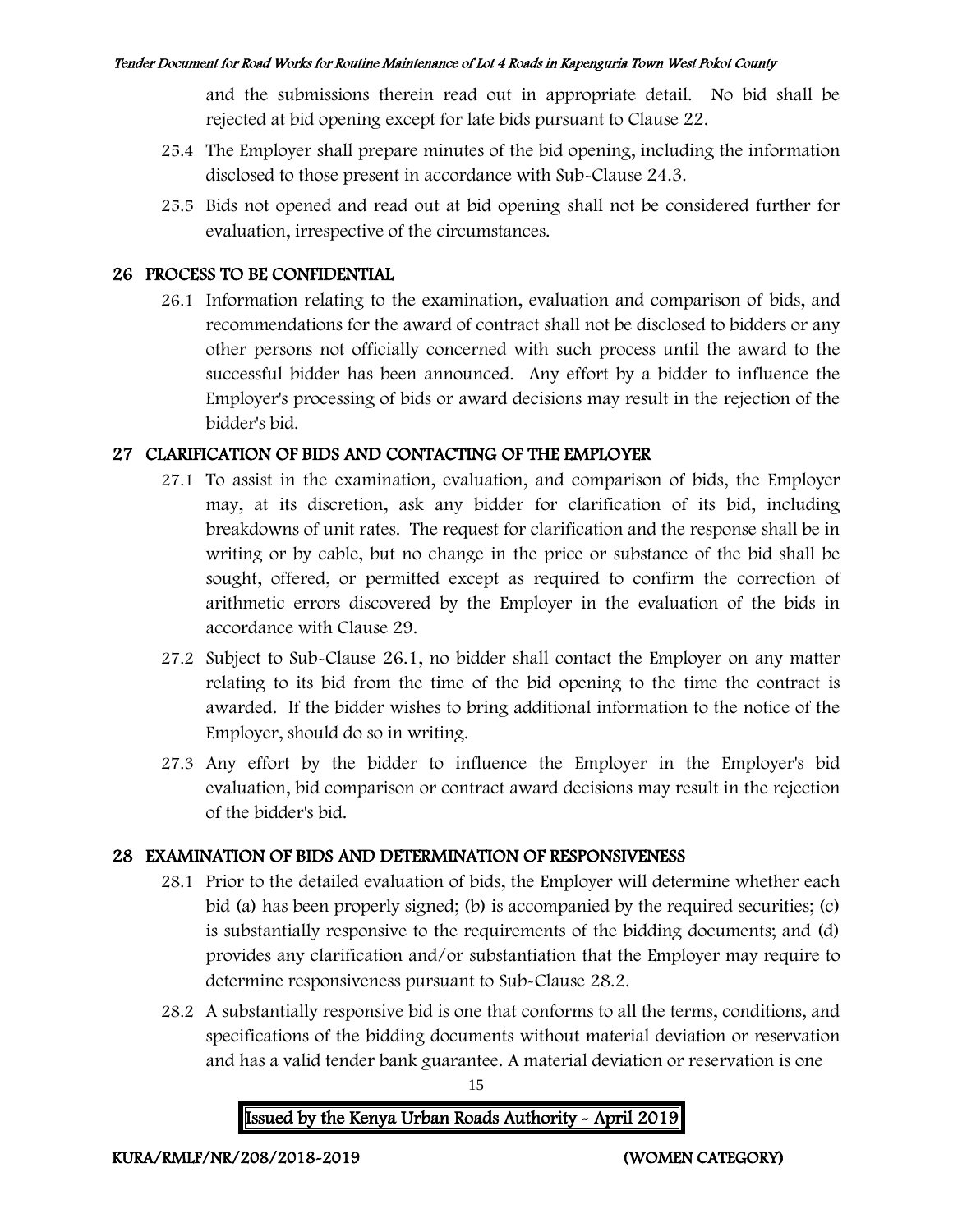(a) Which affects in any substantial way the scope, quality, or performance of the works;

(b) Which limits in any substantial way, inconsistent with the bidding documents, the Employer's rights or the bidder's obligations under the contract; or

(c) Whose rectification would affect unfairly the competitive position of other bidders presenting substantially responsive bids.

28.3 If a bid is not substantially responsive, it will be rejected by the Employer and may not subsequently be made responsive by correction or withdrawal of the nonconforming deviation or reservation.

### 29 CORRECTION OF ERRORS

Tenders determined to be substantially responsive shall be checked by the Employer for any arithmetic errors in the computations and summations. Errors will NOT be corrected by the Employer. Bids found with errors shall be disqualified.

## 30 EVALUATION AND COMPARISON OF BIDS

- 30.1 The Employer will carry out evaluation of details and information provided in post-Qualification Questionnaire and any bidder who does not qualify shall not have his/her bid evaluated further.
- 30.2 The Employer will then evaluate and compare only the bids determined to be substantially responsive in accordance with Clauses 27 and 28.
	- 30.3 The procuring entity may at any time terminate procurement proceedings before contract award and shall not be liable to any person for the termination.
	- 30.4 A tenderer who gives false information in the tender document about its qualification or who refuses to enter into a contract after notification of contract award shall be considered for debarment from participating in future public procurement.

## 31 QUALIFICATION AND EVALUATION CRITERIA

31.1 Post-qualification will be based on meeting all of the following minimum point scale criteria regarding the Applicant's general and particular experience, personnel and equipment capabilities as well as financial position. The Employer reserves the right to waive minor deviations, if they do not materially affect the capacity of an applicant to perform the contract. Subcontractor's experience and resources shall not be taken into account in determining the Applicant's compliance with qualifying criteria.

## 31.2 General Experience.

The Applicant shall meet the following minimum criteria: -

(a) Average annual turnover for the last  $2$  years  $-$  KShs.4,000,000.00/ $\sim$ .

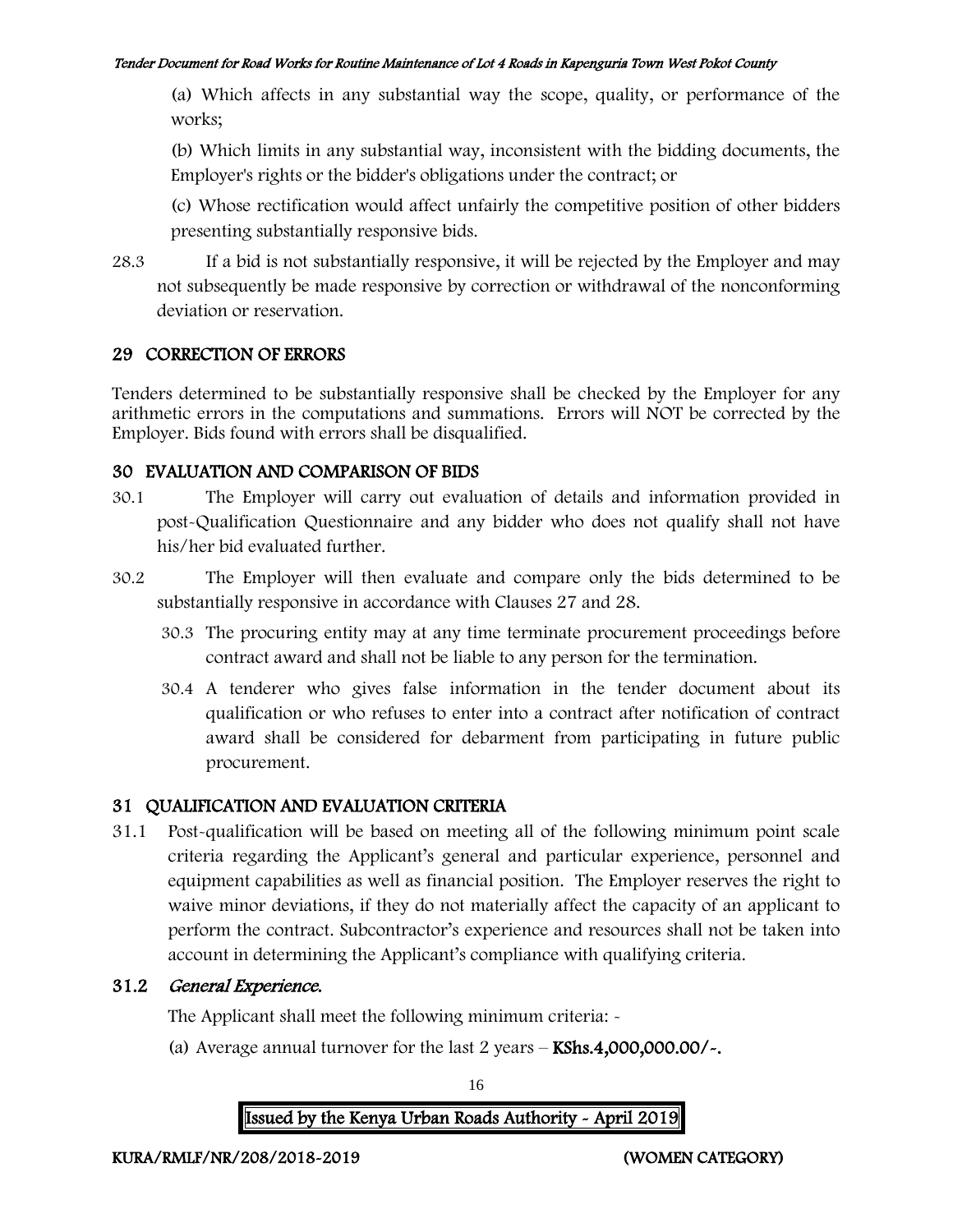- (b) Successful completion as a prime contractor or sub-contractor in the execution of at least two roads maintenance/rehabilitation/new construction projects of a similar nature and comparable in complexity to the proposed contract within the last three years, for which at least one was located in an urban environment in Kenya.
- 31.3 **Personnel Capabilities.** The Applicant should list down personnel of minimum qualification of Ordinary Diploma in Civil Engineering for Site Agent, Ordinary Diploma for the surveyor and other supervisory staff.
- 31.4 *Equipment Capabilities.* The Applicant should list down, the plants and equipment that are in his ownership and the ones proposed for hire which should be suitable for executing contract works. – Applicants must attaché evidence of ownership or hiring arrangements.
- 31.5 Cash flow statement. The Applicant should demonstrate that the firm has access to or has available, liquid assets, unencumbered real assets, lines or credit, and other financial means sufficient to meet the construction cash flow for a period of 2 months, estimated at 20% of the estimated tender sum.
- 31.6 Balance Sheets. Signed and stamped Audited balance sheets for the last two years should be submitted and must demonstrate the soundness of the Applicant's financial position, availability of working capital and net worth.
- 31.7 Financial position/Ratios. The applicant's financial information will be assessed in terms of ROCE, current ratio and return on equity, and the must meet criteria on their financial position given on this basis. Where necessary, the Employer may make inquiries with the Applicant's bankers.
- 31.8 Litigation History. The Applicant should provide accurate information on any litigation or arbitration resulting from contracts complete or under execution by him over the last five years. A consistent history of litigation against the Applicant may result in failure of the application.
- 31.9 Post-qualification criteria are as provided in the Appendix to instruction to tenderers. The bidders who pass the technical criteria will be subjected to financial evaluation.

## F. FINANCIAL EVALUATION

31.8 Comparison of major rates of items of construction & credibility of tenderers rates

The Employer will compare the tenderers' rates with the Engineer's estimates for major items of construction. If some bids are seriously unbalanced or front loaded in relation to the Engineer's estimates for the major items of work to be performed under the contract, the Employer may require the bidder to produce detailed price analyses for any or all items of the Bills of Quantities, to demonstrate the internal consistency of those prices with the construction methods and schedule proposed. After evaluation of the price analyses, taking into consideration the schedule of estimated contract payments, the



17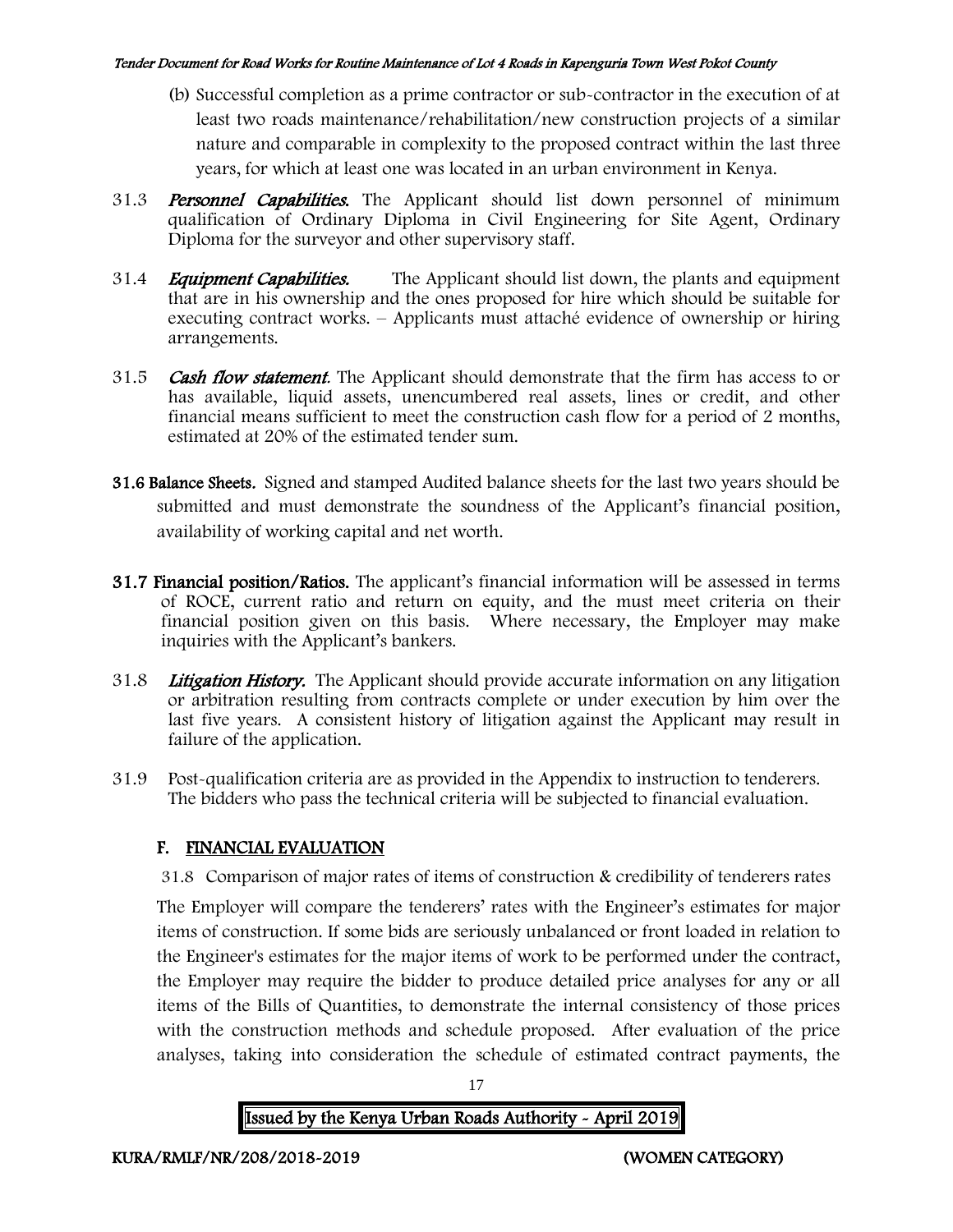Employer may require that the amount of the Performance Security set forth in Clause 35 be increased at the expense of the bidder to a level sufficient to protect the Employer against financial loss in the event of default of the successful bidder under the contract.

## G. AWARD OF CONTRACT

# **32.1**<br>32.1

Subject to Clause 32, the Employer will award the contract to the bidder whose bid has been determined to be substantially responsive to the bidding documents and who has offered the lowest Evaluated Bid Price pursuant to Clause 29, provided that such bidder has been determined to be (a) eligible in accordance with the provisions of Sub-Clause 3.1, and (b) qualified in accordance with the provisions of Clause 4.

## 33 EMPLOYER'S RIGHT TO ACCEPT ANY BID AND TO REJECT ANY OR ALL BIDS

33.1 The Employer reserves the right to accept or reject any bid, and to annul the bidding process and reject all bids, at any time prior to award of contract, without thereby incurring any liability to the affected bidder or bidders or any obligation to inform the affected bidder or bidders of the grounds for the Employer's action.

#### 34 NOTIFICATION OF AWARD

- 34.1 Prior to expiration of the period of bid validity prescribed by the Employer, the Employer will notify the successful bidder in writing or by cable confirmed by registered letter that its bid has been accepted. This letter (hereinafter and in the Conditions of Contract called "Letter of Acceptance") shall specify the sum, which the Employer will pay the Contractor in consideration of the execution and completion of the works and the remedying of any defects therein by the Contractor as prescribed by the contract (hereinafter and in the Conditions of Contract called "the Contract Price").
- 34.2 At the same time that the Employer notifies the successful bidder that his bid has been accepted, the Employer shall notify the other bidders that their bids have been unsuccessful and that their bid security will be returned as promptly as possible, in accordance with sub clause 17.4.

### 35 SIGNING OF AGREEMENT

35.1 Within 21 days of receipt of the Notification of Award, the successful bidder shall sign the Form of Agreement and return it to the Employer, together with the required performance security.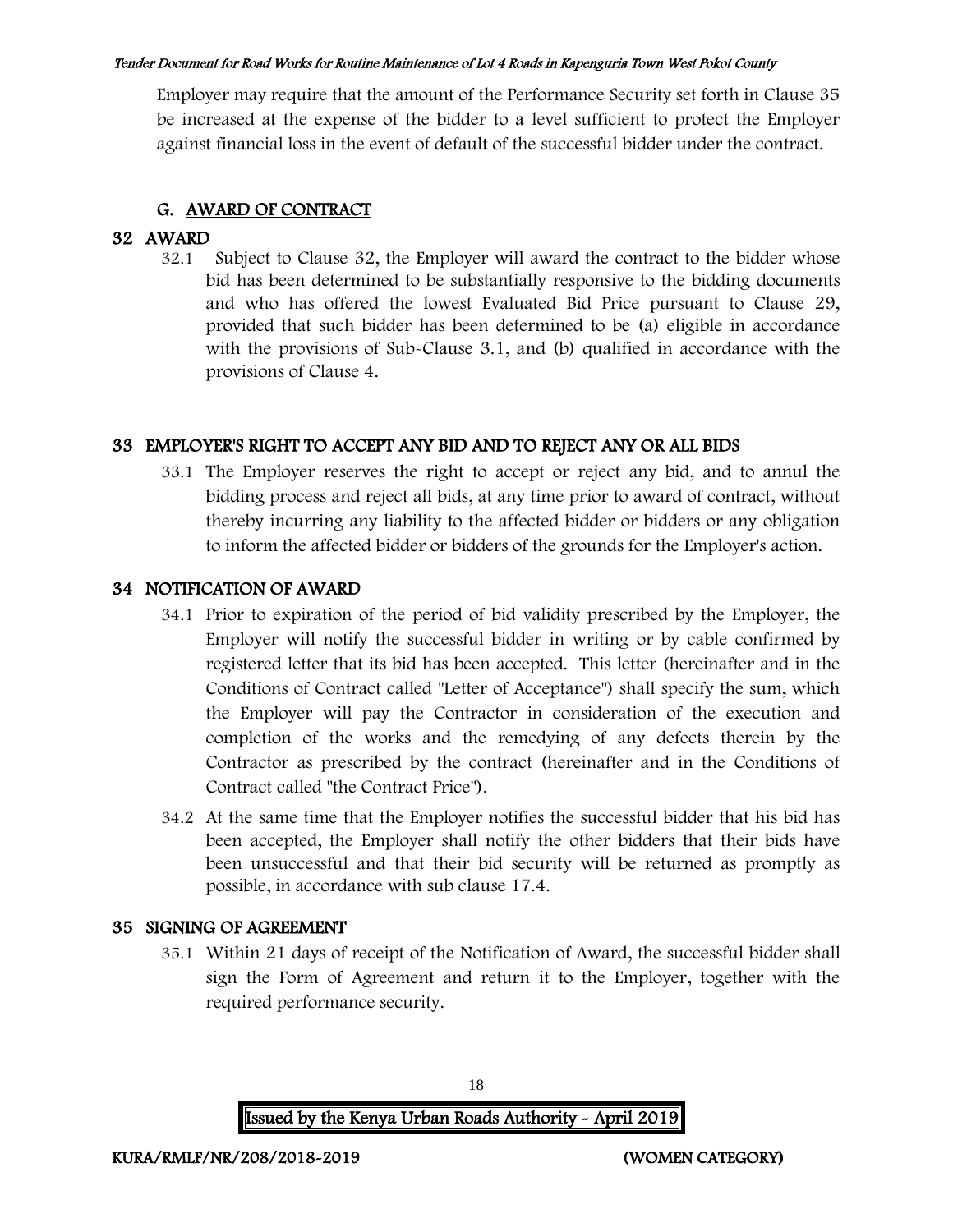#### 36 PERFORMANCE SECURITY

- 36.1 Within 21 days of receipt of the Letter of Acceptance from the Employer, the successful bidder shall furnish to the Employer a performance security in the form stipulated in the Conditions of contract. The form of performance security provided in Section 9 of the bidding documents shall be used.
- 36.2 The successful bidder shall provide a performance security in the form of an Unconditional Bank Guarantee from a reputable bank located in Kenya.
- 36.3 Failure by successful bidder to lodge the required performance Guarantee within 21 days of the receipt of the letter of Acceptance shall constitute sufficient grounds for annulment of the award and forfeiture of the bid surety; in which event the Employer may make the award to another bidder or call for new bids.

#### 37 CONTRACT EFFECTIVENESS

37.1 The Contract will be effective only upon signature of the Agreement between the Contractor and the Employer.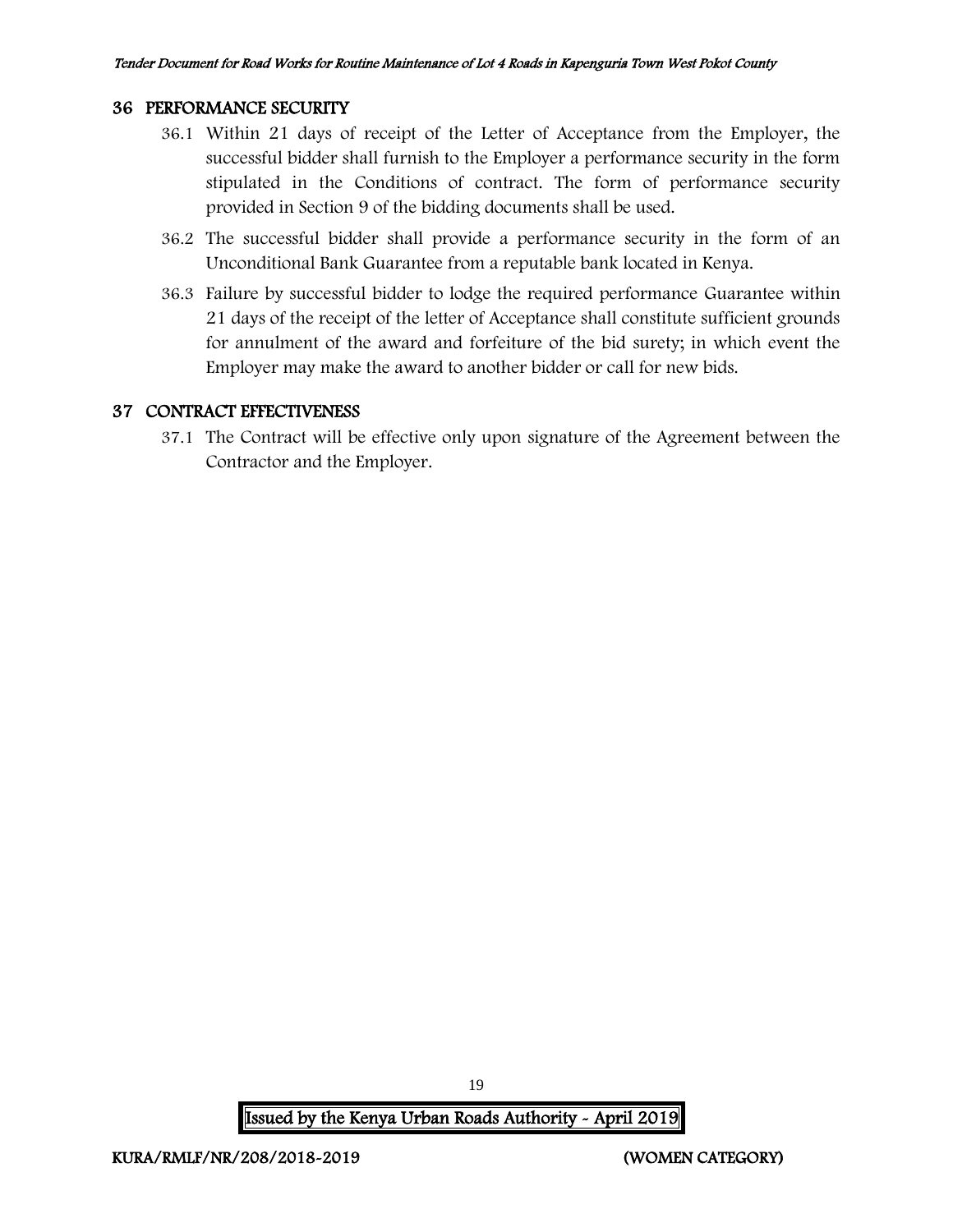# QUALIFICATION CRITERIA

This Section contains all the factors, methods and criteria that the Employer shall use to evaluate applications. The information to be provided in relation to each factor and the definitions of the corresponding terms are included in the respective Application Forms.

#### **Contents**

| 7. Schedule of the Major Items of Plant/Equipment Available for Proposed Contract 21 |  |
|--------------------------------------------------------------------------------------|--|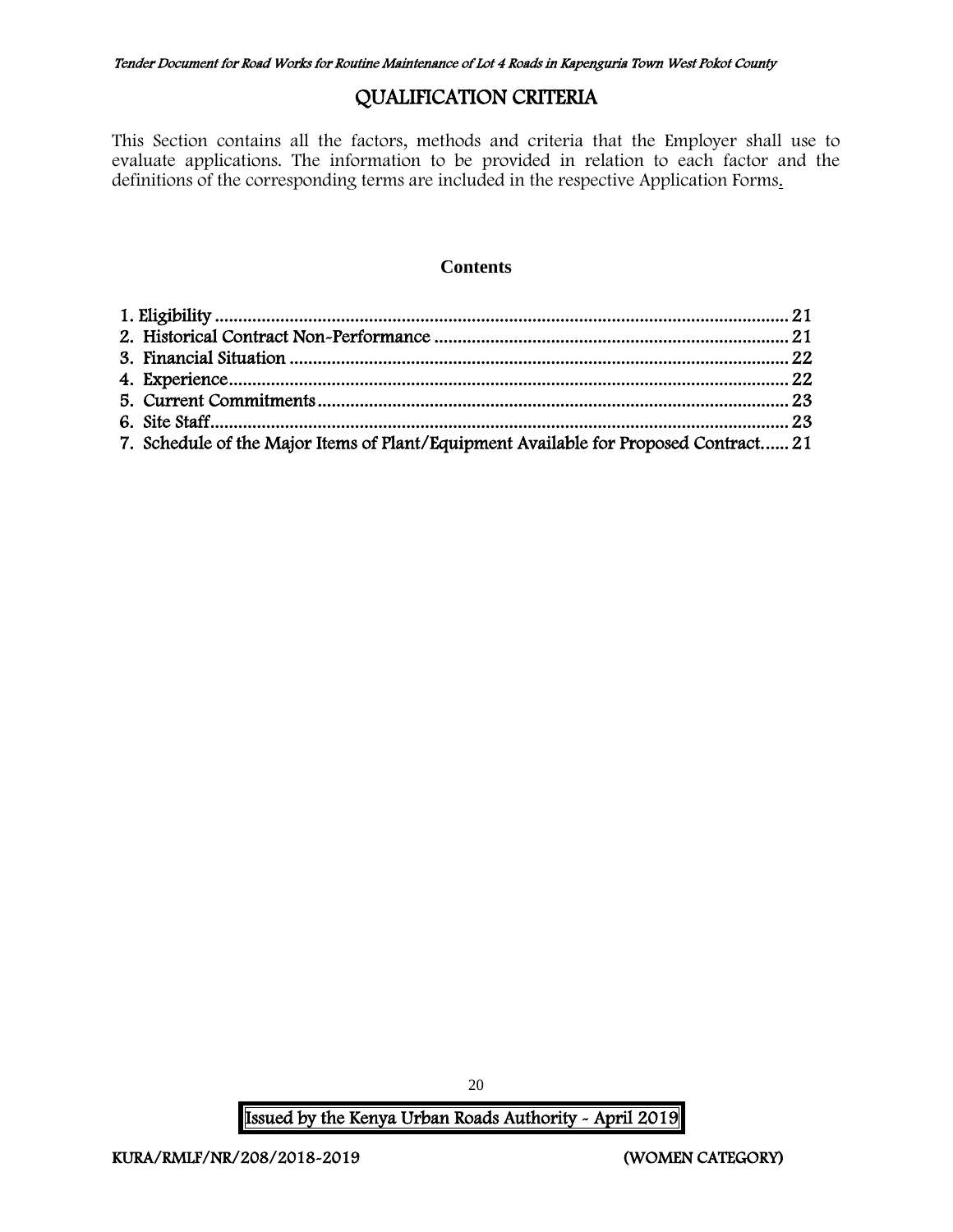<span id="page-21-2"></span><span id="page-21-1"></span><span id="page-21-0"></span>

| No. | Subject                                    | Requirement                                                                                                                                                                                                                                                                                                                                                                                                                                                                                                                                                           | Bidder                | Submission<br>Requirements |
|-----|--------------------------------------------|-----------------------------------------------------------------------------------------------------------------------------------------------------------------------------------------------------------------------------------------------------------------------------------------------------------------------------------------------------------------------------------------------------------------------------------------------------------------------------------------------------------------------------------------------------------------------|-----------------------|----------------------------|
|     | 1. Eligibility                             |                                                                                                                                                                                                                                                                                                                                                                                                                                                                                                                                                                       |                       |                            |
| 1.1 | Eligibility                                | Nationality in accordance with<br>Sub-Clause 4.1.                                                                                                                                                                                                                                                                                                                                                                                                                                                                                                                     | Must meet requirement | Section 2, Schedule 1      |
| 1.2 | Conflict of Interest                       | No conflicts of interest in Sub-<br>Clause 4.2.                                                                                                                                                                                                                                                                                                                                                                                                                                                                                                                       | Must meet requirement | Section 2, Schedule 1      |
| 1.3 | Debarment                                  | Not having been declared<br>ineligible by the Employer, as<br>described in Sub-Clause 4.3.                                                                                                                                                                                                                                                                                                                                                                                                                                                                            | Must meet requirement | Section 2, Schedule 11     |
| 1.4 | Incorporation &<br>Registration            | Pursuant to sub-clause 4.1 the<br>following shall be provided;<br>- Copy of Certificate of<br>incorporation certified by a<br>Commissioner of Oaths or<br>issuing authority to show that<br>the applicant is a registered<br>company and legally authorised<br>to do business in Kenya<br>- Proof of registration with the<br>National Construction Authority<br>(NCA) in the categories<br>indicated in the tender notice.<br>-Proof of registration with a<br>Certified copy of a valid<br>certificate from National or<br>County Treasury for relevant<br>category | Must meet requirement | Section 2, Schedule 1      |
|     | 2. Historical Contract Non-Performance     |                                                                                                                                                                                                                                                                                                                                                                                                                                                                                                                                                                       |                       |                            |
| 2.1 | History of Non-<br>Performing<br>Contracts | Non-performance of a contract<br>did not occur within the last<br>five (5) years prior to the<br>deadline for application<br>submission based on all<br>information on fully settled<br>disputes or litigation. A fully<br>settled dispute or litigation is<br>one that has been resolved in<br>accordance with the Dispute<br>Resolution Mechanism under<br>the respective contract, and<br>where all appeal instances<br>available to the applicant have<br>been exhausted.                                                                                         | Must meet requirement | Section 2, Schedule 5      |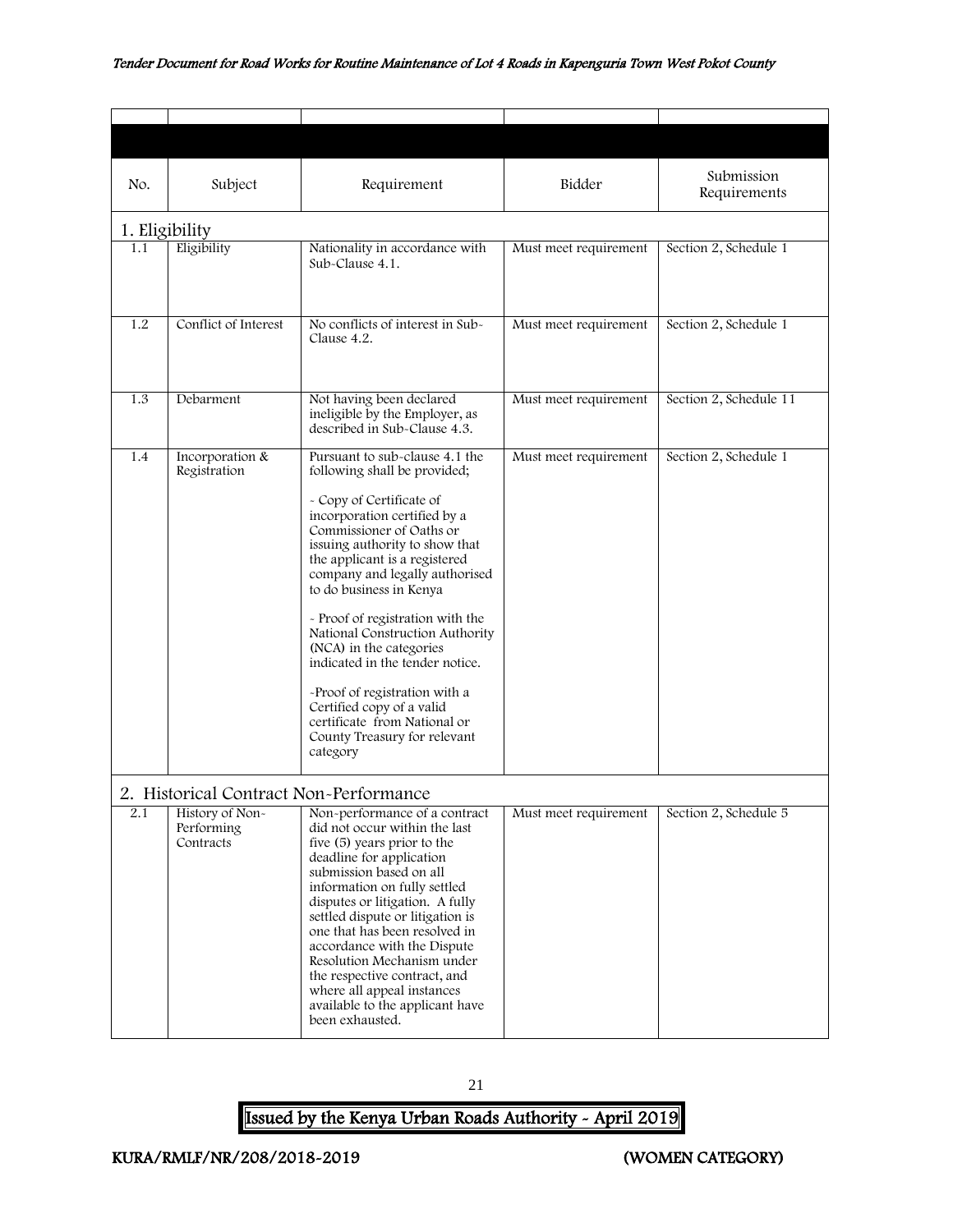<span id="page-22-0"></span>

| No.    | Subject                                    | Requirement                                                                                                                                                                                                                                                                                                                                                                                                                            | Bidder                                                                                                                               | Submission<br>Requirements                                                                                                                                                                                                                                                                                                                                                                                                                                                    |
|--------|--------------------------------------------|----------------------------------------------------------------------------------------------------------------------------------------------------------------------------------------------------------------------------------------------------------------------------------------------------------------------------------------------------------------------------------------------------------------------------------------|--------------------------------------------------------------------------------------------------------------------------------------|-------------------------------------------------------------------------------------------------------------------------------------------------------------------------------------------------------------------------------------------------------------------------------------------------------------------------------------------------------------------------------------------------------------------------------------------------------------------------------|
| 2.2    | Pending Litigation                         | All pending litigation shall in<br>total not represent more than<br>fifty percent (50%)] of the<br>Applicant's net worth and shall<br>be treated as resolved against<br>the Applicant.                                                                                                                                                                                                                                                 | Must meet requirement                                                                                                                | Section 2, Schedule 10                                                                                                                                                                                                                                                                                                                                                                                                                                                        |
|        | 3. Financial Situation                     |                                                                                                                                                                                                                                                                                                                                                                                                                                        |                                                                                                                                      |                                                                                                                                                                                                                                                                                                                                                                                                                                                                               |
| 3.1    | Financial<br>Performance                   | (a) Submission of audited<br>balance sheets or other financial<br>statements acceptable to the<br>Employer, for the last two [2]<br>years and authenticated bank<br>statement for the last six (6)<br>months to demonstrate:<br>(b) the current soundness of the<br>applicants financial position<br>and its prospective long term<br>profitability, and<br>(c) capacity to have a cash flow<br>equivalent to 20% of the tender<br>sum | Must submit as<br>required and bidders<br>who meet the<br>requirement are<br>marked YES, those that<br>do not meet are marked<br>NO. | Attach evidence on the<br>requirement of Section<br>2, Schedule 8<br>a) All pages must be<br>initialized and stamped<br>by both a practicing<br>Auditor registered with<br>ICPAK and one of the<br>Directors. Auditor's<br>practicing membership<br>number from ICPAC<br>must be indicated.<br>Non-adherence to this<br>to part a, b and c leads<br>to disqualification.<br>(b) All pages in the<br>bank statement must be<br>initialized and stamped<br>by the issuing bank. |
| 3.2    | Average Annual<br>Construction<br>Turnover | (d) Average annual<br>construction turnover of KShs. 4<br>Million [Four Million],<br>calculated as total certified<br>payments received for contracts<br>in progress or completed,<br>within the last two $[(2)]$ years                                                                                                                                                                                                                | Must submit as<br>required and bidders<br>who meet the<br>requirement are<br>marked YES, those that<br>do not meet are marked<br>NO. | Section 2, Schedule 8                                                                                                                                                                                                                                                                                                                                                                                                                                                         |
|        | 4. Experience                              |                                                                                                                                                                                                                                                                                                                                                                                                                                        |                                                                                                                                      |                                                                                                                                                                                                                                                                                                                                                                                                                                                                               |
| 4.1(a) | General<br>Construction<br>Experience      | Experience under construction<br>contracts in the role as a main<br>contractor or subcontractor for<br>at least the last three [3] years<br>prior to the applications<br>submission deadline                                                                                                                                                                                                                                           | Must submit as<br>required and bidders<br>who meet the<br>requirement are<br>marked YES, those that<br>do not meet are marked<br>NO. | Section 2, Schedule 6A                                                                                                                                                                                                                                                                                                                                                                                                                                                        |

<span id="page-22-1"></span>22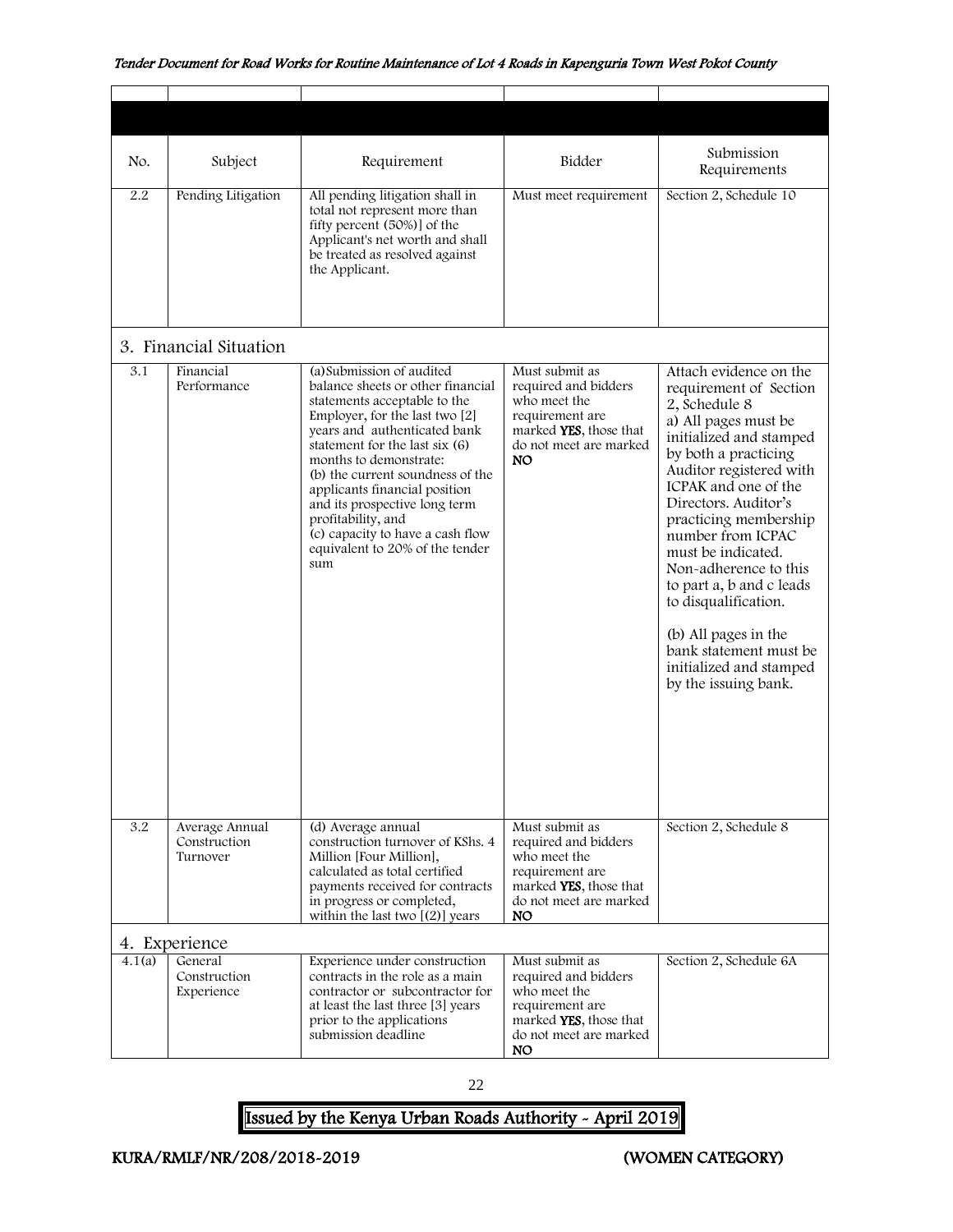<span id="page-23-1"></span><span id="page-23-0"></span>

| No.           | Subject                                | Requirement                                                                                                                                                                                                                                                                                                                                                                                                                                                                           | Bidder                                                                                                                                                                 | Submission<br>Requirements                                                                                                                             |
|---------------|----------------------------------------|---------------------------------------------------------------------------------------------------------------------------------------------------------------------------------------------------------------------------------------------------------------------------------------------------------------------------------------------------------------------------------------------------------------------------------------------------------------------------------------|------------------------------------------------------------------------------------------------------------------------------------------------------------------------|--------------------------------------------------------------------------------------------------------------------------------------------------------|
| 4.2(b)        | Specific<br>Construction<br>Experience | Participation as a roads<br>contractor, management<br>contractor or subcontractor, in<br>at least two (2) each with a<br>value of at least<br>KShs.3 Million (Three Million),<br>successfully and substantially<br>completed. One (1) of the<br>contracts should be in a City<br>and that are similar to the<br>proposed works. The similarity<br>shall be based on the physical<br>size, complexity,<br>methods/technology or other<br>characteristics as described in<br>Section 2. | Must submit as<br>required and bidders<br>who meet the<br>requirement are<br>marked YES, those that<br>do not meet are marked<br>NO.                                   | Section 2, Schedule6A<br>Submit Award letters and<br>substantial or completion<br>certificates which must be<br>certified by the issuing<br>authority. |
|               | 5. Current Commitments                 |                                                                                                                                                                                                                                                                                                                                                                                                                                                                                       |                                                                                                                                                                        |                                                                                                                                                        |
| 5.1           | On-going contracts                     | The total value of outstanding<br>works on the on-going<br>contracts should not exceed the<br>average annual turnover for the<br>last two years.                                                                                                                                                                                                                                                                                                                                      | Must submit as<br>required and bidders<br>who meet the<br>requirement are<br>marked YES, those that<br>do not meet are marked<br>NO.                                   | Section 2, Schedule<br>6B                                                                                                                              |
| 6. Site Staff |                                        |                                                                                                                                                                                                                                                                                                                                                                                                                                                                                       |                                                                                                                                                                        |                                                                                                                                                        |
|               | HQ Staff<br>Site Agent                 | The site staff shall possess<br>minimum levels of<br>qualifications set below;<br>Qualification = Diploma in<br>Civil Engineering/Building<br>construction<br>Qualification $=$ Dip. Civil<br>Engineering                                                                                                                                                                                                                                                                             | Must submit current<br>CVs and academic<br>certificates as required<br>and bidders who meet<br>the requirement are<br>marked YES, those that<br>do not meet are marked | Section 2, Schedule 5                                                                                                                                  |
|               |                                        | General Experience $=$ 5 yrs<br>Specific Experience $=$ 3 Yrs<br>Qualification = $Dip$ . Civil<br>Engineering<br>General Experience $=$ 5 yrs                                                                                                                                                                                                                                                                                                                                         | NO.                                                                                                                                                                    |                                                                                                                                                        |
|               | Foreman                                | Specific Experience $= 3$ Yrs<br>Qualification = Diploma in<br>Survey<br>General Experience $=$ 3 yrs                                                                                                                                                                                                                                                                                                                                                                                 | Must submit as<br>required and bidders<br>who meet the<br>requirement are<br>marked YES, those that                                                                    |                                                                                                                                                        |
|               | Site Surveyor                          | Specific Experience $= 2$ Yrs                                                                                                                                                                                                                                                                                                                                                                                                                                                         | do not meet are marked<br>NO.                                                                                                                                          |                                                                                                                                                        |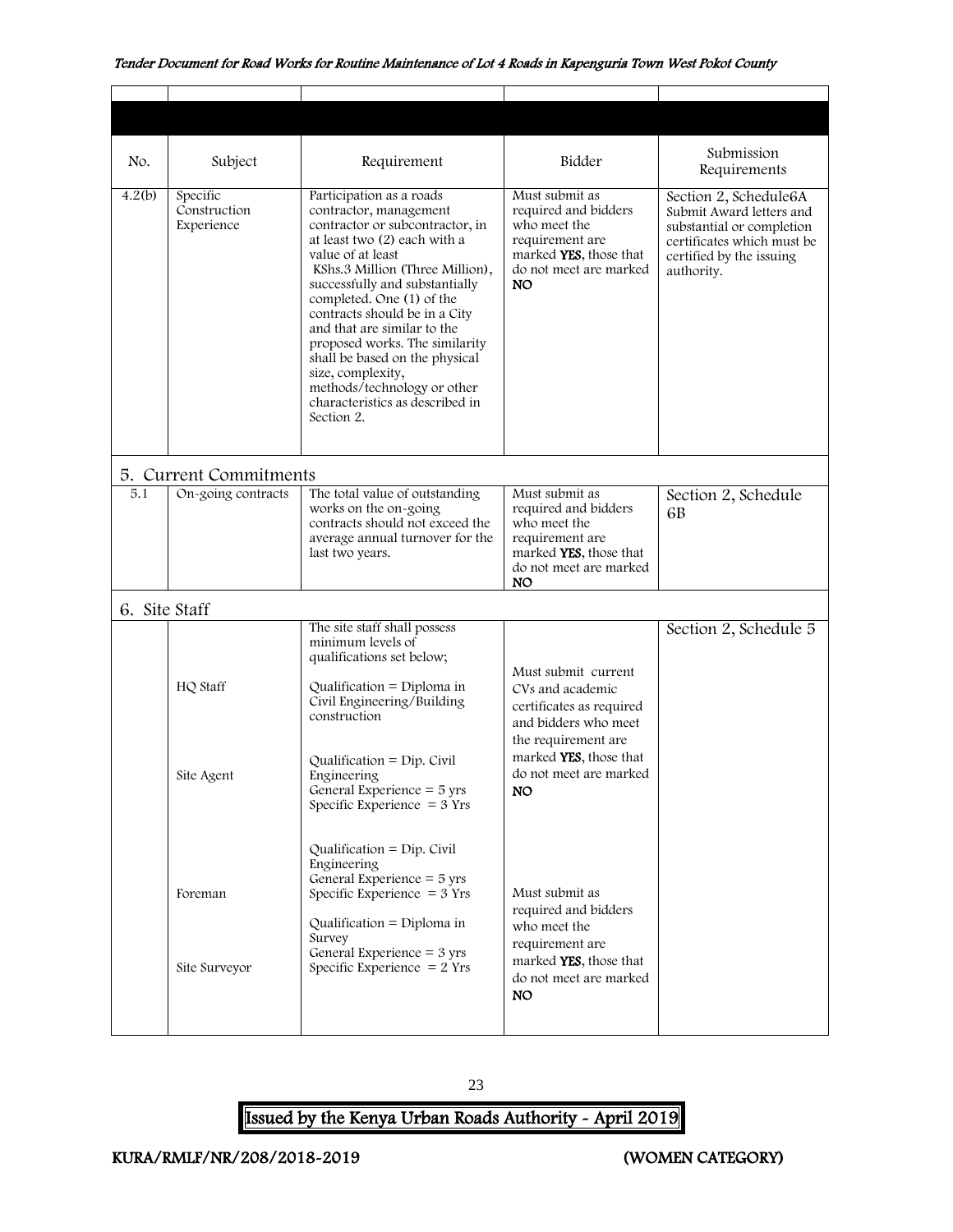| No.            | Subject                                   | Requirement                                                                                                                                                                                                                                                                                                                                     | Bidder                                                                                                                                     | Submission<br>Requirements |
|----------------|-------------------------------------------|-------------------------------------------------------------------------------------------------------------------------------------------------------------------------------------------------------------------------------------------------------------------------------------------------------------------------------------------------|--------------------------------------------------------------------------------------------------------------------------------------------|----------------------------|
| $\overline{7}$ | Plant and<br>Equipment                    | See description below in<br>Schedule 7                                                                                                                                                                                                                                                                                                          |                                                                                                                                            |                            |
| 8.             | Work<br>Methodology                       | Submission of a brief work<br>methodology in accordance<br>with sub-clause 5.3<br>The tenderer shall provide<br>the following;<br>1. Signed work programme<br>chart and cash flow<br>estimate<br>2. Proposals on work<br>scheduling including the<br>response time<br>3. Detailed method<br>statement on how to carry<br>out the intended works | Must submit as<br>required and bidders<br>who meet the<br>requirement are<br>marked YES, those that<br>do not meet are marked<br><b>NO</b> | Section 2                  |
| 9              | Business permit<br>and office<br>location | Should have a physical<br>address and Current<br>business Permit                                                                                                                                                                                                                                                                                | Must submit as<br>required and bidders<br>who meet the<br>requirement are<br>marked YES, those that<br>do not meet are marked<br>NO.       | Section 2, Schedule 1      |
| 10             | Litigation<br>History                     | The applicant to provide a<br>valid Sworn affidavit for<br>the tender.                                                                                                                                                                                                                                                                          | Must submit as<br>required and bidders<br>who meet the<br>requirement are<br>marked YES, those that<br>do not meet are marked<br><b>NO</b> | Section 2, Schedule 10     |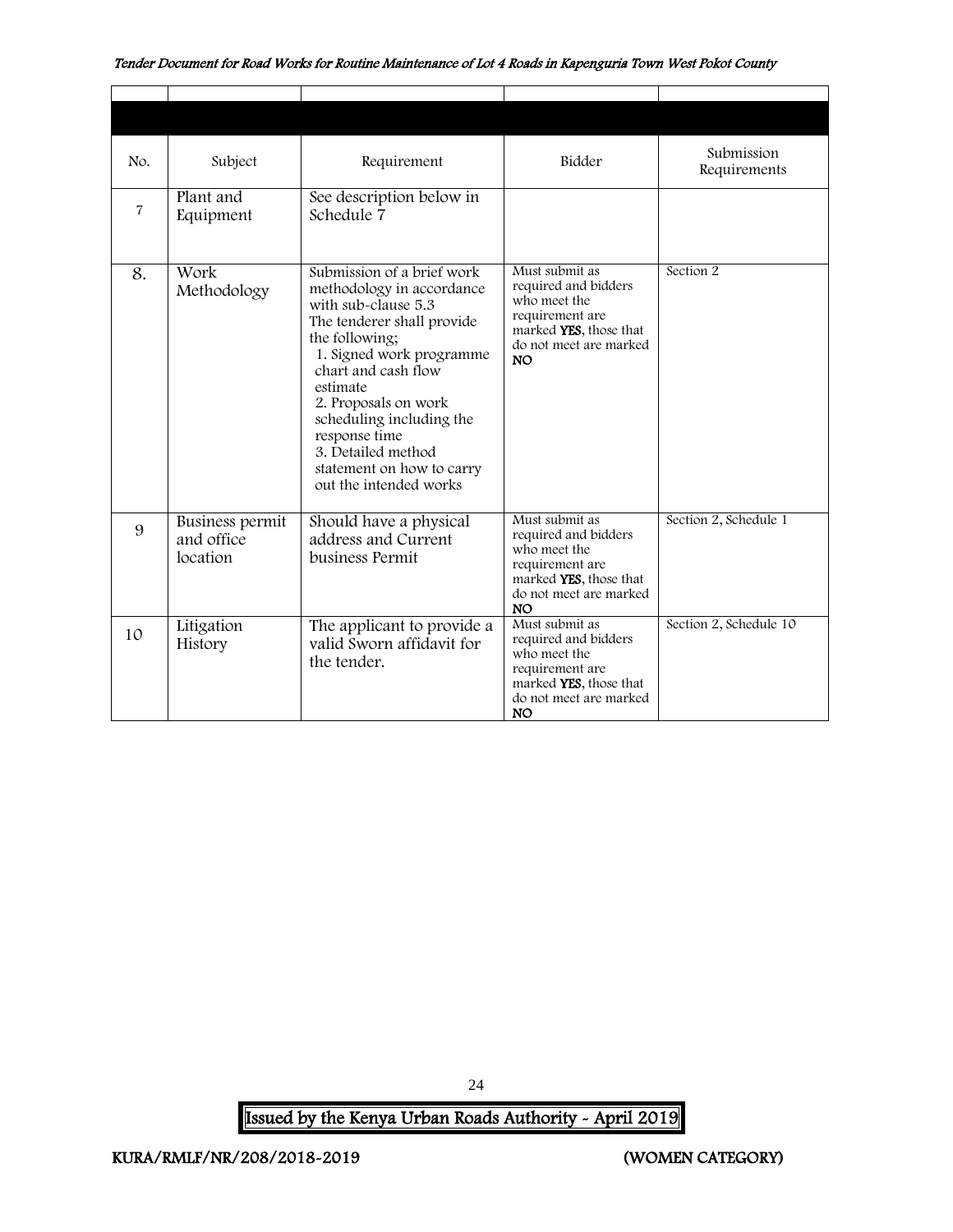#### 7. Schedule of the Major Items of Plant/Equipment Available for Proposed Contract.

The Bidder must indicate the core plant and equipment considered by the company to be necessary for undertaking the project together with proof of ownership or lease of the same. The lease must be current i.e. dated from April, 2019. Leases which are out dated will not be accepted. (\* Mandatory minimum number of equipment required by the Employer for the execution of the project that the bidder must make available for the Contract).

| Item<br>No.      | <b>Equipment Details</b>                              | Number Required<br>for the Contract<br>*Minimum<br>Execution | Maximum Score | No of Equipment<br>Owned by the<br>Bidder | No. of equipment<br>purchased by the<br>to be hired<br>Ridde | No. of equipment<br>to be made<br>available for<br>Contract by the Bidder |
|------------------|-------------------------------------------------------|--------------------------------------------------------------|---------------|-------------------------------------------|--------------------------------------------------------------|---------------------------------------------------------------------------|
| $\boldsymbol{A}$ | <b>Bituminous Plants</b>                              |                                                              |               |                                           |                                                              |                                                                           |
|                  | Bitumen Pressure distributor                          | 1                                                            | YES/NO        |                                           |                                                              |                                                                           |
|                  | Asphalt concrete paver<br>Subtotal for A              | 1                                                            | YES/NO        |                                           |                                                              |                                                                           |
| $\, {\bf B}$     | Compactors                                            |                                                              |               |                                           |                                                              |                                                                           |
|                  | Vibrating compaction plate 300 mm wide                | $\mathcal{O}$                                                |               |                                           |                                                              |                                                                           |
|                  | Vibrating compaction plate 600 mm wide                | $\mathcal{O}$                                                |               |                                           |                                                              |                                                                           |
|                  | Subtotal for B                                        | $\Omega$                                                     |               |                                           |                                                              |                                                                           |
| $\mathcal{C}$    | Concrete Equipment                                    |                                                              |               |                                           |                                                              |                                                                           |
|                  | Mobile concrete mixers                                | 1                                                            | YES/NO        |                                           |                                                              |                                                                           |
|                  | Concrete vibrators                                    | 1                                                            | YES/NO        |                                           |                                                              |                                                                           |
|                  | Subtotal for C                                        | $\overline{2}$                                               |               |                                           |                                                              |                                                                           |
| $\mathbf D$      | Transport (Tippers, dumpers, water<br>tankers)        |                                                              |               |                                           |                                                              |                                                                           |
|                  | $4X2$ tippers payload $7 - 12$ tonnes                 |                                                              |               |                                           |                                                              |                                                                           |
|                  | $6X4$ tippers payload $16 - 20$ tonnes                |                                                              |               |                                           |                                                              |                                                                           |
|                  | 8X4 tippers payload $16 - 20$ tonnes                  |                                                              |               |                                           |                                                              |                                                                           |
|                  | <b>Flatbed</b> lorries                                |                                                              |               |                                           |                                                              |                                                                           |
| ${\bf E}$        | Subtotal for $D$ – tippers & dumpers                  | $\underline{3}$                                              | YES/NO        |                                           |                                                              |                                                                           |
|                  | Water tankers $(18,000 - 20,000)$ litres<br>capacity) | 1                                                            |               |                                           |                                                              |                                                                           |
|                  | Subtotal for E                                        |                                                              |               |                                           |                                                              |                                                                           |

25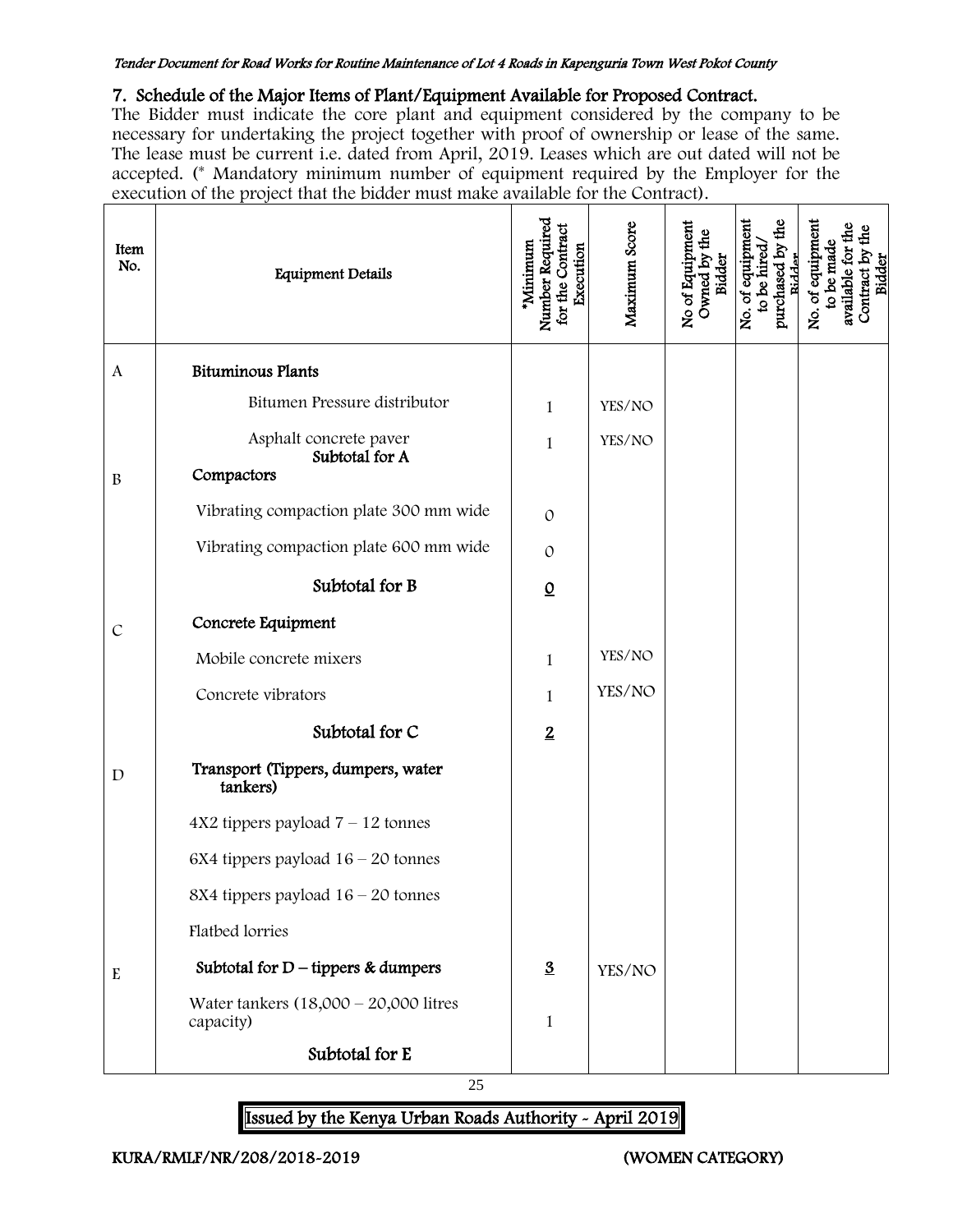| Item<br>No.               | <b>Equipment Details</b>                                                                                                                                                                                                                                                                                                                                                                                                                                           | Number Required<br>for the Contract<br>*Minimum<br>Execution | Maximum Score    | No of Equipment<br>Owned by the<br>Bidder | No. of equipment<br>purchased by the<br>to be hired<br>Ridder | No. of equipment<br>Contract by the<br>available for th<br>to be made<br>Bidder |
|---------------------------|--------------------------------------------------------------------------------------------------------------------------------------------------------------------------------------------------------------------------------------------------------------------------------------------------------------------------------------------------------------------------------------------------------------------------------------------------------------------|--------------------------------------------------------------|------------------|-------------------------------------------|---------------------------------------------------------------|---------------------------------------------------------------------------------|
| $\boldsymbol{\mathrm{F}}$ | Earth – Moving Equipment<br>Wheeled loaders<br>Motor graders (93 - 205kW)<br>Trench excavator                                                                                                                                                                                                                                                                                                                                                                      | $\mathbf{1}$<br>1                                            | YES/NO           |                                           |                                                               |                                                                                 |
| $\mathsf G$               | Subtotal for E<br>Excavators<br>Hydraulic crawler mounted $(7 - 10)$<br>tonnes) $-0.25 - 0.4$ m3 SAE bucket.<br>Hydraulic crawler mounted $(10 - 16)$<br>tonnes) $-0.40 - 0.60$ m3 SAE bucket.<br>Hydraulic wheel mounted $(7 - 10$ tonnes)<br>$-0.25 - 0.4$ m3 SAE bucket.<br>Hydraulic wheel mounted $(10 - 16$ tonnes)<br>$-0.40 - 0.6$ m3 SAE bucket.<br>Hydraulic wheel mounted back loader (7 -<br>10 tonnes) $-0.25 - 0.4$ m3 SAE bucket.<br>Subtotal for G | $\mathbf 1$<br>$\mathbf 1$                                   | YES/NO<br>YES/NO |                                           |                                                               |                                                                                 |
| H                         | Rollers<br>Self-propelled single drum vibrating<br>(various types)<br>Pneumatic rubber tyre (1-2 tonnes/wheel)<br>Sheep's foot roller<br>Subtotal for H                                                                                                                                                                                                                                                                                                            | $\mathbf{I}$<br>$\mathbf{1}$<br>$\overline{2}$               | YES/NO           |                                           |                                                               |                                                                                 |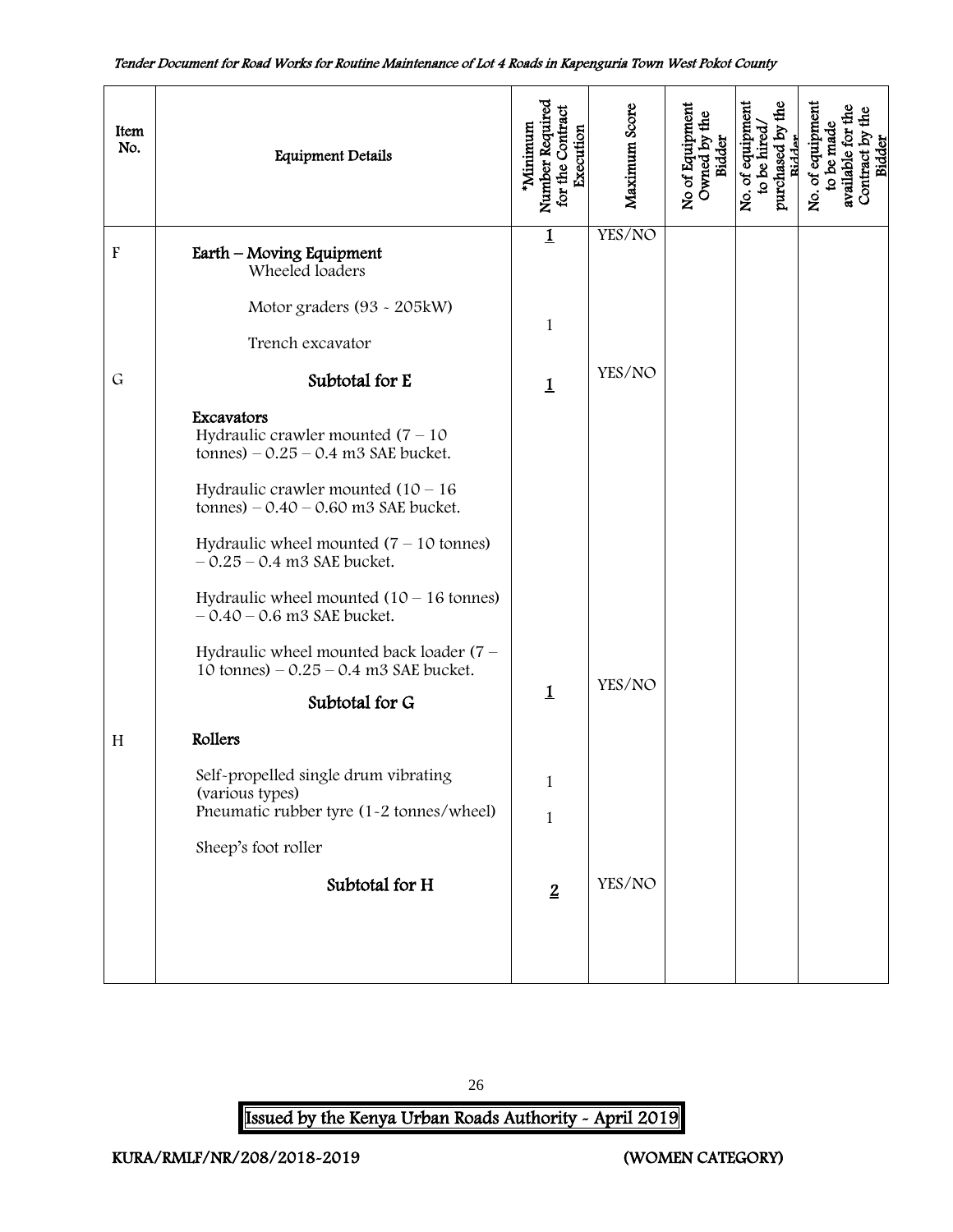# Appendix to Instruction to Tenderers

#### <span id="page-27-0"></span>Table 1: Pre- Qualification Checklist for Completeness and Responsiveness.

| S/No. | Completeness and<br>Responsiveness<br>Criteria                | References                                   | Requirement                                                                                                                |
|-------|---------------------------------------------------------------|----------------------------------------------|----------------------------------------------------------------------------------------------------------------------------|
| 1.    | Form of Bid                                                   | Section II<br>Clause 20.2                    | - Amount must be indicated<br>Properly stamped, filled and signed                                                          |
| 2.    | Appendix to Form of<br>Bid                                    | Section II<br>Clause 20.2                    | Properly stamped, filled and signed<br>$\tilde{\phantom{a}}$                                                               |
| 3.    | <b>Bid Security</b>                                           | Section II<br>Clause 17                      | - The bidder must fill the Bid Securing<br>Declaration Form                                                                |
| 4.    | <b>Confidential Business</b><br>Questionnaire                 | Section IX;<br>Schedule 1                    | - Properly filled, stamped and signed<br>Provide all required information                                                  |
| 5.    | Form of Power of<br>Attorney                                  | Section IX;<br>Schedule 2<br>Clause $5.1(a)$ | Properly filled, stamped and signed                                                                                        |
| 6.    | Tax Compliance<br>Certificate                                 | Tender notice                                | - Provide valid tax compliance certificate                                                                                 |
| 7.    | Registration with<br>National Construction<br>Authority (NCA) | Tender notice<br>Item 1.4 of QC              | - Copy of valid certificate and practicing<br>license                                                                      |
| 8.    | Certificate of<br>Incorporation                               | Tender notice<br>Item 1.4 of QC              | - Copy of certificate Certified by<br>Commissioner for Oaths                                                               |
| 9.    | Certificate of<br>Registration in a<br>target group           | Tender notice                                | - Certified copy of a valid certificate from<br>National or County Treasury for<br>relevant category                       |
| 10.   | Priced Bill of<br>Quantities                                  | Clause 14.1<br>Section IX                    | Fill all rates, prices and amounts and<br>$\sim$<br>counter sign any alteration(s)<br>Stamp and initial all pages of BOQ's |
| 11.   | Eligibility                                                   | Section II;<br>Schedule 1<br>Clause 4.1      | - Legible copies of National ID or passport<br>for all directors<br>- System generated Form CR12 (12<br>months)            |
| 12.   | Conflict of interest                                          | Section II;<br>Schedule 1<br>Clause 4.2      | - to state explicitly                                                                                                      |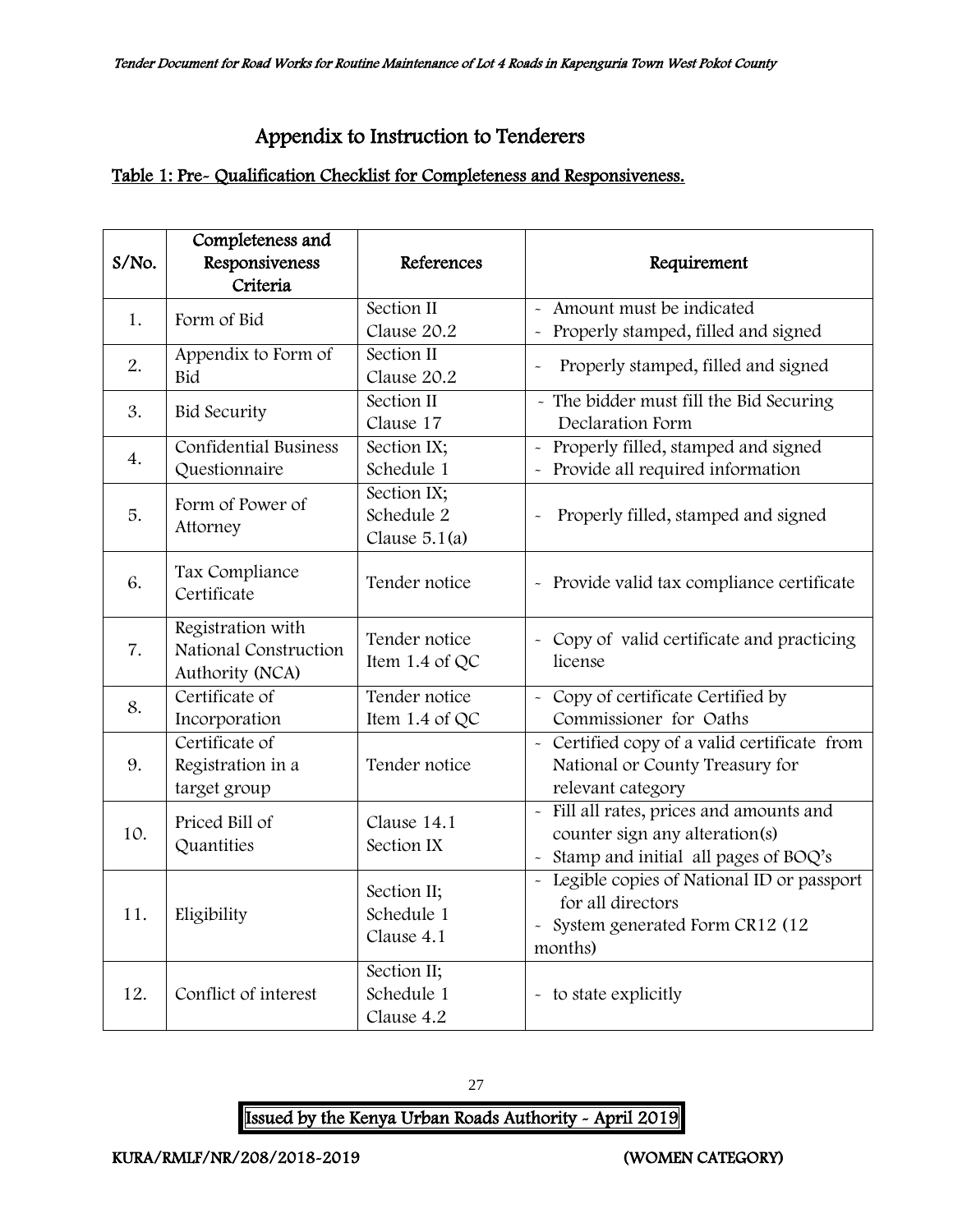| Tender Document for Road Works for Routine Maintenance of Lot 4 Roads in Kapenguria Town West Pokot County |
|------------------------------------------------------------------------------------------------------------|
|------------------------------------------------------------------------------------------------------------|

|                | Doomnan ici nami waxa ici nc                                               |                                                             | anchance of the 4 hours in happing and form work count                                                         |
|----------------|----------------------------------------------------------------------------|-------------------------------------------------------------|----------------------------------------------------------------------------------------------------------------|
| 13.            | Debarment                                                                  | Section II<br>Clause 30.4;<br>Schedule 11<br>Item 1.3 of QC | Properly filled, stamped and signed                                                                            |
| 14.            | Pending Litigation                                                         | Item $2.2$ of QC                                            | - Provide original sworn affidavit for the<br>specific tender                                                  |
| 15.            | Litigation History                                                         | Section II Clause<br>31.8; Schedule 10                      | Properly filled, stamped and signed                                                                            |
| 16.            | History of Non<br>performance                                              | Schedule 6B<br>Item 2.1 of QC                               | - Fill information on non-completed<br>works                                                                   |
| 17.            | Certificate of<br>Tenderers Visit to Site                                  | Section II;<br>Clause 8.3                                   | - Attend pre-bid meeting/visit<br>- Certificate must be signed and stamped<br>by the Employer's representative |
| 18.            | Schedule of Major<br>Items of Plant                                        | Section XI<br>Item 5 of QC;<br>Schedule 7                   | Properly filled, stamped and signed                                                                            |
| 19.            | Schedule of Key<br>Personnel                                               | Section XI<br>Item 6 of QC;<br>Schedule 5                   | Properly filled, stamped and signed                                                                            |
| 20.            | Roadwork Completed<br>Satisfactorily                                       | Section XI;<br>Item 4 of QC<br>Schedule 6A                  | Properly filled, stamped and signed                                                                            |
| 21.            | Schedule of Ongoing<br>Projects                                            | Section XI;<br>Item 5.1 of QC<br>Schedule 7                 | Properly filled, stamped and signed                                                                            |
| 22.            | Schedule of other<br>Supplementary<br>Information /<br>Financial Standings | Section XI;<br>Item 5.1 of QC<br>Schedule 9                 | Properly filled, stamped and signed                                                                            |
| 23.            | Declaration form for<br>bankrupt or insolvent                              | Schedule 11                                                 | Properly filled, stamped and signed                                                                            |
| 24.            | Anti-corruption form                                                       | Schedule 12                                                 | Properly filled, stamped and signed<br>$\tilde{}$                                                              |
| 25.            | Copy of Bid Document                                                       | Clause 20.1                                                 | Replica of the original<br>$\tilde{}$                                                                          |
| 26.            | Serialisation of all<br>pages in the bid<br>document                       | Employers notice                                            | All pages in the bid document must be<br>$\tilde{}$<br>serialised.                                             |
| <b>REMARKS</b> |                                                                            | Clause 13.1/20.2                                            | Bid document to be complete, properly<br>$\tilde{}$<br>filled and signed.                                      |

Key: QC – Qualification Criteria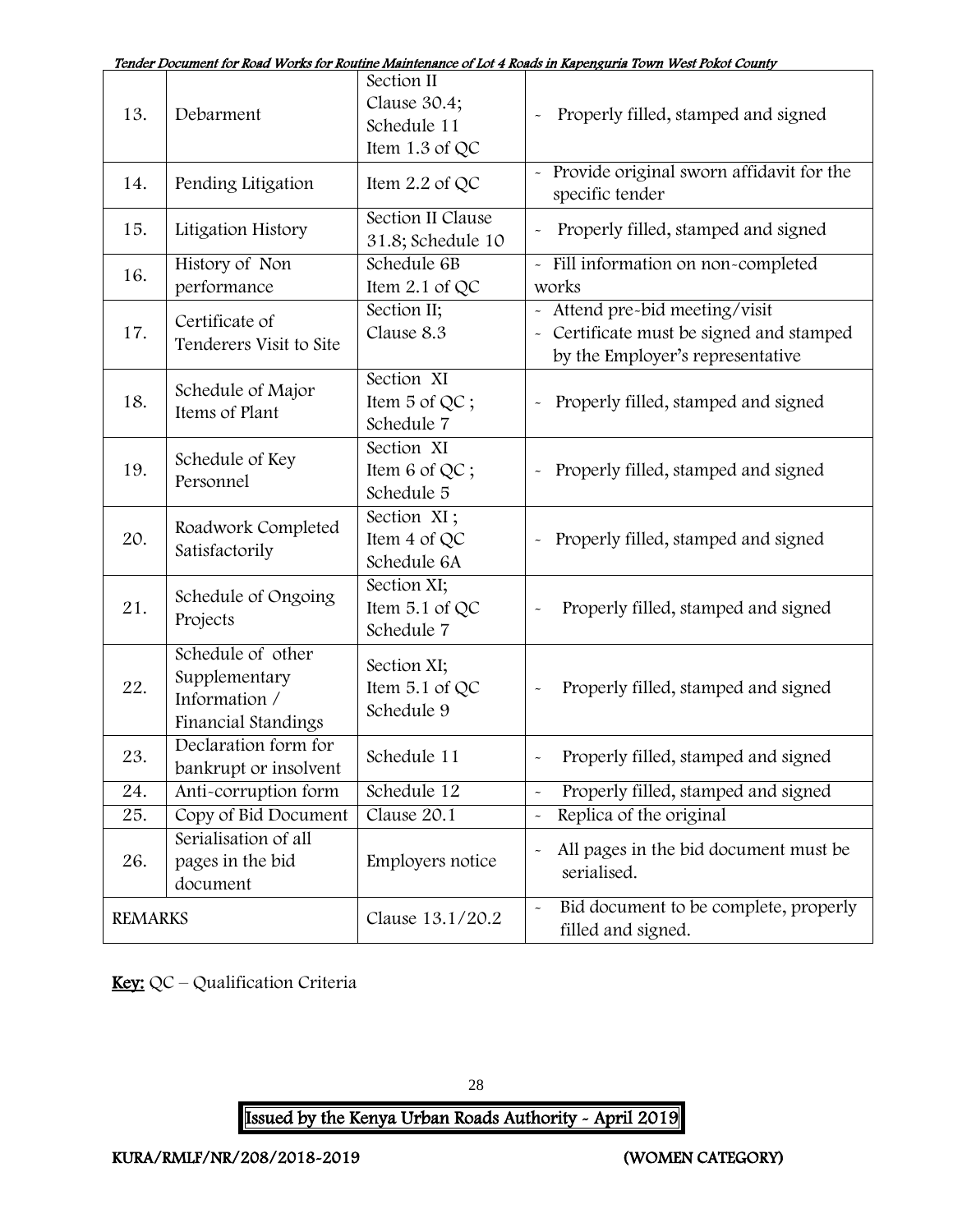| <b>ITEM</b>    |               | <b>DESCRIPTION</b>                   | <b>MUST</b><br><b>CRITERIA</b> | <b>MEET</b> |
|----------------|---------------|--------------------------------------|--------------------------------|-------------|
| $\mathbf{1}$   |               | <b>FINANCIAL CAPACITY</b>            |                                |             |
|                | a             | <b>Audited Statements</b>            | YES/NO                         |             |
|                | b             | Cash flow statement (forecasts)      | YES/NO                         |             |
|                | $\mathcal{C}$ | Financial position/Ratios            | YES/NO                         |             |
|                | d             | Turnover                             | YES/NO                         |             |
| $\overline{2}$ |               | <b>EXPERIENCE</b>                    |                                |             |
|                |               | General Experience                   | YES/NO                         |             |
|                |               | Specific experience in related works | YES/NO                         |             |
| 3              |               | <b>CURRENT COMMITMENTS</b>           |                                |             |
|                |               | On-going works                       | YES/NO                         |             |
| yes            |               | <b>KEY PERSONNEL</b>                 |                                |             |
|                |               | HQ Staff                             | YES/NO                         |             |
|                |               | Site Agent                           | YES/NO                         |             |
|                |               | Surveyor                             | YES/NO                         |             |
|                |               | Foreman                              | YES/NO                         |             |
| 5              |               | PLANT AND EQUIPMENT                  |                                |             |
|                |               | Equipment capabilities               | YES/NO                         |             |
| 6              |               | WORK METHODOLOGY                     | YES/NO                         |             |
| $\overline{7}$ |               | <b>LITIGATION HISTORY</b>            | YES/NO                         |             |
| 8              |               | Business permit and office location  | YES/NO                         |             |
|                |               | <b>REMARKS</b>                       |                                |             |

#### Table 2: Post- qualification Score

- Bidders must achieve YES in all the measured parameters to qualify.
- The bidders who pass the technical criteria will be subjected to financial evaluation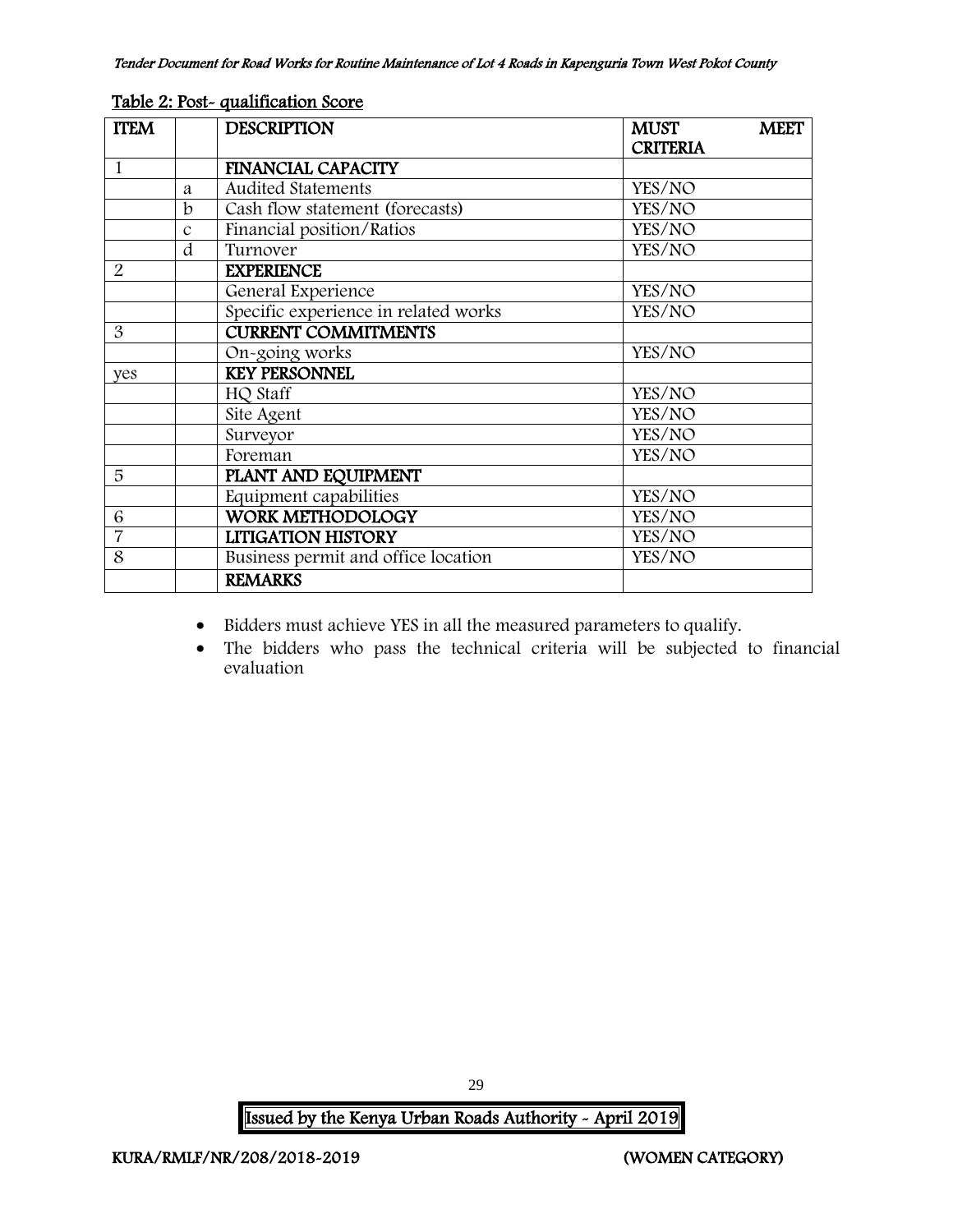# <span id="page-30-1"></span><span id="page-30-0"></span>SECTION IV: CONDITIONS OF CONTRACT

## PART I: GENERAL CONDITIONS OF CONTRACT

The Conditions Of Contract Part  $1$  – General Conditions shall be those forming Part 1 of the Conditions Of Contract for works of Civil engineering construction Fourth Edition 1987, reprinted in 1992 with further amendments, prepared by the Federation Internationale des Ingenieurs Conseils (FIDIC)

Copies of the FIDIC Conditions of Contract can be obtained from:

FIDIC Secretariat P.O.Box 86 1000 Lausanne 12 Switzerland Fax: 41 21 653 5432 Telephone: 41 21 653 5003

30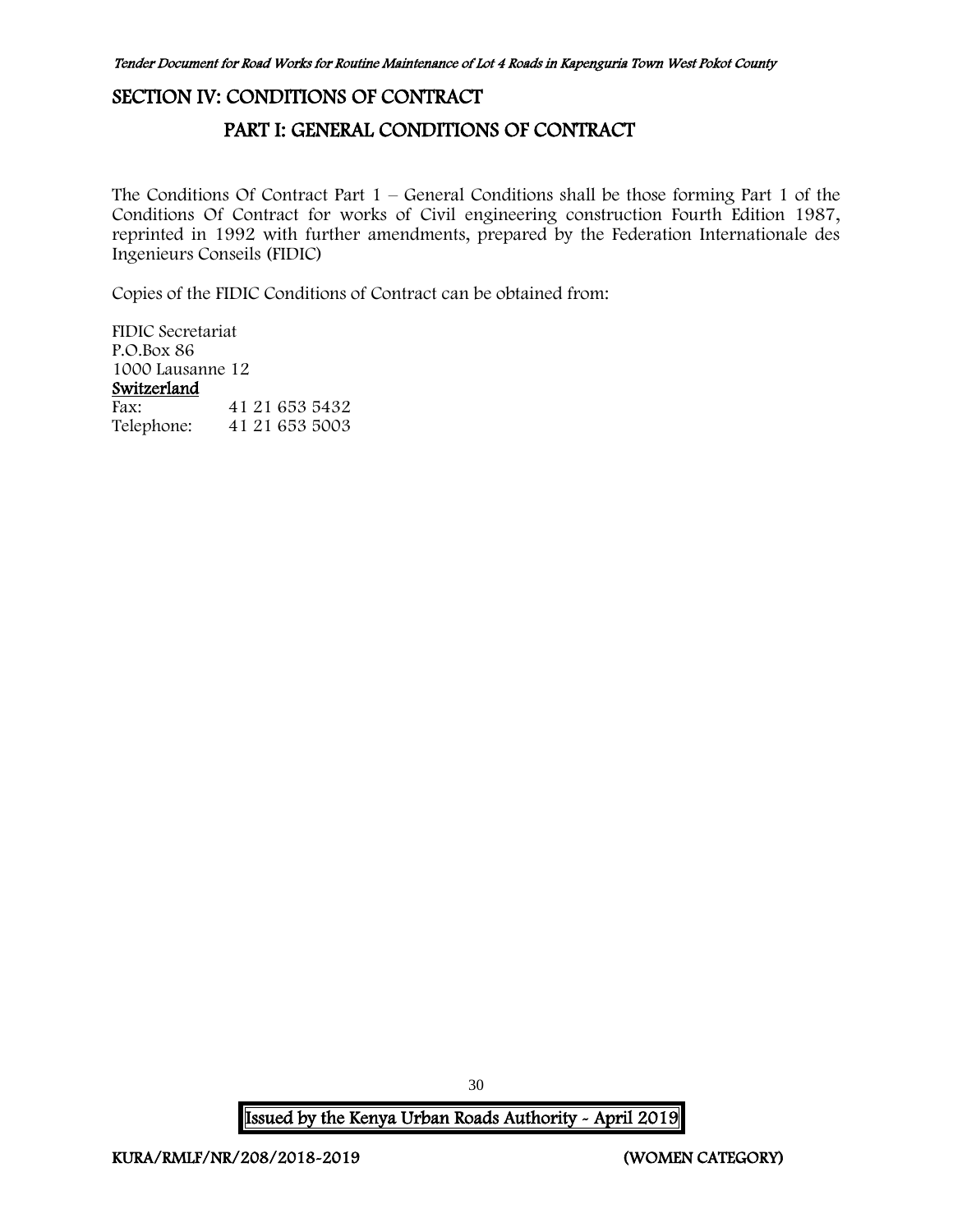## PART II: CONDITIONS OF PARTICULAR APPLICATION

<span id="page-31-0"></span>The following Conditions of Particular Application shall supplement the General Conditions of Contract. Whenever there is a conflict, the provisions herein shall prevail over those in the General Conditions of Contract. The Particular Condition is preceded by the corresponding clause number of the General Conditions to which it relates.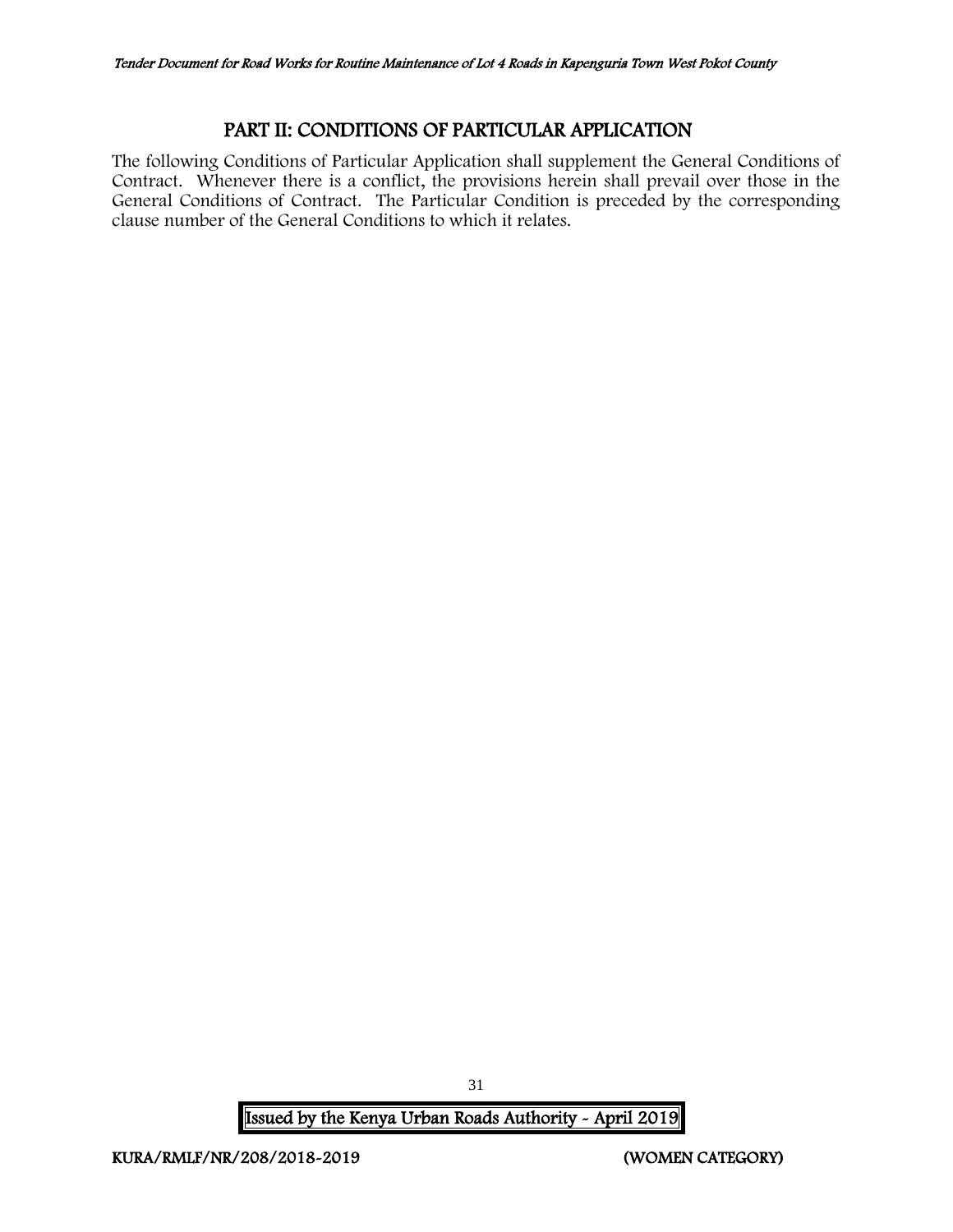#### **CONTENTS**

| SUBCLAUSE 8.2 - SITE OPERATIONS AND METHODS OF CONSTRUCTION 35         |     |
|------------------------------------------------------------------------|-----|
|                                                                        |     |
|                                                                        |     |
|                                                                        |     |
|                                                                        |     |
|                                                                        |     |
|                                                                        |     |
|                                                                        |     |
|                                                                        |     |
| SUBCLAUSE 15.2- LANGUAGE ABILITY AND QUALIFICATIONS OF CONTRACTOR'S    |     |
|                                                                        |     |
|                                                                        |     |
|                                                                        |     |
| SUBCLAUSE 19.1 - SAFETY, SECURITY AND PROTECTION OF THE ENVIRONMENT38  | .38 |
|                                                                        |     |
| SUBCLAUSE 21.1 - INSURANCE OF WORKS AND CONTRACTOR 'S EQUIPMENT 39     |     |
|                                                                        |     |
|                                                                        |     |
|                                                                        |     |
|                                                                        |     |
|                                                                        |     |
|                                                                        |     |
|                                                                        |     |
|                                                                        |     |
| SUBCLAUSE 29.2 - REINSTATEMENT AND COMPENSATION FOR DAMAGES TO PERSONS |     |
|                                                                        |     |
|                                                                        |     |
|                                                                        |     |
|                                                                        |     |
|                                                                        |     |
|                                                                        |     |
|                                                                        |     |
|                                                                        |     |
|                                                                        |     |
|                                                                        |     |
|                                                                        |     |

32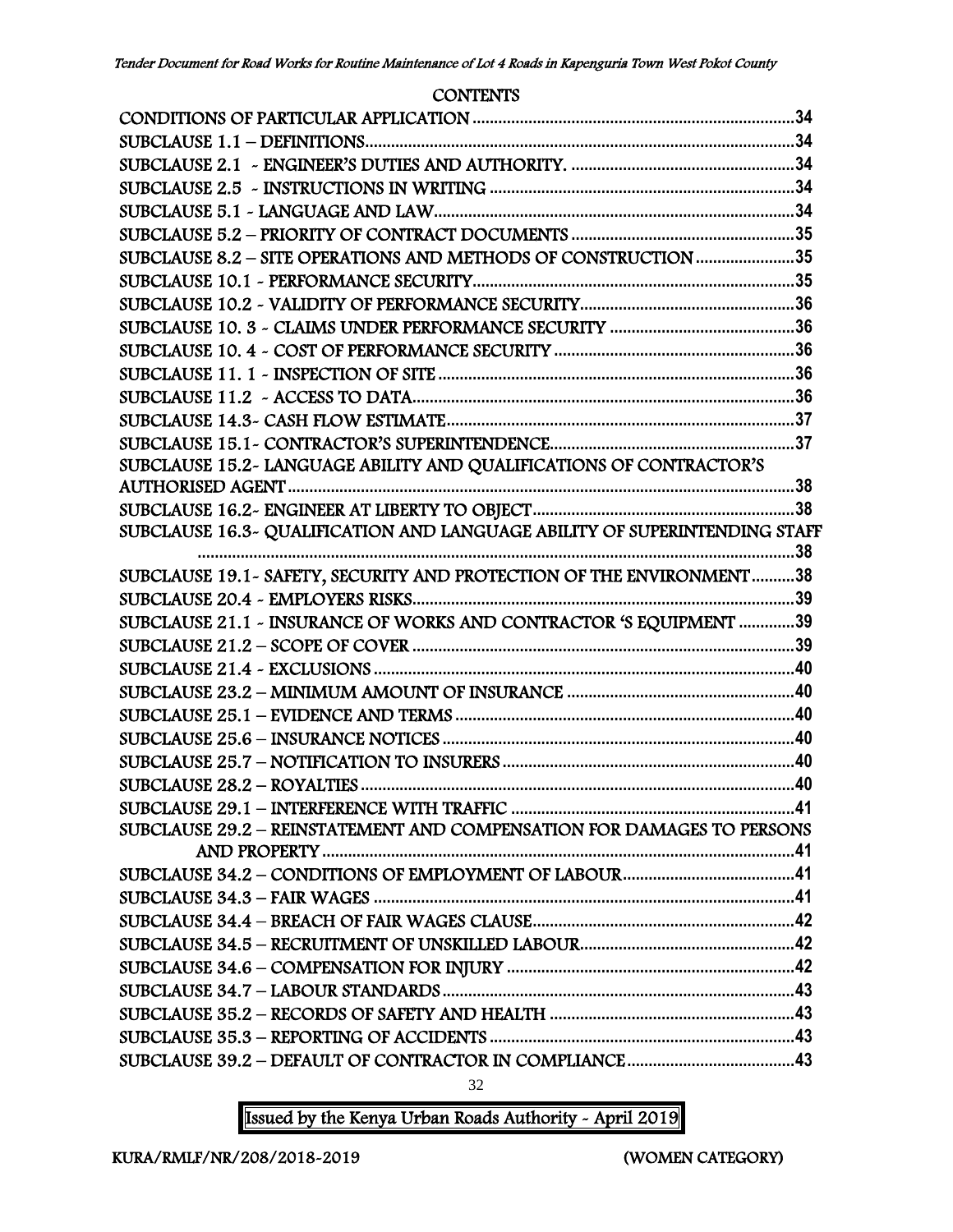| SUBCLAUSE 54.1 - CONTROCTOR'S EQUIPMENT, TEMPORARY WORKS AND MATERIALS |  |
|------------------------------------------------------------------------|--|
|                                                                        |  |
|                                                                        |  |
|                                                                        |  |
|                                                                        |  |
|                                                                        |  |
| SUBCLAUSE 60.3 - RETENTION MONEY AND PAYMENT OF RETENTION MONEY46      |  |
|                                                                        |  |
|                                                                        |  |
|                                                                        |  |
|                                                                        |  |
|                                                                        |  |
|                                                                        |  |
|                                                                        |  |
|                                                                        |  |
|                                                                        |  |
|                                                                        |  |
|                                                                        |  |
|                                                                        |  |
|                                                                        |  |
|                                                                        |  |
|                                                                        |  |
|                                                                        |  |
|                                                                        |  |
|                                                                        |  |
|                                                                        |  |
|                                                                        |  |
|                                                                        |  |
|                                                                        |  |
|                                                                        |  |
|                                                                        |  |
|                                                                        |  |
|                                                                        |  |
|                                                                        |  |
|                                                                        |  |

33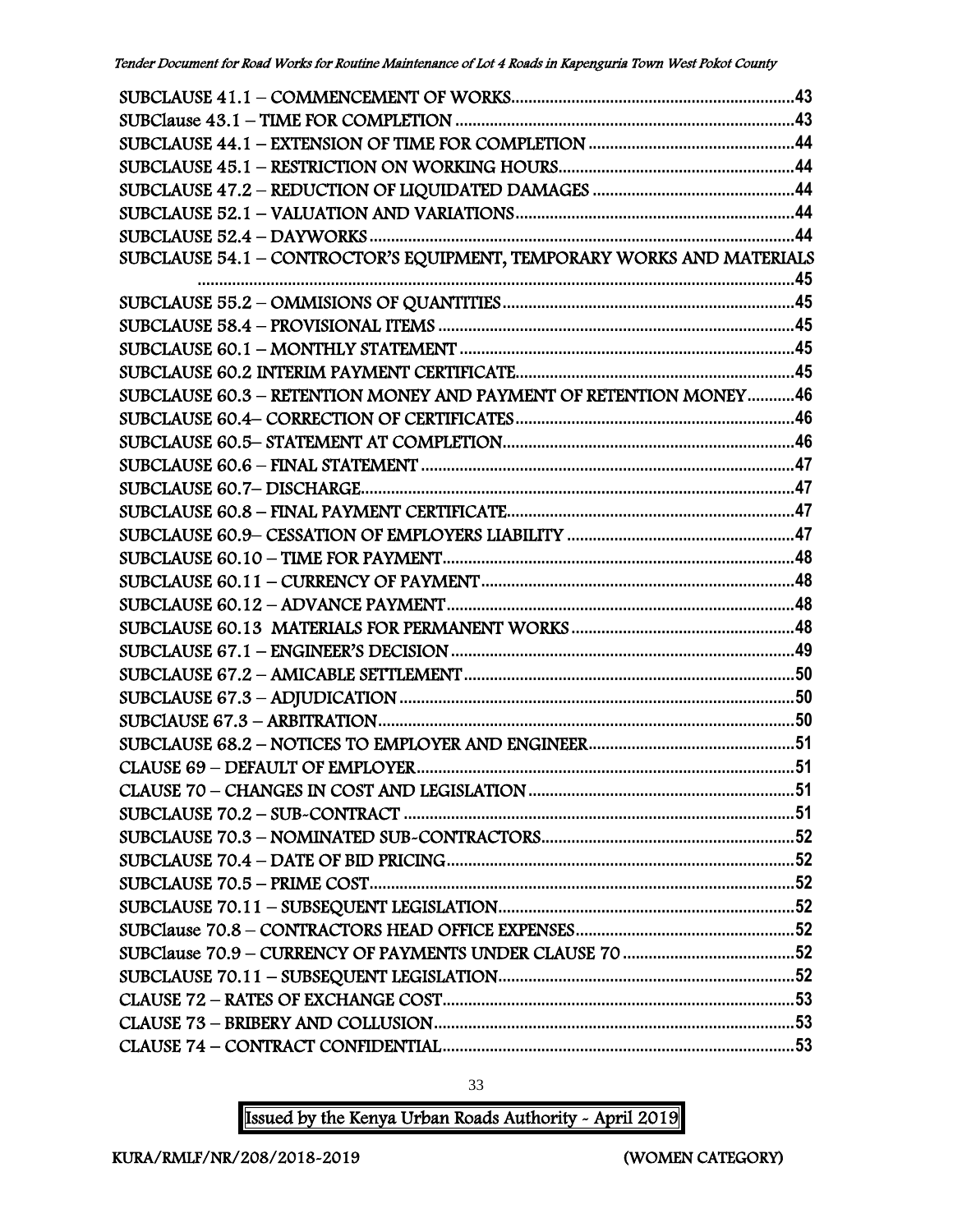#### CONDITIONS OF PARTICULAR APPLICATION

#### SUBCLAUSE 1.1 – DEFINITIONS

Amend this sub-clause as follows:

- (a) (i) The "Employer" is the Kenya Urban Roads Authority, represented by the Director General - Kenya Urban Roads Authority.
- (ii) The "Engineer" is the Director-(RACM) Kenya Urban Roads Authority.

. (b) (i) Insert in line 2 after the Bills Of Quantities", the following, "the rates entered by the Contractor (whether or not such rate be employed in computation of the Contract Price),"

Amend subparagraph (b) (v) of Sub-Clause 1.1 by adding the following words at the end: The word "BID" is synonymous with "bid" and the word "Appendix to BID" with "Appendix to Bid" and the word "BID documents" with "bidding documents".

Add the following at the end of this sub-clause:

(h) "Materials" means materials and other things intended to form or forming part of the Permanent Works.

(i) "Quantified site instructions" means Site instructions from the Engineer or his representative to the Contractor instructing him to carry out quantified works drawn from the contract to be carried out within a specified period.

#### SUBCLAUSE 2.1 - ENGINEER'S DUTIES AND AUTHORITY.

With reference to Sub-Clause 2.1 (b), the following shall also apply: The Engineer shall obtain the specific approval of the Employer before taking any of the following actions specified in Part 1:

(a) Consenting to the subletting of any part of the works under Clause 4;

(b) Certifying additional cost determined under Clause 12;

(c) Determining an extension of time under Clause 44;

(d) Issuing a variation under Clause 51;

(e) Fixing rates or prices under Clause 52

#### SUBCLAUSE 2.5 - INSTRUCTIONS IN WRITING

Add at the end of sub-clause 2.5 the following: "The site instructions shall be in the form of quantified site instructions and the contractor shall commence execution of the site instructions within three (3) days and complete within the completion period as stipulated in the instructions.

#### SUBCLAUSE 5.1 - LANGUAGE AND LAW

The Contract document shall be drawn up in the ENGLISH LANGUAGE. Communication between the Contractor and the Engineer's Representative shall be in this given language.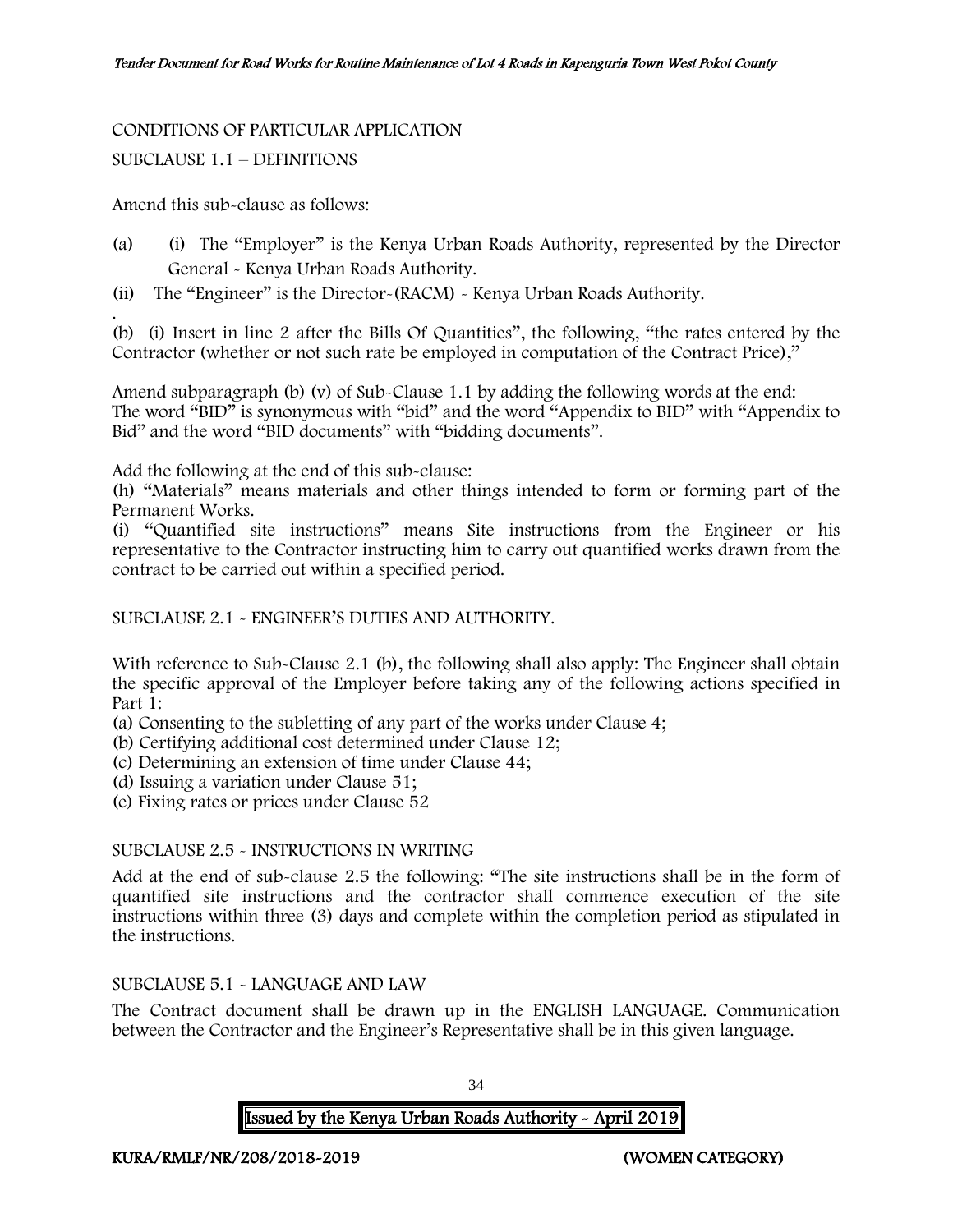The Laws applicable to this Contract shall be the Laws of the Republic of Kenya.

SUBCLAUSE 5.2 – PRIORITY OF CONTRACT DOCUMENTS

Delete the documents listed 1-6 and substitute:

- (1) The Contract Agreement (if completed)
- (2) The Letter Of Acceptance;
- (3) The Bid and Appendix to Bid;
- (4) The Conditions of Contract Part II;
- (5) The Conditions of Contract Part I;
- (6) The Special Specifications;
- (7) The Standard Specification for Road and Bridge Construction, 1986;
- (8) The Drawings;
- (9) The priced Bills of Quantities
- (10) Other documents as listed in the Appendix to form of Bid

#### SUBCLAUSE 8.2 – SITE OPERATIONS AND METHODS OF CONSTRUCTION

Add sub- clause 8.2(b) at the end as follows:

"The Contractor shall submit to the Engineer Works Methodology not later than 14 days from the date of award of the contract and general description of his proposed arrangements and methods for the execution of the Works. This shall include inter-alia temporary office, buildings, access roads, construction plant and its intended production output, working shift arrangements, labour strength, skilled and unskilled, and supervision arrangements, power supply arrangements, supply of materials including a materials utilisation programme, stone crushing, aggregate production and storage, cement handling, concrete mixing and handling, methods of excavation, dealing with water, testing methods and facilities."

#### SUBCLAUSE 10.1 - PERFORMANCE SECURITY

Replace the text of Sub-clause 10.1 with the following:

"The Contractor shall provide security for his proper performance of the Contract within 28 days after receipt of the Letter of Acceptance. The Performance Security shall be in the form of a bank guarantee as stipulated by the Employer in the Appendix to Bid. The Performance Security shall be issued by a bank incorporated in Kenya. The Contractor shall notify the Engineer when providing the Performance Security to the Employer.

"Without limitation to the provisions of the preceding paragraph, whenever the Engineer determines an addition to the Contract Price as a result of a change in cost, the Contractor, at the Engineers written request, shall promptly increase the value of the Performance Security by an equal percentage.

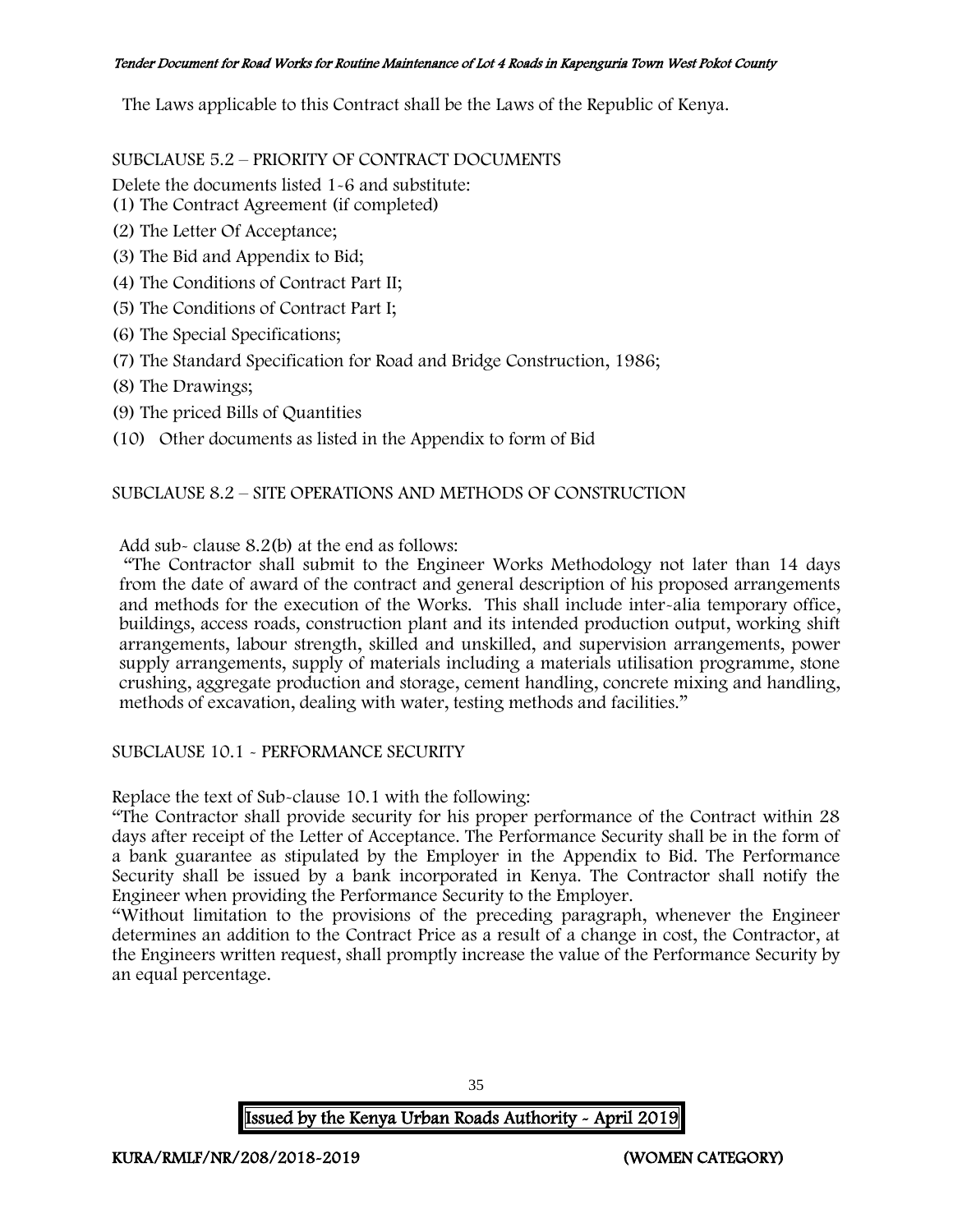## SUBCLAUSE 10.2 - VALIDITY OF PERFORMANCE SECURITY

The Performance Security shall be valid until a date 28 days after the date of issue of the Defects Liability Certificate. The security shall be returned to the Contractor within 14 days of expiration.

SUBCLAUSE 10. 3 - CLAIMS UNDER PERFORMANCE SECURITY

Delete the entire sub-clause 10.3.

SUBCLAUSE 10. 4 - COST OF PERFORMANCE SECURITY

The cost of complying with the requirements of this clause shall be borne by the Contractor.

### SUBCLAUSE 11. 1 - INSPECTION OF SITE

### In line 17 after "affect his BID" add

"and the Contractor shall be deemed to have based his BID on all the aforementioned"

Delete the last paragraph completely and replace with the following:

"The Employer in no way guarantees completeness nor accuracy of the soil, materials, subsurface and hydrological information made available to the Contractor at the time of BIDing or at any other time during the period of the Contract, and the Contractor shall be responsible for ascertaining for himself all information as aforesaid for the execution of works and his BID shall be deemed to have been priced accordingly.

### SUBCLAUSE 11.2 - ACCESS TO DATA

Data made available by the Employer in accordance with Clause 11.1 shall be deemed to include data listed elsewhere in the Contract as open for inspection at the address stipulated in the Appendix to Bid.

### SUBCLAUSE 14.1 PROGRAM TO BE SUBMITTED

The time within which the program shall be submitted shall be fourteen (14) days from the issuance of order to commence.

The programme shall be in the form of a Critical Path Method Network (CPM network) showing the order of procedure and description of the construction methods and arrangements by which he proposes to carry out the works. It should also be supplemented by a time – bar chart of the same programme.

The programme shall be coordinated with climatic, groundwater and other conditions to provide for the completion of the Works in the instruction and by the time specified. The programme shall be revised on demand by the Engineer or his representative.

Issued by the Kenya Urban Roads Authority - April 2019

36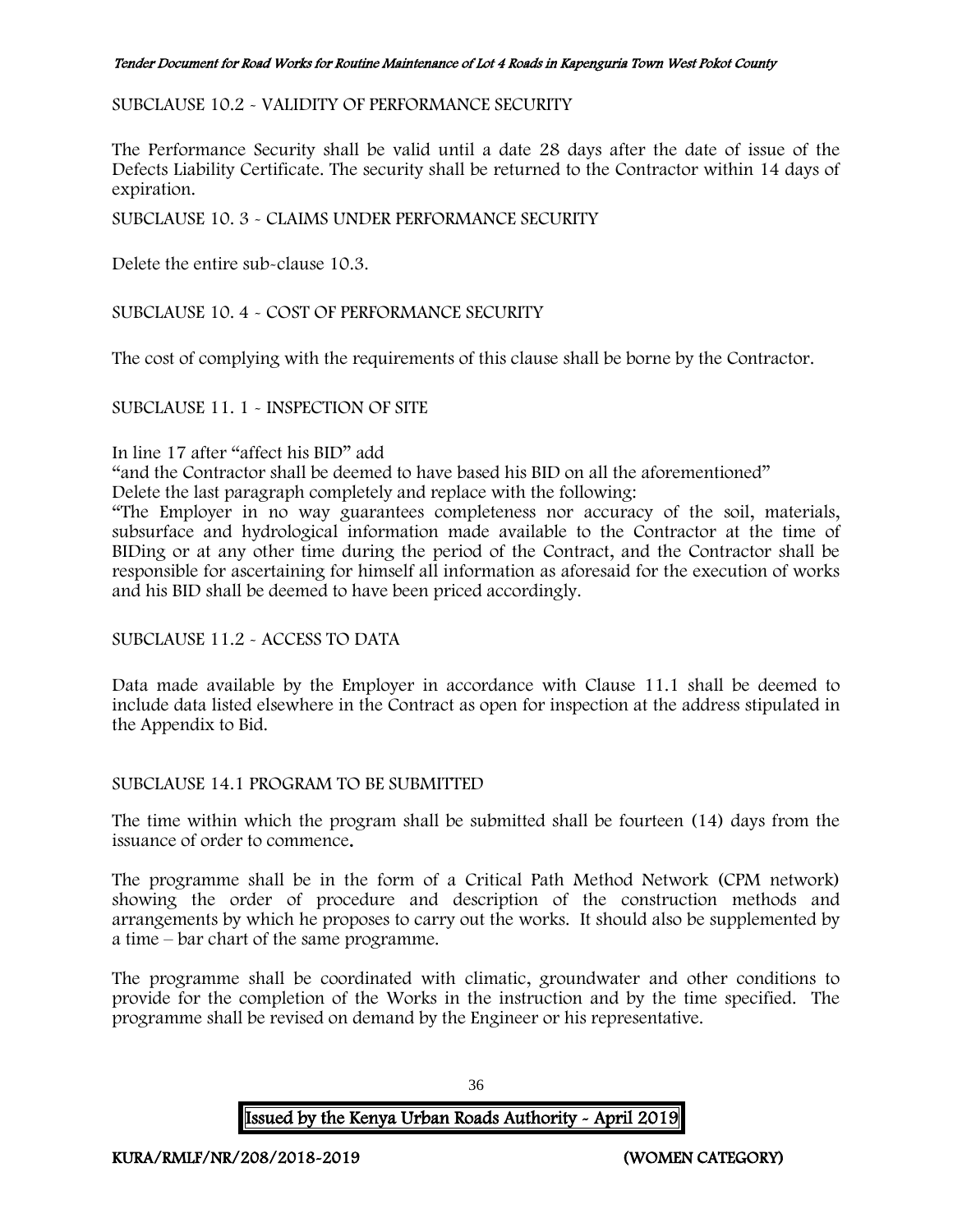During the execution of the works, the Contractor shall submit to the Engineer full and detailed particulars of any proposed amendments to the arrangements and methods submitted in accordance with the foregoing. If details of the Contractor's proposals for Temporary Works are required by the Engineer for his own information the Contractor shall submit such details within seven days of being requested to do so.

The various operations pertaining to the works shall be carried out in such a progressive sequence as will achieve a continuous and consecutive output of fully completed road works inclusive of all bridge works and culverts within the time limits specified in the Contract and the instructions. Generally the Contractor shall carry out works within the sections stated in the instructions.

The Contractor shall allow in his programme for the following 10 public holidays per calendar year in Kenya.

- New Years Day (1<sup>st</sup> January)
- Good Friday
- Easter Monday
- Labour day  $(1^{st}$  May)
- Madaraka Day (1<sup>st</sup> June)
- Idd Ul Fitr
- Mashujaa Day (20<sup>th</sup> October)
- $\bullet$  Jamhuri day (12<sup>th</sup> December)
- Christmas Day  $(25<sup>th</sup> December)$
- Boxing day (26<sup>th</sup> December)

The Contractor should also allow per calendar year for a further 2 unspecified public holidays which may be announced by the Government of Kenya with no prior notification.

Add the following at the end of this sub-clause: -

The Employer shall have the right to withhold payment at any time if the contractor fails to submit the programme or revised programme due to his negligence, failure or omission.

# SUBCLAUSE 14.3- CASH FLOW ESTIMATE

The cash flow estimates shall be submitted together with the works programme.

# SUBCLAUSE 15.1- CONTRACTOR'S SUPERINTENDENCE

Add the following at the end of the first paragraph of sub-clause 15.1: "The Contractor shall, within seven (7) days of receipt of the Engineer's order to commence the works inform the Engineer in writing the name of the Contractor's Representative and the anticipated date of his/her arrival on site."

Add the following Sub-clause 15.2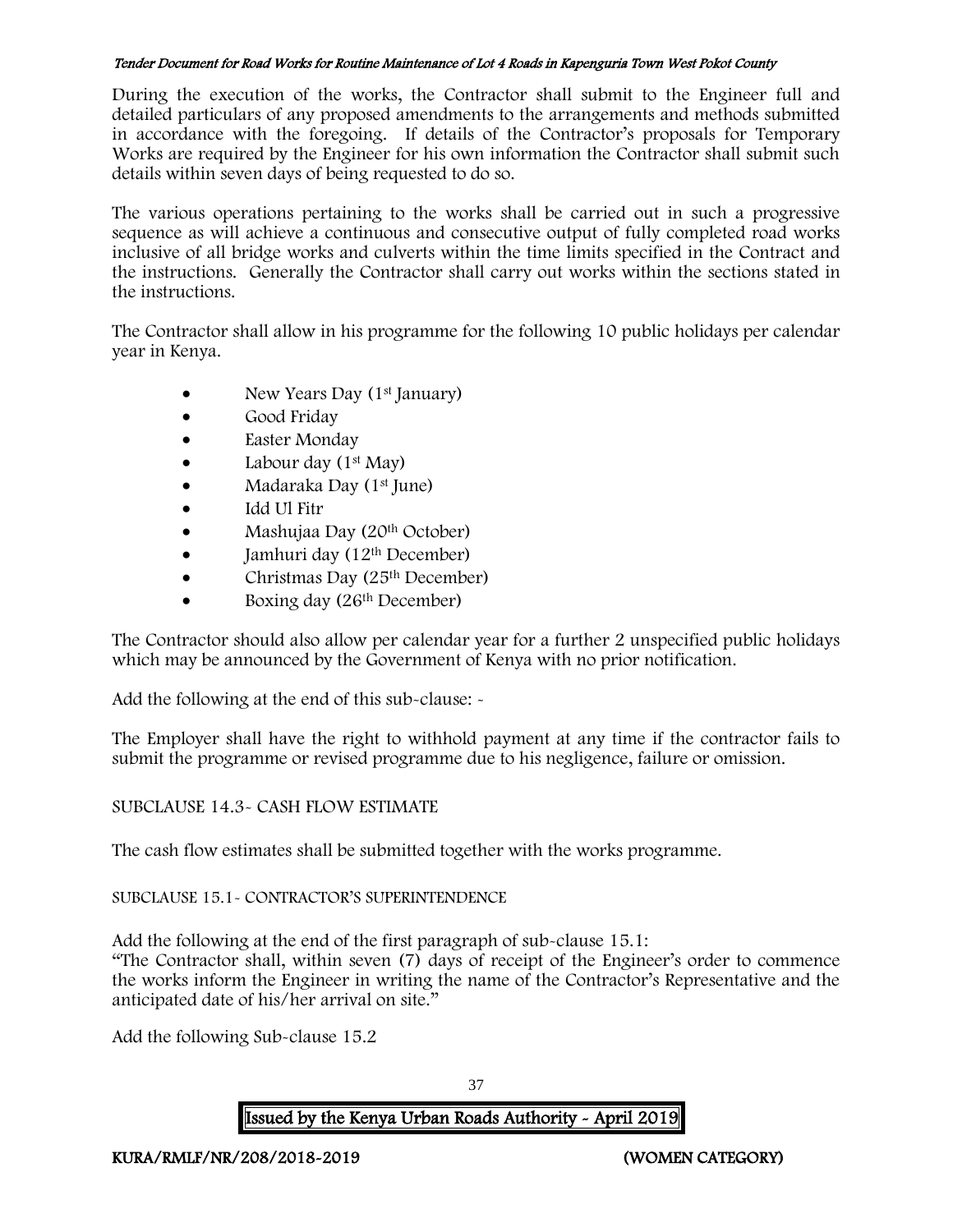SUBCLAUSE 15.2- LANGUAGE ABILITY AND QUALIFICATIONS OF CONTRACTOR'S AUTHORISED AGENT

The Contractor's Agent or Representative on the site shall have as a minimum an ordinary diploma in civil Engineering or building construction or have equivalent status approved by the Engineer and shall be able to read and write English fluently.

The Contractor's Agent or Representative shall have at least 3 years related experience.

SUBCLAUSE 16.2- ENGINEER AT LIBERTY TO OBJECT

At the end of this Clause add

"by a competent substitute approved by the Engineer and at the Contractors own expense." Add the following Sub-Clauses 16.3 and 16.4:

## SUBCLAUSE 16.3- QUALIFICATION AND LANGUAGE ABILITY OF SUPERINTENDING STAFF

The Contractor's superintending staff shall meet the following minimum qualifications: Should have a working knowledge of English or Kiswahili. Should any of the superintending staff not be able to meet this condition, the Contractor shall propose to the Engineer arrangements for provision of a sufficient number of interpreters of approved qualifications. The Engineer, at his discretion, may amend, approve or reject such arrangements or reject deployment of superintending staff not meeting the language requirements. The Engineer may at any time during the duration of the Contract amend any approved arrangements made for interpreters, which shall be implemented at the Contractors expense.

The key staff listed below must have academic qualifications from government-recognised institutions or equivalent institutions of the levels set out in Section 5, Part 6.

- Site Agent
- Site Engineer
- Site Surveyor
- Foremen

The key staff listed below must have minimum experience set out in Section 5, Part 6:

- Site Agent
- Site Engineer
- Site Surveyor
- Foremen

Qualifications as above shall be subject to verification and approval on site by the Engineer or his representative on site before commencement of the said works.

SUBCLAUSE 19.1- SAFETY, SECURITY AND PROTECTION OF THE ENVIRONMENT

Add Sub-Clause-paragraph (d) of Sub-Clause 19 as follows:

Notwithstanding the Contractor's obligation under Sub-Clause-paragraph (a), (b) and 9(c) of Sub-Clause 19.1 of the Conditions Of Contract, the Contractor shall observe the following measures with a view to reducing or elimination adverse environmental effects by the site works:

38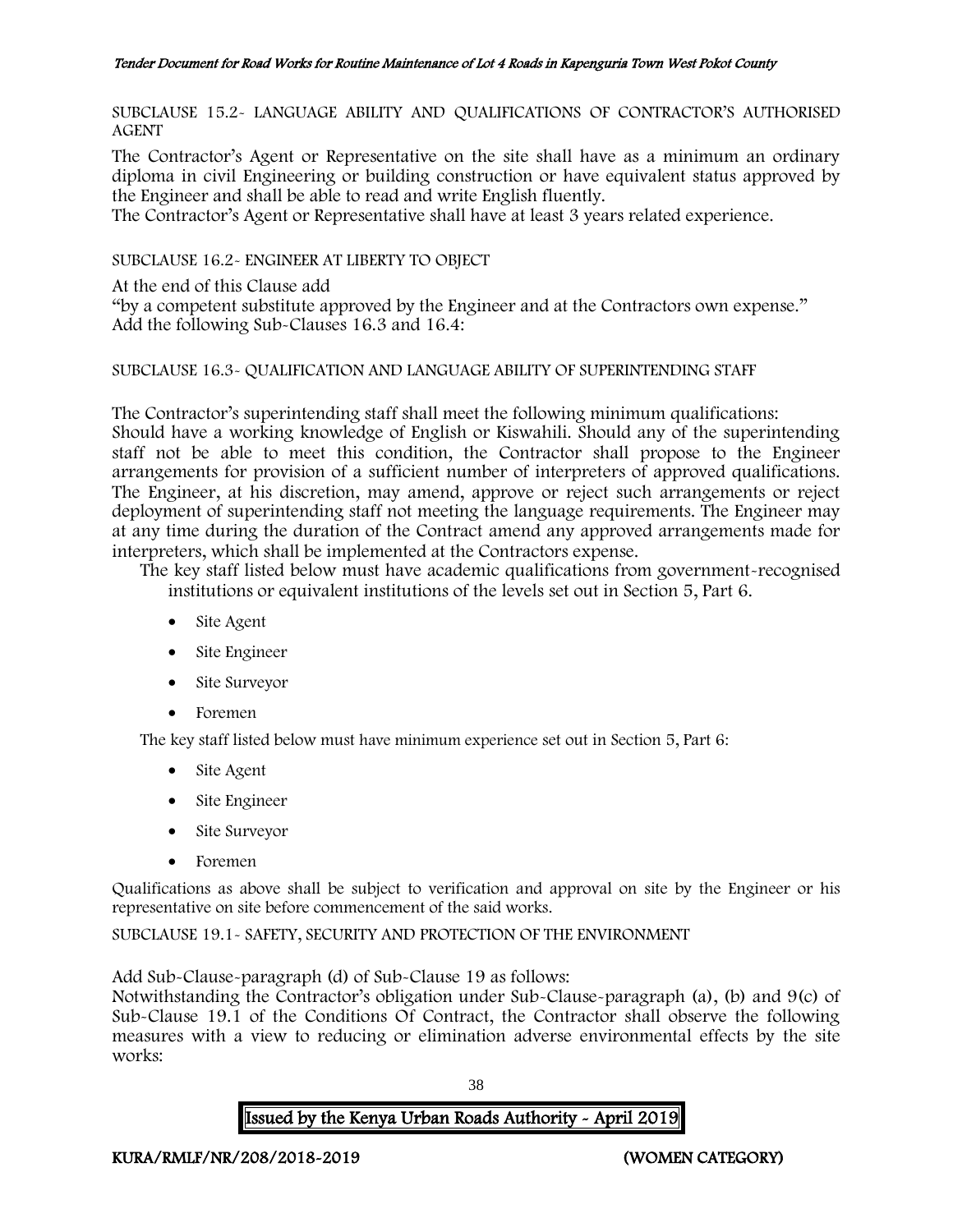- (i) All quarries and borrow pits shall be filled and landscaped to their original state after extraction of construction material
- (ii) Soil erosion due to surface runoff or water from culverts or other drainage structures should be avoided by putting in place proper erosion control measures that shall include, but are not limited to grassing and planting if trees
- (iii) Long traffic diversion roads shall be avoided so as to minimize the effect of dust on the surrounding environment. In any case all diversions shall be kept damp and dust free
- (iv) Spillage of oils, fuels and lubricants shall be avoided and if spilt, shall be collected and disposed off in such a way as not to adversely affect the environment
- (v) Rock blasting near settlement areas shall be properly coordinated with the relevant officers of the Government so as to minimize noise pollution and community interference.

## SUBCLAUSE 20.4 - EMPLOYERS RISKS

Delete Sub-Clause (h) and substitute with;

- (h) any operation of the forces of nature (insofar as it occurs on site) which an experienced contractor:
	- (i) could not have reasonably foreseen, or
	- (ii) could reasonably have foreseen, but against which he could not reasonably have taken at least one of the following measures:
		- (A) prevent loss or damage to physical property from occurring by taking appropriate measures or
		- (B) insure against such loss or damage

# SUBCLAUSE 21.1 - INSURANCE OF WORKS AND CONTRACTOR 'S EQUIPMENT

Add the following words at the end of Sub-paragraph (a) and immediately before the last word of Sub-paragraph (b) of Sub-Clause 21.1:

"It being understood that such insurance shall provide for compensation to be payable in the types and proportions of currencies required to rectify the loss or damage incurred"

Delete the first sentence of this Clause and replace with he following:

"prior to commencement of the Works the Contractor shall, without limiting his or the Employer's obligations and responsibilities under Clause 20, insure to the satisfaction of the Employer:"

SUBCLAUSE 21.2 – SCOPE OF COVER

Amend sub-paragraph (a) of Sub-Clause 21.2 as follows:

Delete words "from the start of work at the site" and substitute the words "from the first working day after the Commencement Date"

Add the following as Sub-Clause (c) under Sub-Clause-Clause 21.2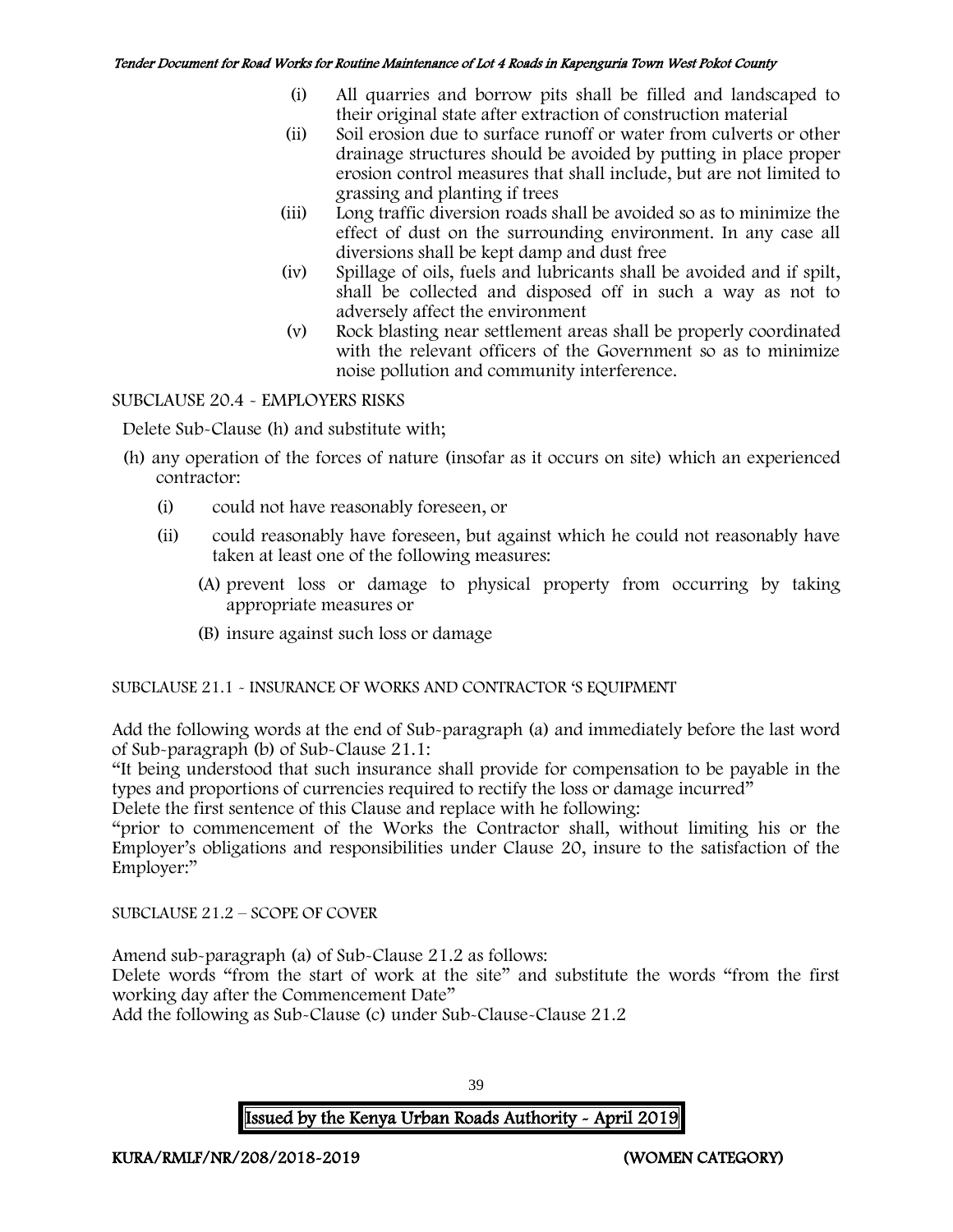(c ) It shall be the responsibility of the Contractor to notify the insurance company of any change in the nature and extent of the Works and to ensure the adequacy of the insurance coverage at all times during the period of the Contract.

SUBCLAUSE 21.4 - EXCLUSIONS

Amend Sub-Clause 21.4 to read as follows:

"There shall be no obligation for the insurances in Sub-Clause 21.1 to include loss or damage caused by the risks listed under Sub-Clause 20.4 sub-paragraph (a) (i) to(iv) of the Conditions of Particular Application."

### SUBCLAUSE 23.2 – MINIMUM AMOUNT OF INSURANCE

Add the following at the end of this Clause: "... with no limits to the number of occurrences".

### SUBCLAUSE 25.1 – EVIDENCE AND TERMS

Amend Sub-Claus OF INSURANCE 25.1 as follows: Insert the words "as soon as practicable after the respective insurances have been taken out but in any case" before the words "prior to the start of work at the site" Add the following Sub-Clauses 25.6, 25.7

## SUBCLAUSE 25.6 – INSURANCE NOTICES

Each policy of insurance effected by the Contractor for purposes of the Contract shall include a provision to the effect that the Insurer shall have a duty to give notice in writing to the Contractor and Employer of the date when a premium becomes payable. This shall not be more than thirty (30) days before that date and the policy shall remain in force until thirty (30) days after the giving of such notice.

### SUBCLAUSE 25.7 – NOTIFICATION TO INSURERS

It shall be the responsibility of the Contractor to notify insurers under any of the insurance referred to in the preceding clauses 21, 23 and 24 on any matter or event, which by the terms of such insurance are required to be so notified. The Contractor shall indemnify and keep indemnified the Employer against all losses, claims, demands, proceedings, costs, charges and expenses whatsoever arising out of or in consequence of any default by the Contractor in complying with the requirements of this Sub-Clause whether as a result of avoidance of such insurance or otherwise.

SUBCLAUSE 28.2 – ROYALTIES

Add at the end of this Sub-Clause the following sentence:

"The Contractor shall also be liable for all payments or compensation if any that are levied in connection with the dumping of part or all of any such material."

Issued by the Kenya Urban Roads Authority - April 2019

40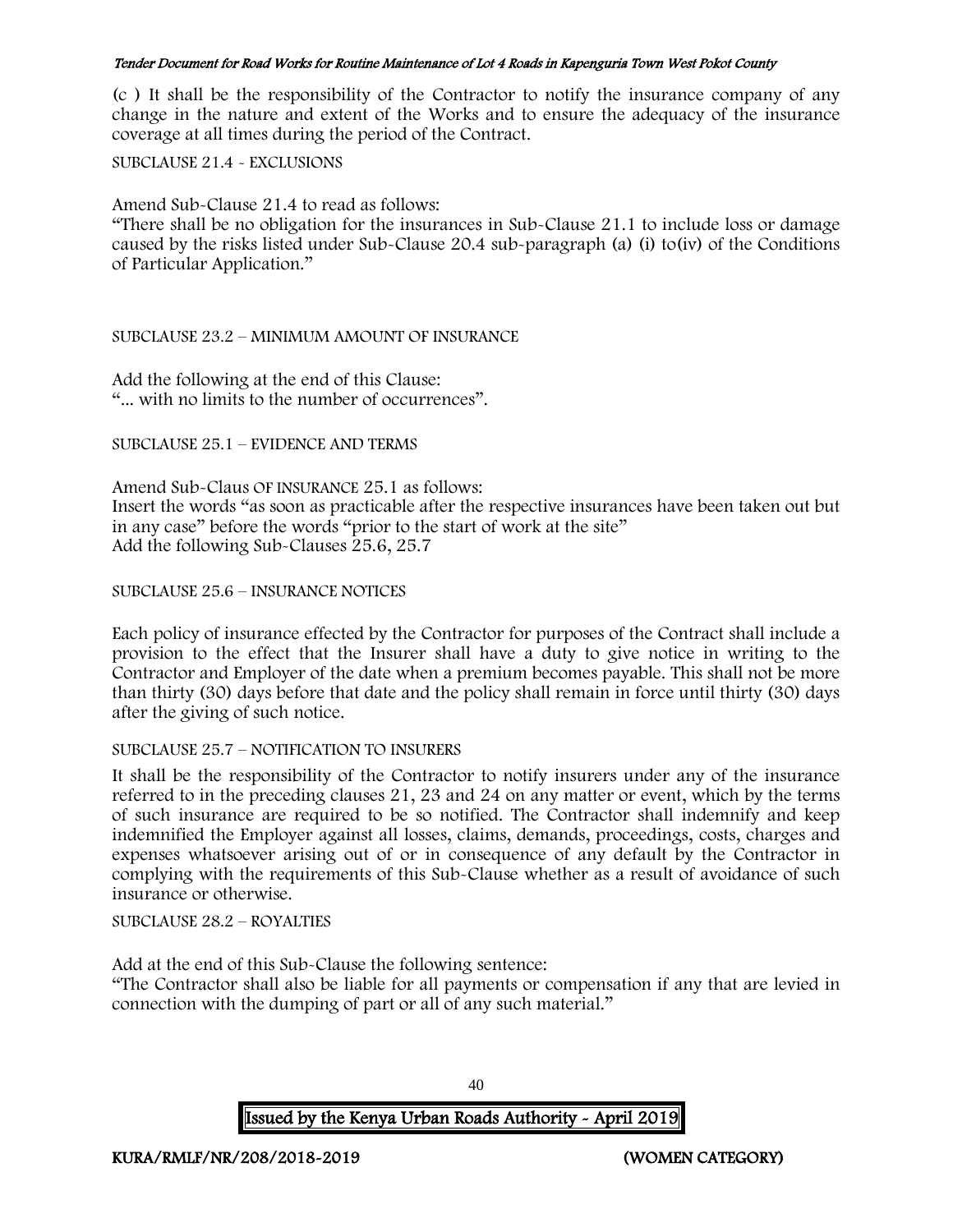#### SUBCLAUSE 29.1 – INTERFERENCE WITH TRAFFIC

Supplement Sub-Clause 29.1 by adding the following sentence at the end:

"The Contractor will be permitted to use existing public roads for access to the site. The Contractor shall pay vehicle license tax and road maintenance duty in accordance with relevant regulations and shall obtain any necessary permits or licenses from relevant authorities for transporting his equipment."

Add the following subclause 29.2:

#### SUBCLAUSE 29.2 – REINSTATEMENT AND COMPENSATION FOR DAMAGES TO PERSONS AND **PROPERTY**

The Contractor shall reinstate all properties whether public or private which are damaged in consequence of the construction and, maintenance of the works to a condition as specified and at least equal to that prevailing before his first entry on them.

If in the opinion of the Engineer the Contractor shall have failed to take reasonable and prompt action to discharge his obligations in the matter of reinstatement, the Engineer will inform the Contractor in writing of his opinion, in which circumstances the Employer reserves the right to employ others to do the necessary work of reinstatement and to deduct the cost thereof from any money due or which shall become due to the Contractor.

The Contractor shall refer to the Employer without delay all claims which may be considered to fall within the provisions of Clause 22.1.

Add the following Sub-Clause 34.2 to 34.8

## SUBCLAUSE 34.2 – CONDITIONS OF EMPLOYMENT OF LABOUR

The Contractor shall be responsible for making all arrangements for and shall bear all costs relating to recruitment, obtaining of all necessary visas, permits or other official permission for movements of staff and labour.

### SUBCLAUSE 34.3 – FAIR WAGES

The Contractor shall, in respect of all persons employed anywhere by him in the execution of the Contract, and further in respect of all persons employed by him otherwise than in the execution of the Contract in every factory, Workshop or place occupied or used by him for the execution of the Contract, observe and fulfil the following conditions:

- (a) The Contractor shall pay rates of wages, observe hours of labour and provide conditions of labour, housing, amenities and facilities not less favourable than those required by the latest Regulation of Wages (Building and Construction Industry) Order as of the time of bid submission, and subsequent amendments thereto, or in any wage scales, hours of work or conditions agreed by the Ministry of Labour or other Government Department in consultation with the appropriate wage fixing authority and generally recognized by other employees in the district whose general circumstances in the trade or industry in which the Contractor is engaged are similar.
- (b) In the absence of any rates of wages, hours or conditions of labour so established the Contractor shall pay rates of wages and observe hours and conditions of labour which are not less favourable than the general level of wages, hours and conditions observed by other Employers whose general circumstances in the trade or industry in which the Contractor is engaged are similar.

41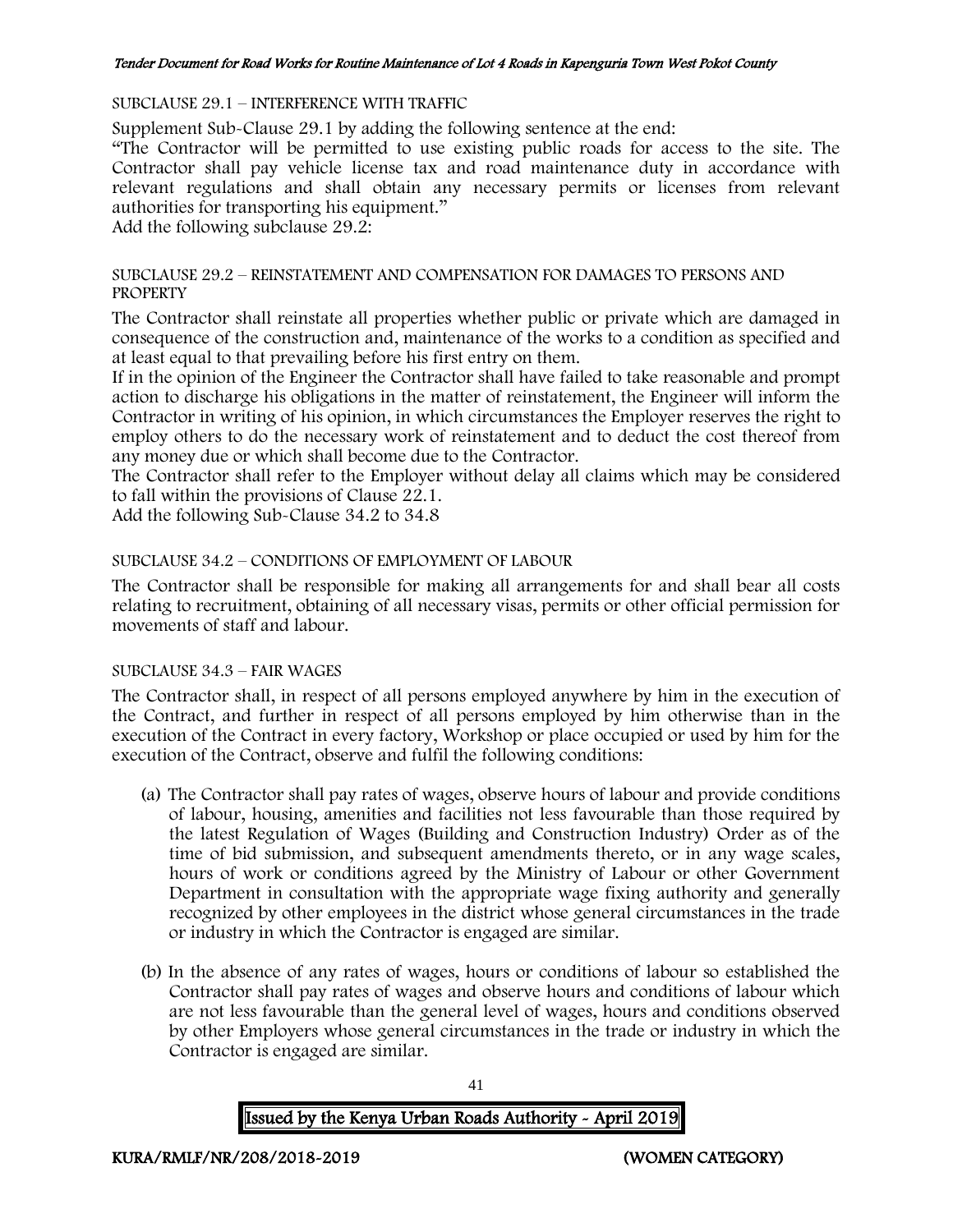- (c) Where the absence of established rates of wages, hours and conditions of labour or the dissimilarity of the general circumstances in the trade of industry in which the Contractor is engaged prevent the Contractor from observing rates of wages, hours and conditions of labour ascertained under sub-paragraph (a) and (b) above the Contractor in fixing the rates of wages, hours and conditions of labour of his employees shall be guided by the advice of the Labour Department.
- (d) The Contractor shall recognize the freedom of his employees to be members of trade unions.
- (e) The Contractor shall maintain records in English of the time worked by, and the wages paid to, his employees. The Contractor shall furnish to the Engineer or Employer, if called upon to do so, such particulars of the rates, wages and conditions of labour as the Employer or Engineer may direct.
- (f) The Contractor shall at all times during the continuance of the contract display, for the information of his employees in every factory, workshop or place occupied or used by him for the execution of the Contract, a copy of this clause together with a notice setting out the general rates of wages, hours and conditions of labour of his employees.
- (g) The Contractor shall be responsible for the observance of this clause by sub-Contractors employed in the execution of the works.

## SUBCLAUSE 34.4 – BREACH OF FAIR WAGES CLAUSE

Any Contractor or Sub-Contractor who is found to be in breach of Fair Wages Clause shall cease to be approved as a Contractor or Sub-Contractor for such period as the Permanent Secretary for the Ministry of Roads may determine.

Should a claim be made to the Employer alleging the Contractor's default in payment of Fair Wages of any workman employed on the Contract and if proof thereof satisfactory to the Employer is furnished by the Labour Authority, the Employer may, failing payment by the Contractor, pay the claims out of any monies due or which may become due to the Contractor under the Contract.

### SUBCLAUSE 34.5 – RECRUITMENT OF UNSKILLED LABOUR

Any additional unskilled labour which is required by the Contractor for the works and which is not in his employment at the time of the acceptance of the BID shall be recruited by the Contractor from the Labour Exchange or Exchange or Exchanges nearest to the site or sites of the work.

### SUBCLAUSE 34.6 – COMPENSATION FOR INJURY

The Contractor shall in accordance with the Workmen's Compensation Act of the Laws of Kenya and any other regulations in force from time to time pay compensation for loss or

42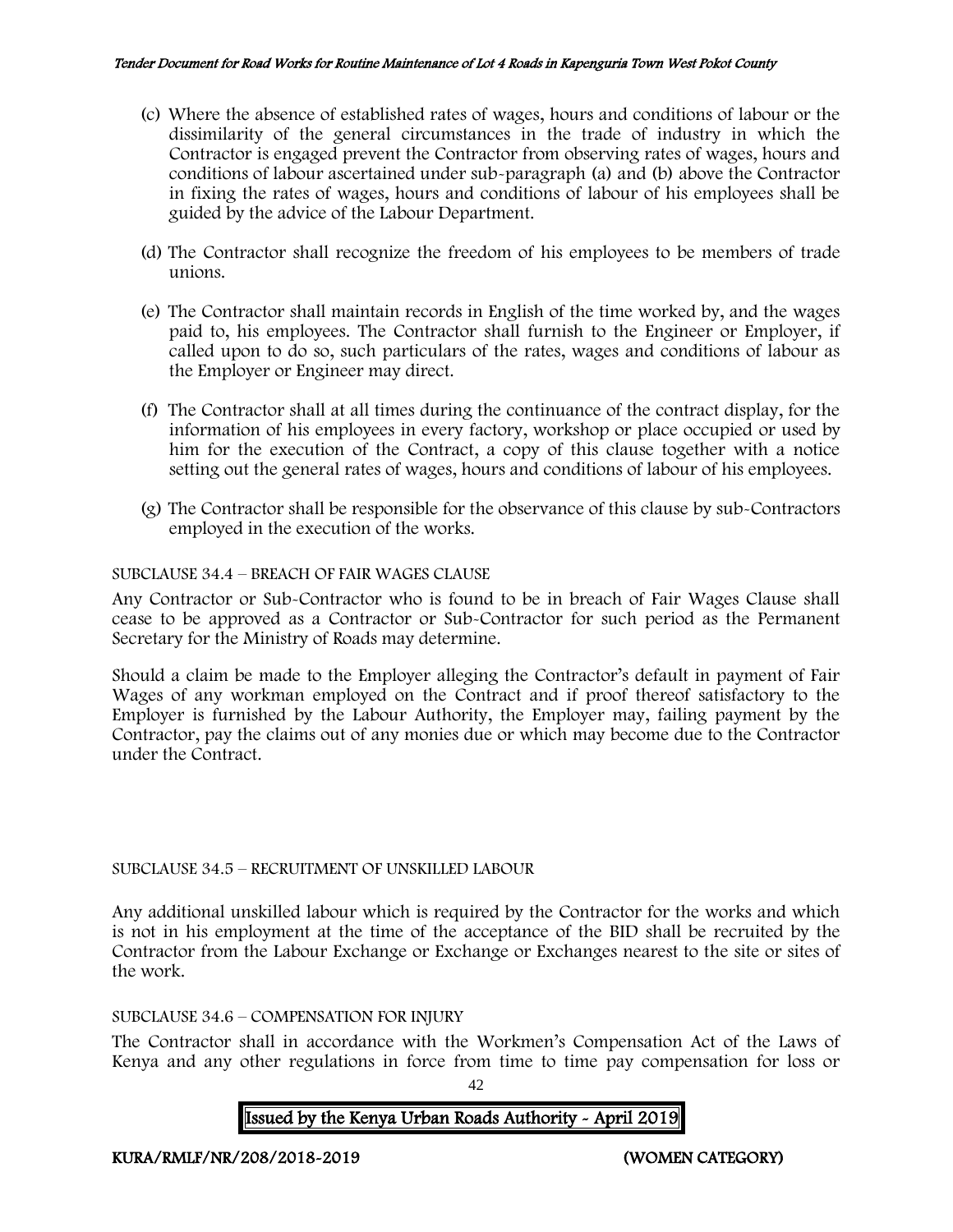damage suffered in consequence of any accident or injury or disease resulting from his work to any workman or other person in the employment of the Contractor or any Subcontractor.

SUBCLAUSE 34.7 – LABOUR STANDARDS

(a) the Contractor shall comply with the existing local labour laws, regulations and labour standards

(b) the Contractor shall formulate and enforce an adequate safety program with respect to all work under his contract, whether performed by the Contractor or subcontractor. The Contractor has assurance from the Employer of cooperation where the implementation of these safety measures requires joint cooperation.

(c) Upon written request of the Employer the Contractor shall remove or replace any of his employees employed under this Contract.

Add the following Sub-Clause 35.2 and 35.3.

#### SUBCLAUSE 35.2 – RECORDS OF SAFETY AND HEALTH

The Contractor shall maintain such records and make such reports concerning safety, health and welfare of persons and damage to property as the Engineer may from time to time prescribe.

SUBCLAUSE 35.3 – REPORTING OF ACCIDENTS

The Contractor shall report to the Engineer details of any accident as soon as possible after its occurrence. In the case of any fatality or serious accident, the Contractor shall, in addition, notify the Engineer immediately by the quickest available means. The Contractor shall also notify the relevant authority whenever the Laws of Kenya require such a report.

SUBCLAUSE 39.2 – DEFAULT OF CONTRACTOR IN COMPLIANCE

Add at the end of Sub-Clause 39.2 the following: "Where the contractor has no pending payments with the employer and the retention funds are less than the value of works to be carried out by the employer, the employer shall apply funds as per clause 10.3". The contract shall then stand determined clause 63 not withstanding.

#### SUBCLAUSE 41.1 – COMMENCEMENT OF WORKS

Amend Sub-Clause 41.1 as follows:

Delete the words "as soon as is reasonably possible" in the first sentence and replace with "within the period stated in the Appendix to Bid".

For the purposes of this clause the quantified site instructions shall be treated as the works and delay in commencement in the instructed works shall constitute breach of contract that will lead to institution of remedies under clause 63 of these conditions.

SUBCLAUSE 43.1 – TIME FOR COMPLETION

43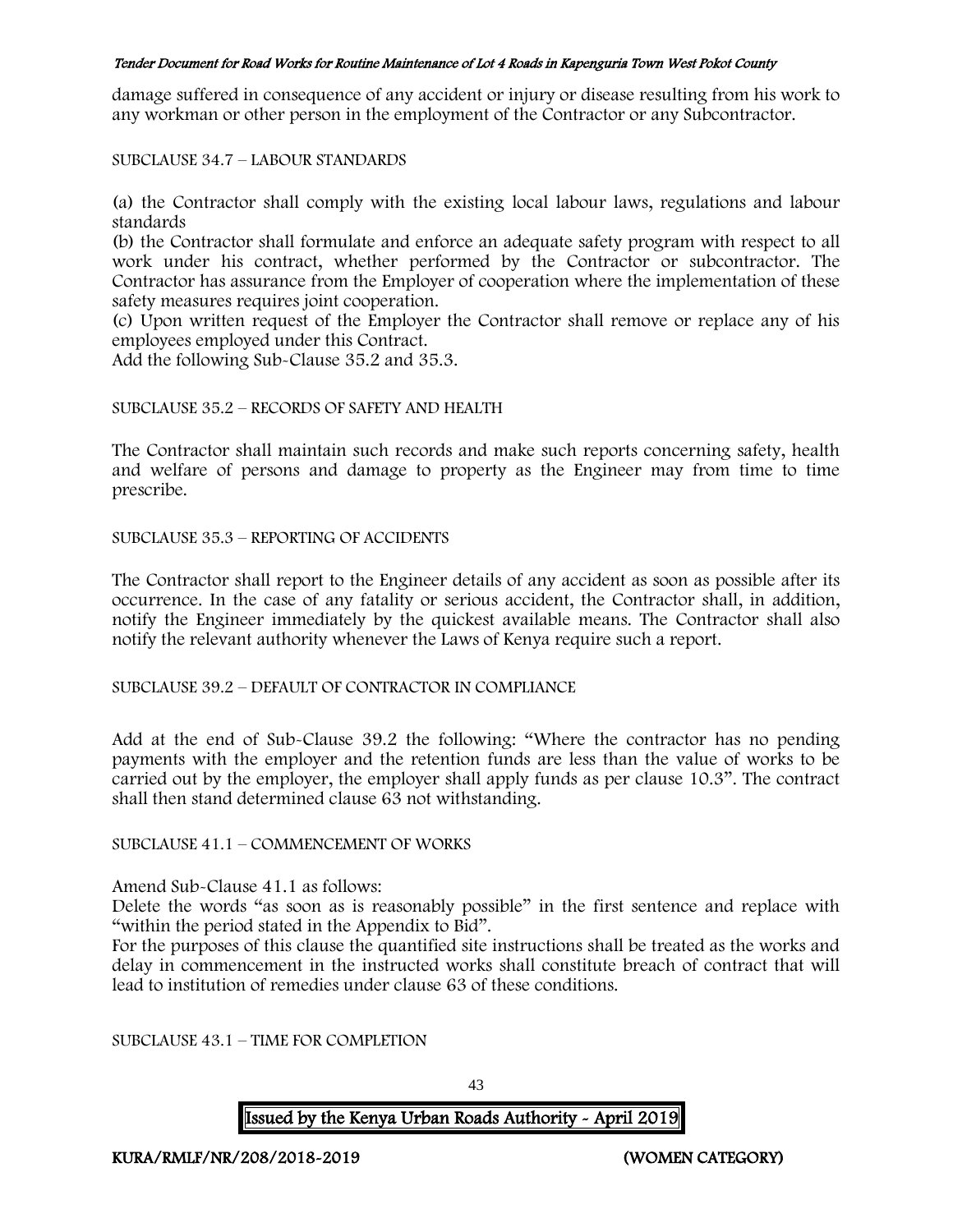Amend Sub-Clause 43.1 as follows:

Delete the words "within the time" to "such extended time" and substitute "by the date or dates stated or implied in Clause 14 of these Conditions of Particular Application.

SUBCLAUSE 44.1 – EXTENSION OF TIME FOR COMPLETION

Add at the end of Sub-Clause 44.1 the following:

"Neither rains falling within the rainy seasons as occurs in Kenya nor floods caused by such rains shall be deemed exceptional weather conditions such as may fairly entitle the Contractor to an extension of time for the completion of the work."

SUBCLAUSE 45.1 – RESTRICTION ON WORKING HOURS

Add at the end of Sub-Clause 45.1 the following:

"If the Contractor requests permission to work by night as well as by day, then if the Engineer shall grant such permission the Contractor shall not be entitled to any additional payments for so doing. All such work at night shall be carried out without unreasonable noise or other disturbance and the Contractor shall indemnify the Employer from and against any liability for damages on account of noise or other disturbance created while or in carrying out night work and from and against all claims, demands, proceedings, costs, charges and expenses whatsoever in regard or in relation to such liability.

"In addition the Contractor will be required to provide, for any work carried out at night or recognized days of rest, adequate lighting and other facilities so that the work is carried out safely and properly.

"In the event of the Engineer granting permission to the Contractor to work double or rotary shifts or on Sundays, the Contractor shall be required to meet any additional costs to the Employer in the administration and supervision of the Contract arising from the granting of this permission."

SUBCLAUSE 47.2 – REDUCTION OF LIQUIDATED DAMAGES

Add the following paragraphs at the end of this Sub-Clause:

"There shall be no reduction in the amount of liquidated damages in the event that a part or a section of the Works within the Contract is certified as completed before the whole of the Works comprising that Contract.

The Employer shall pay no bonus for early completion of the Works to the Contractor.

### SUBCLAUSE 52.1 – VALUATION AND VARIATIONS

Add new Clause 52.2(c )

No change in the unit rates or prices quoted shall be considered for items included in the schedule of Dayworks rates, or Provisional Sums and items, or for any item in the BOQ.

SUBCLAUSE 52.4 – DAYWORKS

Add the following at the end of Sub-Clause 52.4:

The work so ordered shall immediately become part of the works under the contract. The Contractor shall, as soon as practicable after receiving the Dayworks order from the Engineer undertake the necessary steps for due execution such work. Prior to commencement of any

 $\overline{A}A$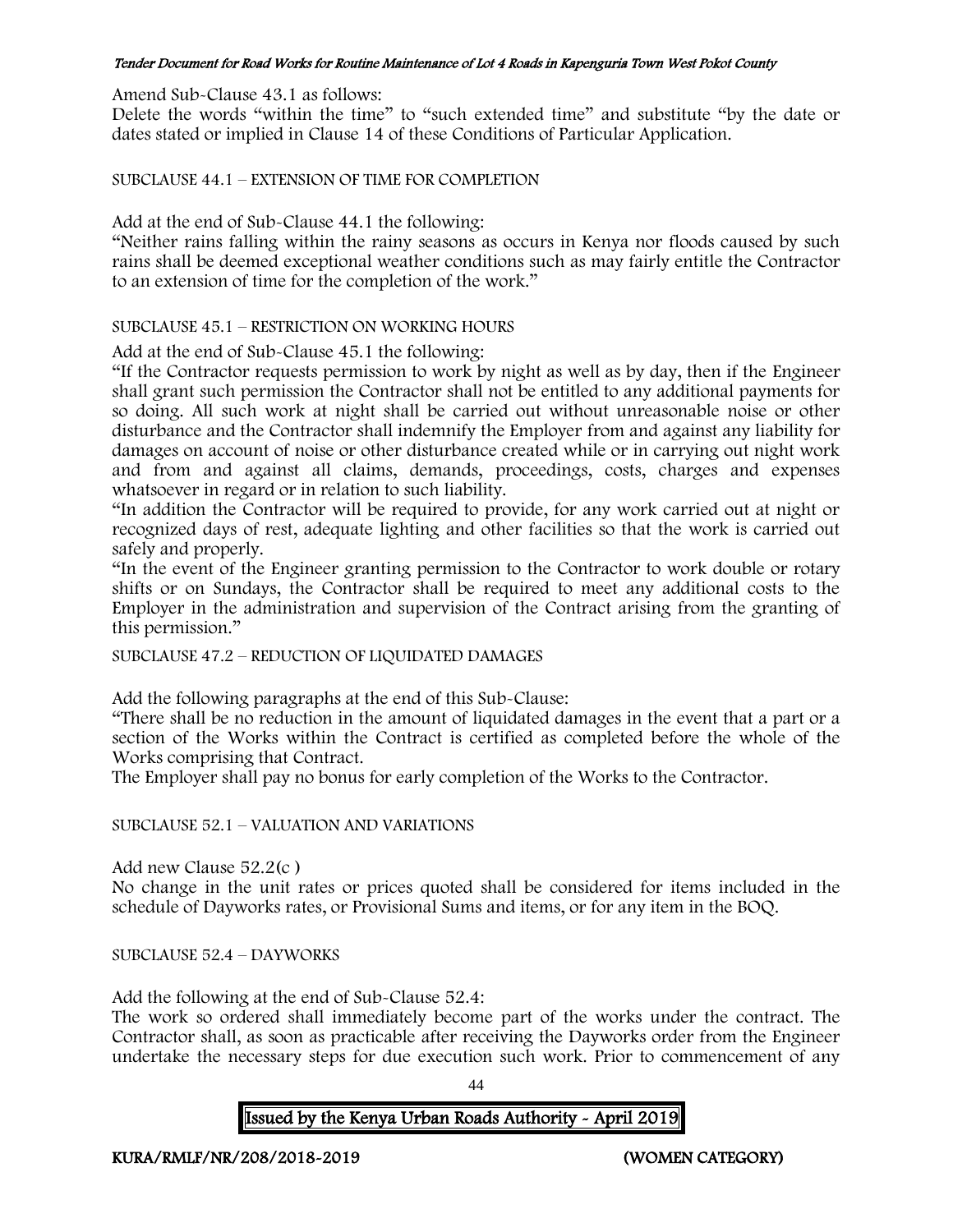work to be done on a Dayworks basis, the Contractor shall give an advance notice to the Engineer stating the exact time of such commencement.

SUBCLAUSE 54.1 – CONTROCTOR'S EQUIPMENT, TEMPORARY WORKS AND MATERIALS : Exclusive use for the works

Amend Sub-Clause 54.1 as follows: Line 5: add "written" between "the" and "consent". Delete Sub-Clauses 54.2 and 54.5.

SUBCLAUSE 55.2 – OMMISIONS OF QUANTITIES

Items of Works described in the Bills of Quantities for which no rate or price has been entered in the Contract shall be considered as included in other rates and prices in the Contract and will not be paid for separately by the Employer.

Add the following Sub-Clause 58:

Add the words "or Engineer's representative" where the word "Engineer" appears in clause 58.

SUBCLAUSE 58.4 – PROVISIONAL ITEMS

Provisional items shall be read as Provisional Sums and shall be operated as such in accordance with Sub-Clauses 58.1 to 58.3.

Clause 60 of the General Conditions is deleted and substituted with the following:-

SUBCLAUSE 60.1 – MONTHLY STATEMENT

The Contractor shall submit a statement to the Engineer at the end of each month, in a tabulated form approved by the Engineer, showing the amounts to which the Contractor considers himself to be entitled. The statement shall include the following items, as applicable;

- the value of the Permanent Work executed up to the end of previous month

- such amount as the Engineer may consider fair and reasonable for any Temporary Works for which separate amounts are provided in the Bill of Quantities

- any amount to be withheld under retention provisions of Sub-clause 60.3
- any other sum to which the Contractor may be entitled under the Contract

If the Engineer disagrees with or cannot verify any part of the statement, the Contractor shall submit such further information as the Engineer may reasonably require and shall make such changes and corrections in the statement as may be directed by the Engineer. In cases where there is difference in opinion as to the value of any item, the Engineer's view shall prevail.

## SUBCLAUSE 60.2 INTERIM PAYMENT CERTIFICATE

The Contractor shall forward to the Engineer an Interim Payment Certificate based on the statement as corrected above and, should it be necessary in the Engineers opinion, shall promptly make any further amendments and corrections to the Interim Payment Certificate.

45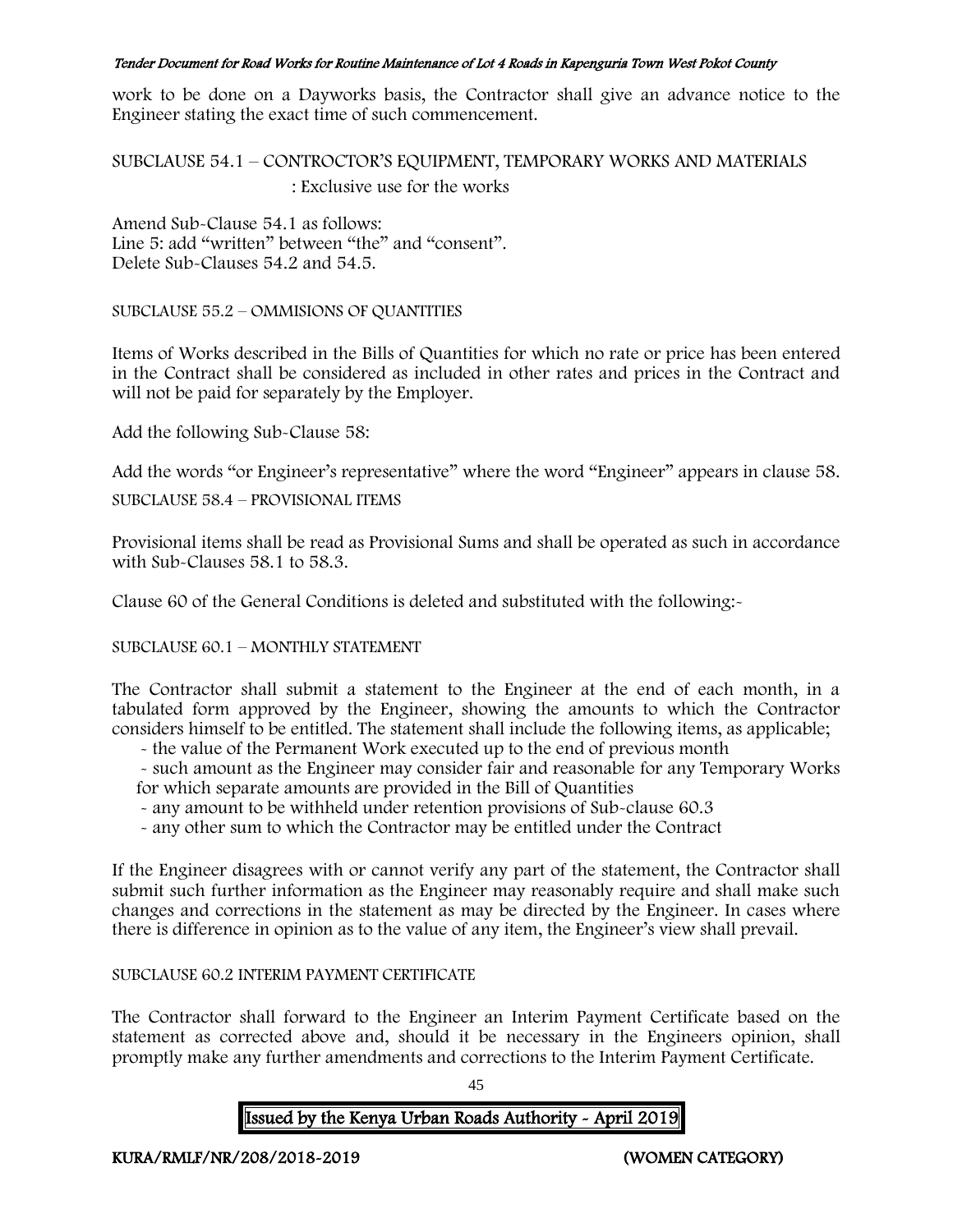The Engineer shall not unreasonably withhold certifying an Interim Payment Certificate and in case of likely delay in establishing the value of an item, such item may be set aside and the remainder certified for payment.

Within 14 days after receipt of the Interim Payment Certificate and subject to the Contractor having made such further amendments and corrections as the Engineer may require, the Engineer will forward to the Employer the certified Interim Payment Certificate.

Provided that the Engineer shall not be bound to certify any payment under this Clause if the net amount thereof, after all retentions and deductions, would be less than the minimum amount of Interim Payment Certificate's stated in the Appendix to Form of Bid. However in such a case, the uncertified amount will be added to the next interim payment, and the cumulative unpaid certified amount will be compared to the minimum amount of interim payment.

## SUBCLAUSE 60.3 – RETENTION MONEY AND PAYMENT OF RETENTION MONEY

A retention amounting to the percentage stipulated in the Appendix to Bid shall be made by the Engineer in the first and following Interim Payment Certificates until the amount retained shall reach the "Limit of Retention Money" named in the Appendix to Form of BID.

Upon the issue of the Taking-Over Certificate, with respect to the whole of the works one half of the retention money shall become due and shall be paid to the Contractor when the Engineer shall certify in writing that the last section of the whole works has been substantially completed.

Upon expiration of the Defects Liability Period for the works, the other half of the Retention Money shall be certified by the Engineer for payment to the Contractor.

Provided that in the event of different Defects Liability Periods being applicable to different Sections of the Permanent Works pursuant to Clause 48, the expression "expiration of the Defects Liability Period "shall, for the purpose of this sub-clause, be deemed to mean the expiration of the latest of such periods.

Provided also that if at such time, there remain to be executed by the Contractor any work instructed, pursuant to Clause 49 and 50, in respect of the works, the Engineer shall be entitled to withhold certification until completion of any such work or so much of the balance of the Retention money as shall in the opinion of the Engineer, represents the cost of the remaining work to be executed.

### SUBCLAUSE 60.4– CORRECTION OF CERTIFICATES

The Engineer may in any Interim Payment Certificate make any correction or modification to any previous Interim Payment Certificate signed by him and shall have authority, if any work is not being carried out to his satisfaction to omit or reduce the value of such work in any Interim Payment Certificate.

# SUBCLAUSE 60.5– STATEMENT AT COMPLETION

Not later than 84 days after the issue of the Taking-Over Certificate in respect of the whole of the works, the Contractor shall submit to the Engineer a statement at completion showing in detail, in a form approved by the Engineer;

46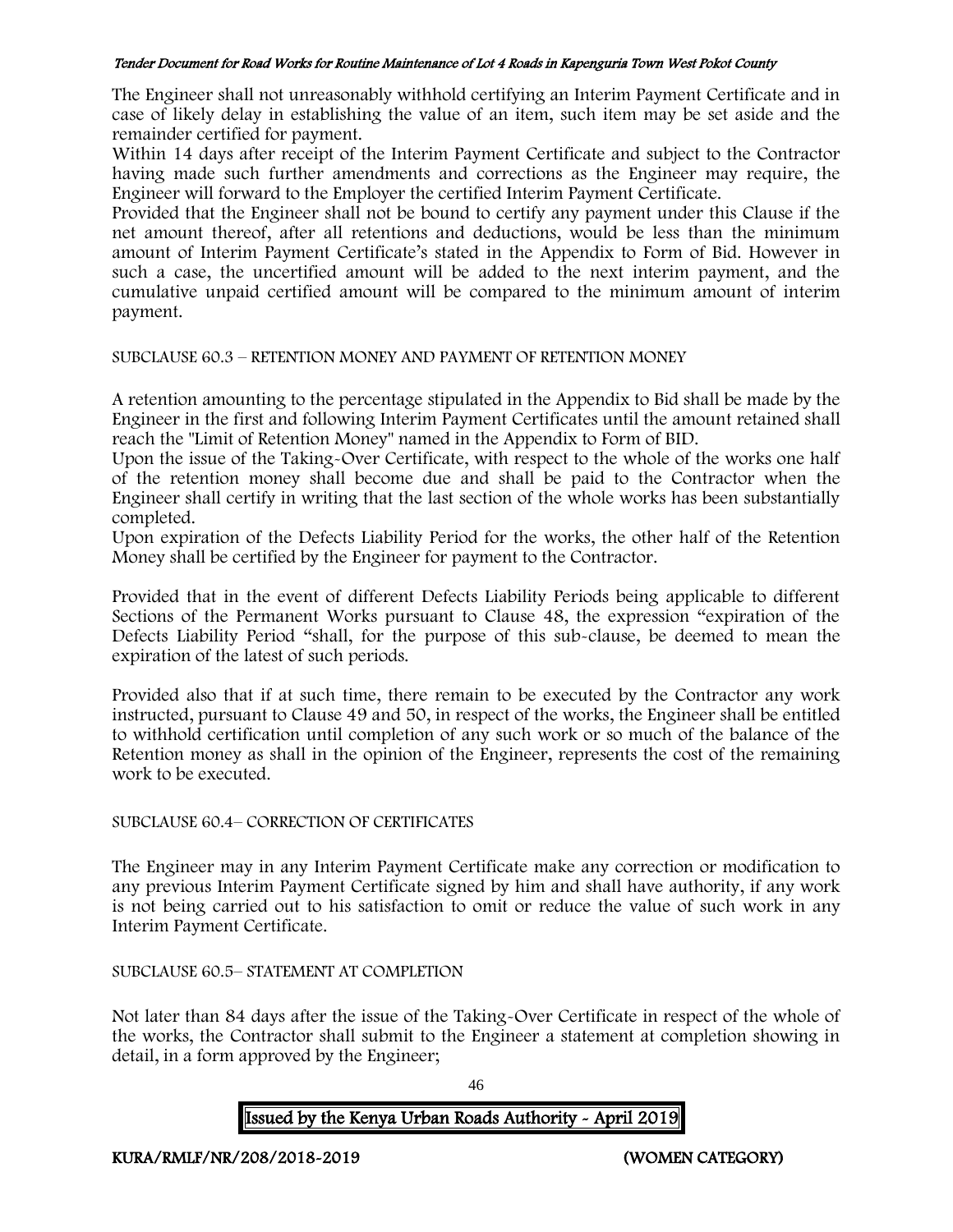The final value of all work done in accordance with the Contract up to the date stated in such Taking-Over Certificate.

Any further sums which the Contractor considers to be due; and

An estimate of amounts that the Contractor considers will become due to him under the Contract.

Estimate amounts shall be shown separately in the Statement at Completion. The Contractor shall amend and correct the Statement as directed by the Engineer and submit a Certificate at Completion to be processed as in Sub-Clause 60.2.

## SUBCLAUSE 60.6 – FINAL STATEMENT

Not later than 56 days after the issue of the Defects Liability Certificate pursuant to Sub-Clause 62.1, the Contractor shall submit to the Engineer for consideration a draft final statement with supporting documents showing in detail, in the form approved by the Engineer; The final value of all work done in accordance with the Contract; Any further sums which the Contractor considers to be due to him.

If the Engineer disagrees with or cannot verify any part of the draft final statement, the Contractor shall submit such further information as the Engineer may reasonable require and shall make such changes in the draft as may be required.

# SUBCLAUSE 60.7– DISCHARGE

Upon submission of the Final Statement, the Contractor shall give to the Employer, with a copy to the Engineer, a written discharge confirming that the total of the Final statement represents full and final settlement of all monies due to the Contractor arising out of or in respect of the Contract. Provided that such discharge shall become effective only after payment under the Final Payment Certificate issued pursuant to Sub-Clause 60.8 has been made and the Performance Security referred to in Sub-Clause 10.1 has been returned to the Contractor.

# SUBCLAUSE 60.8 – FINAL PAYMENT CERTIFICATE

Upon acceptance of the Final Statement as given in Sub-Clause 60.6, the Engineer shall prepare a Final Payment Certificate which shall be delivered to the Contractor's authorized agent or representative for his signature. The Final Payment Certificate shall state:

The final value of all work done in accordance with the Contract;

After giving credit to the Employer for all amounts previously paid by the Employer, the balance, if any, due from the Employer to the Contractor or the Contractor to the Employer.

Final Certificate shall be issued for any sum due to the Contractor even if such is less than the sum named in the Appendix to the Form of BID.

# SUBCLAUSE 60.9– CESSATION OF EMPLOYERS LIABILITY

unless the Contractor notifies the Engineer of his objection to the Final Certificate within fourteen days of delivery thereof he shall be deemed to have agreed that he accepts the total Contract Price as set out in the Final Certificate as full settlement for all Work Done under the

47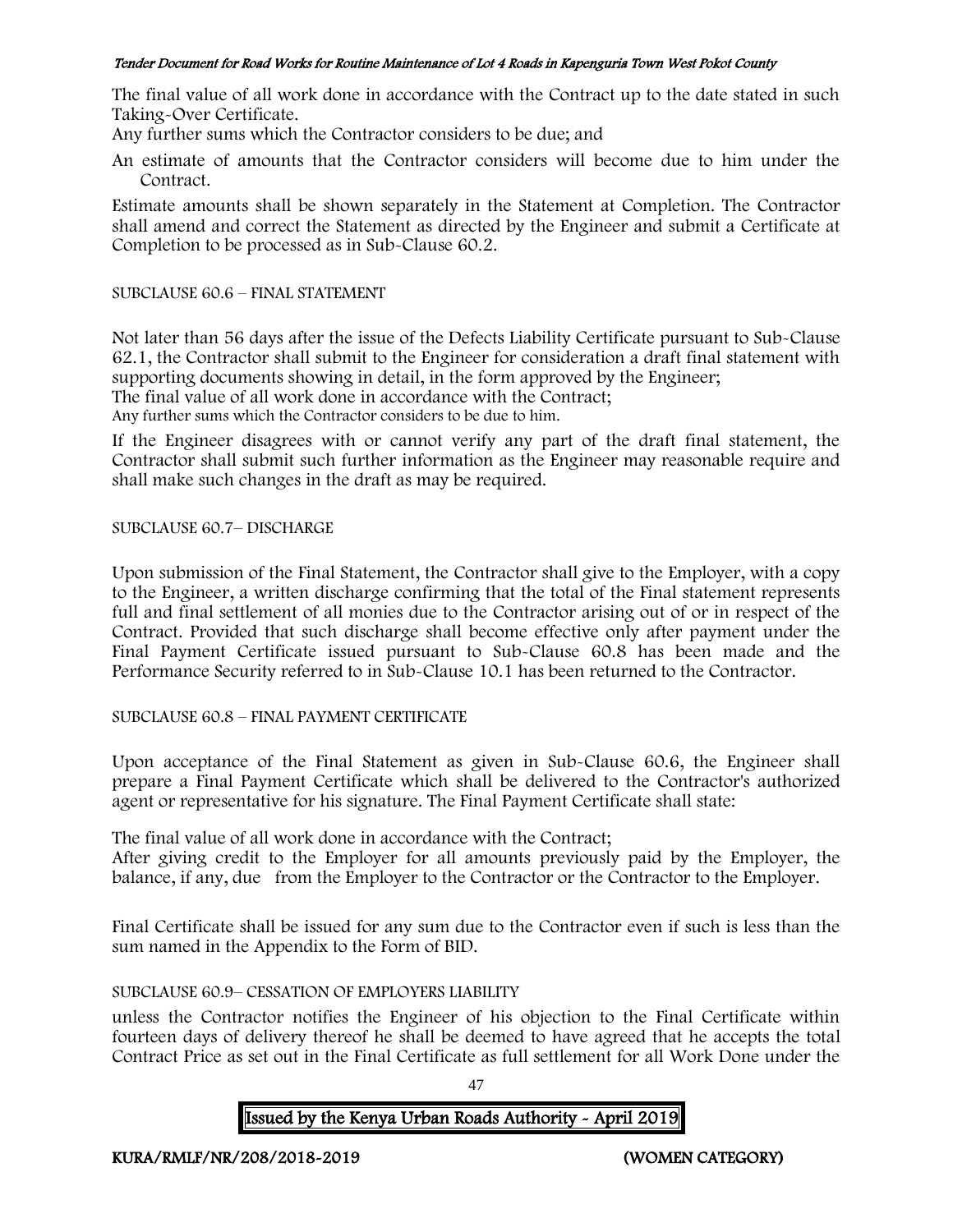Contract including any variations and omissions thereof but excluding any variations and claims previously made in writing.

### SUBCLAUSE 60.10 – TIME FOR PAYMENT

The amount due to the Contractor under any Interim Payment Certificate or Final Payment Certificate issued pursuant to this Clause or to any other term of the Contract, shall, subject to Clause 47, be paid by the Employer to the Contractor as follows:

- (i) In the case of Interim Payment Certificate, within the time stated in the Appendix to Form of Bid, after the Engineer has signed the Interim Payment Certificate.
- (i) In the case of the Final Payment Certificate pursuant to Sub clause 60.8, within the time stated in the Appendix to Form Of Bid, after the Engineer has signed the Final Payment Certificate.
- (ii) In the event of the failure of the Employer to make payment within the times stated, the Employer shall make payment to the Contractor of simple interest at a rate equal to two percentage points above the average Base Lending Rate of three leading banks namely Kenya Commercial Bank, Standard Chartered Bank and Barclays Bank for the time being or as shall be the case from the time to time obtained from the Central Bank of Kenya. The provisions of this Sub clause are without prejudice to the Contractor's entitlements under Clause 69 or otherwise.

# SUBCLAUSE 60.11 – CURRENCY OF PAYMENT

The Contract Price shall be designated in Kenyan Currency.

All work performed by the Contractor under the Contract shall be valued in Kenya Shillings using the rates and prices entered in the Bills of Quantities together with such other increases to the Contract Price, except for variation of price payments in accordance with Clause 70.1.

SUBCLAUSE 60.12 – ADVANCE PAYMENT

Advance payment shall not be offered in this Contract.

# SUBCLAUSE 60.13 MATERIALS FOR PERMANENT WORKS

With respect to materials brought by the Contractor to the site for incorporation into the permanent works, the Contractor shall,

-Receive a credit in the month in which these materials are brought to site,

-Be charged a debit in the month in which these materials are incorporated in the permanent works.

Both such credit and debit to be determined by the Engineer in accordance with the following provisions.

No credit shall be given unless the following conditions shall have been met to the Engineers satisfaction

48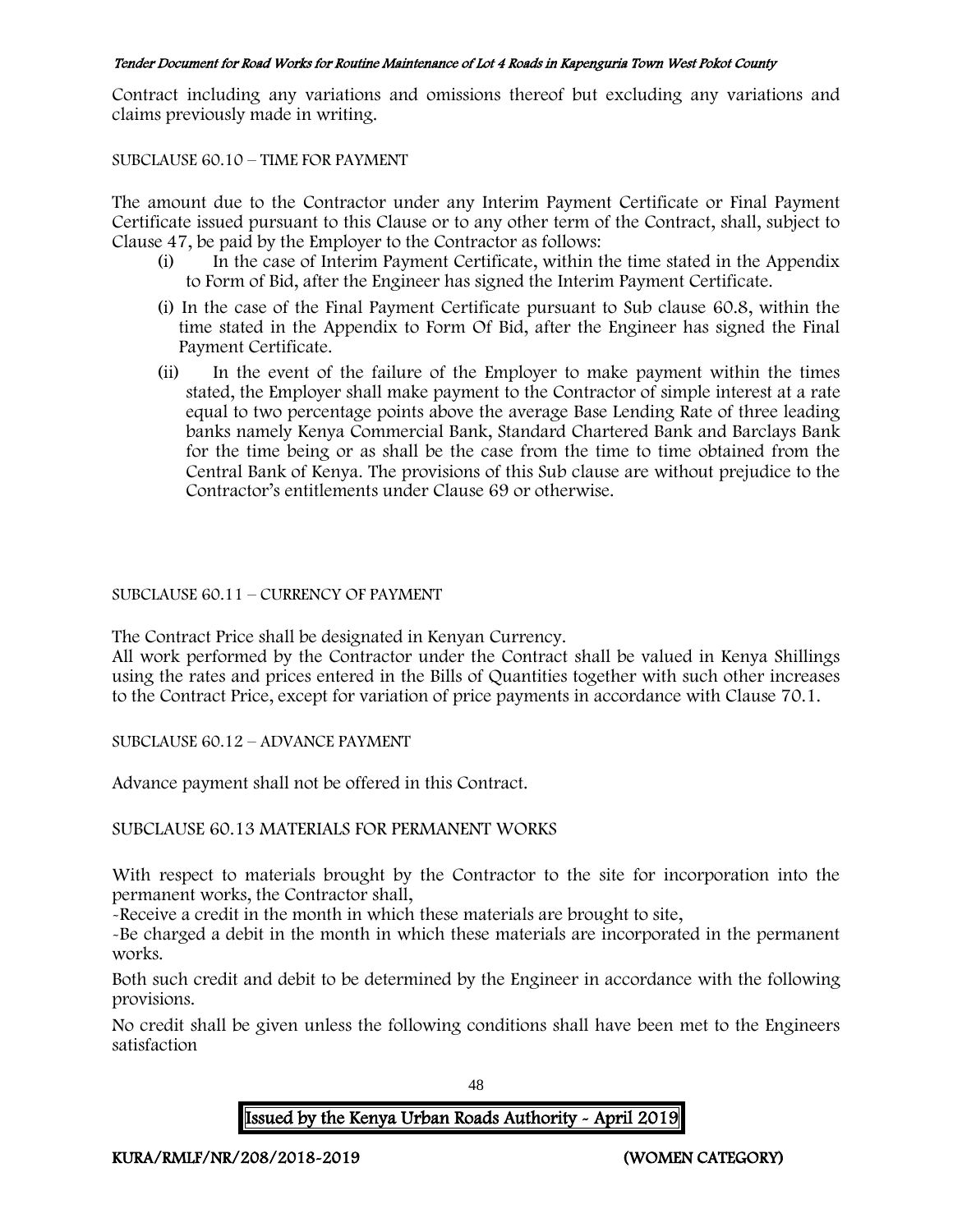- The materials are in accordance with the specifications for the works;
- The materials have been delivered to site and are properly stored and protected against loss, damage or deterioration;
- The Contractors record of the requirements, orders receipts and use of materials are kept in a form approved by the Engineer, and such records are available for inspection by the Engineer;
- The Contractor has submitted a statement of his cost of acquiring and delivering the materials and plant to the Site, together with such documents as may be required for the purpose of evidencing such cost;
- The materials are to be used within a reasonable time.
- The amount to be credited to the Contractor shall not be more than 75% of the Contractor's reasonable cost of the materials delivered to site, as determined by the Engineer after review of the documents listed in subparagraphs (a) (iv) above;
- The amount to be debited to the Contractor for any materials incorporated into the works shall be equivalent to the credit previously granted to the Contractor for such materials pursuant to Clause (b) above as determined by the Engineer.

# SUBCLAUSE 63.1 – DEFAULT OF THE CONTRACTOR

## SUBCLAUSE 67.1 – ENGINEER'S DECISION

Delete the entire Sub clause 67.1 and add the following;

"If a dispute of any kind whatsoever arises between the Employer and the Contractor in any connection with, or arising out of, the Contract or the execution of the works, whether during the execution of the works or after their completion and whether before or after repudiation or other termination of the Contract including any dispute as to any opinion, instruction, determination, certificate or valuation of the Engineer, the matter in dispute shall, in the first place, be referred in writing to the Engineer, with a copy to the other party. Such reference shall state it is made pursuant to this clause. No later than 28 (twenty eight) day after the day on which he received such reference the Engineer shall give notice of his decision to the Employer and the Contractor. Such decision shall state it is made pursuant to this clause.

Unless the Contract has already been repudiated or terminated, the Contractor shall, in every case, continue to proceed with the works with all due diligence and the Contractor and the Employer shall give effect forthwith to every such decision of the Engineer unless and until the same shall be revised, as hereinafter provided, in an Amicable Settlement, Adjudicator's or Arbitrator's award.

If either the Employer or the Contractor be dissatisfied with the any decision of the Engineer, or if the Engineer fails to give notice of his decision on or before the 28th (twenty eighth) after the day on which he received the reference, then either the Employer or the Contractor may, on or before the 28th (twenty eighth) day after the day the day on which he received notice of

49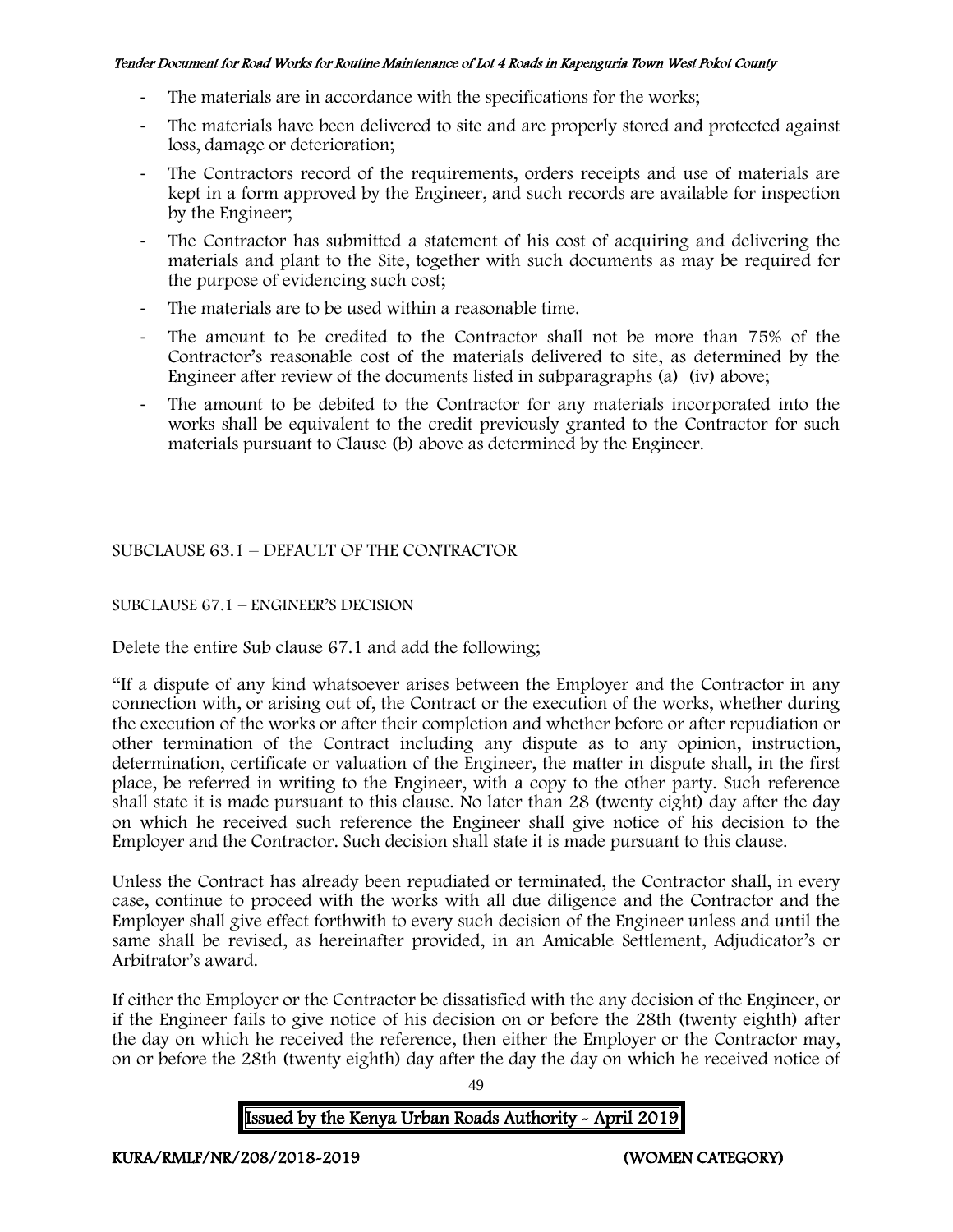such decision, or on or before the 28th (twenty eighth) day after the day the day on which the said period of 28 days expired, as the case may be, give notice to the other party, with a copy for information to the Engineer, of his intention to commence Adjudication, as hereinafter provided, as to the matter in dispute. Such notice shall establish the entitlement of the party giving the same to commence Adjudication, as hereinafter provided, as to such dispute; no adjudication in respect thereof may be commenced unless such notice is given.

If the Engineer has given notice of his decision as to a matter in dispute to the Employer and the Contractor and no notice of intention to commence adjudication as to such dispute has been given by either the Employer or the Contractor on or before the twenty eighth day after the day on which the parties received notice as to such decision from the Engineer, the said decision shall become final and binding upon the Employer and the Contractor. "

SUBCLAUSE 67.2 – AMICABLE SETTLEMENT

Delete the entire subclause 67.2 and add the following;

"Where notice to of intention to commence adjudication as to a dispute has been in accordance with subclause 67.1, the parties shall attempt to settle such dispute in amicably before the commencement of Adjudication; provided that, unless the parties otherwise agree, Adjudication may be commenced on or after the 14th (fourteenth) day after the day on which notice of intention to commence adjudication of such dispute was given, even if an attempt at amicable settlement thereto has been made."

SUBCLAUSE 67.3 – ADJUDICATION

Delete the entire subclause 67.3 and add the following;

"The Adjudicator shall be appointed by the Chartered Institute of Arbitrators (Kenya) unless the appointment is agreed by the parties within 7 (seven) days of the notice to adjudication.

The adjudication process shall be conducted according to the Laws of Kenya and the Rules of the Chartered Institute of Arbitrators (Kenya)."

SUBCLAUSE 67.3 – ARBITRATION

Delete the entire subclause 67.3 and add the following;

"Any dispute in respect of which:

The decision, if any, of the Adjudicator has not become final and binding pursuant to subclause 67.1, and Amicable settlement has not been reached within the period stated in subclause 67.2,

shall be finally settled, under the Laws of Kenya and the Arbitration Rules of the Chartered Institute of Arbitrators (Kenya Branch) by one or more arbitrators appointed by the Chartered Institute of Arbitrators (Kenya Branch).

Issued by the Kenya Urban Roads Authority - April 2019

50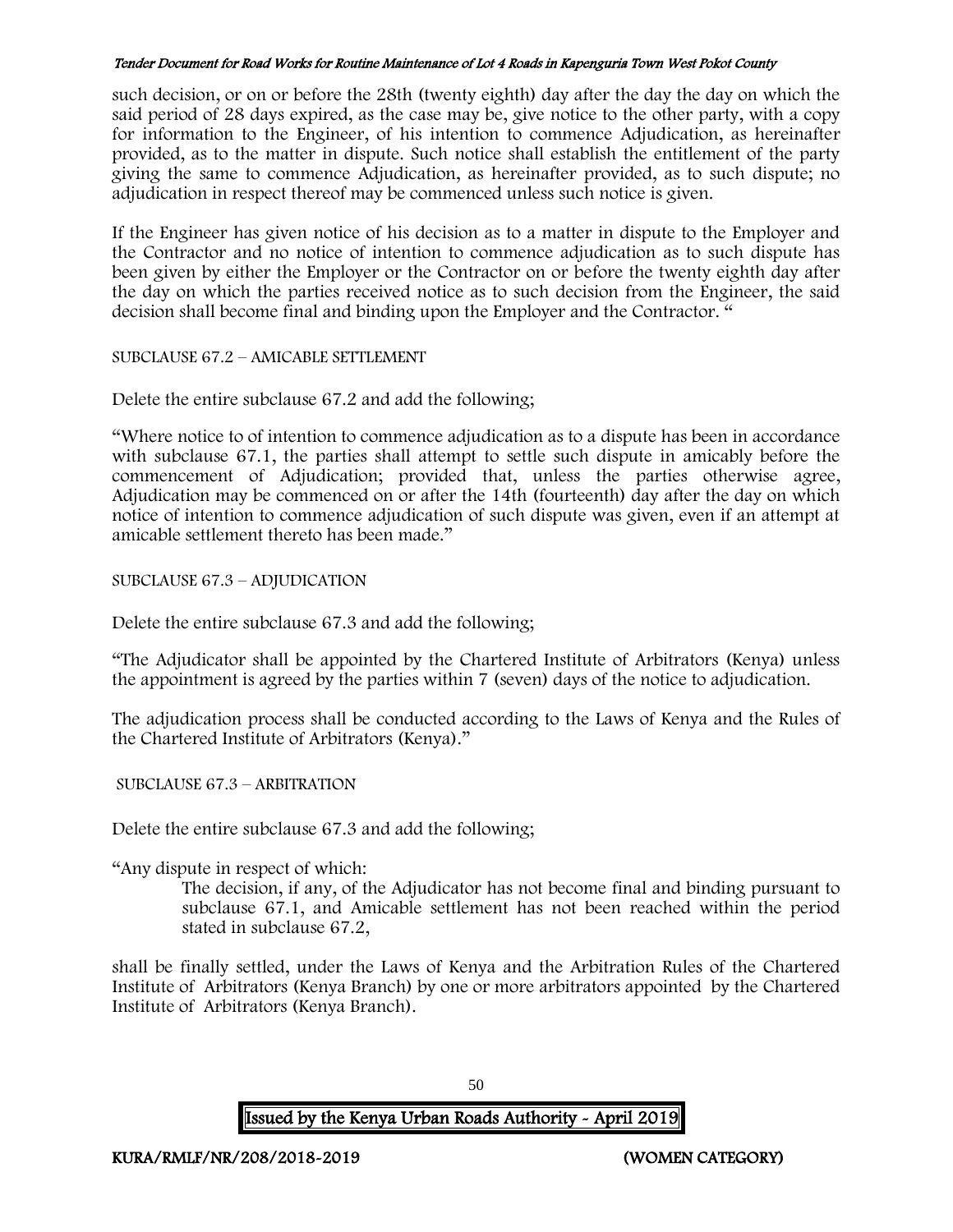Neither party shall be limited in the in the proceedings before such arbitrator/s to the evidence or arguments put before the Adjudicator for the purpose of obtaining his said decision pursuant to subclause 67.1.

Arbitration may be commenced prior to or after completion of the works, provided that the obligations of the Employer, the Engineer and the Contractor shall not be altered by reason of the arbitration being conducted during the progress of the works.

SUBCLAUSE 68.2 – NOTICES TO EMPLOYER AND ENGINEER

Delete in Sub-Clause 68.2 the words "nominated for that purpose in Part II of these conditions".

- a. The Employer's address is: The Director General, Kenya Urban Roads Authority (KURA), P.O. Box 41727 - 02080 **NAIROBI**
- b. The Engineer's address is: Director Road Asset and Corridor Management (RACM), Kenya Urban Roads Authority (KURA), P.O. Box 41727 - 02080 NAIROBI

SUBCLAUSE 68.4 – All letters and notices from the Contractor to the Employer and/Engineer must be signed by the Managing Director or the person given written power of Attorney.

CLAUSE 69 – DEFAULT OF EMPLOYER

Delete Sub-Clause 69.1 (c)

In Sub-Clause 69.4 add at the end of first paragraph the following "the period of such suspension shall be as agreed upon by both parties and in any case not more than six (6) months".

In Subclause 69.4 of General Conditions of Contract Part I, insert at the end -----"The amounts of such costs which shall be added to the Contract Price shall exclude any cost due to idle time for equipment, plant and labour."

CLAUSE 70 – CHANGES IN COST AND LEGISLATION

There shall be no claims of payments for Variation of Prices (VOP) or changes in cost for legislation.

SUBCLAUSE 70.2 – SUB-CONTRACT

(a) If the Contractor shall decide subject to Clause 4 thereof to sub-let any portion of the work he shall incorporate in the sub-contract provisions to the like effect as those contained in subclause (1) of this Clause;

51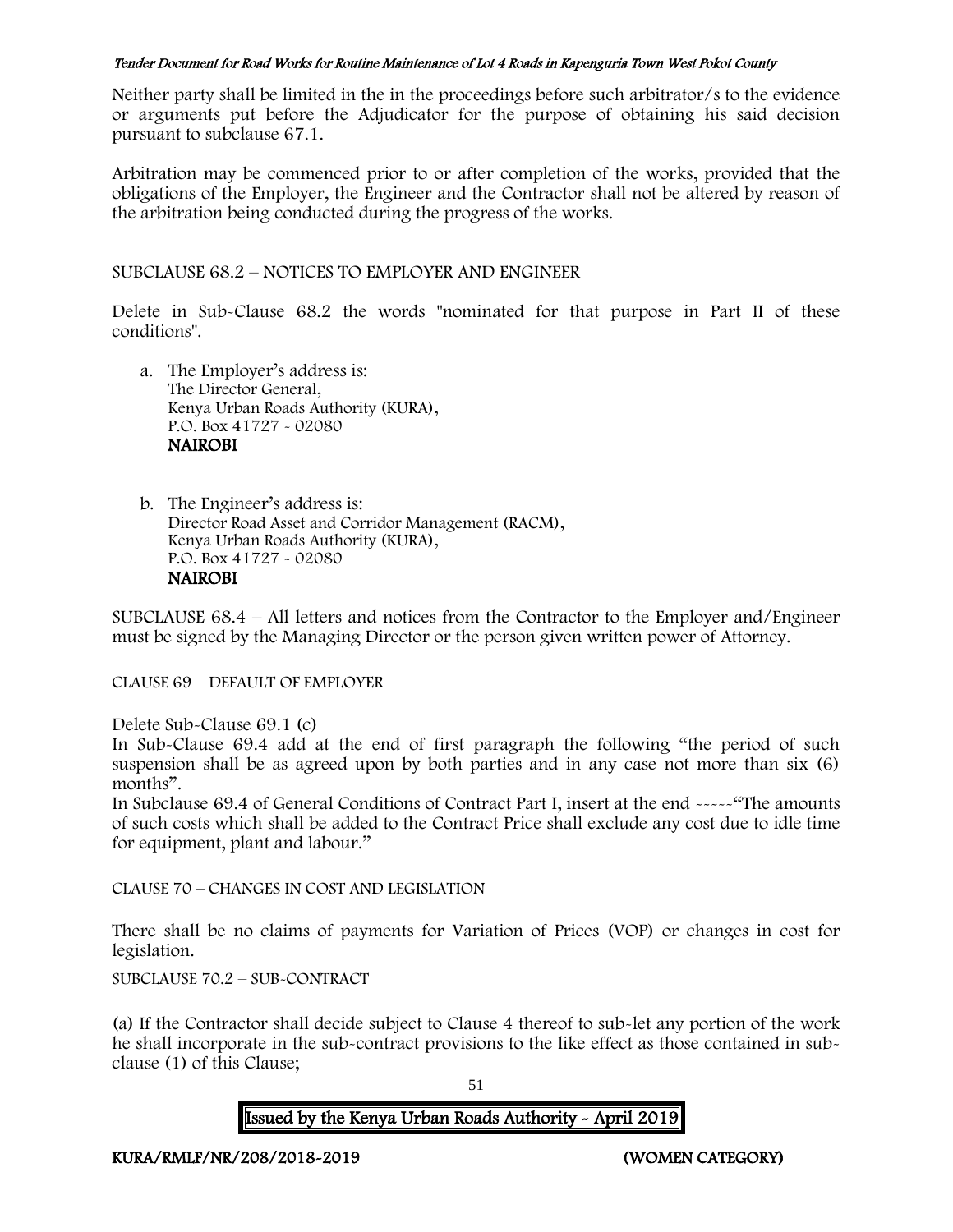(b) If the price payable under a sub-contract as aforesaid is increased above or decreased below the price in such sub-contract by reason of the operation of the incorporated provisions of sub- clause (1) of this clause then the net amount of such increase or decrease shall as the case may be, be paid to or allowed by the Contractor under this contract.

SUBCLAUSE 70.3 – NOMINATED SUB-CONTRACTORS

This clause shall not apply in respect of work executed by any nominated sub-Contractor (fluctuation in relation to nominated sub-Contractors shall be dealt with under provisions in relation thereto which may be included in the appropriate sub-contract or contract of sale).

SUBCLAUSE 70.4 – DATE OF BID PRICING

The expression "the date of BID pricing" as used in this Clause means the date 30 days prior to the final date for submission of BIDs as determined by the Employer in the BID documents SUBCLAUSE 70.5 – PRIME COST

For imported materials, the supplier's/ manufacturer's Prime costs shall be C.I.F. cost at point of entry by the same means of transport as determined by the Contractor's Basic Rate.

For locally produced materials, the supplier's or manufacturer's prime costs shall be at their nearest depot or the nearest railway station relevant to the works.

For materials that are subject to Government Price Control, payments for price variations will be determined from the difference between the control price in force at a date 30 days prior to the final date for submission of BIDs and the price in force on the date of purchase.

SUBCLAUSE 70.11 – SUBSEQUENT LEGISLATION

No payment shall be paid for changes in the prices of the materials and labour.

SUBCLAUSE 70.8 – CONTRACTORS HEAD OFFICE EXPENSES

No payments will be made for price variation related to expenses incurred by the Contractor in his Head Office in Kenya, or overseas.

SUBCLAUSE 70.9 – CURRENCY OF PAYMENTS UNDER CLAUSE 70

All payments made pursuant to Clause 70 shall be in Kenya Shillings. SUBCLAUSE 70.11 – SUBSEQUENT LEGISLATION

Renumber sub-clause 70(2) of part I as sub-clause 70.11 and add the following:

"Notwithstanding the foregoing, such additional or reduced cost shall not be separately paid or credited as aforesaid if the same shall already have been taken into account in accordance with the provisions of sub-clause 70.1 through 70.10 of this clause.

52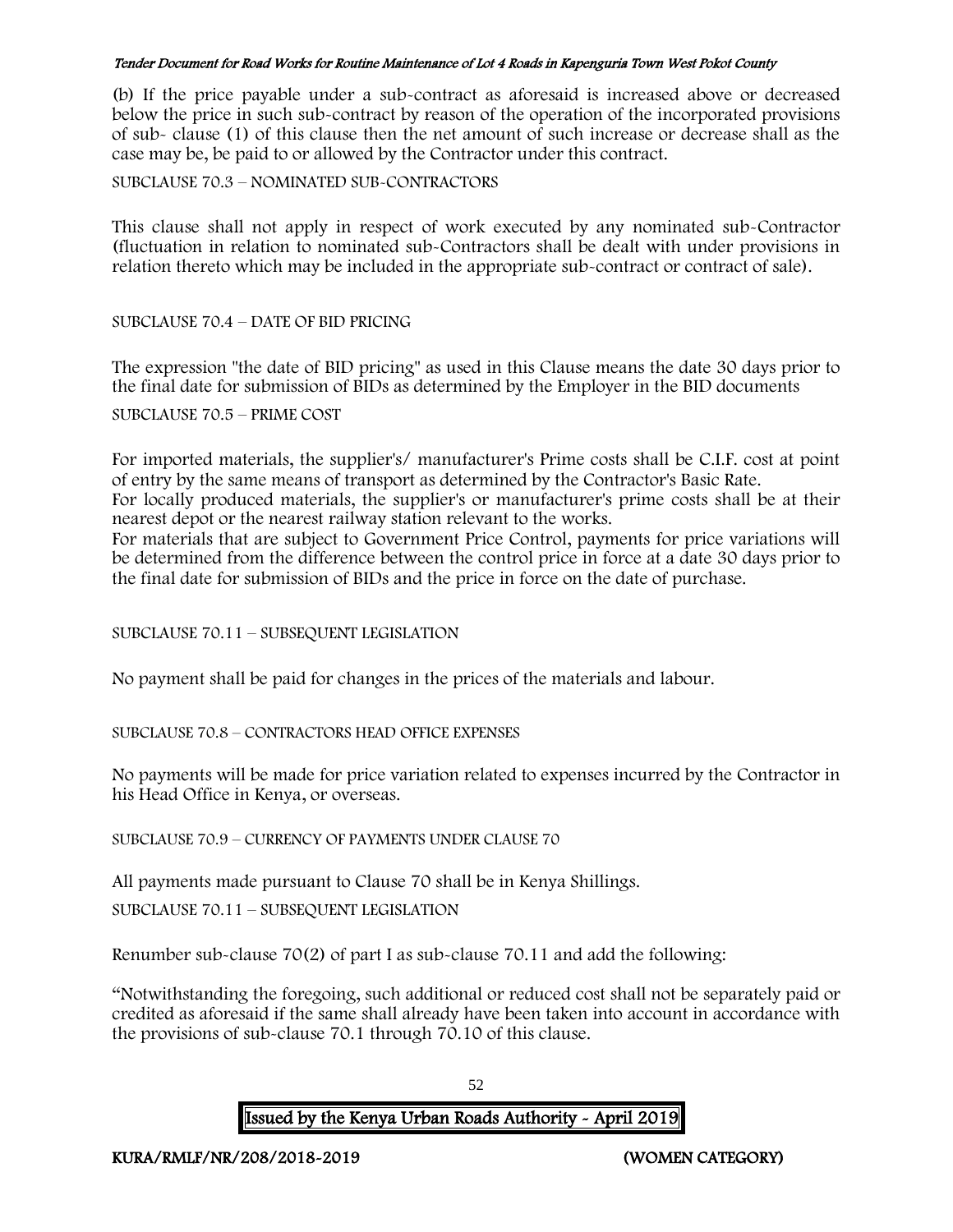#### CLAUSE 72 – RATES OF EXCHANGE COST

Delete clause 72 in its entirety and substitute the following:

The currency of BID and payment is Kenya Shillings and rates of exchange requirements are not applicable.

CLAUSE 73 – BRIBERY AND COLLUSION

Add new Clause 73.1:

"The Contractor shall not:

(a) Offer or give or agree to give to any person in the service of the Government of Kenya any gift or consideration or any kind as an inducement or reward for doing or forbearing to do or for having done or forborne to do any act in relation to the obtaining or execution of this or any other contract to which the Government of Kenya is a party or for showing or forbearing to show favour or disfavour to any person in relation to this or any other contract for the Government of Kenya.

(b) Enter into this or any other contract with the Government of Kenya in connection with which commission has been paid or agreed to be paid by or on his behalf or to his knowledge, unless before the contract is made particulars of any such commission and of the terms and conditions of any agreement for the payment thereof have been disclosed in writing to the Employer.

Any breach of this condition by the Contractor or by anyone employed by him or acting on his behalf (whether with or without the knowledge of the Contractor) or the commission of any offence by the Contractor or by anyone employed by him or acting on his behalf in relation to this or any other contract to which the Government of Kenya is a party shall entitle the Employer to determine the Contract (See Condition 63 hereof) and/ or to recover from the Contractor the amount or value of any such gift, consideration or commission.

Any dispute or difference of opinion arising in respect of either the interpretation, effect or application of this condition or of the amount recoverable hereunder by the Employer from the Contractor shall be decided by the Employer, whose decision shall be final and conclusive.

CLAUSE 74 – CONTRACT CONFIDENTIAL

Add new Clause 74.1:

The Contractor shall treat the details of this Contract as Private and Confidential and shall not publish or disclose the same or any particulars thereof in any trade or technical paper or elsewhere (save in so far as may be necessary for the purpose thereof) without the previous consent in writing of the Government. If any dispute arises as to the necessity of any publication or disclosures for the purposes of this Contract the same shall be referred to the decision of the Engineer mentioned in the said Conditions of Contract whose award shall be final.

53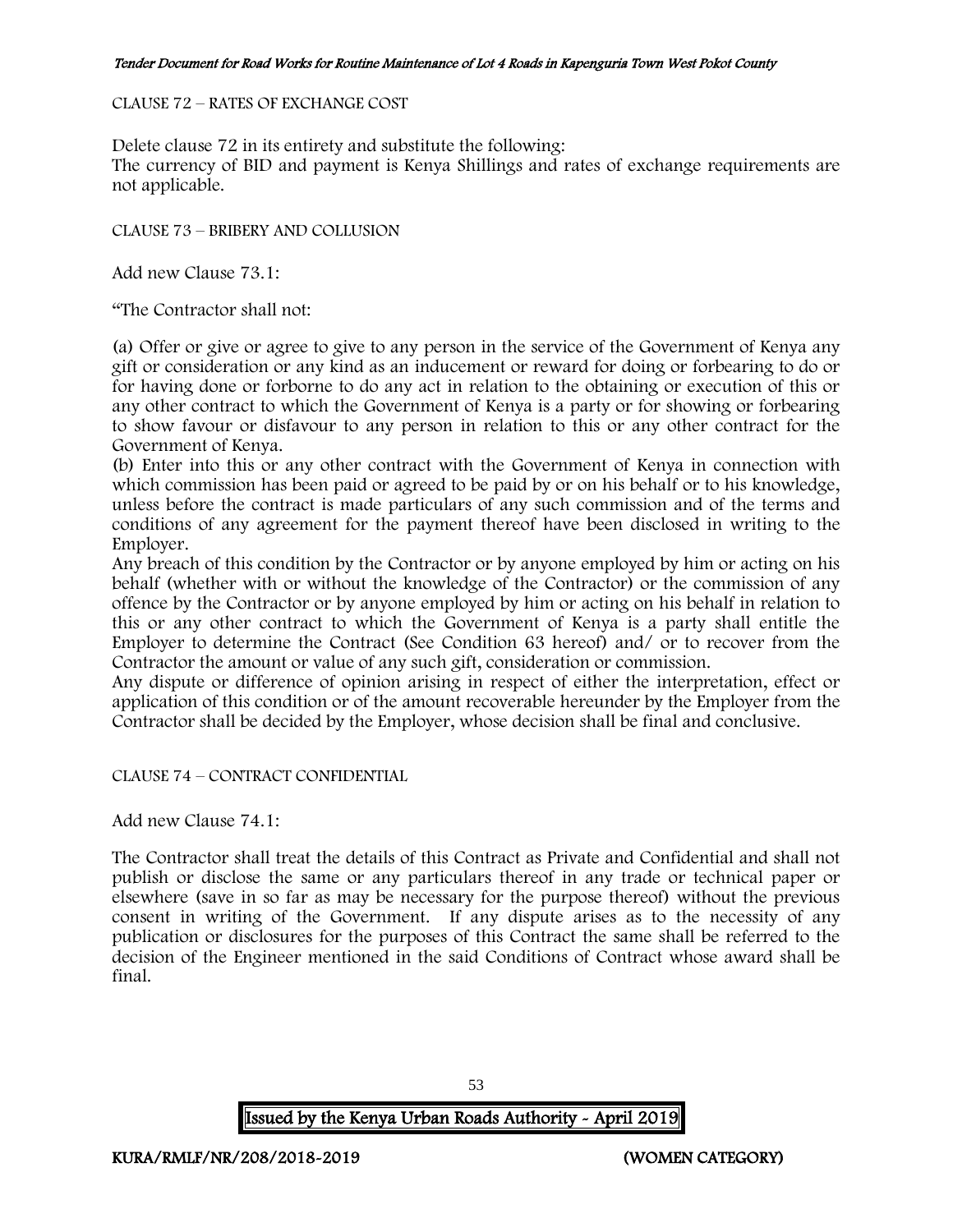# SECTION V: SPECIAL SPECIFICATIONS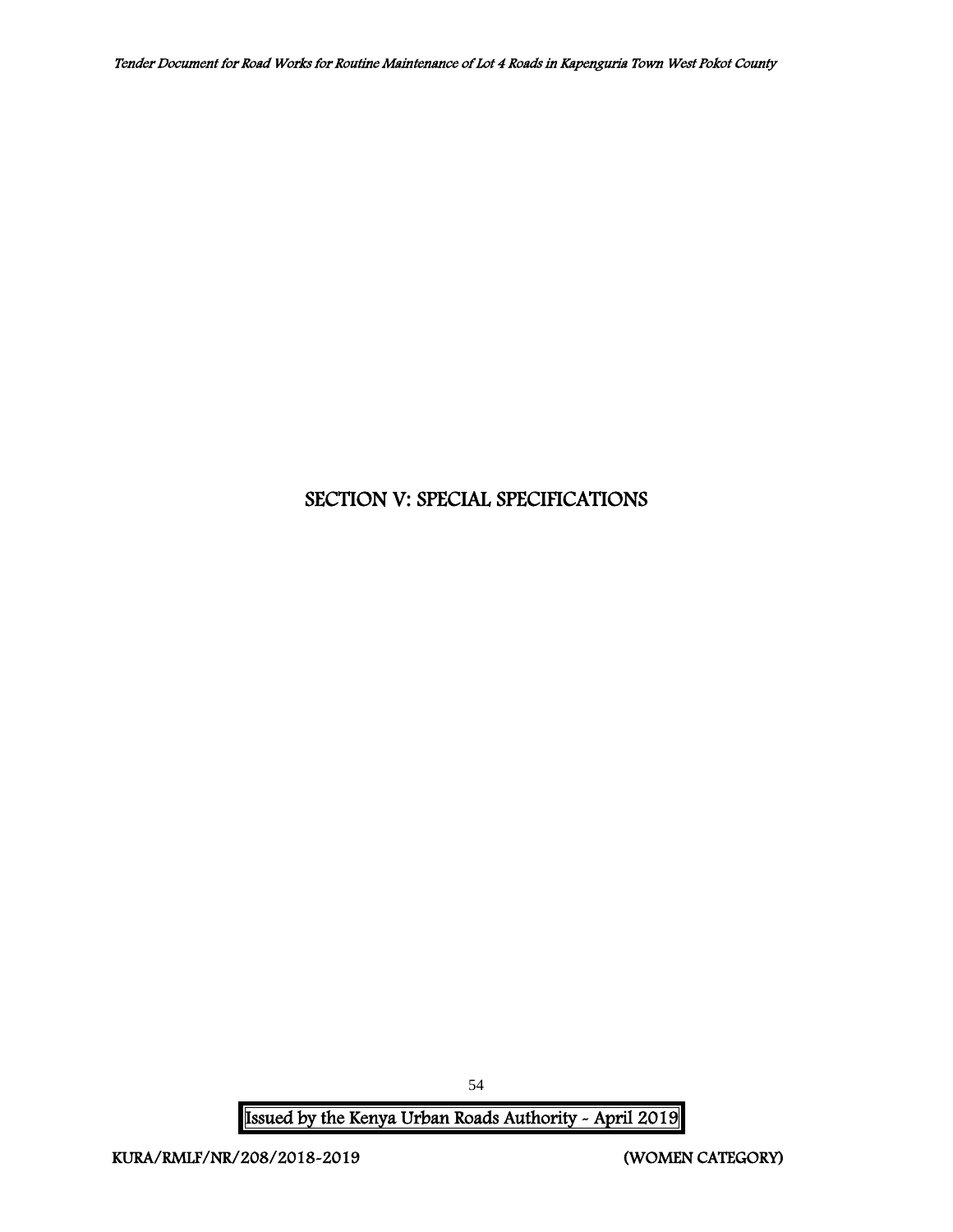# SPECIAL SPECIFICATIONS

### SECTION 1 – GENERAL

#### 101 SPECIAL SPECIFICATIONS

Special specification is supplementary to the Standard Specifications and the two must be read in conjunction. In any case where there appears to be conflict between the two then the Special Specifications will take precedence.

#### 102 LOCATION OF CONTRACT.

County Referral Hospital-Governor's Office-Bendera-A1 Junction Road is located in Kapenguria Town, West Pokot County. The length of the road is approximately 4.0 km

#### 103 EXTENT OF CONTRACT

The works to be executed under the Contract comprise mainly of but not limited to the following:-

- 1. Site clearance
- 2. Earthworks
- 3. Shoulder works
- 4. Hand packed base repair
- 5. Asphalt Concrete patch works and overlay
- 6. Drainage works: excavation of drains, installation of culverts and lining of drains
- 7. Road furniture: Installation of kerbs/channels and road marking

Defects Liability Period shall be 1 month

Any other activity not listed above in either category but deemed to be necessary by the Engineer, shall be subject to the Engineer's formal instructions within the mode of payment stipulated either by day works or on a measured basis.

#### 105 ORDER OF EXECUTION OF WORKS

In addition to Clause 105 of the Standard Specification the Contractor shall carry out the Works such that a continuous and consecutive output of fully completed work is achieved.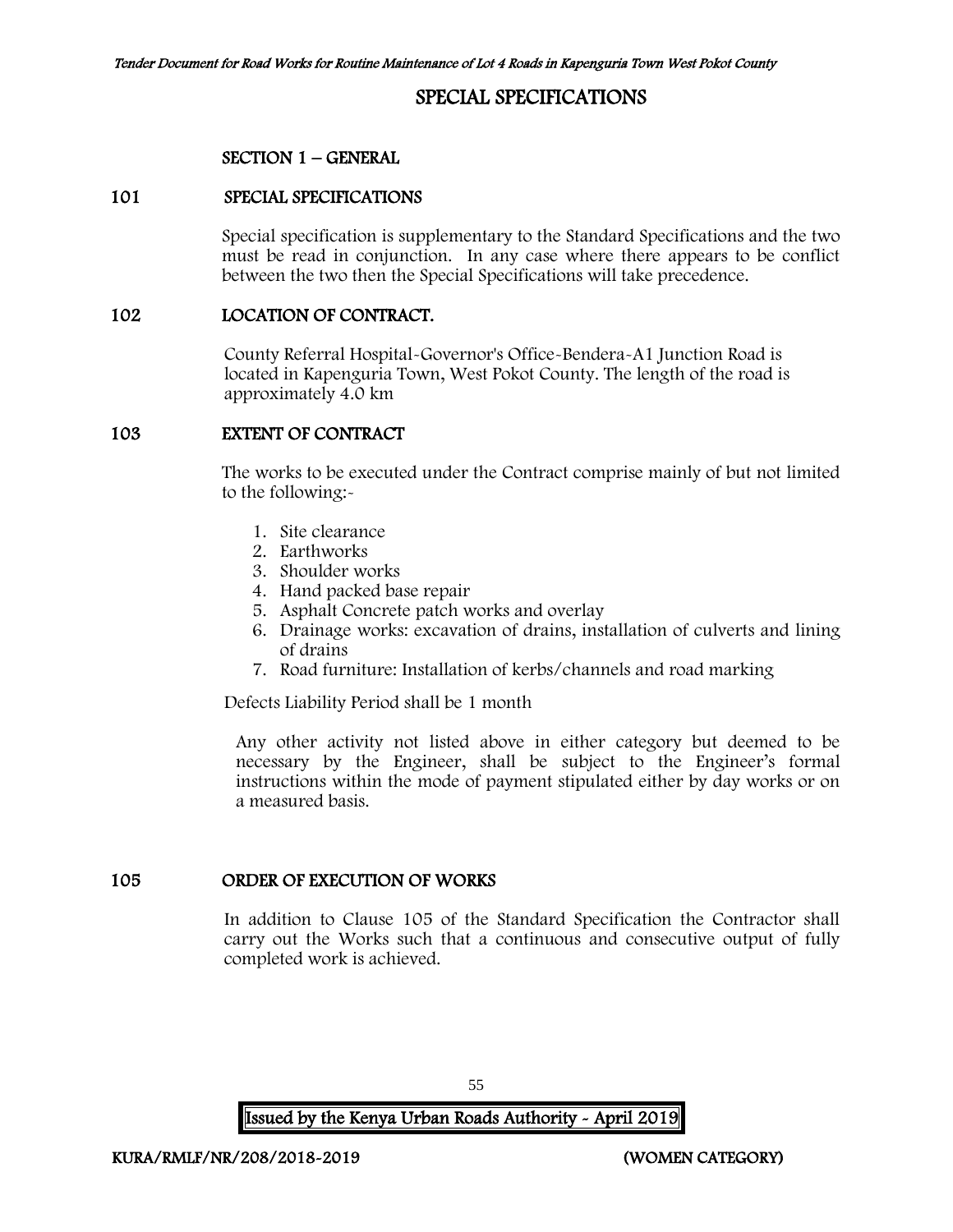### 107 TAKING OVER CERTIFICATE

The minimum length of the road for which a certificate will be issued under clause 48 of the conditions of Contract shall be the whole length of each section of the road substantially completed.

#### 109 NOTICE OF OPERATIONS

Add the following sub- Clause.

Notification Terms

It shall be the Contractor's responsibility to notify the Engineer when any item of works scheduled are completed and ready for approval, and the contractor shall give sufficient notice to allow control tests to be performed.

Explosive and Blasting

- (a) The requirements of the Laws of Kenya governing explosives and other requirements and regulations of Government of Kenya and other authorities shall be complied with.
- (b) No explosives of any kind shall be used without prior written consent of the Engineer.

The Contractor shall be solely responsible for the provision, handling, storage and transporting of all explosives, ancillary materials and all other items of related kind whatsoever required for blasting.

### 117 HEALTH, SAFETY AND ACCIDENTS

Add the following:

In addition to providing, equipping and maintaining adequate first aid stations throughout the works in accordance with the laws of Kenya, the contractor shall provide and maintain on site during the duration of the Contract, a fully equipped dispensary. This shall be with a qualified Clinical Officer / Nurse who shall offer the necessary medical advice on HIV and related diseases to the Engineer's and Contractor's Site staff. The Contractor shall allow for this in the rates and be responsible for all site welfare arrangements at his own cost.

### 120 PROTECTION OF EXISTING WORKS AND SERVICES

The Contractor shall acquaint himself with the position of all existing services such as sewers, water drains, cables for electricity and telephone, lighting and telephone poles, water mains, etc., before commencing any excavation or other work likely to affect the existing services.

The cost of all plant, equipment and materials, labour, technical and professional staff, transport and the like necessary for determining the locations of existing services, including the making good of any damage caused to such services all to the satisfaction of the Engineer, shall be deemed to be included in the tender rates. No other payment shall be made for the costs of such

56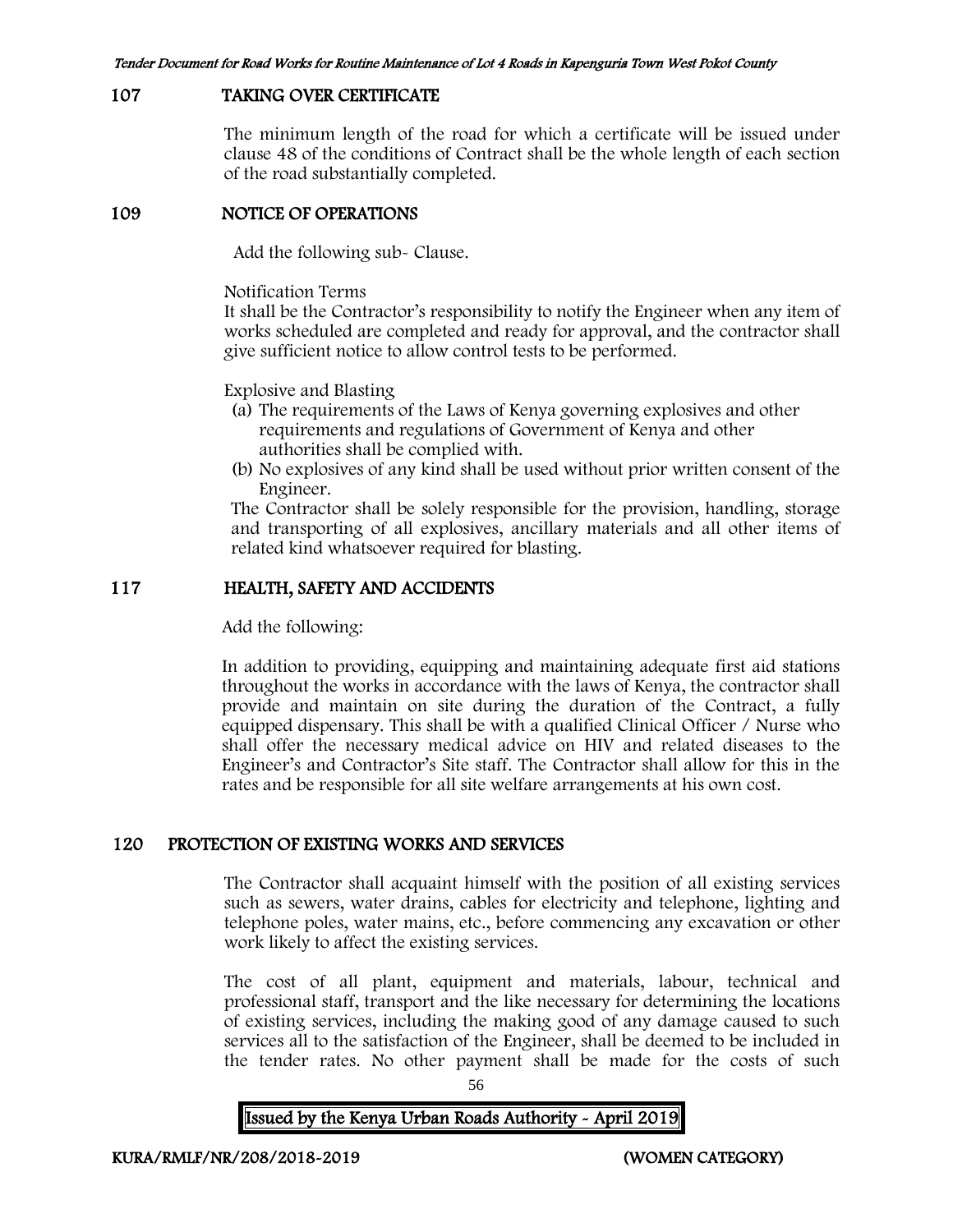operations, nor for the making good of damage caused thereby to the existing services.

The Contractor shall be held responsible for injury to existing structures, works or services and shall indemnify and keep indemnified the Employer against any claims in this respect (including consequential damages).

# 121 DIVERSION OF SERVICES

- (a) The Contractor shall acquaint himself with the location of all existing services such as telephone lines, electricity cables, water pipes, sewers etc., before execution of any works that may affect the services. The cost of determining the location of the existing services together with making good or repairing of any damage caused all to the satisfaction of the Engineer shall be included in the BID rates.
- (b) Subject to the agreement with the Engineer, the Contractor shall be responsible for removal of alteration and relocation of existing services.
- (c) The Contractor shall indemnify the Employer against claims originating from damage to existing services or works.

# 123 LIAISON WITH GOVERNMENT AND POLICE OFFICIALS

The Contractor shall keep in close touch with the Police and the other Government officials of the area regarding their requirements in the control of traffic or other matters, and shall provide all assistance or facilities, which may be required by such officials in the execution of their duties.

## 124 LAND FOR ALL CAMPS SITES AND FOR THE CONTRACTOR'S OWN PURPOSES, INCLUDING TEMPORARY WORKS.

Notwithstanding Clause 124 of the Standard Specification all requirements of land for temporary works and construction purposes shall be to the approval of the Engineer but the Contractor will make all necessary arrangements with the property owners concerned and pay all charges arising therefrom. On or before completion of the Contract, the Contractor shall remove all temporary works and shall restore all such land to the condition in which it was immediately prior to the occupation thereof as far as is reasonable and practicable. No separate payment will be made to the Contractor on account of these items and the Contractor must make due allowance for them in his rates.

Notwithstanding Clause 120 of the Standard Specifications, the Contractor shall be required to appoint competent surveyors who will liaise with the Engineer on matters related to the demarcation of the existing road reserve, site measurements, removal and reinstatement of existing services.

# 128 STORAGE OF MATERIALS

All materials shall be stored on Site in a manner approved by the Engineer and the Contractor shall carefully protect from the weather all work and materials which may be affected thereby.

57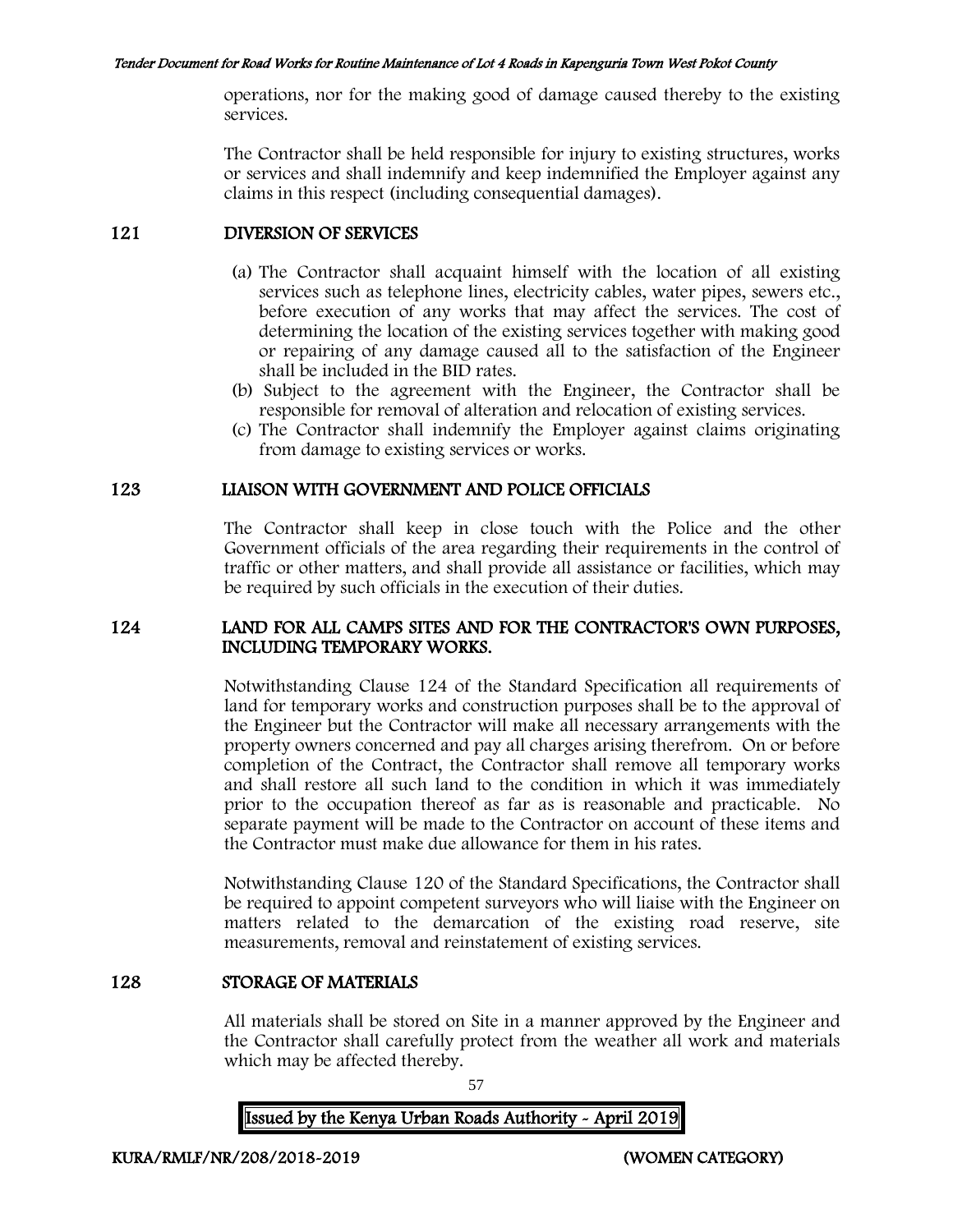### 129 TEST CERTIFICATES

When instructed by the Engineer the Contractor shall submit certificates of test from the suppliers of materials and goods required in connection with the works as the Engineer may require.

Such certificates shall certify that the materials or goods concerned have been tested in accordance with the requirements of the specifications and shall give the results of all the tests carried out. The Contractor shall provide adequate means of identifying the materials and goods delivered to the site with the corresponding certificates.

### 131 SIGNBOARDS

The Contractor shall provide and erect one (1) publicity sign on the site as directed. The Engineer shall, as shown in the Drawings, direct the minimum dimensions and thickness of the steel framework and sheet. The framework and sheet shall be prepared and painted black, while the ring at the top of the supporting frames shall be painted white. The wordings and KURA's logo shall be printed on backlit sticker paper resistant to the effects of weather using reflectorised paint or material approved by the Engineer. The sticker shall be placed on both sides of the board. The colours, fonts and heights of the letters shall be as indicated on the typical drawings and as directed by the Engineer.

## 132 OFFICE FOR THE RESIDENT ENGINEER, SURVEY EQUIPMENT AND FURNITURE

### 132.1 ENGINEER'S REPRESENTATIVE OFFICE

The contractor, when instructed, shall for the duration of the Contract, furnish and equip Resident engineer's office located at the KURA's Regional offices. The room to be occupied by the Engineer's Representative and its front office shall be provided with a floor carpet to be approved by the Engineer. The windows shall be fitted with curtains and blinders.

A telephone shall also be provided for the Resident Engineer's office for his exclusive use. All the charges and fees related to the installation and maintenance of the telephone shall be deemed to have been included in the rates for providing and maintaining the Office. The Contractor will be reimbursed, separately, the cost of operating the telephone under appropriate bill item in the BoQ.

The offices shall be provided with day and night watchmen and security lights, the cost of which shall be deemed to have been included in the rates for the offices.

The Contractor may be instructed by the Engineer under clause 58 of the General Conditions of Contract to make payments of general receipted accounts for such items as stationery, stores, furniture and equipment, claims and allowances for supervision personnel and any miscellaneous claims or the

58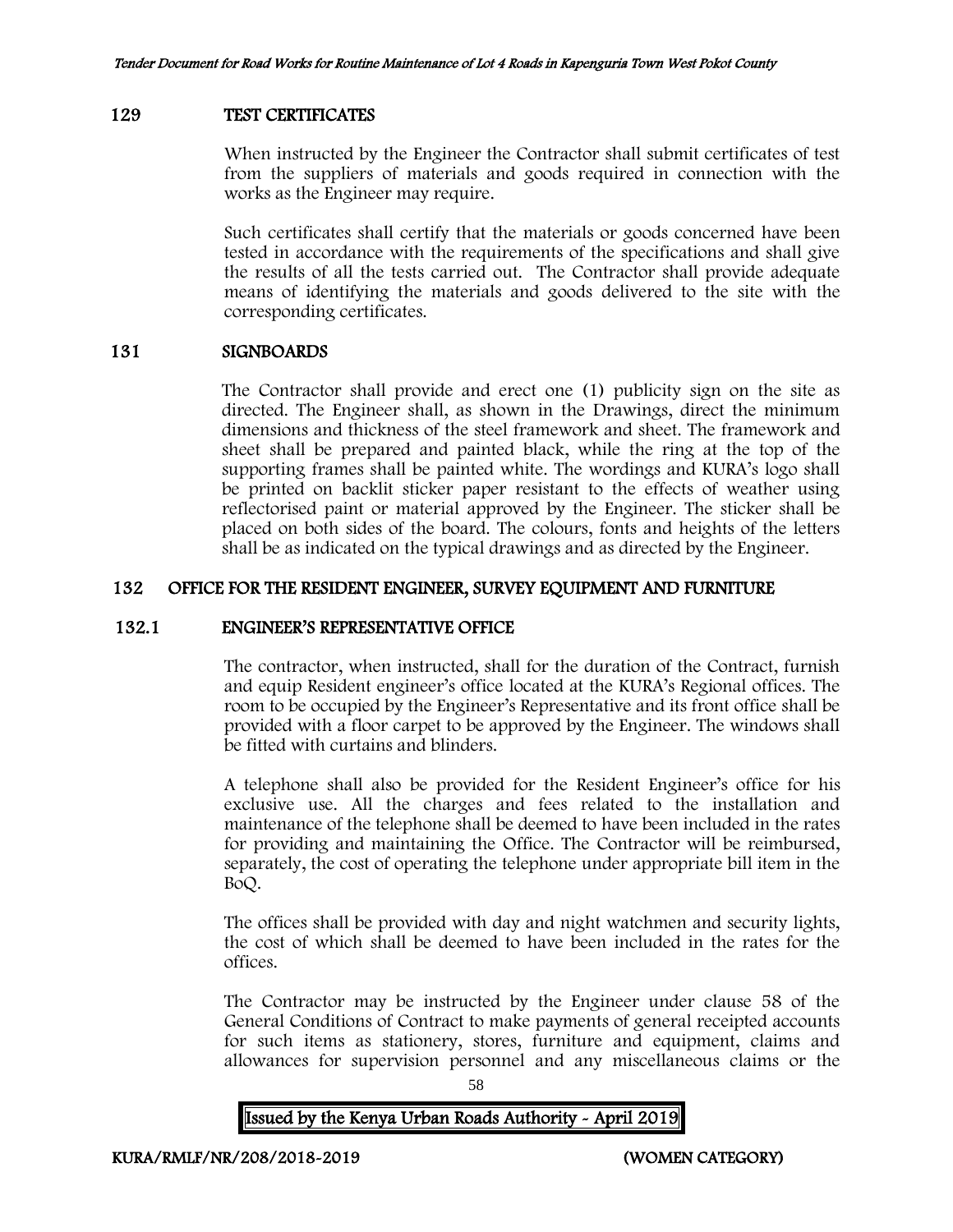Engineer may direct the Contractor to purchase or pay for the above. The Contractor will, on provision of receipts, be paid under appropriate bill items in the BoQ.

## The survey equipment to be provided would include:

| 1. Engineer's automatic level Wild NAK 2 or similar                                                                                                           | 2No             |
|---------------------------------------------------------------------------------------------------------------------------------------------------------------|-----------------|
| 2. Total station reading 1" with tripod and setting on                                                                                                        |                 |
| pole with datalogger and survey software to match<br>Total Station Datalogger. Include data transfer program,<br>and plotting modes, setting out calculations |                 |
| and Cogo facilities                                                                                                                                           | 1N <sub>o</sub> |
| 3. Levelling staff 5m. with levelling bubble Wild GNLE                                                                                                        |                 |
| or similar                                                                                                                                                    | 4No             |
| 4. 50 m. steel band measuring tape                                                                                                                            | 2N <sub>O</sub> |
| 5. 30m. linen measuring tape                                                                                                                                  | 2No.            |
| 6. 3m. aluminium straight edge                                                                                                                                | 2N <sub>O</sub> |
| 7. 1m. stainless steel straight edge                                                                                                                          | 1N <sub>o</sub> |
| 8. 100m. steel band tape                                                                                                                                      | 2No.            |
| 9. Draughtsman's stool                                                                                                                                        | 3No.            |
| 10. Complete set of highway curves                                                                                                                            | 1N <sub>o</sub> |
| 11. Programmable scientific calculators FX 880P or equivalent                                                                                                 | 4No             |
| 12. Survey umbrella                                                                                                                                           | 2No.            |
| 13. Roll of tracing paper                                                                                                                                     | 10No            |
| 14. Protractor 360                                                                                                                                            | 2N <sub>O</sub> |
| 15. Graph paper A3 size                                                                                                                                       | 100No           |
| 16. Drawing table                                                                                                                                             | 2No.            |
| 17. Erasing shield                                                                                                                                            | 4No.            |
| 18. 3m. ranging rods                                                                                                                                          | 9N <sub>o</sub> |
| 19. Marker pens                                                                                                                                               | 30No.           |

The contractor may be directed to pay for stationery, equipment or reagents that are foresaid and also pay for servicing and repair of the laboratory equipment being used on the project.

The Contractor shall provide, install and maintain in a good state of repair, such survey and other equipment as listed for the duration of the contract.

Such equipment shall be of approved manufacture, and shall be made available to the Engineer for the Engineer's exclusive use throughout the Contract, not later than three (3) weeks after the Engineer's order to supply. All equipment shall be ready to use and complete to perform the tests. The equipment shall revert to the Employer on completion of the Contract.

Any delays to the Contractor or the Contractor's activities caused by the Engineer being unable to perform survey work, field or laboratory tests due to the contractor's failure to supply and/or maintain the said equipment shall be deemed to have been caused entirely by the Contractors own actions, and any consequences of such delays shall be interpreted as such.

59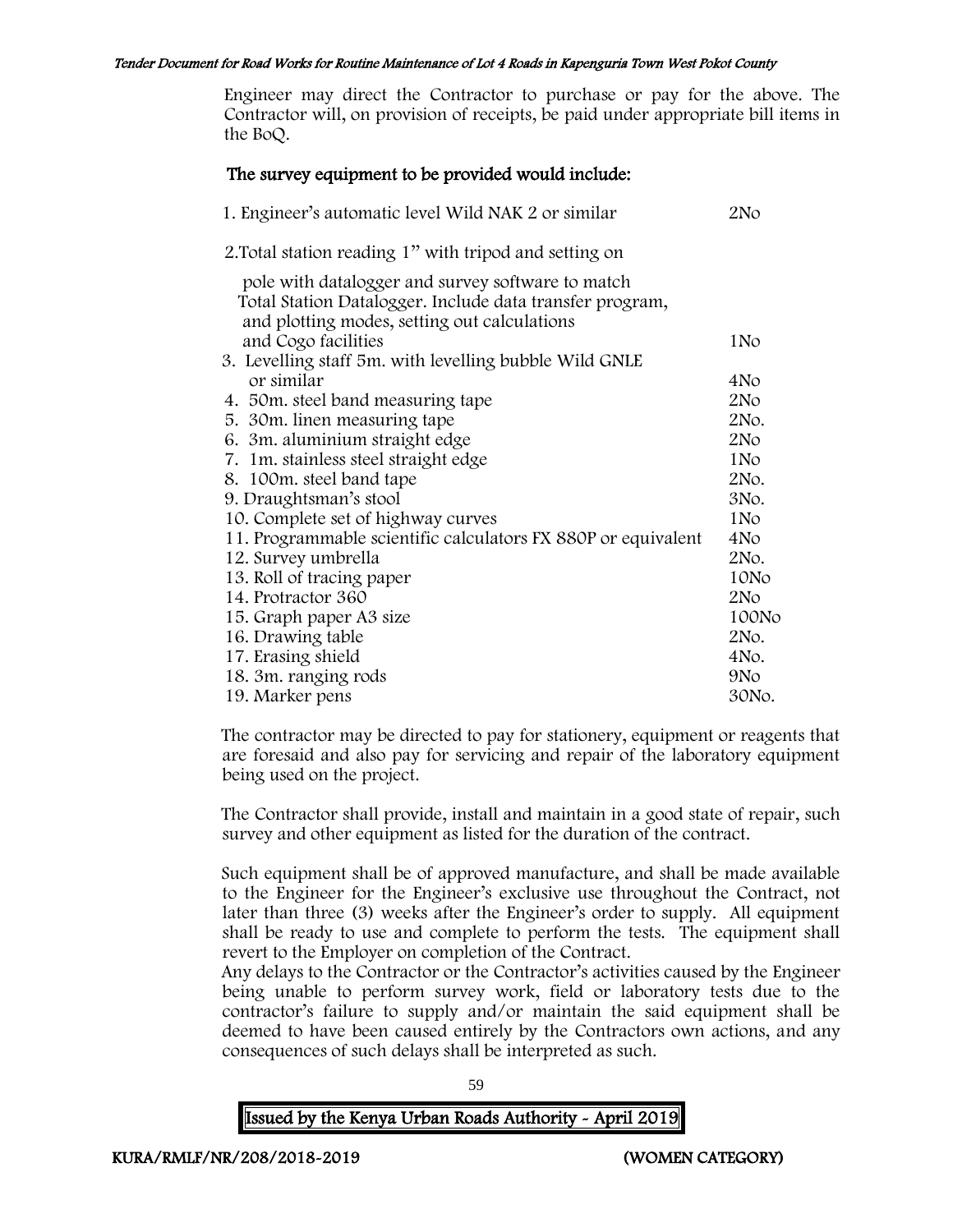The payment to comply with this requirement is provided in the Bill of Quantities and ownership of all equipment paid for as instructed above shall revert to the Employer after the completion of the Works.

Failure by the Contractor to provide or maintain the equipment shall make him responsible to bear all costs that may be incurred as a result of the Engineer's staff using alternative means of communication, including delays in supervision and approval of Works by the Engineer.

### 132.3 COMMUNICATION FOR THE ENGINEEER

## (a) Mobile phones

The Contractor shall provide, connect and maintain mobile phones for the exclusive use by the Engineer for the duration of the contract. The Contractor shall include for the cost of providing the mobile units complete with charger unit, "hands free" headset for each unit, connection to the network and all service charges applicable all as directed by the Engineer. The Contractor shall provide air-time with each mobile phone which shall be paid for under prime cost sum allowed for in the bills of quantities. The mobile telephones shall be WAP enabled with e-mail capabilities and integrated camera of a minimum of 3.0 mega pixels. Payment for these mobiles and associated costs is included in the Bill of Quantities, and ownership of mobile phones will revert to the Employer after completion of the Works.

## (b) Internet and e-mail services

Where directed, the contractor shall provide 24 hours terrestrial or wireless internet connectivity with minimum throughput speed of 128kilobytes per second for the exclusive use by the Engineer, including all accessories and Terminal Equipment and pay for all associated installation, maintenance and usage charges throughout the duration of the contract.

The contractor shall allow for the provision and maintenance of internet connectivity and associated costs as per Appendix to item 1.17 of the Bills of Quantities.

### 137 ATTENDANCE UPON THE ENGINEER AND HIS STAFF

In addition to the staff stated in Clause 135, the following staff will be provided for the supervision of work: 1No. Artisans, 2No. Labourers, 1No. Office assistants, 2No. Lab attendants. Additional attendant staff, as required by the Engineer, shall be paid for under Item 01-80-030 of the Bill of Quantities.

## 138 VEHICLES AND DRIVERS FOR THE ENGINEER AND HIS STAFF AND METHOD OF PAYMENT

In addition to provisions of the Clause 138 of the Standard Specification, the Contractor shall when instructed, provide and maintain in good working condition for the exclusive use of the Engineer and his staff throughout the Contract, the following types and numbers of brand new vehicles or as specified. The Engineer shall approve the type of vehicles and confirm the number of each type to be provided. The Contractor shall insure the vehicles comprehensively for any licensed drivers and shall provide competent drivers during normal working hours and whenever required by the Engineer. The cost of provision of the vehicle shall be inclusive of the first 4,000 kilometers travelled in any month.

60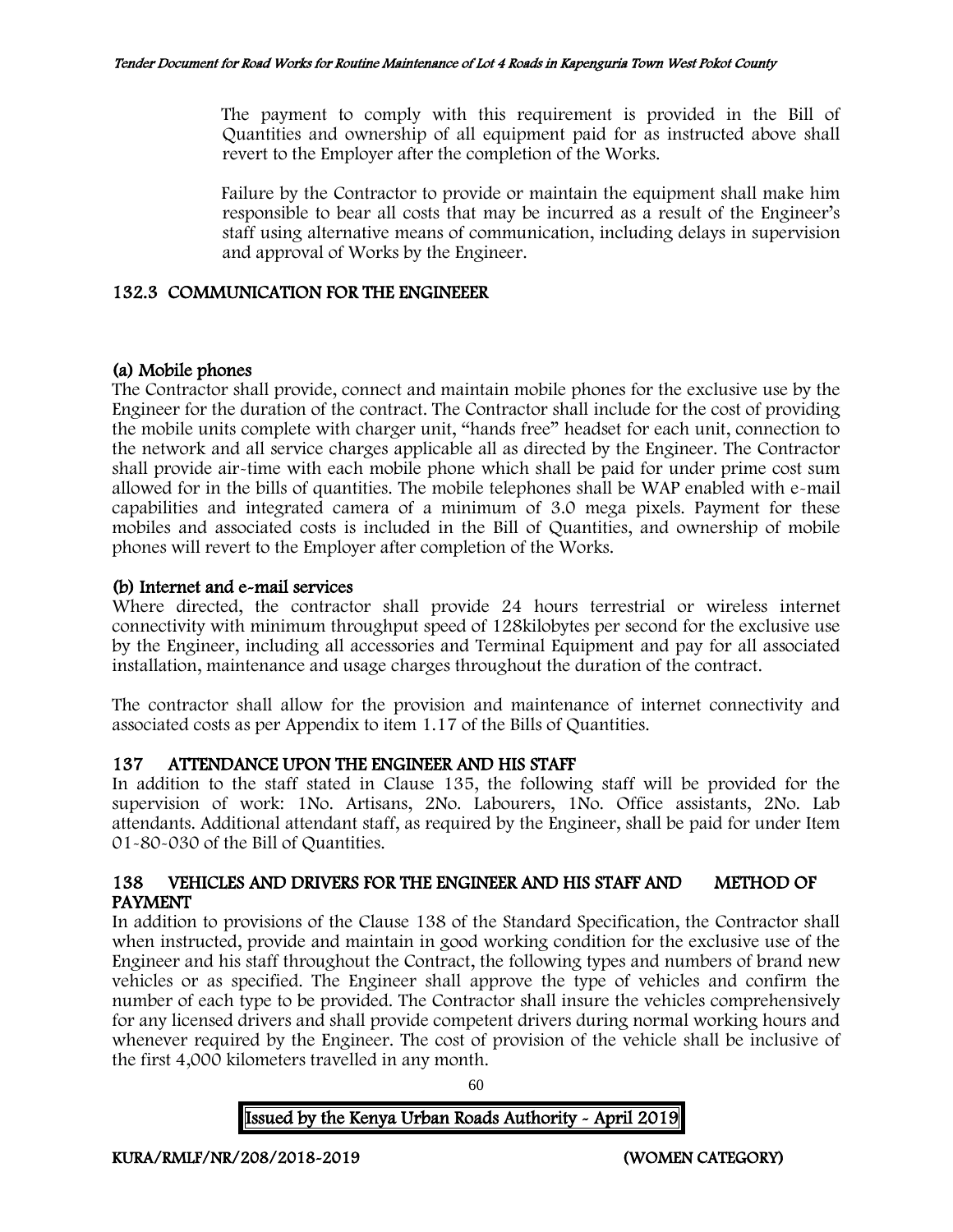. Should any vehicle supplied not be in roadworthy condition, the Contractor shall provide an acceptable equivalent replacement vehicle until such a time as the original vehicle is repaired to the satisfaction of the Engineer and returned for use.

# (a) Type 1 Vehicles (Double Cabin 4WD Pick up)

Type 1 Vehicles should be four Wheel Drive (4WD), with power assisted steering, Double wishbone independent suspension at front axle and rigid axle with leaf springs at rear, diesel propelled engine maximum 2,500 cc. The starting mileage of the vehicles shall not exceed 60,000km odometer reading. The vehicles should be fitted with other accessories below:

- (a) Spare tyre and wheel jack;
- (b) FM radio and CD player;
- (c) Power Windows;
- (d) Full Air-conditioning;
- (e) Immobilizer and antitheft security system;
- (e) Driver and passenger SRS Airbags;
- (f) Canvas cover over the carrying deck at the back.

At the end of the contract, all type 1 vehicles shall revert to the Contractor.

## (c) Type 2 Vehicles (station wagon/saloon)

Specifications for Type 2 Vehicles shall be station wagon/saloon vehicles; petrol propelled engine maximum 1,800 cc. The starting mileage of the vehicles shall not exceed 60,000km odometer reading. shall in addition be fitted with a fibre glass body or similar and two columns of sitting benches on the carting deck at the back.

The Contractor shall insure comprehensively the vehicles for any licensed drivers and shall provide competent drivers during normal working hours and whenever required by the Engineer.

At the end of the contract, all type 2 vehicles shall revert to the Contractor.

Payment of vehicle shall be per vehicle month in item 01-80-017/18 of the BOQ.

# 139 MISCELLANEOUS ACCOUNTS

The Contractor maybe instructed by the Engineer to make payments of general miscellaneous accounts for such items as stationary, stores and equipment and miscellaneous supervision personnel and claims or the Engineer may direct the Contractor to purchase or pay for the above. The Contractor will be paid on a prime cost basis plus a percentage for overheads and profits under appropriate items in the Bills of Quantities.

# 142 ENVIRONMENTAL PROTECTION

The Contractor shall comply with the Statutory Regulations in force in Kenya regarding environmental protection and waste disposal, and shall liaise with the National Environmental Management Agency (NEMA).

Issued by the Kenya Urban Roads Authority - April 2019

61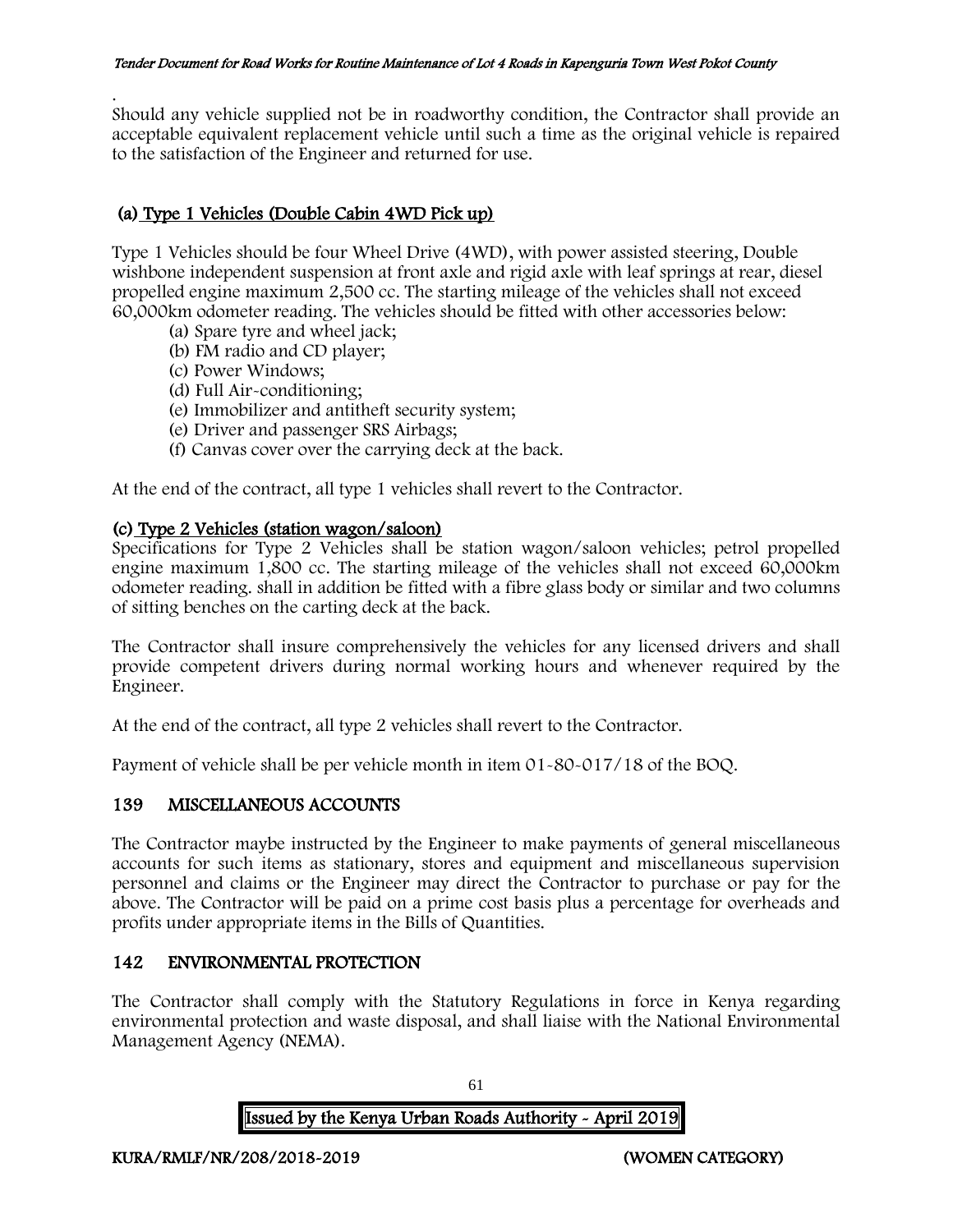The Contractor shall ensure so far as is reasonably practicable and to the satisfaction of the Engineer; that the impact of the construction on the environment shall be kept to a minimum and that appropriate measures are taken to mitigate any adverse effects during the construction.

- (a) The Contractor shall exercise care to preserve the natural landscape and shall conduct his construction operations so as to prevent any unnecessary destruction, scarring, or defacing of the natural surroundings in the vicinity of the work. Except where clearing is required for permanent works, all trees, native shrubbery, and vegetation shall be preserved and shall be protected from damage by the Contractor's construction operations and equipment. All unnecessary destruction, scarring, damage or defacing resulting from the Contractor's operations shall be repaired, replanted, reseeded or otherwise corrected as directed by the Engineer, and at the Contractor's expense.
- (b) The Contractor shall ensure that measures are in place to control soil erosion and water pollution, by use of berms, dykes, silt fences, brush barriers, dams, sediment basins, filter mats, netting, gravel, mulches, grasses, slope drains, contour banks, and other erosion control devices and methods. Temporary erosion control provisions shall be coordinated with permanent erosion control features to assure economical, effective and continuous measures throughout the period of the works. The Contractor's attention is drawn to the requirements of Clause 502, in that works need to be progressively finished so that permanent vegetation can establish quickly to mitigate soil erosion and erosion of drains.
- (c) The Contractor shall provide all the labour, equipment, materials, and means required and shall carry out proper and efficient measures wherever and as often as necessary to minimise the dust nuisance.
- (d) The Contractor shall comply with all applicable Kenyan laws, orders and regulations concerning the prevention, control and abatement of excessive noise. Blasting, use of jackhammers, pile driving, rock crushing, or any other activities producing highintensity impact noise may be performed at night only upon approval of the Engineer.
- (e) Immediately after extraction of materials, all borrows pits shall be backfilled to the satisfaction of the Engineer. In particular borrow pits near the project road shall be backfilled in such a way that no water collects in them.
- (f) Spilling of bitumen fuels Oils and other pollutants shall be cleared up.
- (g) The Contractor's attention is drawn to the requirements of the Standard Specification in regard to the environment and in particular to the following clauses: Clause 115: Construction Generally

| Clause 119. Construction Generally                                  |
|---------------------------------------------------------------------|
| Clause 116: Protection from Water                                   |
| Clause 136: Removal of Camps                                        |
| Clause 605: Safety and Public Health Requirements Clause            |
| Clause 607: Site Clearance and Removal of Topsoil and<br>Overburden |

62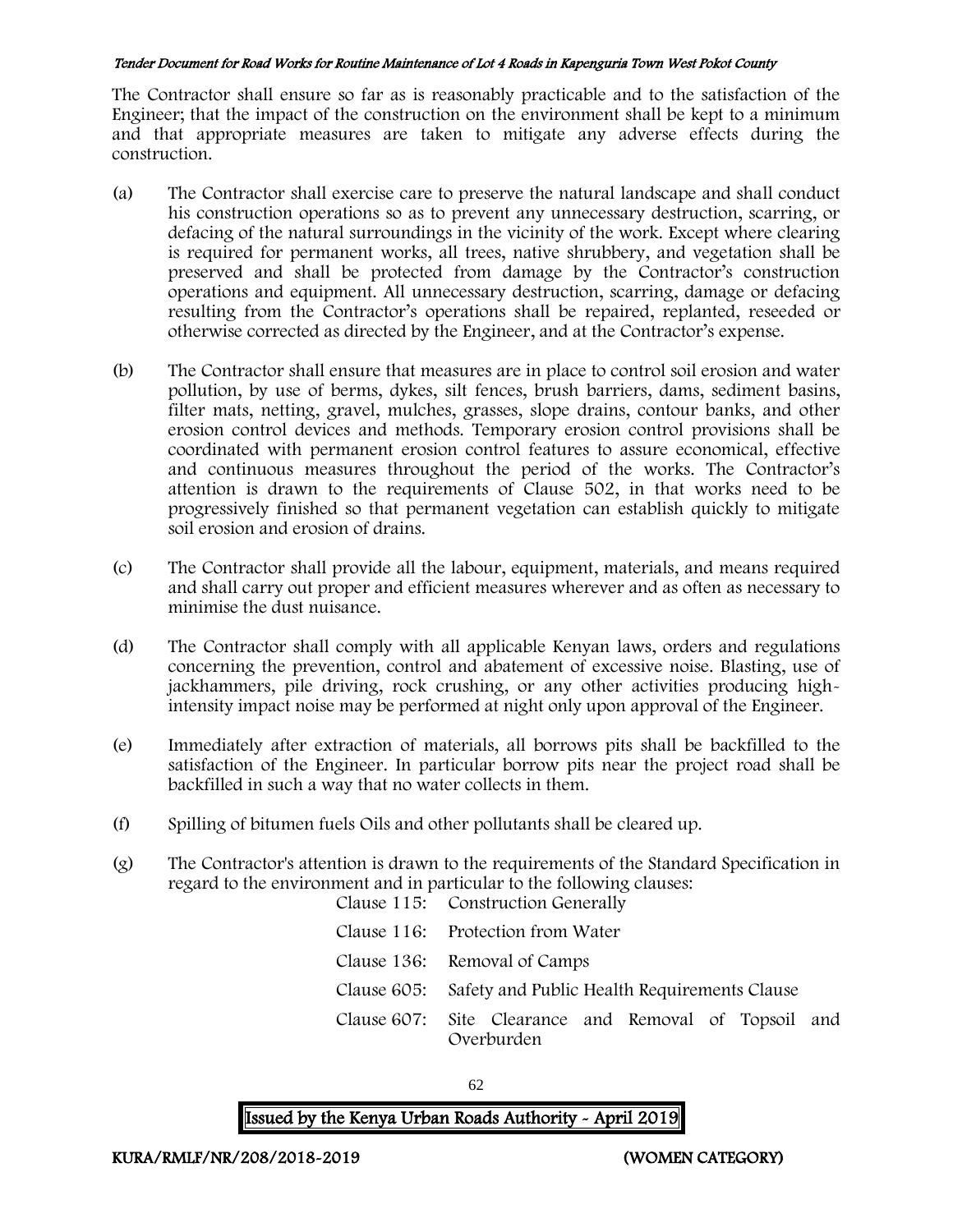(h) No additional payment will be made to the Contractor to cover costs arising from the requirements for this Clause and the Contractor must include these costs in the rates inserted into the Bills of Quantities.

## 143 STAFF TRAINING

The Contractor shall allow for training of engineers, technicians and other support staff as may be instructed by the Engineer.

The payment of the allowances of such staff shall be made as instructed by the Engineer under the relevant provisions in the Bills of Quantities.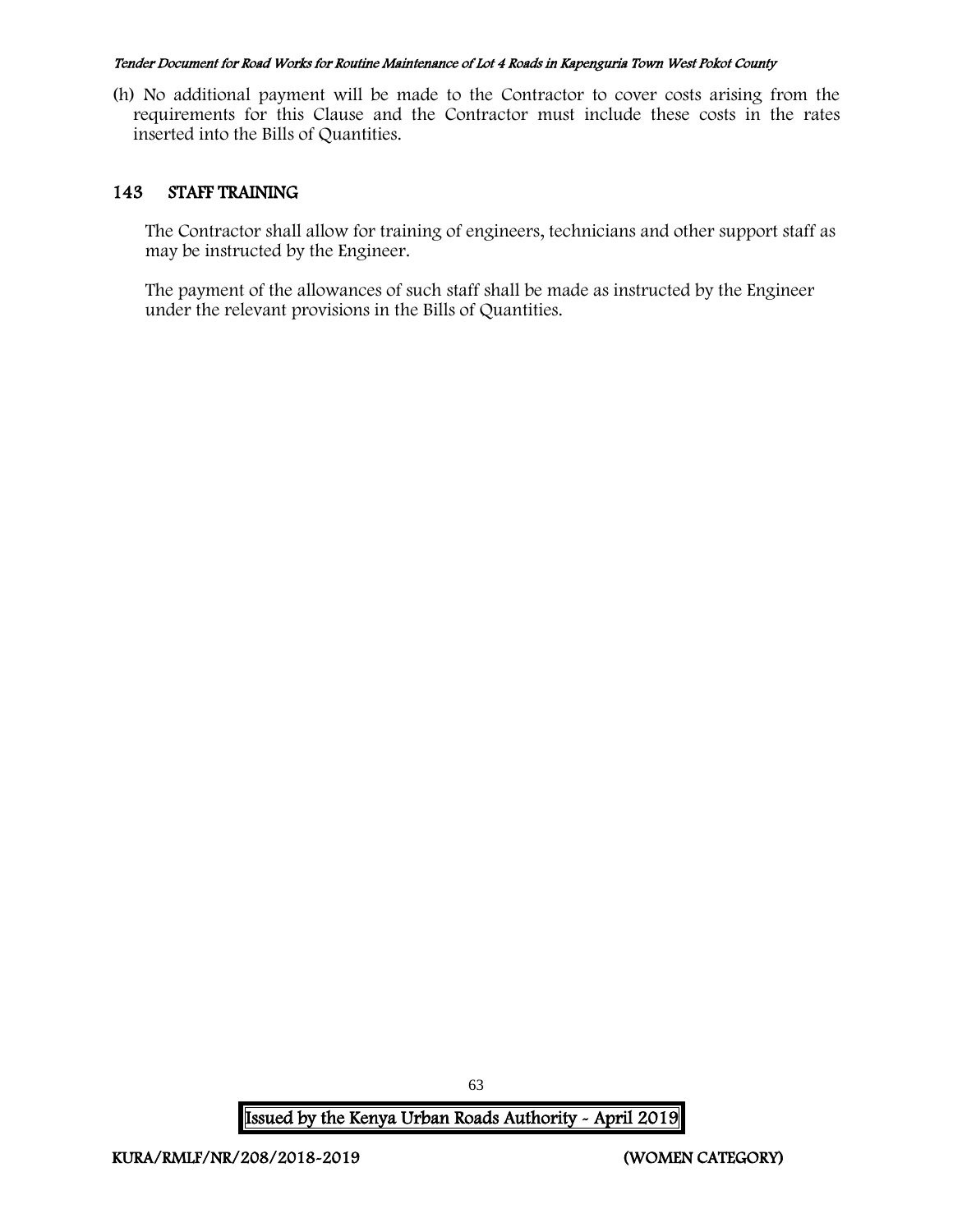## SECTION 2 - MATERIALS AND TESTING OF MATERIALS

All materials testing shall be in accordance with Section 2 of the Standard Specifications.

## SECTION 3 - SETTING OUT & TOLERANCES

## 301 SETTING OUT

a) In addition to the provisions of clause 3.01(a) if the traverse points to be used for the setting out are close to the existing carriageway and interfere with construction works then the Contractor will have to relocate them to a location where they will not be disturbed. The coordinates and heights of all traverse points so located shall be listed and provided to the Engineer for checking and/or approval. Contractor shall also monument the new centreline every 200m along straight and all salient points along curves by a pin in the concrete beacon before commencement of any works.

The road reserve boundary posts shall have 12mm diameter steel pins embedded in concrete, 200mm long with 25mm exposed to the air, sticking out form its top surface. This pin shall be co-ordinated and heighted and result of the same shall be provided to the Engineer for approval. Cost of these works shall be included in the rates as no separate item has been provided.

Commencement of the works shall not be permitted until this basic survey data has been provided and approved by the Engineer for at least 2 Kms of the road.

### b) Detailed Setting Out

Reference pegs shall be 50mm by 50mm in section 600mm long driven 400mm firmly into ground and painted white above the ground. The offset from centre line shall be indicated by small nail 20mm to 25mm long with its head driven flush with the top of the peg.

Chainages, offset and reference elevation shall be clearly indicated to the sides of the peg to the satisfaction of the Engineer.

After cutting of benches and prior to commencement of earthworks or subgrade works, Contractor shall take cross-sections again and submit the copy of the same to Engineer for agreement. These cross-sections shall then be used as basis of measurement for all subsequent layers, unless otherwise stated.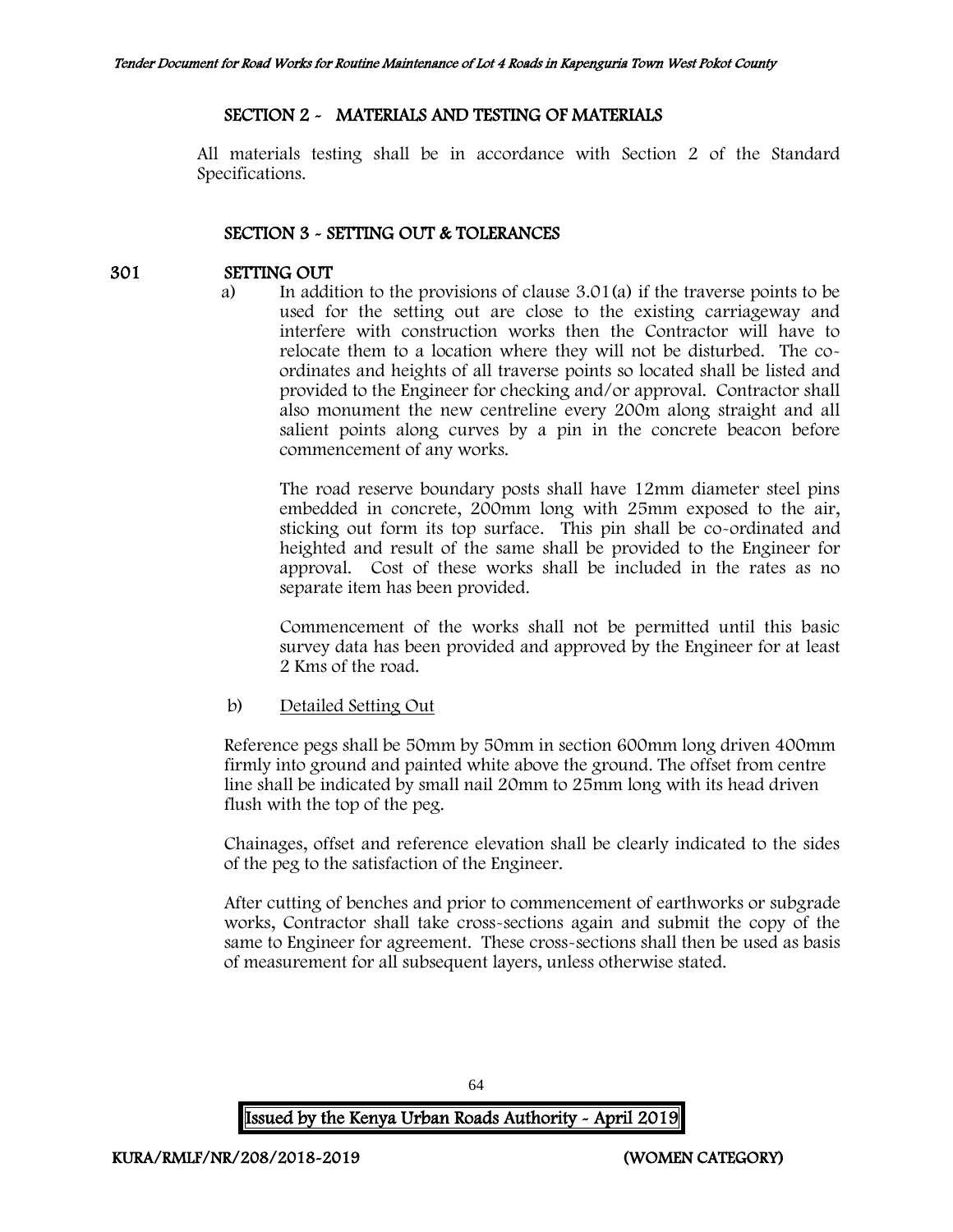#### SECTION 4- SITE CLEARANCE AND TOP SOIL STRIPPING

#### 401 SITE CLEARANCE

Site Clearance shall be carried out as directed by the Engineer.

#### 402 REMOVAL OF TOPSOIL

Topsoil shall include up to 200mm depth of any unsuitable material encountered in existing or newly constructed drains, drainage channels, and accesses.

## 403 REMOVAL OF STRUCTURES, FENCES AND OBSTRUCTIONS

When instructed by the Engineer, the Contractor shall demolish or remove any structure and payment for this shall be made on day works basis.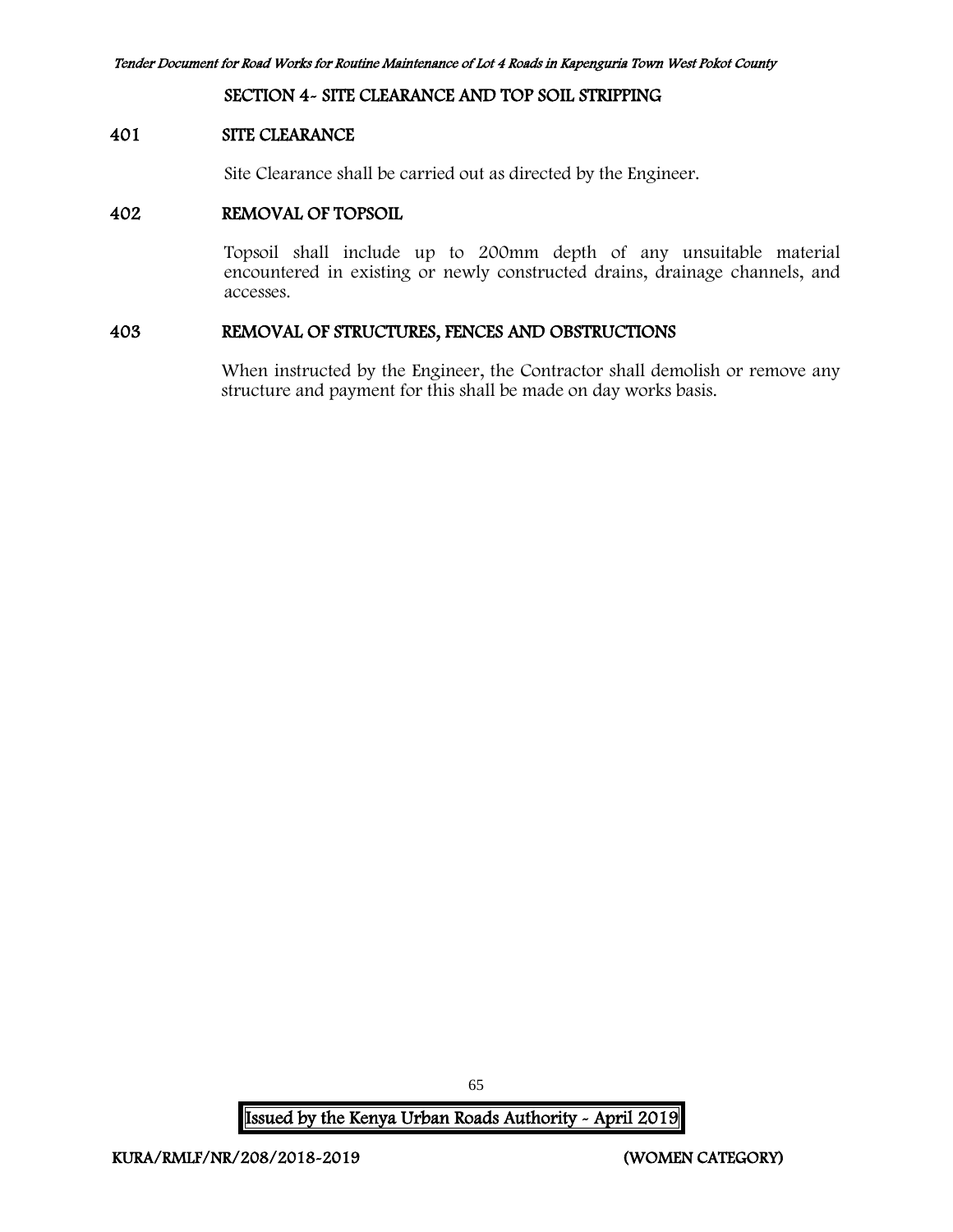#### SECTION 5 - EARTHWORKS

#### 504 PREPARATION PRIOR TO FORMING EMBANKMENT

Where benching is required for existing pavement to accommodate earthworks subgrade or subbase for widening the road, the rate for compaction of existing ground shall be deemed to cover this activity.

Excavation in the pavement of the existing road shall be kept dry. In the event of water penetrating the underlying layer, construction of the subsequent layers shall be postponed until the underlying layers are dry enough to accommodate the construction plant without deforming or otherwise showing distress.

Step construction shall be carried out per layer at the joint where excavating both vertically and perpendicular to the direction of the travel. The step shall be 500mm perpendicular to the direction of the travel and 150mm vertical unless otherwise instructed by the Engineer.

Special care shall be taken when compacting the new material at the joint ensuring that specified density is achieved.

## 505 CONSTRUCTION OF EMBANKMENTS

Only material approved by the Engineer shall be used for fill in embankments. Material with high swelling characteristics or high organic matter content and any other undesirable material shall not be used, unless specifically directed by the Engineer. Unsuitable material shall include:

- (i) All material containing more than 5% by weight or organic matter (such as topsoil, material from swamps, mud, logs, stumps and other perishable material)
- (ii) All material with a swell of more than 3% (such as black cotton soil)
- (iii) All clay of plasticity index exceeding 50.
- (iv) All material having moisture content greater than 105% of optimum moisture content (Standard Compaction)

Subgrade: Shall mean upper 300mm of earthworks either insitu or in fill and subgrade shall be provided for as part of earthworks operation and payment shall be made as "fill". The material for subgrade shall have a CBR of not less than 8% measured after a 4 day soak in a laboratory mix compacted to a dry density of 100% MDD (AASHTO T99) and a swell of less than 1%.

Subgrade repair: Where directed by the Engineer, any localized failure in the subgrade shall be repaired by filling in selected soft, hard or natural of minimum CBR 30% and compacted in accordance with clauses in the specifications applying to normal subgrade.

66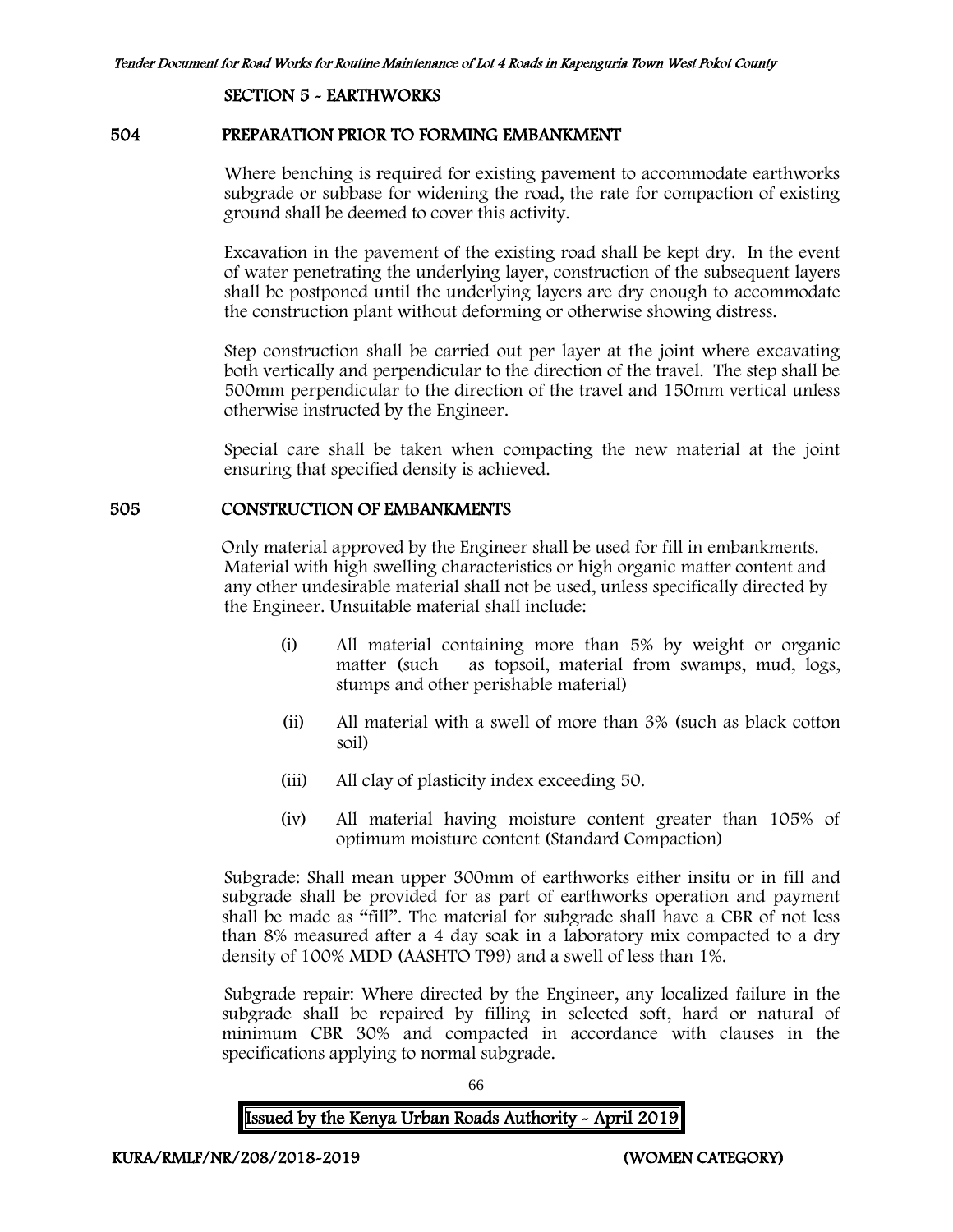Embankment repair: Where directed by the Engineer, any localized filling in soft, hard or natural; selected material requirements shall be executed in accordance with Clause 505.

## 508 COMPACTION OF EARTHWORKS

At pipe culverts, all fill above ground level around the culverts shall be compacted to density of 100% MDD (AASHTO T.99) up to the level of the top of the pipes or top of the surround(s), if any and for a width equal to the internal diameter of the pipe on either side of the pipe(s) or surround(s) as applicable.

At locations adjacent to structures, all fill above ground level upto the underside of the subgrade shall be compacted to density of 105% MDD (AASHTO T.99). In case of fill around box culverts this should be carried out for the full width of the fill and for a length bounded by the vertical plane passing through the ends of the wingwalls.

Notwithstanding the provision of clause 503 of the standard Specification, Compaction of subgrade material (i.e. material immediately below formation) in cut areas shall not be carried out by the contractor in areas where the formation is formed in hard material, unless specific instructions to the contrary are issued by the Engineer.

Where improved sub-grade material shall be required, this shall be compacted and finished to the same standards and tolerances as those required for normal subgrade and clauses in the specifications applying to normal subgrade shall also apply.

## 511 BORROW PITS

The first part of the Standard Specification is amended as follows:

Fill material which is required in addition to that provided by excavation shall be obtained from borrow pits to be located and provided by the Contractor but to the approval of the Engineer contrary to what has been stated.

# 517 MEASUREMENT AND PAYMENT

Notwithstanding the provisions of clause 517 of the standard specifications, the rate for compaction of fill in soft material shall allow for the requirements of clause 508 of the special specification and no extra payment shall be made for compaction around pipe culverts (100% MDD AASHTO T.99).

# SECTION 6 - QUARRIES, BORROW PITS, STOCKPILES AND SPOIL AREAS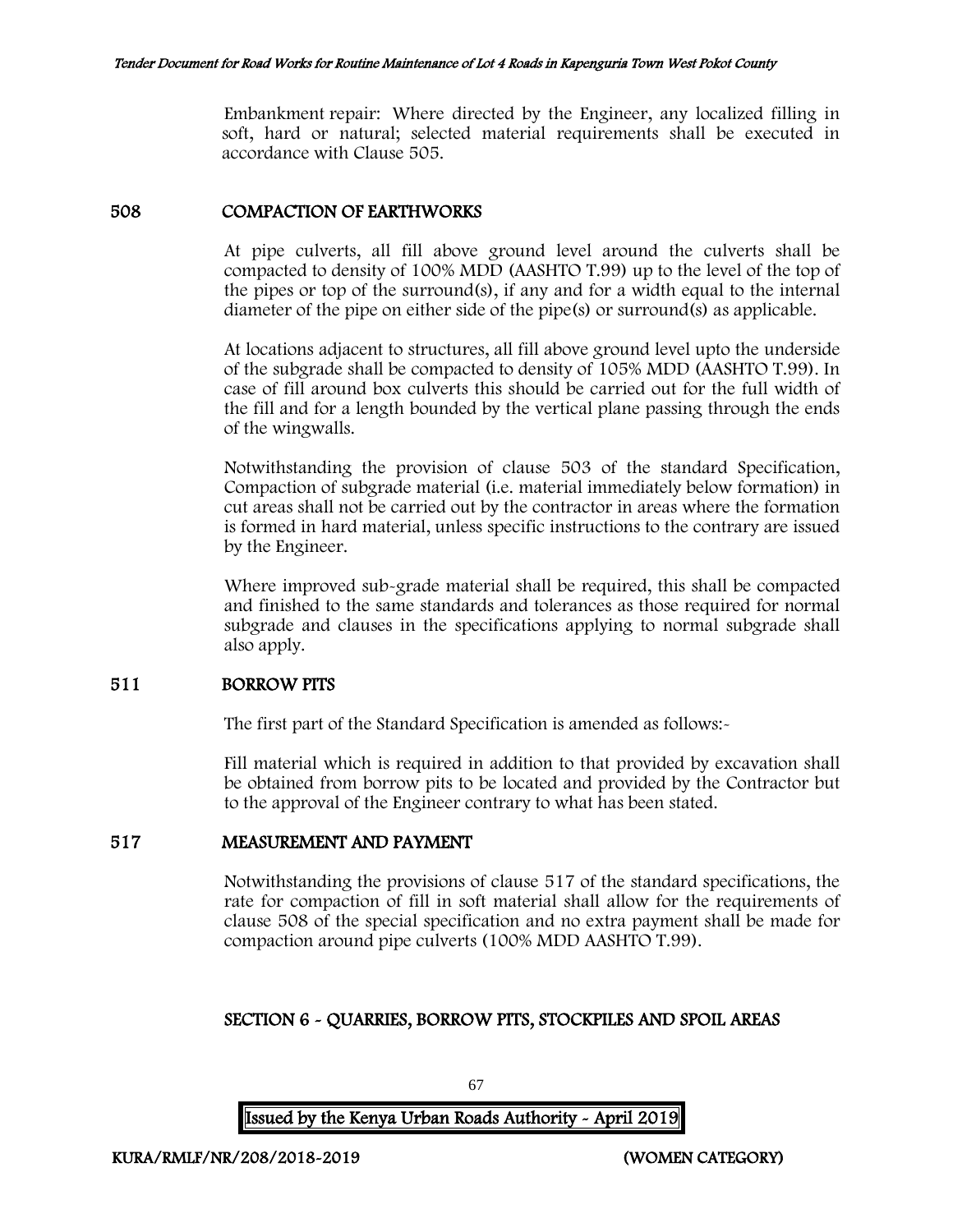#### 601 GENERAL

Notwithstanding any indications to the contrary in the Standard specification the Engineer will not make available to the Contractor any land for quarries, borrow pits, stockpiles and spoil areas, except for those areas in road reserves specifically approved by him.

The contractor will be entirely responsible for locating suitable sources of materials complying with the Standard and Special Specifications, and for the procurement, Wining, haulage to site of these materials and all costs involved therein. Similarly the contractor will be responsible for the provision and costs involved in providing suitable areas for stockpiling materials and spoil dumps. Should there be suitable sites for spoil dumps or stockpiles within the road reserve forming the site of the works the Contractor may utilise these subject to the approval of the Engineer.

No additional payment will be made to the Contractor to cover costs arising from the requirements for this Clause and the Contractor must include these costs in the rates inserted into the Bills of Quantities.

### 602 MATERIAL SITES

The information on possible material sites is given for the general guidance of bidders. Bidders are however advised to conduct their own investigation as the information contained therein is neither guaranteed nor warranted

### 603 PROVISION OF LAND

Notwithstanding any indications to the contrary in the Standard specification the Engineer will not make available to the Contractor any land for quarries, borrow pits, stockpiles and spoil areas, except for those areas in road reserves specifically approved by him.

The contractor will be entirely responsible for locating suitable sources of materials complying with the Standard and Special Specifications, and for the procurement, Wining, haulage to site of these materials and all costs involved therein. Similarly the contractor will be responsible for the provision and costs involved in providing suitable areas for stockpiling materials and spoil dumps. Should there be suitable sites for spoil dumps or stockpiles within the road reserve forming the site of the works the Contractor may utilise these subject to the approval of the Engineer.

No additional payment will be made to the Contractor to cover costs arising from the requirements for this Clause and the Contractor must include these costs in the rates inserted into the Bills of Quantities.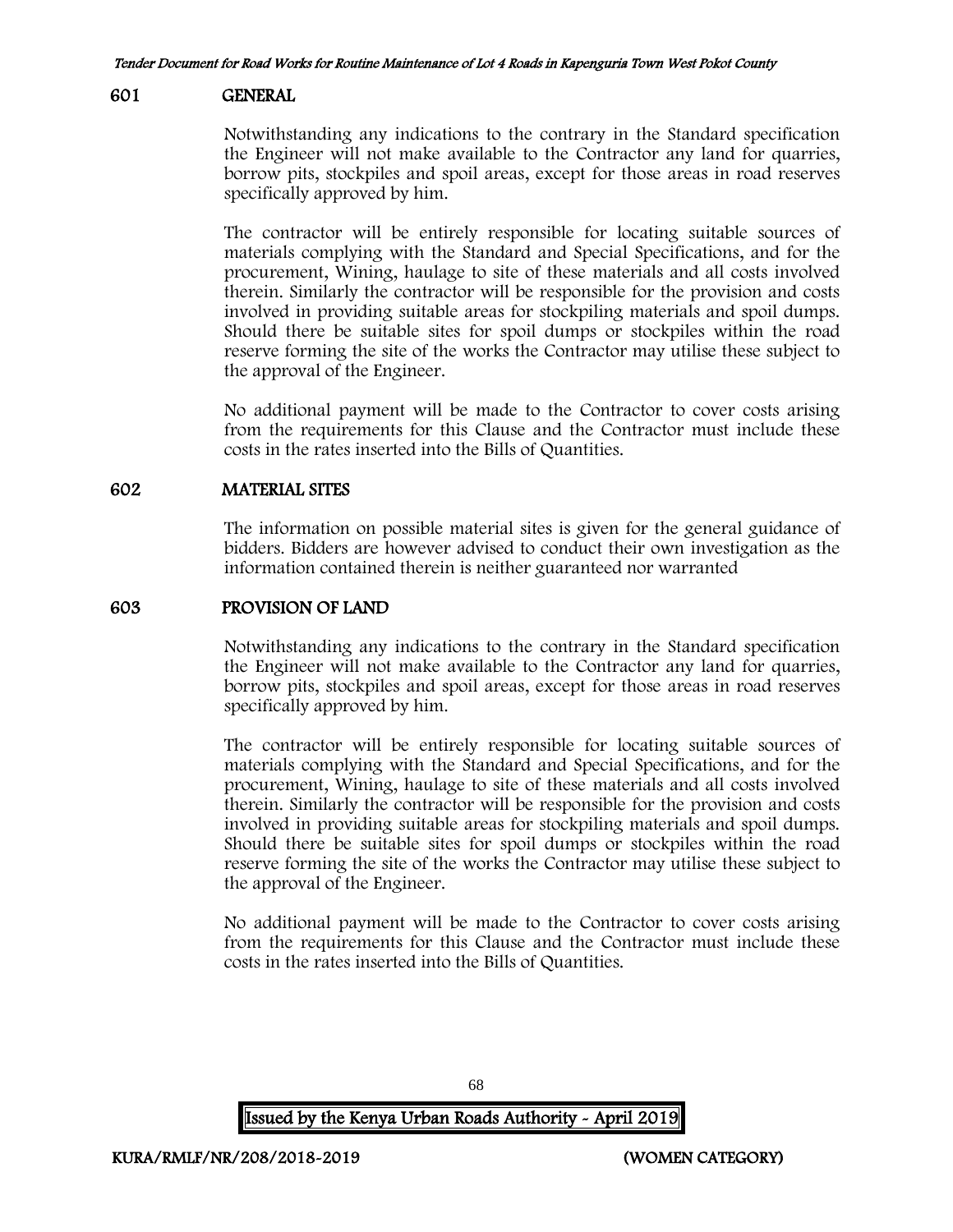#### 605 SAFETY AND PUBLIC HEALTH REQUIREMENTS

In addition to clause 605, the contractor shall allow for professionals to conduct lectures to the workers regarding the spread of HIV/Aids.

#### SECTION 7 - EXCAVATION AND FILLING FOR STRUCTURES

#### 703 EXCAVATION OF FOUNDATIONS FOR STRUCTURES

Unless otherwise instructed by the Engineer, all excavated surfaces in material other than hard material, on which foundations for structures shall be placed, shall be compacted to 100% MDD (AASHTO T.99) immediately before structures are constructed.

Paragraph 4, last line: - Replace "95%" with "100%".

## 707 BACKFILLING FOR STRUCTURES

Unless otherwise instructed by the Engineer, all backfilling material shall be compacted to a minimum of 100% MDD (AASHTO T.99).

### 709 EXCAVATIONS FOR RIVER TRAINING AND NEW WATER COURSES

Payments for river training and establishment of new watercourses shall only be made where such work constitute permanent works. Works done for road deviation or other temporary works shall not qualify for payment.

## 710 STONE PITCHING

Stone pitching to drains, inlets and outlets of culverts to embankments and around structure shall consist of sound unweathered rock approved by the Engineer.

The stone as dressed shall be roughly cubical in shape with minimum dimensions of 150 x 150mm for normal thickness of stone pitching.

The surface to receive the pitching shall be compacted and trimmed to slope and the stone laid, interlocked and rammed into the material to give an even finished surface.

In areas where stone pitching has been damaged, the Contractor shall identify such areas and notify the Engineer for his agreement of the extent of the Works required and his approval and instructions to proceed with the Works. Stone Pitching Repair and Reconstruction shall be carried out in accordance with Clause 710 of the Standard Specifications.

69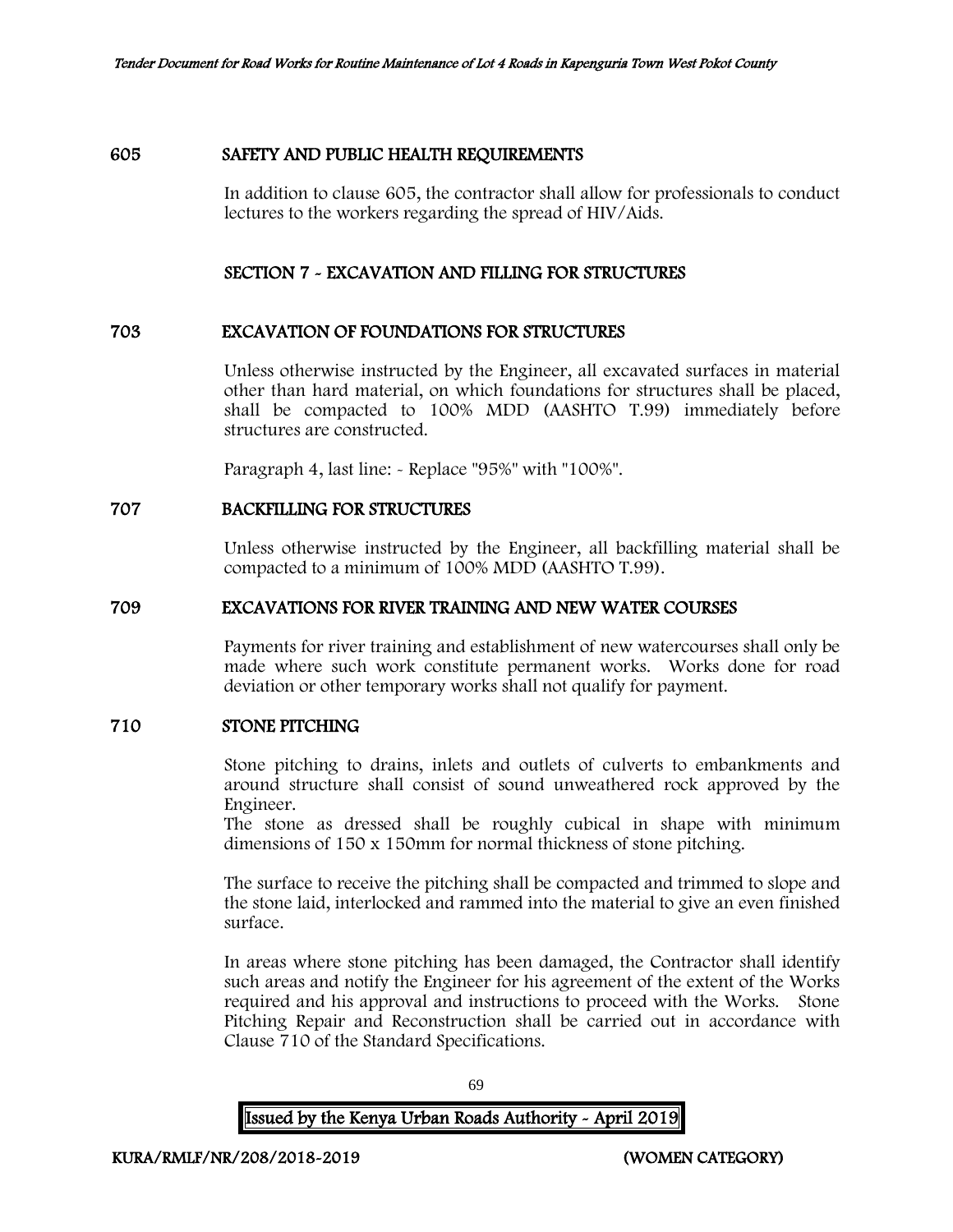The Works shall involve removal of the damaged stone pitching and reconstruction of the said areas in accordance with Clause 710 of the Standard Specifications by use of the sound salvaged material together with any necessary additional material where all such materials shall comply with Section 7 of the Standard Specifications.

Contrary to clause 713 of the standard specifications, the rates inserted for stone pitching shall allow for grouting.

## 711 GABIONS

Where instructed by the Engineer the Contractor will install gabions as protection works to washout areas or bridge Piers and or Abutments. Gabions shall be constructed in accordance with Clause 711 of the Standard Specification.

I n cases where existing gabions have been damaged, the Contractor shall identify them and notify the Engineer for his agreement of the extent of the Work required and his approval and instructions to proceed with the Works.

The Works shall involve removal of the damaged gabions / rocks, excavation to the correct levels and grades as directed by the Engineer, and in accordance with Clause 711 of the Standard Specifications and reconstruction with new gabions and other necessary materials as necessary. The damaged gabions shall be recovered and transported to the nearest KURA'S Yard or M.O. R &P.W Department depot.

## 712 RIP-RAP PROTECTION WORK

Quarry waste or similar approved material shall be used to backfill scoured and eroded side, outfall and cut-off drain. The material shall be compacted to form a flat or curved surface preparatory to stone [pitching of drainage channels, existing and new scour checks as directed by the Engineer.

The surface to receive the pitching shall be compacted and trimmed to slope and the stone hand laid, interlocked and rammed into the material to give an even finished surface. The interstices of the Pitching shall be rammed with insitu material. The insitu material immediately behind the pitching shall be compacted to minimum density of 100% MDD compaction (AASHTO T.99)

# 714 BACKFILL BELOW STRUCTRURES

Where instructed this shall be carried out in compliance with the requirements of Clause 507 and 804 of the Standard Specification.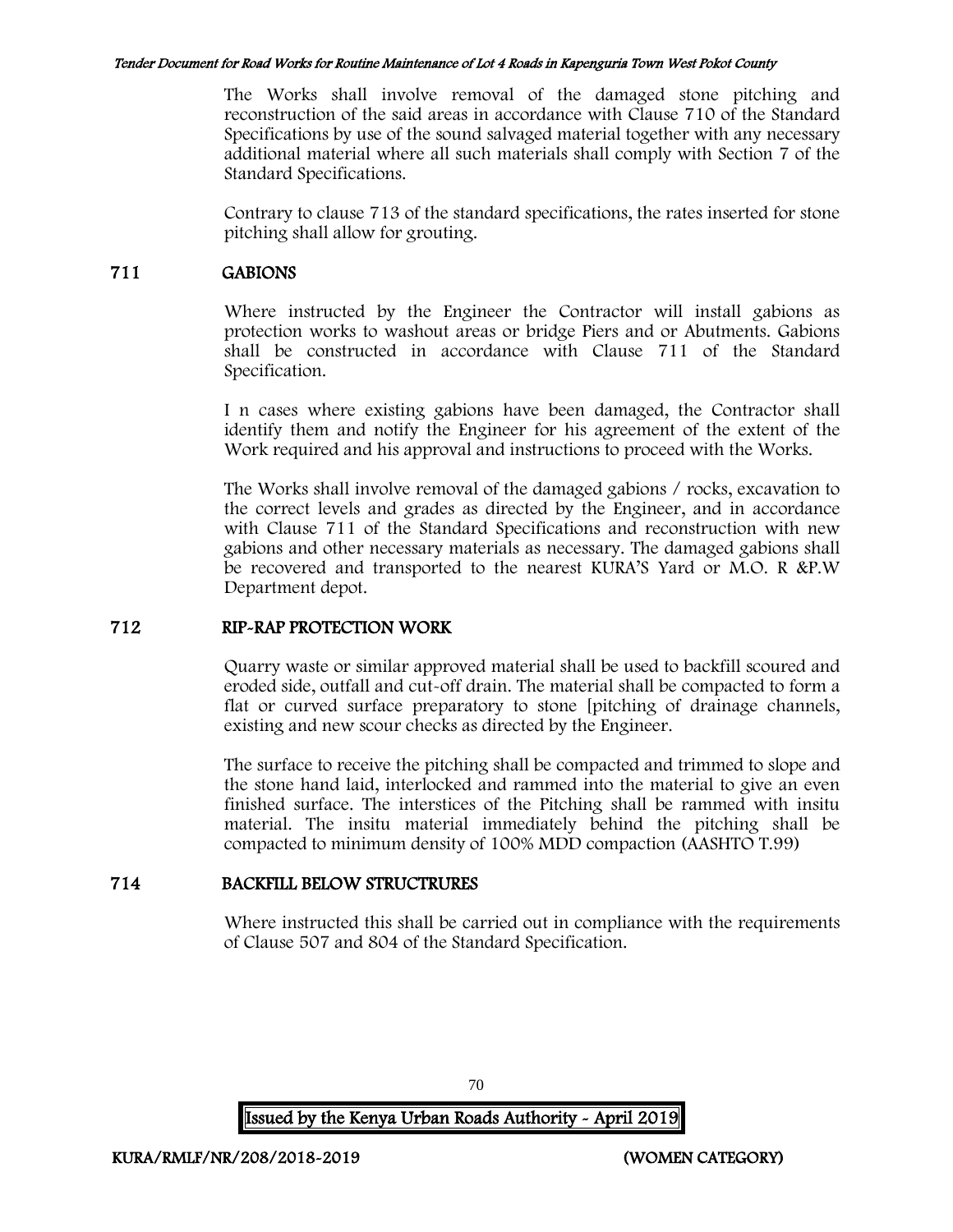### SECTION 8 - CULVERTS AND DRAINAGE WORKS

#### 801 SCOPE OF SECTION

The operations specified in this section apply to the installation of drainage works and reinstatement and improvement of the same.

In addition, this Section covers: -

- Extending of existing 450mm, 600mm and 900mm diameter pipes to be compatible with the increased road width or access.
- Desilting and cleaning of existing pipes and outfall drains to make them free flowing.

### 804 EXCAVATION FOR CULVERTS AND DRAINAGE WORKS

In the Standard Specifications, make the following amendments: -

- (a) In paragraph 6, line 3, and in paragraph 7, line 5 and in paragraph 11, line 6, delete "95%" and insert "100%".
- (b) Removal of Existing Pipe Culverts

Where instructed by the Engineer, the Contractor shall excavate and remove all existing blocked or collapsed culvert pipes of 450mm, 600mm and 900mm diameter including concrete surround, bedding, inlet and outlet structure.

The void left after removal of culvert pipes shall be widened as necessary to accommodate new concrete bedding, pipe and haunching.

The payment of this work shall be per linear metre of pipes removed, and the volume in m<sup>3</sup> of inlet/outlet structure removed. The void left by removal of these pipes shall be carefully preserved in order to accommodate replacement of 450mm, 600mm or 900mm diameter pipe culverts as shall be directed by the Engineer.

- (c) Removal of Other Existing Drainage Structures When instructed by the Engineer, the Contractor shall demolish or remove any other structure and payment for this shall be made on day work basis.
- (d) Excavation for Culverts and Drainage Works The Contractor shall carry out all excavations for new culverts and drainage works to the lines, levels, inclinations, and dimensions shown on the drawings or as instructed by the Engineer.

71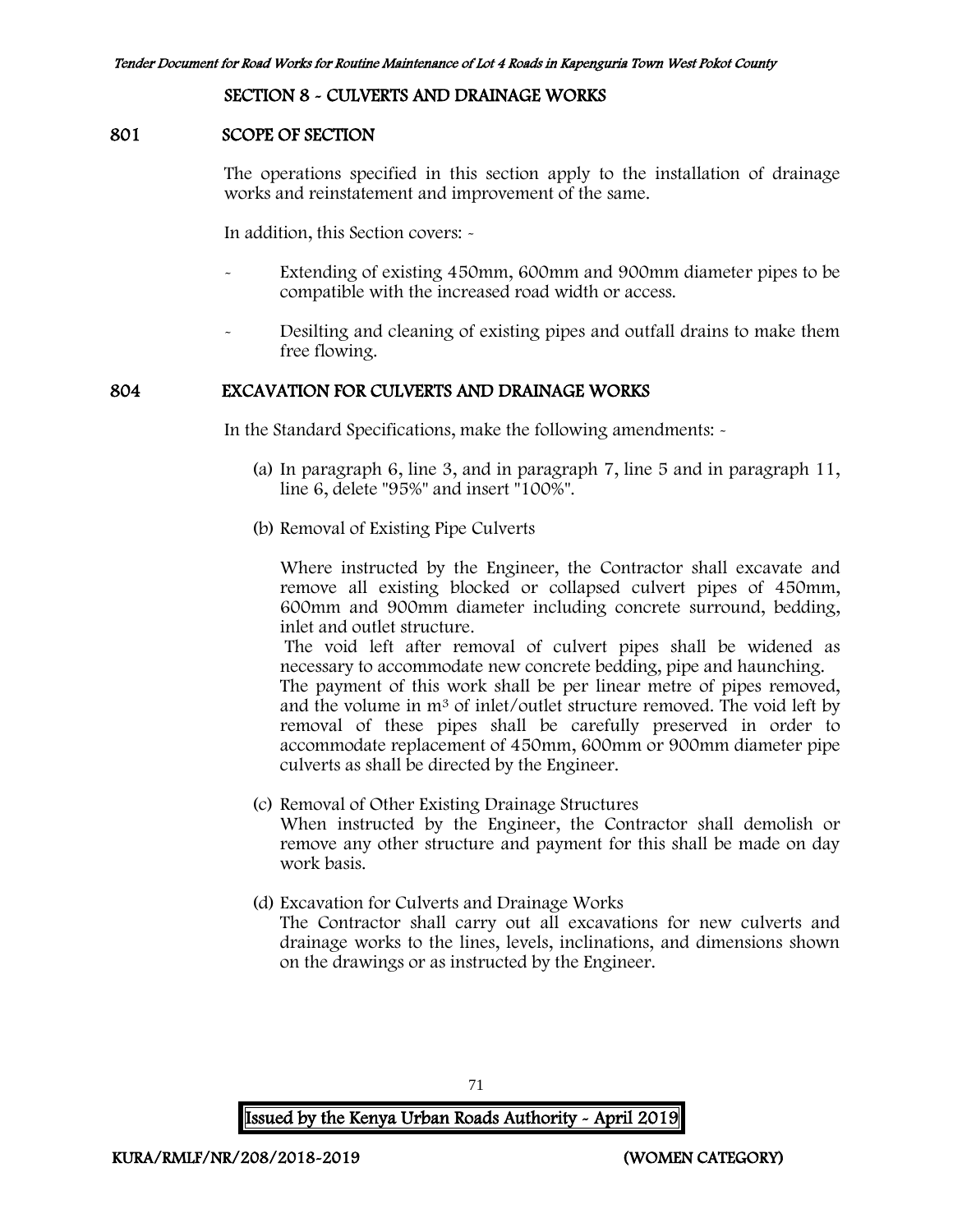#### 805 EXCAVATION IN HARD MATERIAL

In the Standard Specifications, Sub-clauses 805(a) and 805 (b) delete "95%" and insert "100%".

In sub-clause 809(a), paragraph 1, line 1, substitute "95%" with "100%".

In sub-clause 809(c), paragraph 2, line 4, between the words "compacted" and "and shaped" insert the words "to 100% MDD (AASHTO T.99)".

Hard material is material that can be excavated only after blasting with explosives or barring and wedging or the use of a mechanical breaker fitted with a rock point in good condition and operated correctly. Boulders of more than 0.2m<sup>3</sup> occurring in soft material shall be classified as hard material.

#### 809 BEDDING AND LAYING OF PIPE CULVERTS

Concrete pipes shall be laid on a 150mm thick concrete bed of class 15/20 and the pipes shall be bedded on a 1:3 cement: sand mortar at least 50mm thick, 150mm wide and extending the full length of the barrel.

The rates inserted shall allow for compaction of the bottom of excavation to 100% MDD (AASHTO T.99).

#### 810 JOINTING CONCRETE PIPES

The concrete pipes for the culverts shall have ogee joints and will be jointed by 1:2 cement: sand mortar and provided with fillets on the outside as described in clause 810 of the Standard Specification.

#### 812 BACKFILLING OVER PIPE CULVERTS

In the Standard Specifications, clause 812

a) Wherever the expression "dry density of 95% MDD (AASHTO T. 99)" occurs delete and replace with "dry density of 100% MDD (AASHTO T.99)".

The rates entered for laying of pipe culverts shall allow for backfilling to pipe culverts and compacting to 100% MDD (AASHTO T.99) and these works shall not be measured and paid for separately.

### 814 SUBSOIL DRAINS

In the event of excavation for repairs exposing local seepage, springs or unacceptably high water table, the Engineer may instruct the provision of counter fort or French drains.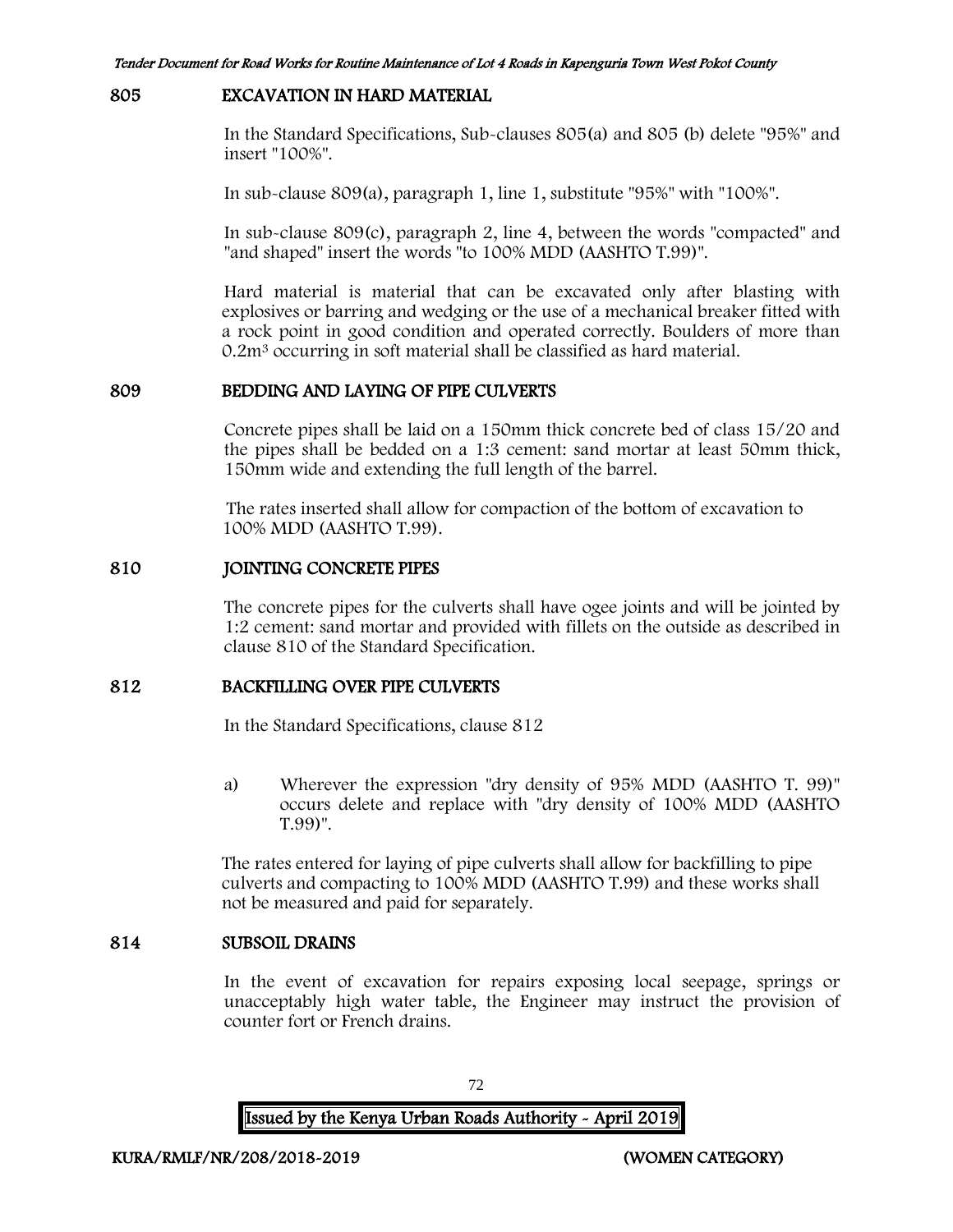These drains shall consist of a trench excavated to the alignment, width, depth and gradient instructed by the Engineer, and backfilled with approved compacted clean hard crushed rock material as specified in clause 815 of the standard specification. Where these drains lie within the carriageway the carriageway shall be reinstated with compacted stabilised gravel and surfaced with hot asphalt or a surface dressing as instructed by the Engineer.

### 815 INVERT BLOCK DRAINS AND HALF ROUND CHANNELS

Invert Block Drains and Half Round Channels shall be constructed as shown in the drawings provided in accordance with the Standard Specifications where directed by the Engineer.

### 817 REPAIRS TO DRAINS

### 817.1 Cleaning and Repair of Existing Drains

In areas of existing side drains, mitre or outfall drains where such are blocked, the Engineer shall instruct the Contractor to clean and clear the drains to free flowing condition.

The work shall consist of:

- (a) Stripping and removal of any extraneous material to spoil including vegetation and roots in the drains to the satisfaction of the engineer.
- (b) Spreading of any spoil to the satisfaction of the Engineer.

Shaping the drains to free flowing condition as directed by the Engineer. Removing any broken side slabs for inverted block drains and replacing with a new removing any broken inverted block drains and replacing with a new one well jointed.

Measurement and Payment for cleaning drains shall be by linear metre of drain cleaned measured as the product of plan area and vertical depth of extraneous material instructed to be removed. No extra payment will be made for removal of vegetation and roots.

## 817.2 Channels

The Engineer may instruct that the Contractor provides open channels in place of existing subdrains where the latter may be damaged or in any other place. The rates entered by the Contractor in the bills of quantities must include for removal and disposal of any subdrain material, excavation to line and level, backfilling and compaction as directed by the engineer. The channels shall be constructed of precast class 20/20 concrete of minimum 80mm thickness and lengths or widths not exceeding 1000mm. Joints shall be at least 15mm wide filled with 1:2 cement sand mortar.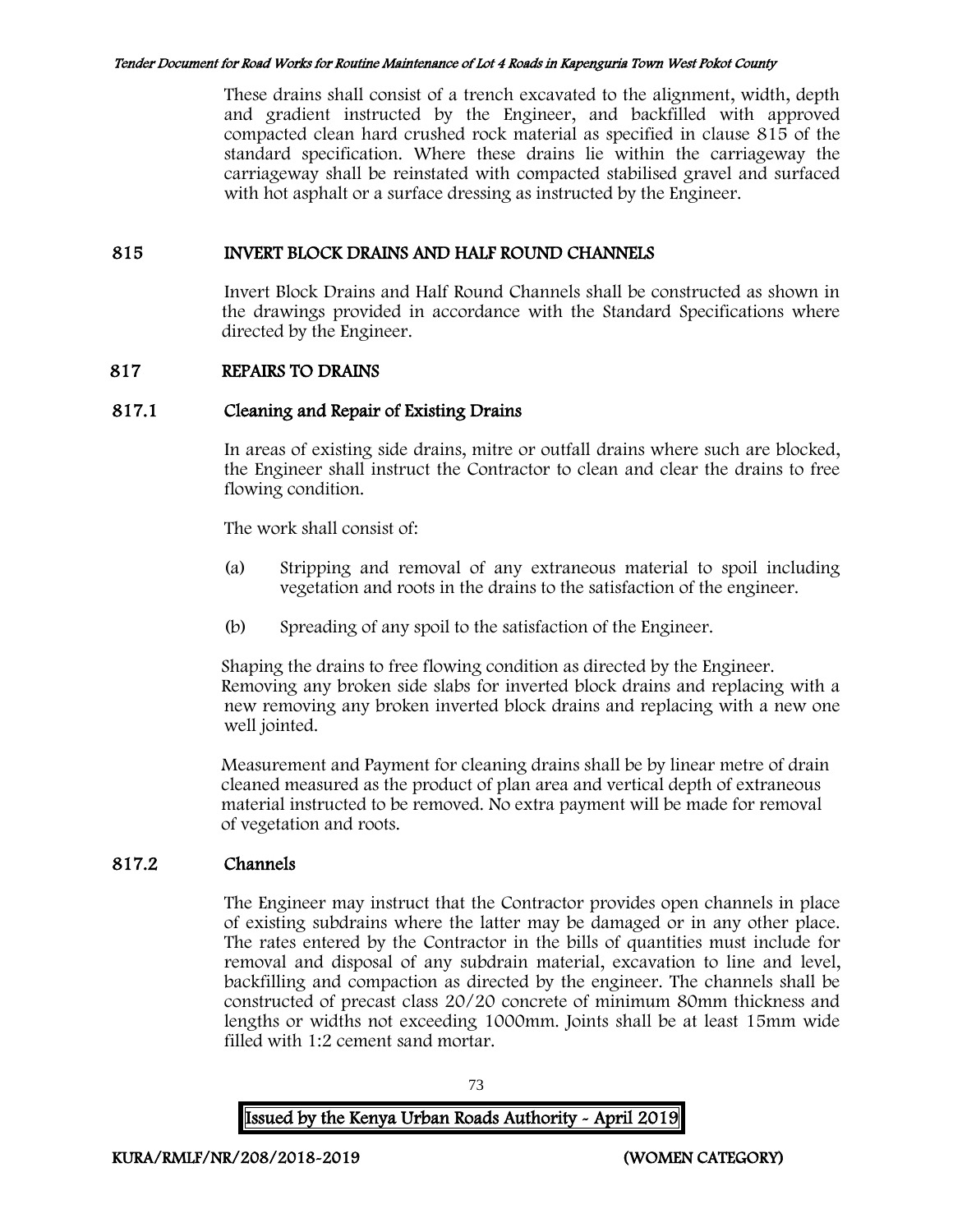#### 817.3 Rubble fills for protection work

Quarry waste or similar approved material shall be used to back fill scoured and eroded side, outfall and cut-off drains. The material shall be compacted to form a flat or curved surface preparatory to stone pitching of drainage channels, existing and new scour checks as directed by the Engineer.

## 817.4 Stone Pitching

Stone pitching shall be constructed in accordance with clause 710 of the standard Specification.

### 817.5 Gabions

Gabions shall be constructed in accordance with clause 711 of the standard Specification.

### 817.6 Spoil Material

The Contractor shall be responsible for removal from site of all materials excavated in the course of undertaking works in this section of the specifications, unless suitable for re-use, and deposit of the material in a spoil dump to be approved by the Engineer.

#### 818 SCOUR CHECKS

Scour checks are to be constructed in mass concrete in accordance with clause 818 of the standard Specifications and the drawings as shall be provided.

## 819 CLEANING AND MAINTENANCE

#### 819.1 Desilting of Pipe Culverts

Where instructed, Contractor shall desilt the existing pipe culverts by removing all the material from the pipe to make them clean and free flowing.

Measurement and payment shall be by the linear metres of pipes de-silted, regardless of diameter size.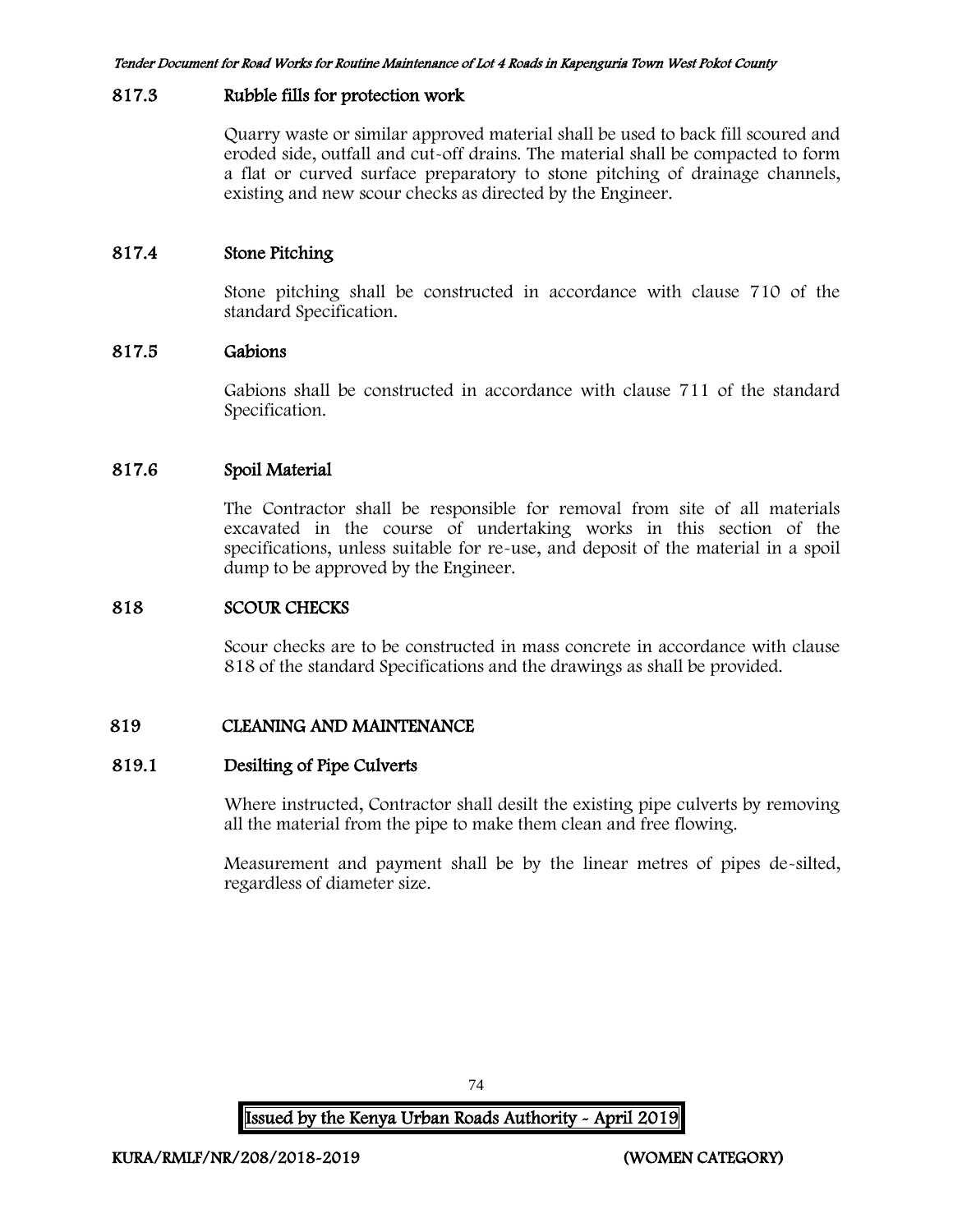SECTION 9 - PASSAGE OF TRAFFIC

#### 901 SCOPE OF THE SECTION

The Contractor shall so arrange his work to ensure the safe passage of the Traffic at all times and if necessary construct and maintain an adequate diversion for traffic complete with all the necessary road traffic signs.

The contractor shall provide to the satisfaction of the Engineer adequate warning signs, temporary restriction signs, advance warning signs, barriers, temporary bumps and any other device and personnel equipped with two way radios to ensure the safe passage of traffic through the works.

When carrying out the Works the Contractor shall have full regard for the safety of all road users.

The Contractor shall also provide sign posts and maintain to the satisfaction of the Engineer all deviations necessary to complete the works. The contractor should allow for the costs of complying with the requirements of this clause in his rates.

The contractor will be deemed to have inspected the site and satisfied himself as to the adequacy of his bid for these works and no additional payments will be made to the contractor for any expenditure on traffic control or the provision of deviations. The employer shall not be liable for inadequate prior investigations of this nature by the contractor.

#### 903 MAINTENANCE OF EXISTING ROADS

The Contractor shall when instructed, maintain the existing project road ahead of works using compacted asphalt concrete type I in accordance with the provisions in clause 1601B – 1607B of the Special Specifications or gravel material depending on the nature of the wearing course surface.

#### 904 CONSTRUCTION OF DEVIATIONS

#### (a) General

In addition to requirement of this clause, the Contractor shall when instructed construct and complete deviations to the satisfaction of the Engineer before commencing any permanent work on the existing road. Also during these works the contractor is supposed to provide a detour of adequate pipe culverts for pedestrian and traffic crossing where there is bridge works.

Subject to the approval by the Employer, the Contractor may maintain and use existing roads for deviation. Payment for this, made in accordance with clause 912 (a) (i), shall be by the Kilometre used depending on the type of road used, whether bituminous or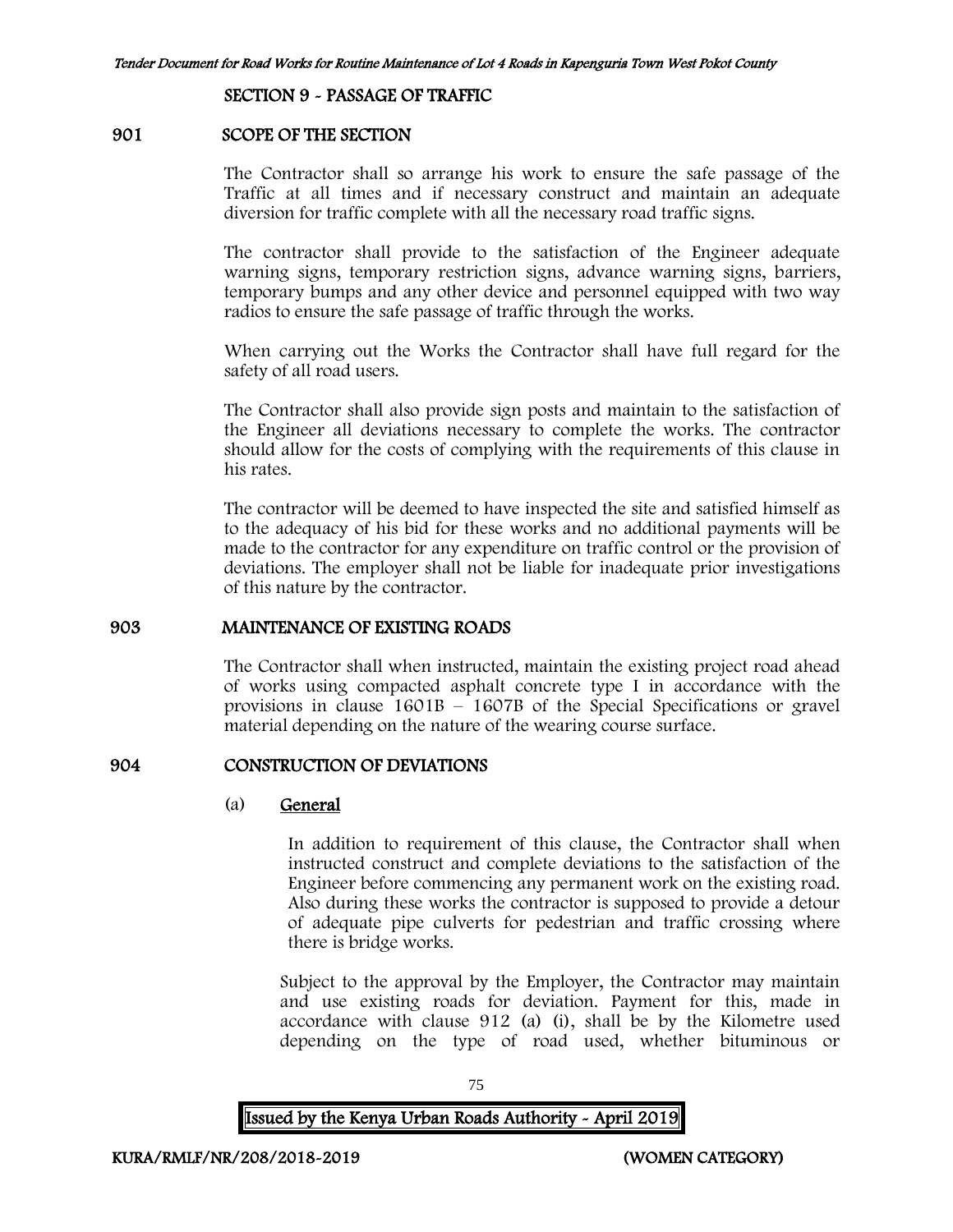earth/gravel. The rates shall include for the provision of materials and the works involved.

#### b) Geometry

The carriageway width of the deviations shall not be less than 6m wide and suitable for 2-way lorry traffic unless otherwise specified.

#### c) Construction

Unless otherwise instructed gravel wearing course for the deviation shall be 150mm compacted thickness complying with section 10 of the Standard Specification. The Contractor shall allow in his rate for removal of any unsuitable material before placing of gravel wearing course, as this will not be paid for separately.

In addition to provision of this clause, Contractor is required to sprinkle water at least 4 times a day at the rate of  $1$  to  $1.4$  litres/ $M<sup>2</sup>$  in regular interval to minimise the effects of dust. Latest sprinkling time shall be one hour before the sunset.

Where existing neighbouring roads are used as deviation, Contractor shall carry out repairs and maintenance in parent materials used for the existing base and surfacing of the road being used.

### 906 PASSAGE OF TRAFFIC THROUGH THE WORKS

The Contractor shall arrange for passage of traffic through the works during construction whenever it is not practicable to make deviations.

Any damage caused by passing traffic through the works shall be made good at the contractor's own cost.

## 907 SIGNS, BARRIERS AND LIGHTS

Contractor shall provide signs, barriers and lights as shown in the drawing in Book of Drawings at the locations where the traffic is being carried off the existing road to the deviation and back again to existing road. The Contractor shall provide ramps and carry out any other measures as instructed by the Engineer to safely carry traffic from the road to deviation.

Contrary to what has been specified in this clause the road signs provided shall be fully reflectorised and in conformity with clause 9.1 of the "Manual for Traffic Signs in Kenya Part II".

#### 909 ASSISTANCE TO PUBLIC

In addition to provision of clause 909, Contractor shall maintain close liaison with the relevant authorities to clear any broken down or accident vehicles from the deviations and the main road, in order to maintain smooth and safe flow of

76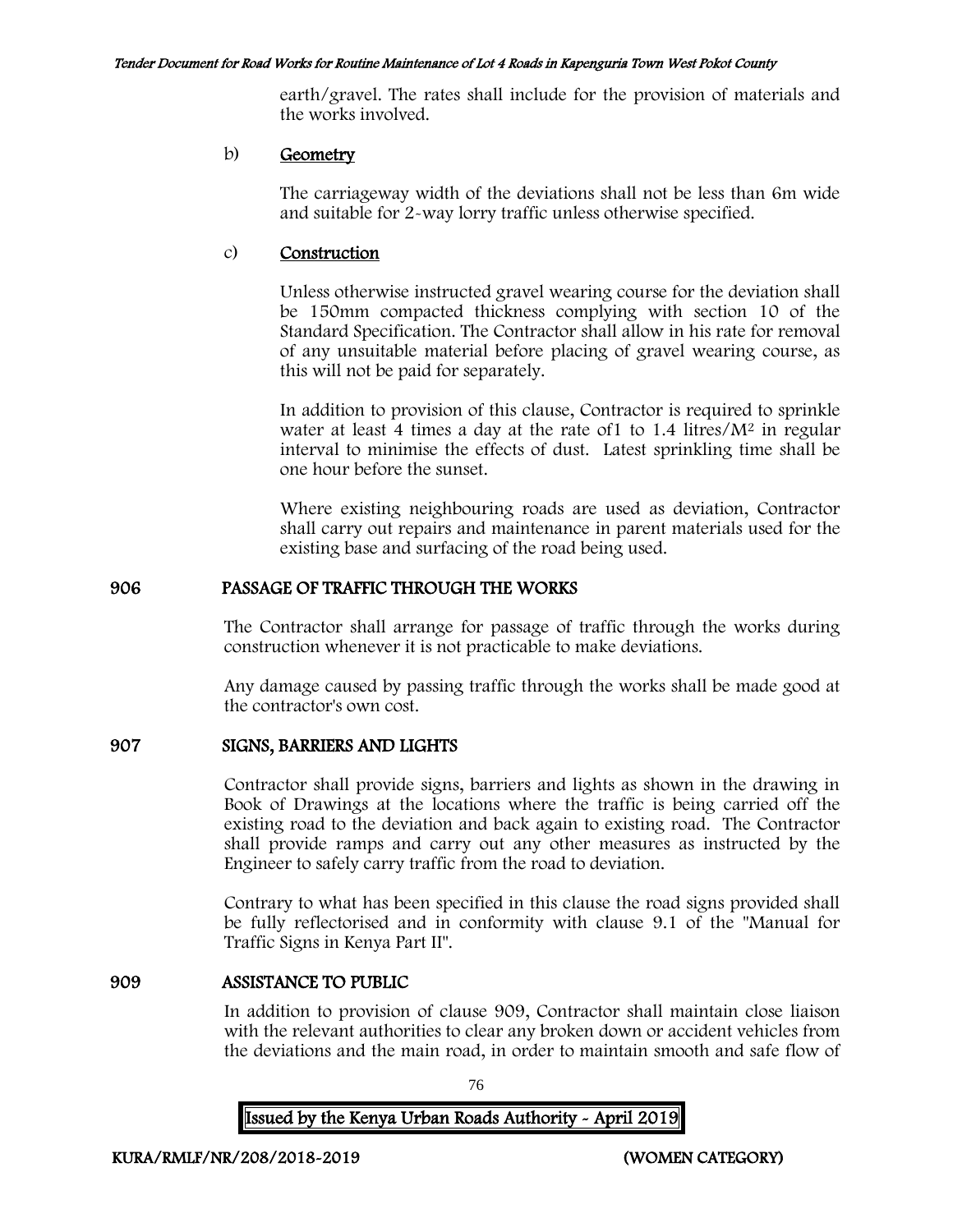the traffic. Further, the Contractor shall provide a traffic management plan to be approved by the Engineer before the commencement of any construction works and execute the same, to the satisfaction of the Engineer, during the entire period of project implementation. A draft traffic management plan shall be submitted with Bid.

### 912 MEASUREMENT AND PAYMENT

#### Construct Deviation

#### Road Deviation

The Contractor shall be paid only 50% of the rate for this when he completes deviation road to the satisfaction of the Engineer. The balance shall be paid in equal monthly instalments over the contract period, as he satisfactorily maintains the deviation (as per clause 904 and 905 above) when it is in operation.

Where existing neighbouring road has been used as deviation, payment shall be by the kilometre rate and shall include the cost of repairs and maintenance of the road carried out in parent base and subbase materials.

### Deviation using Pipe Culverts

The Contractor shall be paid only 50% of the rate for this when he completes deviation to the satisfaction of the Engineer. The balance shall be paid in equal monthly instalments over the contract period, as he satisfactorily maintains the deviation when it is in operation. The Contractor shall be paid full amount when the bridge under construction will be in use.

## Maintain existing road

Asphalt Concrete or gravel for maintaining the existing road shall be measured by the cubic metre placed and compacted upon the road

## Passage of traffic through the works

Payment shall be made on Lump Sum basis.

## Assistance to Public

The Contractor will be deemed to have included cost of this item in other items and no separate payment shall be made.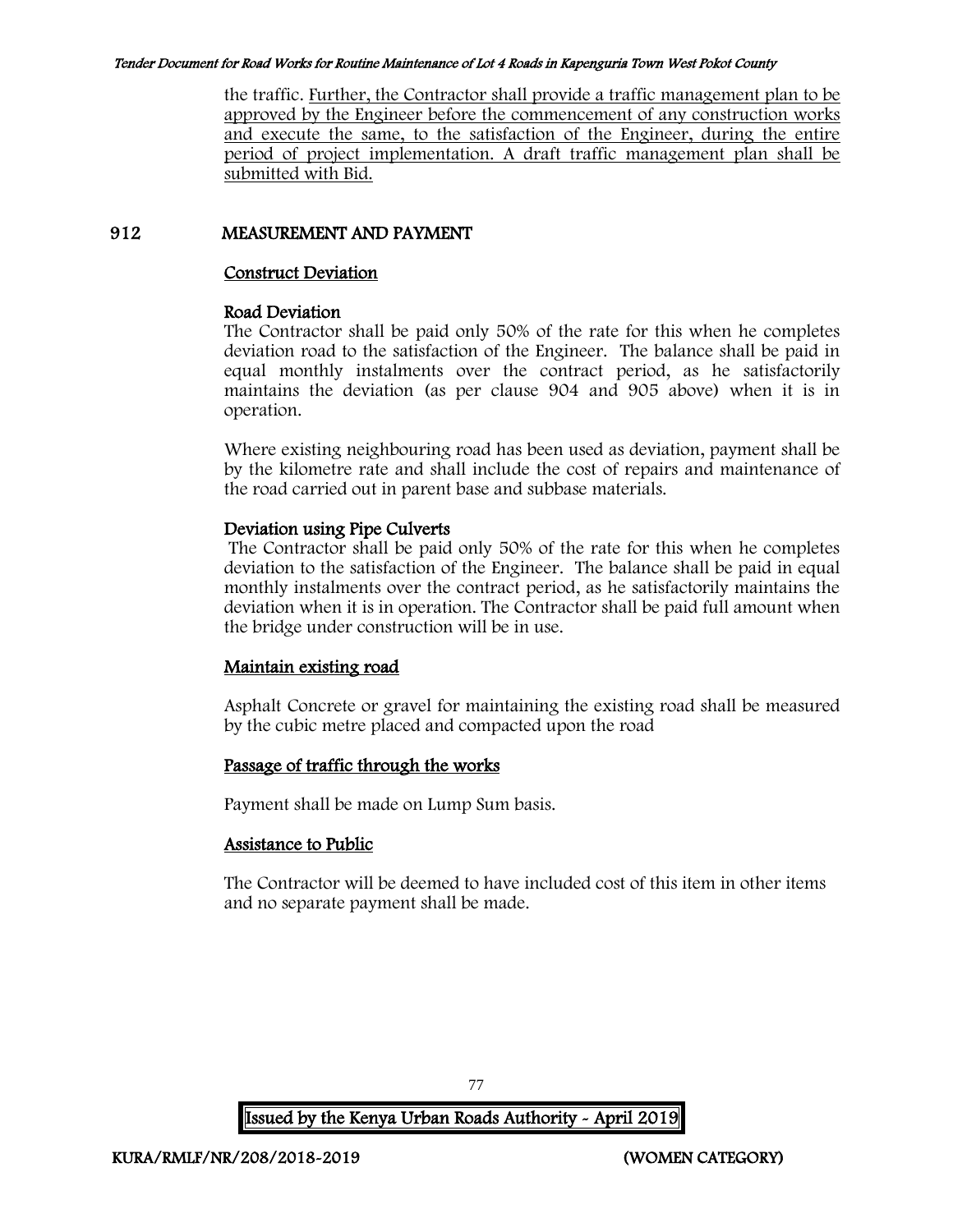### SECTION 10 – GRADING AND GRAVELLING

#### 1001 GENERAL

Grading covers the works involved in the reinstatement of the road carriageway to the camber by removing the high points and filling up gullies, corrugations and wheel ruts to restore smooth running surface. Gravelling consists of excavation, loading, hauling, spreading, watering and compaction of gravel or softstone wearing course material on the formation of the road carriageway.

#### Ditch and Shoulder grading

The activity consists of cutting of a  $V$  – ditch and reinstating or reforming of the shoulders of road using either Towed or Motor grader.

#### Carriageway grading

#### (i) Light grading

This consists of trimming of the carriageway to control roughness and corrugations using either a towed grader or a motorized grader.

### (ii) Heavy grading

This consists of scarifying the existing carriageway surface, cutting high spots and moving materials to fill potholes, corrugations and wheel ruts and reshaping of the surface to the specified camber, using either a towed grader or a motorized grader. All loose rocks, roots, grasses shall be removed and disposed well clear off the drains.

Heavy grading will be considered if 70% of the road has potholes, corrugations and wheel ruts of over 200mm deep.

The material shall be bladed toward the center of the road starting from both edges until the specified camber is achieved.

#### 1002 MATERIALS

Gravel shall include lateritic gravel, quartzitic gravel, calcareous gravel, decomposed rock, softstone/quarry waste material, clayey sand and crushed rock.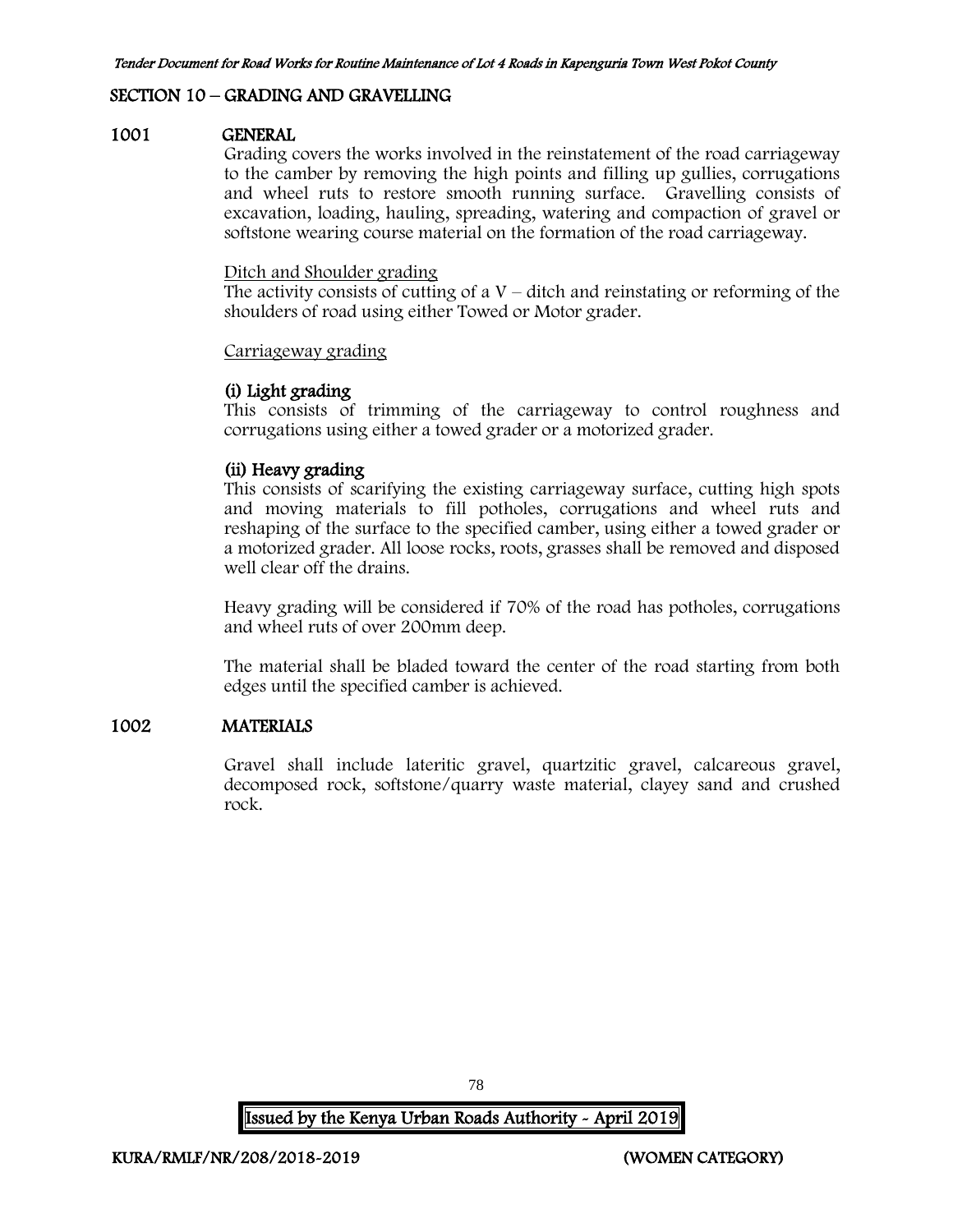### 1003 MATERIAL REQUIREMENTS

Gravel material shall conform to the requirements given below:

| <b>GRADING REQUIREMENTS</b> |                                  |     |
|-----------------------------|----------------------------------|-----|
| <b>AFTER COMPACTION</b>     |                                  |     |
| Sieve                       | % by weight                      |     |
| (mm)                        | passing                          |     |
| 40                          | 100                              |     |
| 28                          | $95 - 100$                       |     |
| 20                          | 85 – 100                         |     |
| 14                          | 65 – 100                         |     |
| 10                          | $55 - 100$                       |     |
| 5                           | $35 - 92$                        |     |
| 2                           | $23 - 77$                        |     |
| 1                           | $18 - 62$                        |     |
| 0.425                       | $14 - 50$                        |     |
| 0.075                       | $10 - 40$                        |     |
|                             | PLASTICITY INDEX REQUIREMENTS PI |     |
| Zone                        | Min                              | Max |
| WET                         | 5                                | 15  |
| DRY                         | 10                               | 25  |

| BEARING STRENGTH REQUIREMENTS                   |            |                |  |  |
|-------------------------------------------------|------------|----------------|--|--|
| Traffic                                         | <b>CBR</b> | DCP Equivalent |  |  |
| Commercial                                      |            | mm/Blow        |  |  |
| VPD                                             |            |                |  |  |
| Greater than                                    | 20         | 11             |  |  |
| 15                                              |            |                |  |  |
| Less than 15                                    | 15         | 14             |  |  |
| CBR at 95% at MDD, Modified AASHTO and 4        |            |                |  |  |
| days soak                                       |            |                |  |  |
| Lower quality material (CBR 15) may be accepted |            |                |  |  |
| if no better material can be found              |            |                |  |  |

NB: Wet Zone – mean annual rainfall greater than 500mm Dry Zone – mean annual rainfall less than 500mm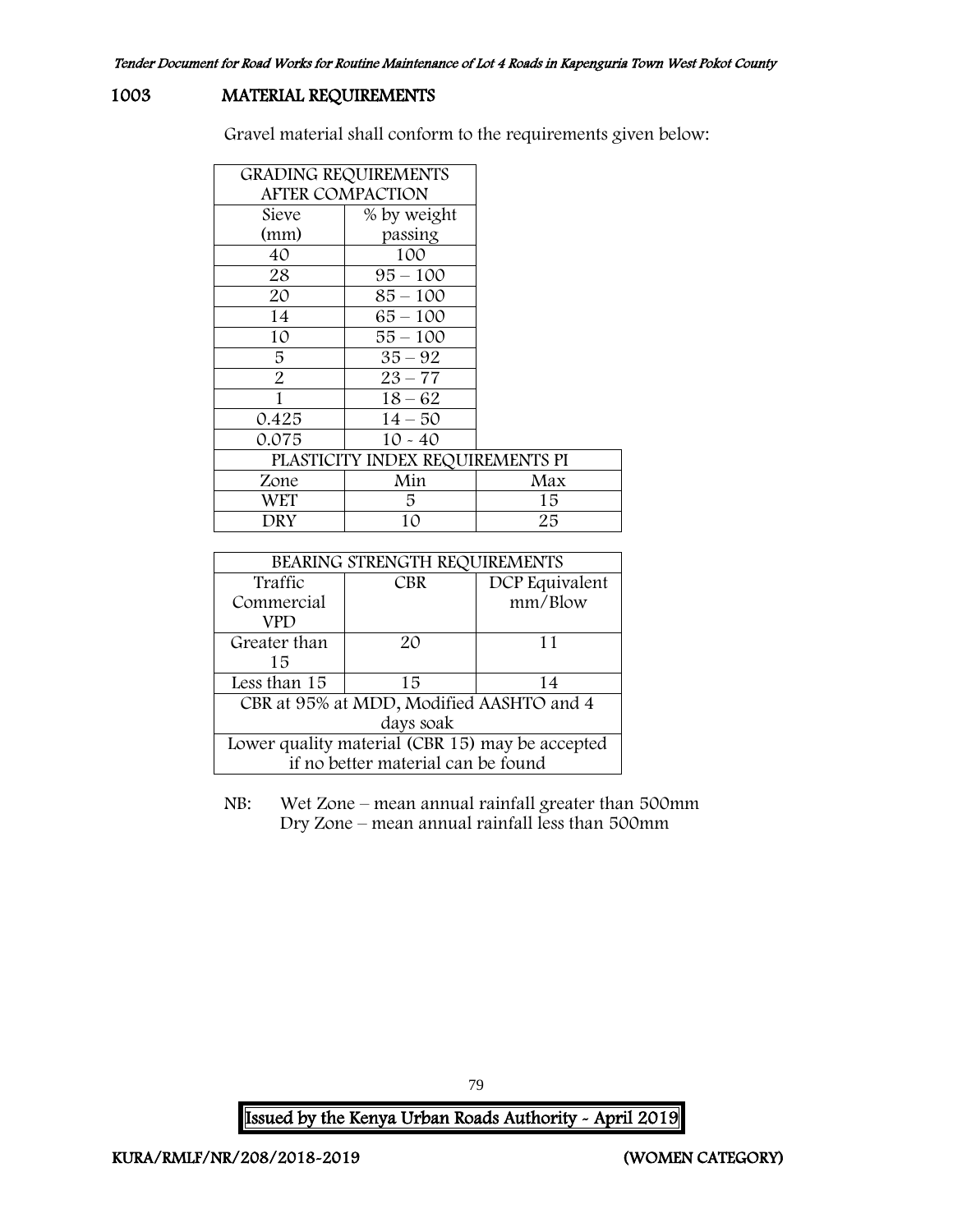#### SECTION 11 – SHOULDERS TO PAVEMENT

#### 1101 GENERAL

Shoulders shall be constructed in accordance with guidelines given in 1102 and as directed by the Engineer.

For sections where shoulders are extremely low and requires fill material before the shoulder is reconstructed, the construction of fill embankment shall be in accordance with Section 5 of this specification.

#### 1102 MATERIAL FOR CONSTRUCTION OF SHOULDERS

The shoulders shall be 1.0m wide both sides and shall be formed of 150mm thick well compacted soft stone material and topsoiled with red coffee soil and planted with grass.

Low shoulder shall be reconstructed by cutting benches, filling and compacting approved fill material to form the formation to the shoulders.

Shoulder reconstruction shall be same in all sections including the slip roads.

#### 1105 SURFACE TREATMENT OF SHOULDERS

The shoulders shall be planted with creeping type kikuyu grass.

#### 1106 MEASUREMENT AND PAYMENT

Payment for shoulder construction shall be in accordance with the relevant clauses in sections 11, 12, 14, 15 and 23 of the relevant Specifications. Payment for fill material on shoulder shall be in accordance with Section 5 of this specification.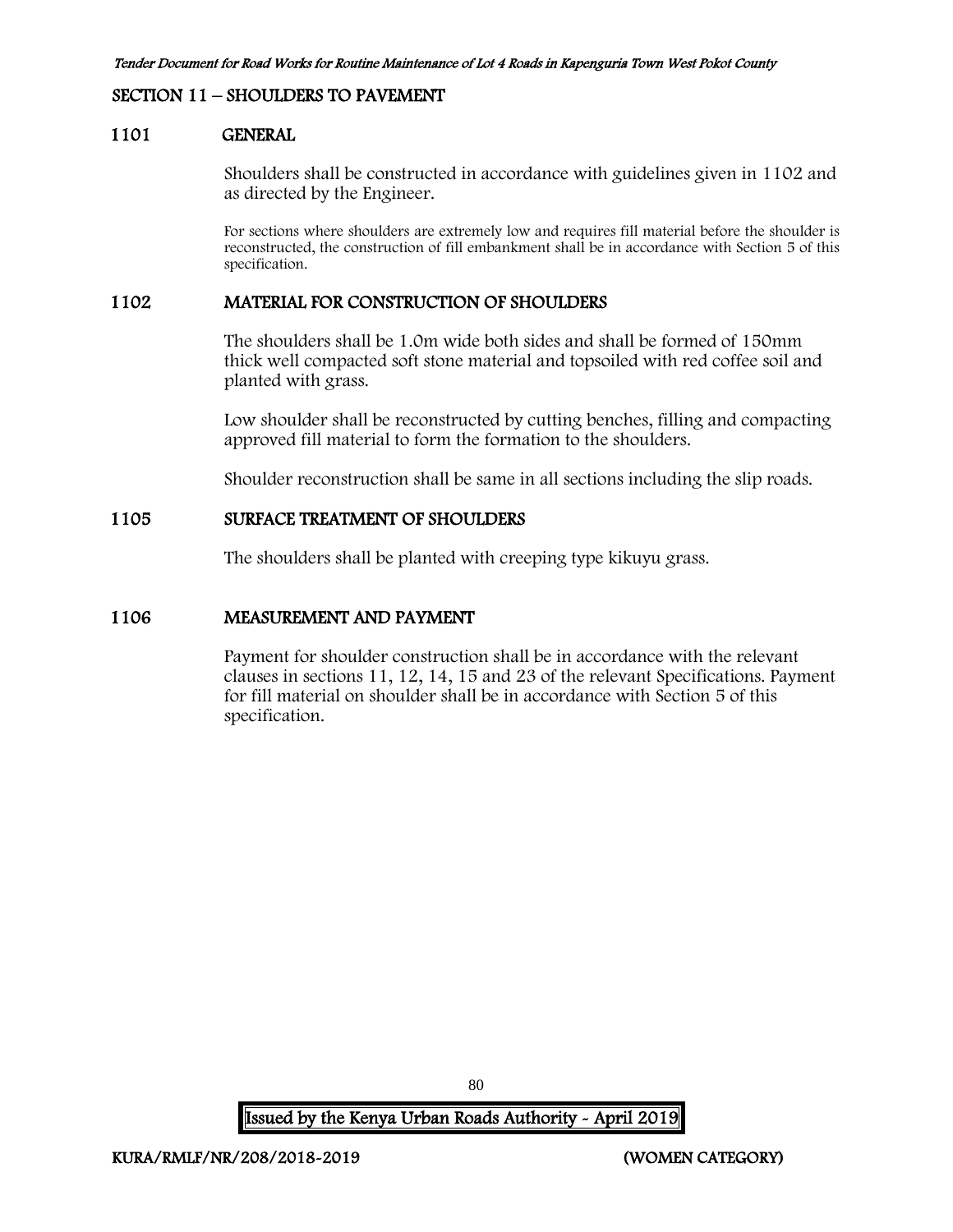#### SECTION 12 - NATURAL MATERIAL SUBBASE AND BASE

#### 1201 GENERAL

Where instructed by the Engineer, the Contractor shall undertake repairs, widening and reprocessing to the existing carriageway and shoulders in accordance with sections 12 and 14 of the Special Specifications.

#### a) Areas to be scarified and reprocessed

The contractor will scarify, add new material and reprocess sections as determined by the Engineer.

#### b) Pavement repairs

The Contractor will carry out repairs to base and subbase as directed by the Engineer and according to Specifications given in Sections 12 and 14 of the Standard Specifications.

#### c) Pavement widening

The Contractor shall, as directed by the Engineer, bench and compact the subgrade to 100% MDD (AASHTO T99), provide lay and compact material for subbase and base as directed by the Engineer and in accordance with Sections 5 and 12 of the Standard Specifications.

#### 1203 MATERIAL REQUIREMENTS

Natural materials for base and subbase shall conform to the specifications given in Section 12 of the Standard Specifications for Road and Bridge Construction for cement and lime improved base and subbase.

#### 1209 MEASUREMENT AND PAYMENT

Natural material for subbase and base shall be measured by the cubic metre placed and compacted upon the road calculated as the product of the compacted sectional area laid and the length.

### 1210 HAND PACKED STONE

Hand packed stone base is a layer of hand laid stone of defined size and durable in nature, laid in a manner such that when proof rolled and compacted it forms a stable and dense matrix as a road base.

### a) Material for Hand Packed Stone Base

81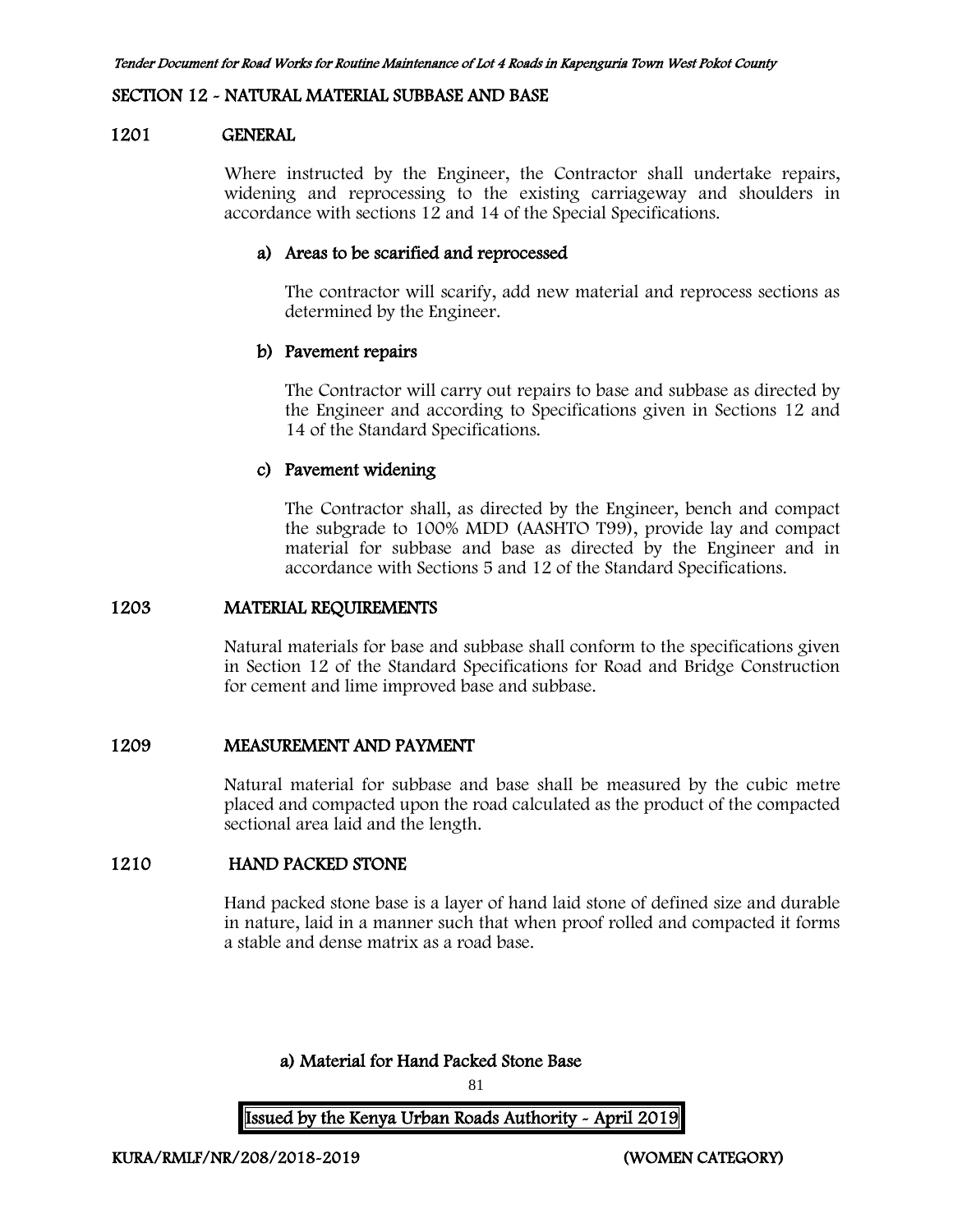This shall consist of durable stone with nominal base dimensions of 75 mm square and minimum height of 150 mm or when compacted to give a layer of 150 mm. The stone shall be class C with the following requirements:

LAA 45 max ACV 32 max SSS 12 max FI 30 max CR 60 min.

It shall be free from foreign matter. The fines passing 0.425 mm sieve shall be NONPLASTIC

### b) Laying

The stone shall be laid by hand closely together. The stone shall be carefully bedded and tightly wedged with suitable spalls. The base of the stone shall alternate with the apex in all directions or as directed by the Engineer. The layer shall be proof rolled with a loaded scrapper or truck with a minimum axle load of 8 tonnes in the presence of the Engineer who shall approve of its stability before compaction.

#### c) Compaction

This shall be by a steel wheeled roller of at least five tonnes per metre width of roll. It shall consist of four static runs or until there is no movement under the roller. There shall follow vibratory compaction until an average dry density of 85% minimum of specific gravity of stone has been achieved. No result shall be below 82% of specific gravity. The surface of the compacted layer shall then be levelled by quarry dust (0/6 mm). The dust shall have the following specifications:

The stone shall be class C

| —— <del>o</del><br>Sieve Size | % Passing  |  |
|-------------------------------|------------|--|
| 10                            | 100        |  |
| 6.3                           | $90 - 100$ |  |
| 4                             | 75-95      |  |
| $\overline{2}$                | 50-70      |  |
|                               | 33-50      |  |
| 0.425                         | 20-33      |  |
| 0.300                         | 16-28      |  |
| 0.150                         | $10 - 20$  |  |
| 0.075                         | $6 - 12$   |  |

**Grading**

The dust shall be free from foreign matter and fines passing 0.425 mm sieve shall be NON-PLASTIC. The maximum layer shall be 40 mm or as directed by the Engineer

#### d) Measurement and Payment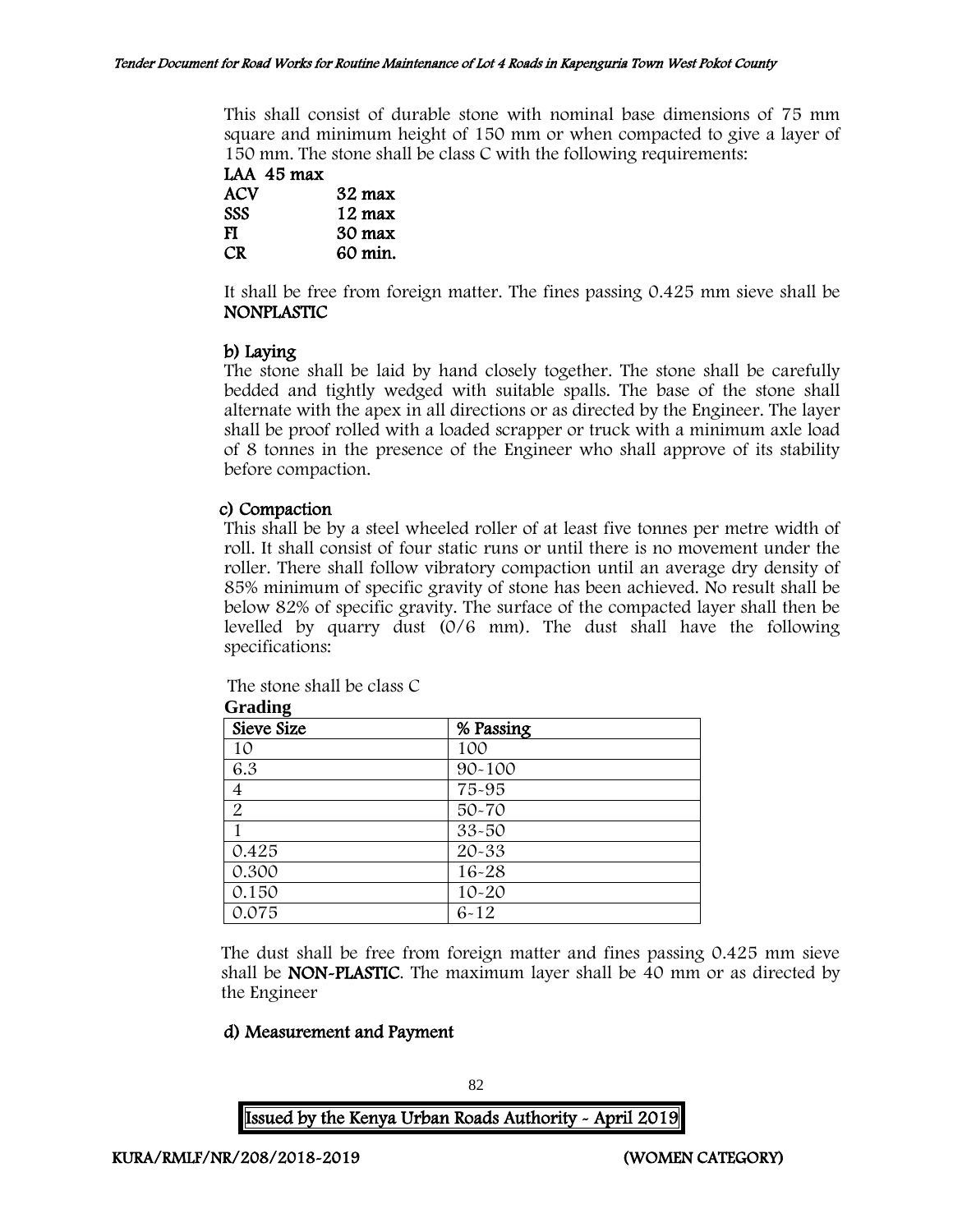Payment shall be by the cubic metre laid  $(m<sup>3</sup>)$ . Measurement of volume shall be determined as the product of length and compacted thickness laid. The rate quoted for this item should include the cost for laying the levelling quarry dust layer, as no extra payment shall be made for this layer.

## 1211 REPROCESSING EXISTING PAVEMENT LAYERS

## (b) General

The existing surfacing and the base shall be reprocessed with additional material and the composite mixture shall be compacted to form the subbase layer.

Before commencement of the work the Contractor shall propose plants and equipments he proposes to use for this activity.

The Contractor after approval of his proposal shall carry out test section in accordance with Section 3 of the Standard Specifications.

(c) The existing surfacing and base course shall be broken up to specified depth and reprocessed in place, where required. The underlying layers shall not be damaged, and material from one layer may normally not be mixed with that of another layer. Where unauthorized mixing occurs or where the material is contaminated in any way by the actions of the Contractor, and the contaminated material does not meet the specified requirements of for the particular layer, he shall remove such material and replace it with other approved material, all at his own expense.

- (d) Any mixture composition of the new layer must not contain more than 30% of the bituminous material by volume. The mixture must not contain pieces of bound bituminous material larger than 37.5mm, and any such material shall be removed at the Contractor's cost.
- (e) The requirements for imported material used in the respective pavement layers shall comply with the limitations, norms, sizes and strengths specified in the Standard Specifications clause 1203(b) and (d) and shall be worked as per Section 14 of the Standard Specification.
- (f) Material reworked in-situ or that obtained from existing pavement is not expected to comply with the material requirements but the reworking should achieve the specified requirements.
- (g) Where the thickness of any existing pavement layer requires to be supplemented within reprocessing and the thickness of the additional material after compaction will be less than 100mm, the existing layer shall be scarified to a depth that will

83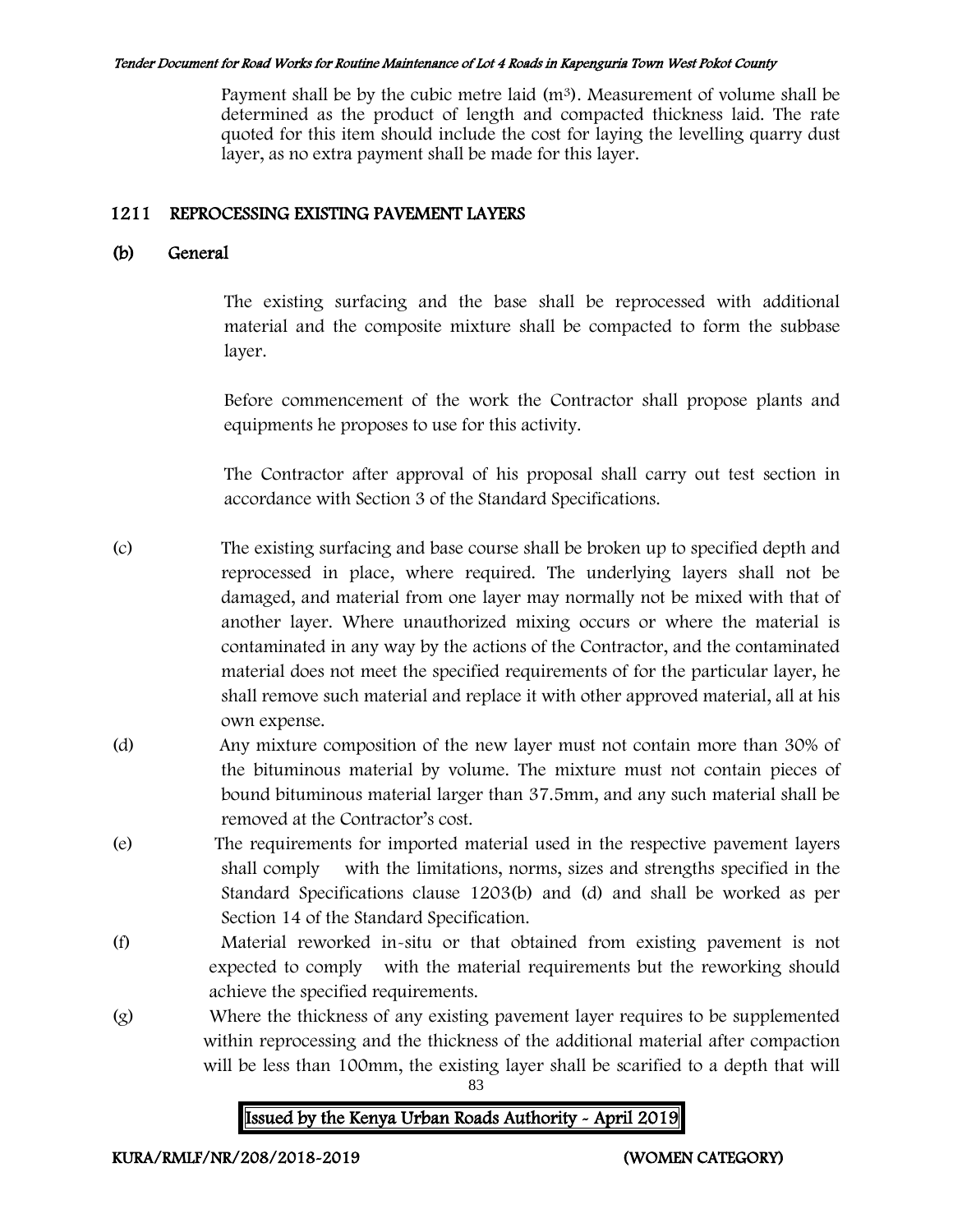give a layer thickness of at least 100mm after compacting the loosened existing and the additional material.

### Controlling the Reworked Depth

The Contractor shall submit a proven method to method to control the depth of excavation, or layer to be reworked, to the Engineer for approval. The Engineer may order a trial section to be reprocessed before any major length of the road is rehabilitated.

#### Excavations

Excavations in the pavement shall be kept dry. In the event of water penetrating the underlying layers, construction of the consecutive layers shall be postponed until the underlying layers are dry enough to accommodate the construction plant without deforming or otherwise showing distress.

Step construction shall be carried out per layer at the joint when excavating, both longitudinally (if appropriate) and perpendicular to the direction of travel. The step width shall be 500mm perpendicular to the direction of travel, and 150mm long longitudinally, unless otherwise instructed by the Engineer.

Special care shall be taken when compacting the new material at the joint, ensuring that the specified density is achieved.

### Measurement and Payment

(a) Item: In-situ reprocessing of existing pavement layers as subbase compacted to specified density (95% MDD AASHTO T180) and thickness.

Unit: M<sup>3</sup>

The tendered rate shall include full compensation for breaking up the existing pavement layer to specified depth, breaking down and preparing the material and the spreading and mixing in of any additional material

(b)Item: The addition of extra gravel to subbase.

Unit: M<sup>3</sup>

The tendered rate shall include full compensation for procuring and addition of the material to the in-situ scarified layers and the transportation of the material over unlimited free-haul distance. The tendered rates will also include full compensation for prospecting for materials and any payments necessary to acquire the specified quality material.

(c) Excavation of existing bituminous pavement materials including unlimited free-haul.

Unit: M<sup>3</sup>

The tendered rates shall include full compensation for excavating the existing bituminous material from the pavement layers and for loading, transporting the material for unlimited free-haul, off-loading and disposing of the materials as specified.

(d) Excavation of the existing pavement

84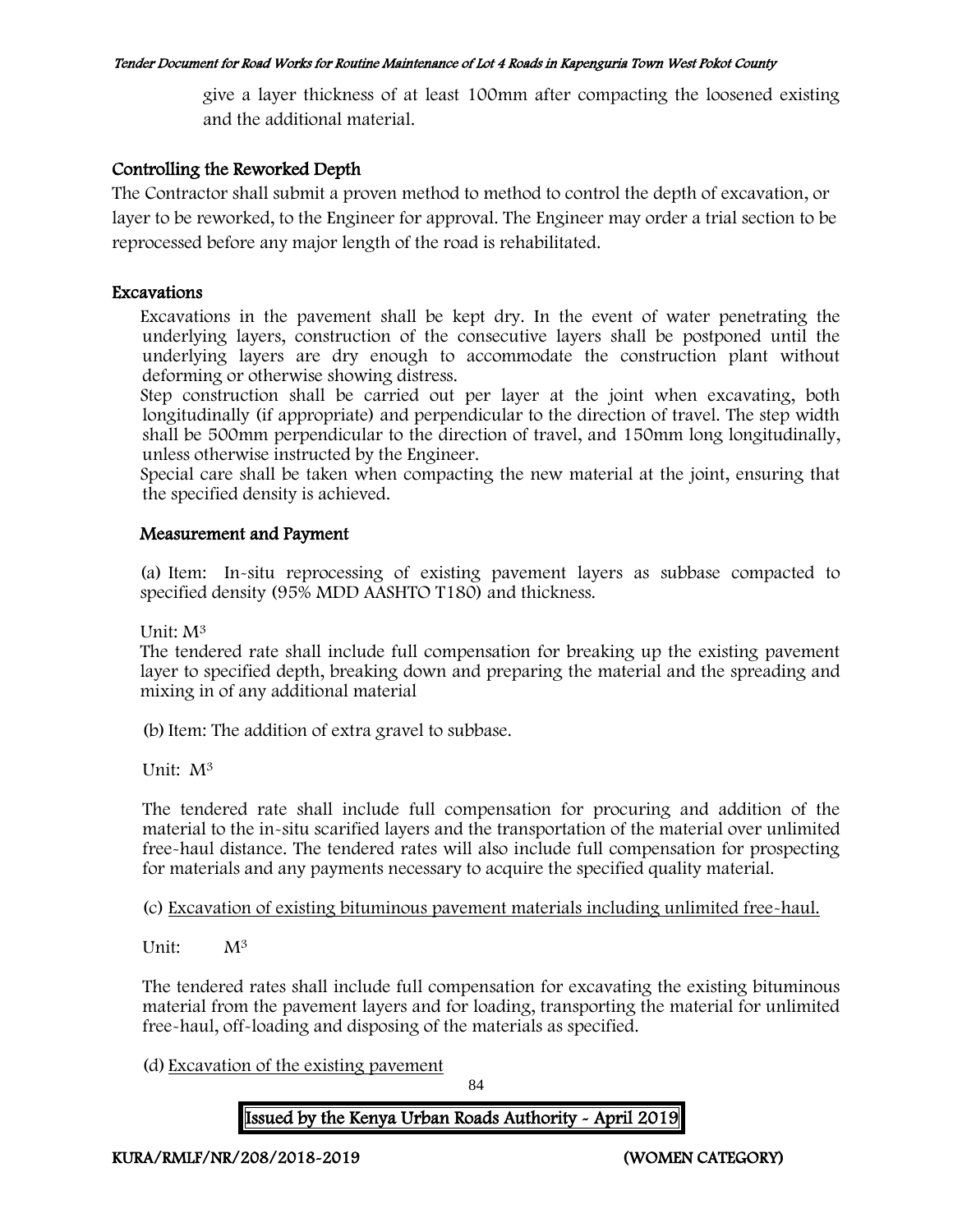Unit: M<sup>3</sup>

The tendered rate shall include full compensation for excavating the existing material from the pavement layers and for loading, transporting the material for unlimited free-haul distance, off-loading and disposing of the material as specified.

Payment will only be made for breaking up and excavating existing pavement layers to the specified depth if the material is to be removed to spoil.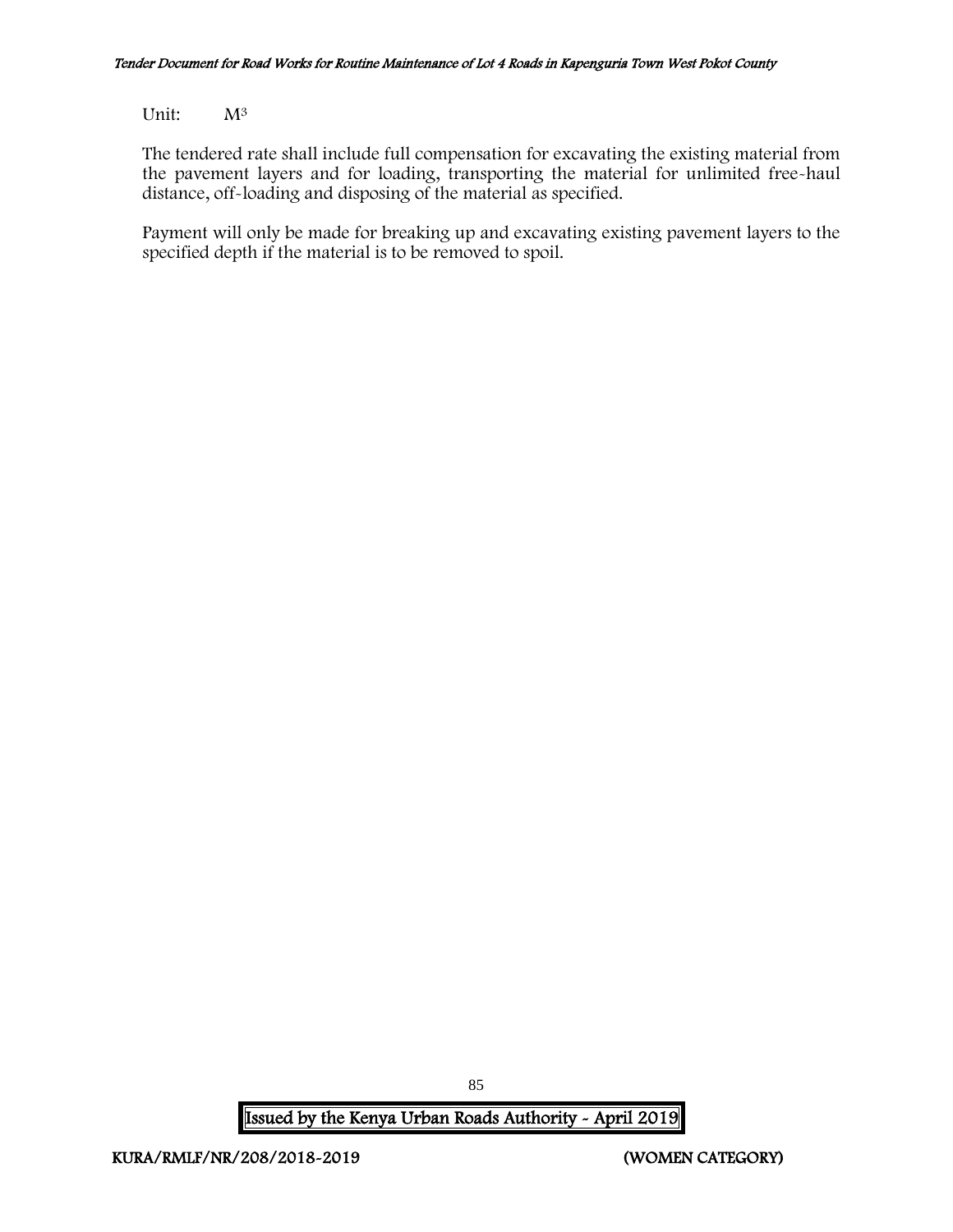### SECTION 15 - BITUMINOUS SURFACE TREATMENTS

#### 1501B PREPARATION OF SURFACE

In addition to requirements of Clause 1503B of the Standard Specifications, the contractor shall prepare and Repair Cracks, Edges, Potholes and Other Failures as follows: -

#### a) Cracks 3.0mm or less in width

The entire crack area shall be cleaned by brushing with a wire brush and then blowing with a compressed air jet and the crack sealed with 80/100 cutback bitumen using a pouring pot or pressure lance and hand squeegee. The surface shall then de dusted with sand or crushed dust.

#### b) Cracks greater than 3.0mm in width

Before these cracks are filled a steel wire brush or router shall be used to clean them and then a compressed air jet shall be used to clean and remove any foreign or lose material in the crack until the entire crack area is clean.

When the crack and surrounding area have been thoroughly cleaned, dry sand shall be forced into the crack until it is sealed in the manner specified for cracks less than 3.0mm width.

### c) Potholes, edges and other repair areas

Where instructed, the Contractor shall prepare areas for the repair of potholes, road edges and other repair areas by excavating off unsuitable or failed material and debris, trimming off excavated edges, cleaning and compacting the resulting surfaces and applying MC 30 or MC 70 cut-back bitumen prime coat at a rate of 0.8-1.2 litres/m<sup>2</sup>, all as directed by the Engineer. Measurement and payment shall be made under the relevant item of Bill No 15. Where the surface repair on potholes and edges are to be carried out, Asphalt Concrete Type I (0/14gradation) shall be used. Bituminous material for repair of failures and other repair areas shall be paid for under the relevant item of Bill No 16

#### PART B - PRIME COAT

#### 1502B MATERIALS FOR PRIME COAT AND TACK COAT.

For prime coat, the binder shall be a medium-curing cutback MC 70 unless otherwise directed by the Engineer.

The rate of spray of bituminous prime coat refers to the gross volume of the cutback bitumen, that is to say the volume of the bitumen plus dilatants.

Prime coat shall be applied to gravel areas that are to receive bituminous mixes as directed by the Engineer.

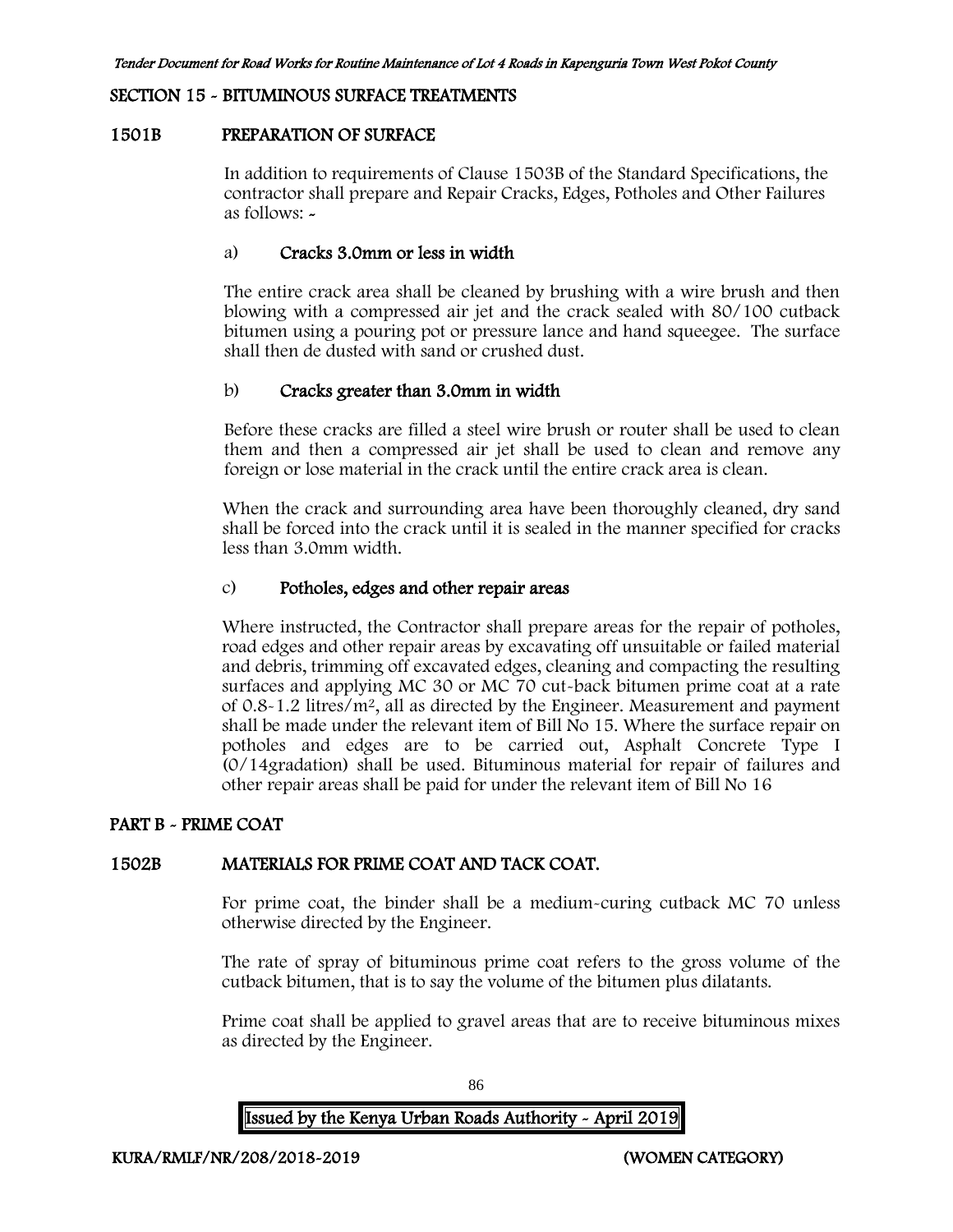The tack coat shall consist of bitumen emulsion KI-60 unless otherwise directed by the Engineer.

The rates of spray of the binder shall be as instructed by the Engineer and shall generally be within the range 0.8-1.2 litres/square metre.

#### 1511C MEASUREMENT AND PAYMENT

(a) Seal coat

Seal coats shall be measured by the litre, for each type of bituminous binder for each seal coat, calculated as the product of the area in square metres sprayed and the rate of application in litres/square metres, corrected to 15.6  $\circ$  C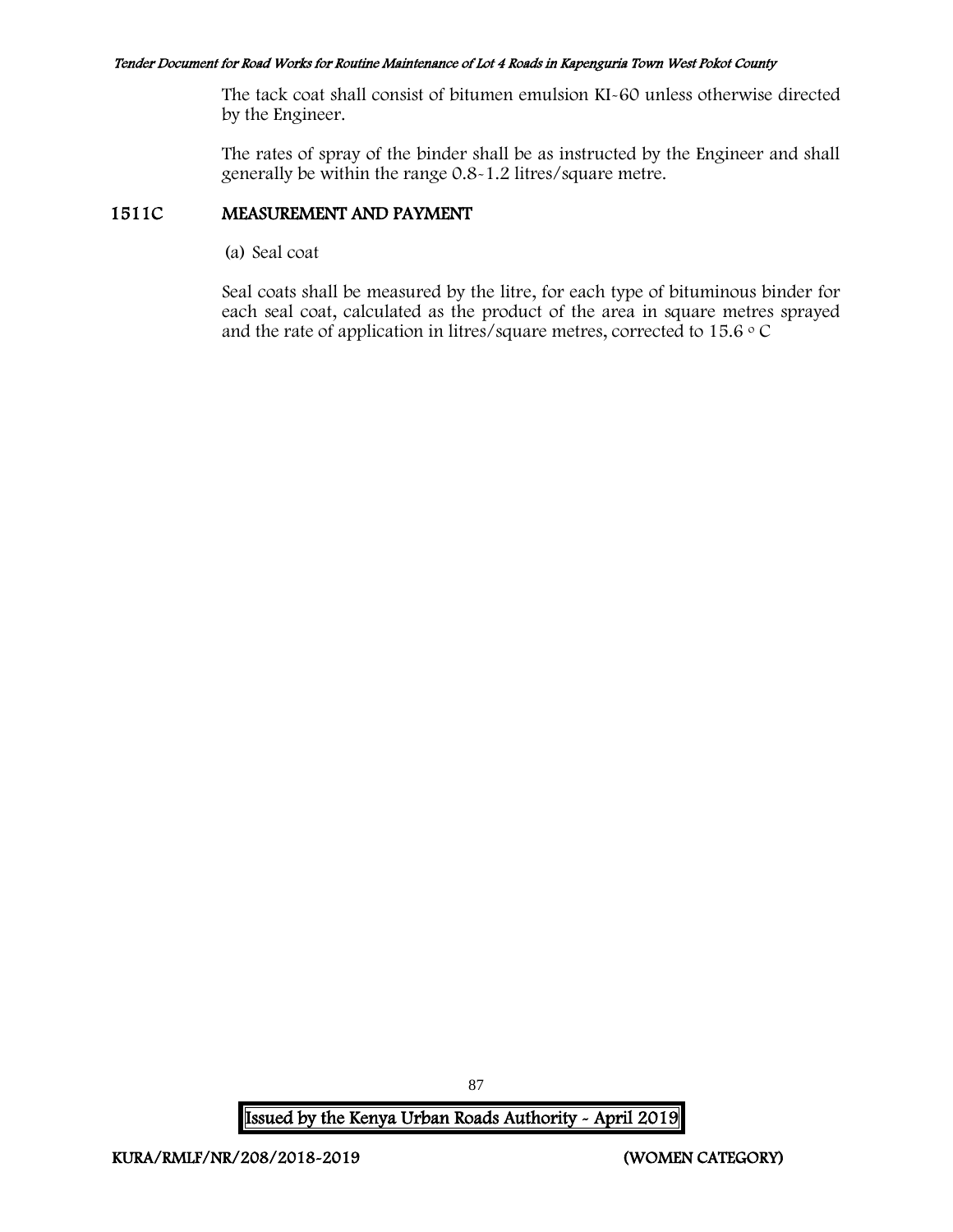### SECTION 16 - BITUMINOUS MIX BASES, BINDER COURSES AND WEARING COURSES

This section covers different types of bituminous mixes for base and surface (wearing and binder courses) and is divided into the following parts: -

Part A General

Part B Asphalt Concrete for carriageway

## PART A – GENERAL

### 1601A SCOPE OF PART A

Part A comprises all the general requirements for bituminous mixes, which apply to Part B as well.

#### 1602A REQUIREMENTS FROM OTHER SECTIONS

The following sections of this Specification apply to Part B of this section and shall be read in conjunction therewith:-

| Section 2  | Materials and Testing of Materials                 |
|------------|----------------------------------------------------|
| Section 3  | Setting Out and Tolerances                         |
| Section 6  | Quarries, Borrow Pits, Stockpile and Spoil Areas   |
| Section 15 | Bituminous Surface Treatments and Surface Dressing |

## 1603A CONSTRUCTION PLANT

#### (a) General

The Contractor shall submit to the Engineer in accordance with Section 1 of its Specification, full details of the construction plant he proposes to use and the procedures he proposes to adopt for carrying out the permanent Works.

The Engineer shall have access at all times to construction plant for the purposes of inspection. The Contractor shall carry out regular calibration checks in the presence of the Engineer and shall correct forthwith any faults that are found.

All construction plant used in the mixing, laying and compacting of bituminous mixes shall be of adequate rated capacity, in good working condition, and shall be acceptable to the Engineer. Obsolete or worn-out plant will not be allowed on the work.

## (b) Mixing Plant

Bituminous materials shall be mixed in a plant complying with ASTM Designation D995 and shall be located on the Site unless otherwise agreed by the Engineer. It shall be equipped with at least three bins for the storage of

88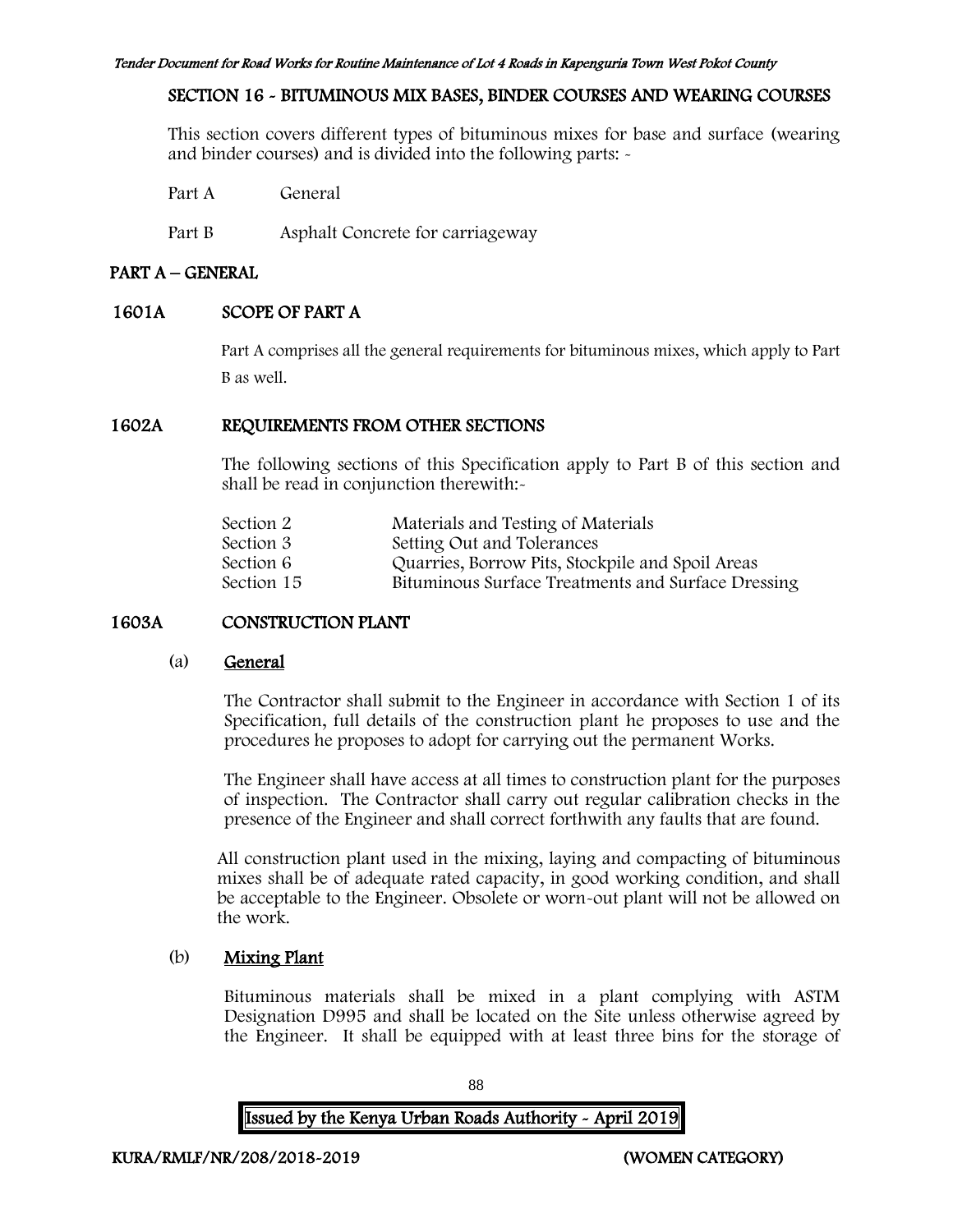heated aggregates and a separate bin for filler. All bins shall be covered to prevent the ingress of moisture.

The plant may be either the batch-mix type or the continuous-mix type and shall be capable of regulating the composition of the mixture to within the tolerances specified in Clause 1614A of this Specification.

The bitumen tank shall be capable of maintaining its contents at the specified temperature within a tolerance of  $5^{\circ}$ C and a fixed thermometer easily read from outside the tank. Any bitumen that has been heated above  $180^{\circ}$ C or has suffered carbonisation from prolonged heating shall be removed from the plant and disposed of.

### (c) Laying Plant

Bituminous materials shall be laid by a self-propelled spreader finisher equipped with a hopper, delivery augers and a heated adjustable vibrating screed. It shall be capable of laying bituminous materials with no segregation, dragging, burning or other defects and within the specified level and surface regularity tolerance. Delivery augers shall terminate not more than 200mm from the edge plates.

### (d) Compaction Plant

The Contractor shall provide sufficient rollers of adequate size and weight to achieve the specified compaction. Prior to commencing the laying of bituminous mixes in the permanent Works the Contractor shall carry out site trials in accordance with Section 2 of this Specification to demonstrate the adequacy of his plant and to determine the optimum method of use and sequence of operation of the rollers.

It is important to achieve as high a density as possible at the time of construction and it is expected that vibrating rollers will be required to produce the best results. However, it is essential that thorough pre-construction trials are carried out to ensure that:-

- (a) The roller is set up to have the optimum amplitude and frequency of vibration for the particular material being laid
- (b) That the roller does not cause breakdown of the aggregate particles.
- (b) That the optimum compaction temperatures are established which allow compaction without causing ripple effects or other distortions of the surfacing.

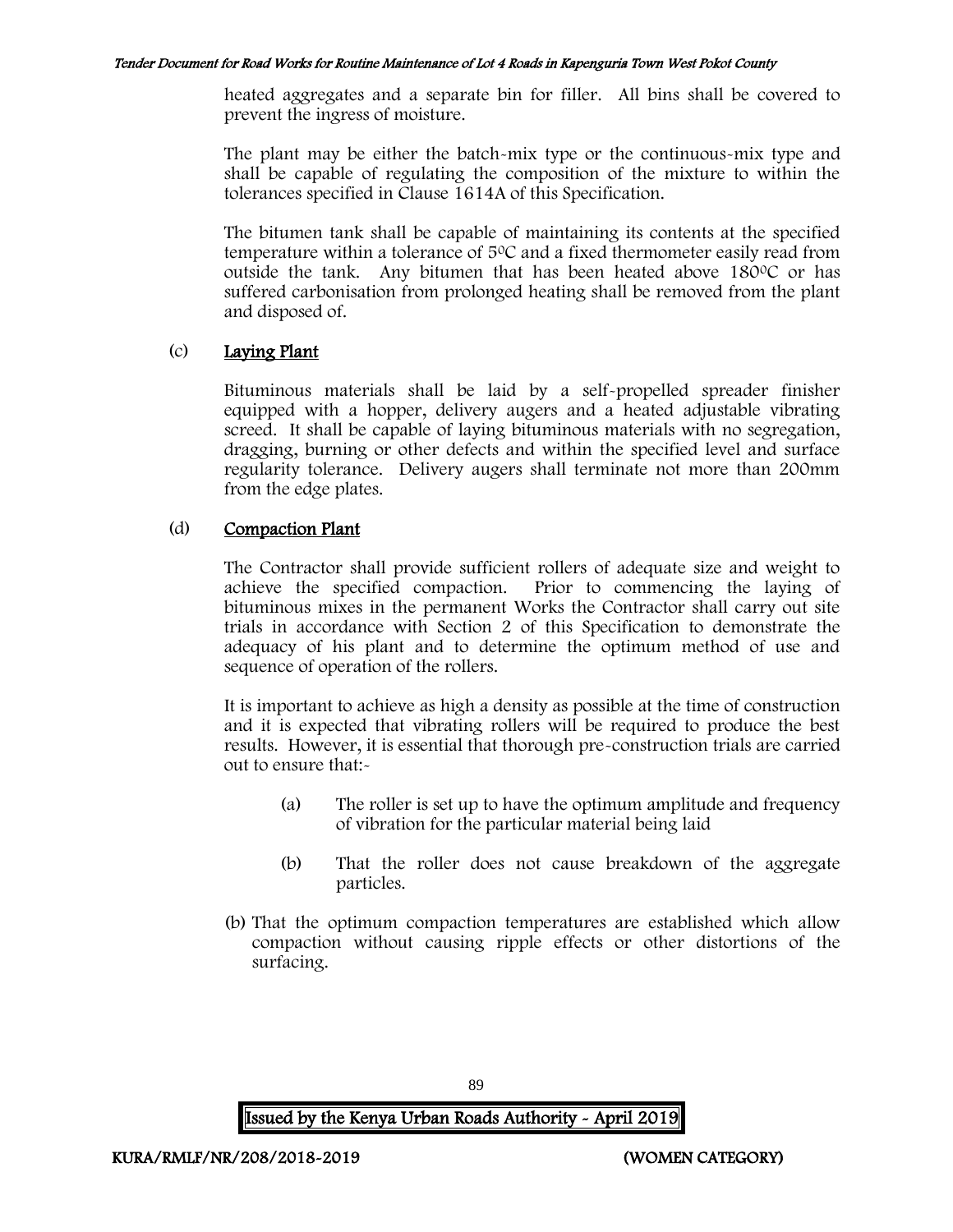#### 1604A PREPARATION OF SURFACE

Immediately before placing the bituminous mix in the pavement, the existing surface shall be cleaned of all material and foreign matter with mechanical brooms or by other approved methods. The debris shall be deposited well clear of the surface to be covered.

Any defect of the surface shall be made good and no bituminous mix shall be laid until the Engineer has approved the surface.

A tack coat shall be applied in accordance with Section 15 of this Specification. If the Engineer considers a tack coat is required prior to laying the bituminous mix or between layers of the bituminous mix, due solely to the

Contractor's method of working, then such tack coat shall be at the Contractor's expense.

### 1605A DESIGN AND WORKING MIXES

At least two months prior to commencing work using a bituminous mix, the Contractor shall, having demonstrated that he can produce aggregates meeting the grading requirements of the Specification, submit samples of each constituent of the mix to the Engineer. The Engineer will then carry out laboratory tests in order to decide upon the proportion of each constituent of the initial design mix or mixes to be used for site trials to be carried out in accordance with Clause 1606A of this Specification.

Should the Engineer conclude from the site trials that the mix proportion or aggregate grading are to be changed, the Contractor shall submit further samples of the constituents and carry out further site trials all as directed by the Engineer.

The Engineer may instruct the alteration of the composition of the -75 micron fraction of the aggregates by the addition or substitution of mineral filler. The Engineer may also instruct the alteration of all or part of the -6.3mm fraction of the aggregates by the addition or substitution of natural sand.

The Contractor shall make the necessary adjustments to his plant to enable the revised mix to be produced.

Following laboratory and site trials the Engineer will determine the proportions of the working mix and the Contractor shall maintain this composition within the tolerances given in Clause 1614A.

Should any changes occur in the nature or source of the constituent materials, the Contractor shall advise the Engineer accordingly. The procedure set out above shall be followed in establishing the new mix design.

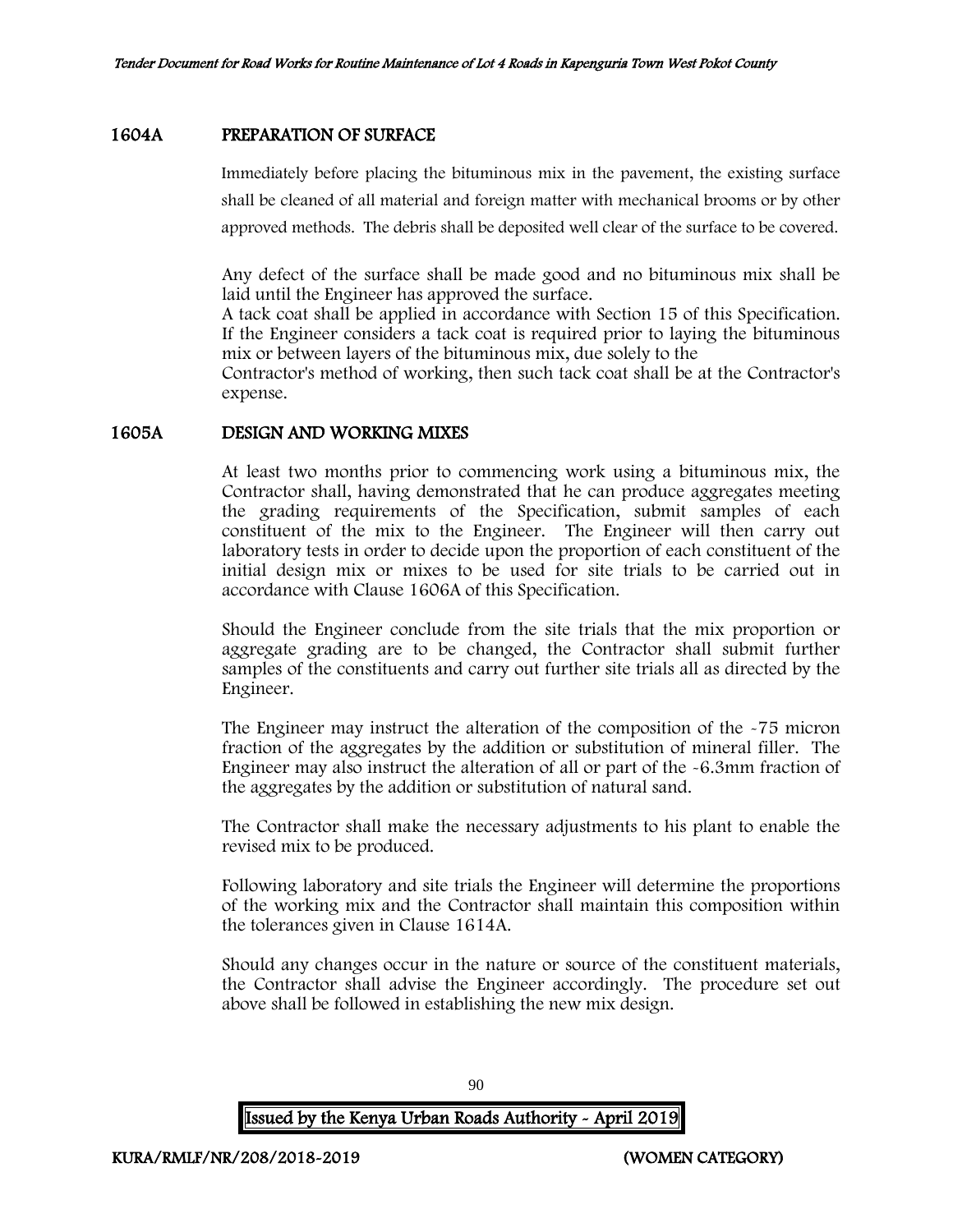#### 1606A SITE TRIALS

Full scale laying and compaction site trials shall be carried out by the Contractor on all asphalt pavement materials proposed for the Works using the construction plant and methods proposed by the Contractor for constructing the Works. The trials shall be carried out with the agreement, and in the presence of the Engineer, at a location approved by the Engineer.

The trials shall be carried out to: -

- a) Test materials, designed in the laboratory, so that a workable mix that satisfies the specification requirements can be selected.
- b) To enable the Contractor to demonstrate the suitability of his mixing and compaction equipment to provide and compact the material to the specified density and to confirm that the other specified requirements of the completed asphalt pavement layer can be achieved.

Each trial area shall be at least 100 metres long and to the full construction width and depth for the material. It may form part of the Works provided it complies with this Specification. Any areas that do not comply with this Specification shall be removed.

The Contractor shall allow in his programme for conducting site trials and for carrying out the appropriate tests on them. The trial on any pavement layer shall be undertaken at least 21 days ahead of the Contractor proposing to commence full-scale work on that layer.

The Contractor shall compact each section of trial over the range of compactive effort the Contractor is proposing and the following data shall be recorded for each level of compactive effort at each site trial: -

- i. The composition and grading of the material including the bitumen content and type and grade of bitumen used.
- ii. The moisture content of aggregate in the asphalt plant hot bins.
- iii. The temperature of the bitumen and aggregate immediately prior to entering the mixer, the temperature of the mix on discharge from the mixer and the temperature of the mix on commencement of laying, on commencement of compaction and on completion of compaction. The temperature of the mixture is to be measured in accordance with BS 598, Part 3, Appendix A.
- iv. The type, size, mass, width of roll, number of wheels, wheel load, tyre pressures, frequency of vibration and the number of passes of the compaction equipment, as appropriate for the type of roller.
- v. The target voids and other target properties of the mix together with the results of the laboratory tests on the mix.
- vi. The density and voids achieved.
- vii. The compacted thickness of the layer.
- viii. Any other relevant information as directed by the Engineer.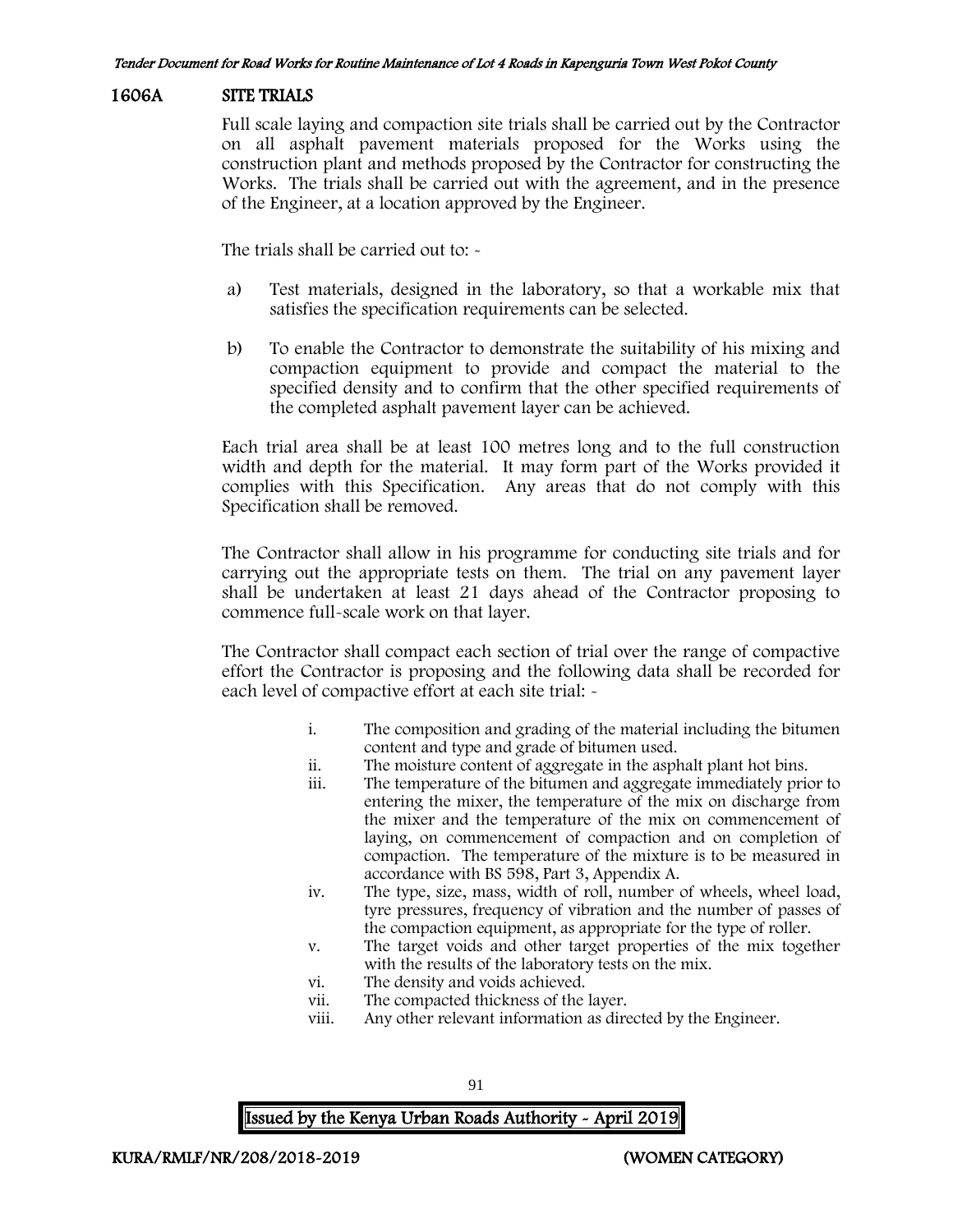At least eight sets of tests shall be made by the Contractor and the Engineer on each 100 metres of trial for each level of compactive effort and provided all eight sets of results over

the range of compactive effort proposed by the Contractor meet the specified requirements for the material then the site trial shall be deemed successful. The above data recorded in the trial shall become the agreed basis on which the particular material shall be provided and processed to achieve the specified requirements.

### 1607A MIXING OF AGGREGATES AND BITUMEN

The bitumen shall be heated so that it can be distributed uniformly and care shall be taken not to overheat it. The temperature shall never exceed 170 $\degree$ C for 80/100-penetration grade bitumen.

The aggregates shall be dried and heated so that they are mixed at the following temperatures: -

125-165<sup>0</sup>C when 80/100 bitumen is used

The dried aggregates shall be combined in the mixer in the amount of each fraction instructed by the Engineer and the bitumen shall then be introduced into the mixer in the amount specified. The materials shall then be mixed until a complete and uniform coating of the aggregate is obtained.

The mixing time shall be the shortest required to obtain a uniform mix and thorough coating. The wet mixing time shall be determined by the Contractor and agreed by the Engineer for each plant and for each type of aggregate used. It shall normally not exceed 60 seconds.

## 1608A TRANSPORTING THE MIXTURE

The bituminous mix shall be kept free of contamination and segregation during transportation. Each load shall be covered with canvas or similar covering to protect it from the weather and dust.

## 1609A LAYING THE MIXTURE

Immediately after the surface has been prepared and approved, the mixture shall be spread to line and level by the laying plant without segregation and dragging.

The mixture shall be placed in widths of one traffic lane at a time, unless otherwise agreed by the Engineer. The compacted thickness of any layer shall be at least 2.5 times the maximum size of the aggregate for wearing course and at least 2 times for binder course. The minimum thickness shall be 25mm.

Only on areas where irregularities or unavoidable obstacles make the use of mechanical laying impracticable, may the mixture be spread and compacted by hand.

92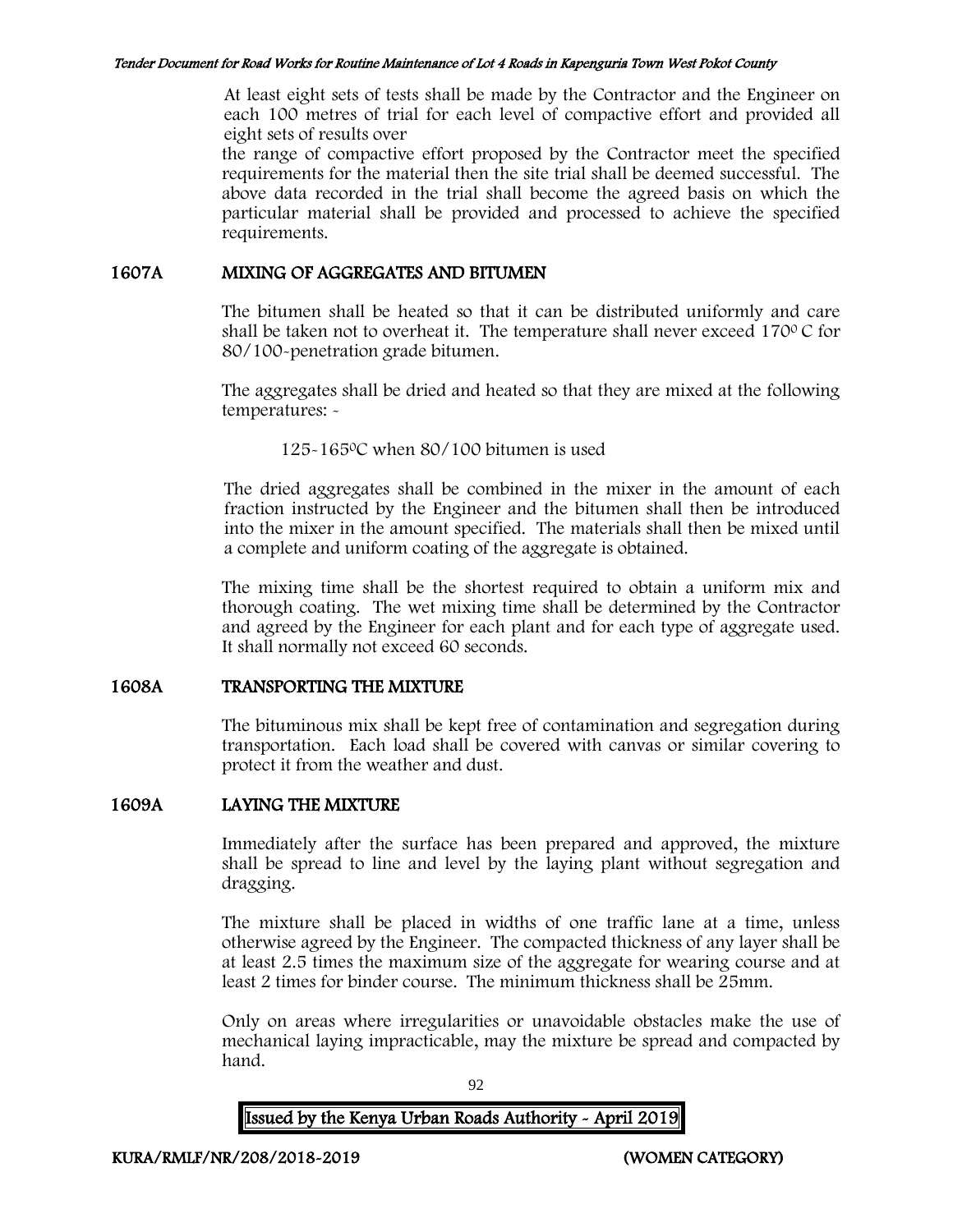### 1610A COMPACTION

Immediately after the bituminous mixture has been spread, it shall be thoroughly and uniformly compacted by rolling.

The layer shall be rolled when the mixture is in such a condition that rolling does not cause undue displacement or shoving.

The number, weight and type of rollers furnished shall be sufficient to obtain the required compaction while the mixture is in a workable condition. The sequence of rolling operations shall be as agreed with the Engineer and proved during site trials. Initial rolling

with steel tandem or three-wheeled roller shall follow the laying plant as closely as possible. The rollers shall be operated with the drive roll nearest the laying plant, at a slow and uniform speed (not exceeding 5 Km/Hr).

Rolling shall normally commence from the outer edge and proceed longitudinally parallel to the centreline, each trip overlapping one half of the roller width. On super elevated curves, rolling shall begin at the low side and progress to the high side. Where laying is carried out in lanes care must be taken to prevent water entrapment.

Intermediate rolling with a pneumatic-tyred or vibratory roller shall follow immediately. Final rolling with a steel-wheeled roller shall be used to eliminate marks from previous rolling.

To prevent adhesion of the mixture to the rollers, the wheels shall be kept lightly moistened with water.

In areas too small for the roller, a vibrating plate compactor or a hand tamper shall be used to achieve the specified compaction.

## 1611A FINISHING, JOINTS AND EDGES

Any mixture that becomes loose and broken, mixed with dirt or foreign matter or is in any way defective, shall be removed and replaced with fresh hot mixture, which shall be compacted to conform to the surrounding area.

Spreading of the mixture shall be as continuous as possible. Transverse joints shall be formed by cutting neatly in a straight line across the previous run to expose the full depth of the course. The vertical face so formed shall be painted lightly with hot 80/100 penetration grade bitumen just before the additional mixture is placed against it.

Longitudinal joints shall be rolled directly behind the paving operation. The first lane shall be placed true to line and level and have an approximately vertical face. The mixture placed in the abutting lane shall then be tightly crowded against the face of the previously placed lane. The paver shall be positioned to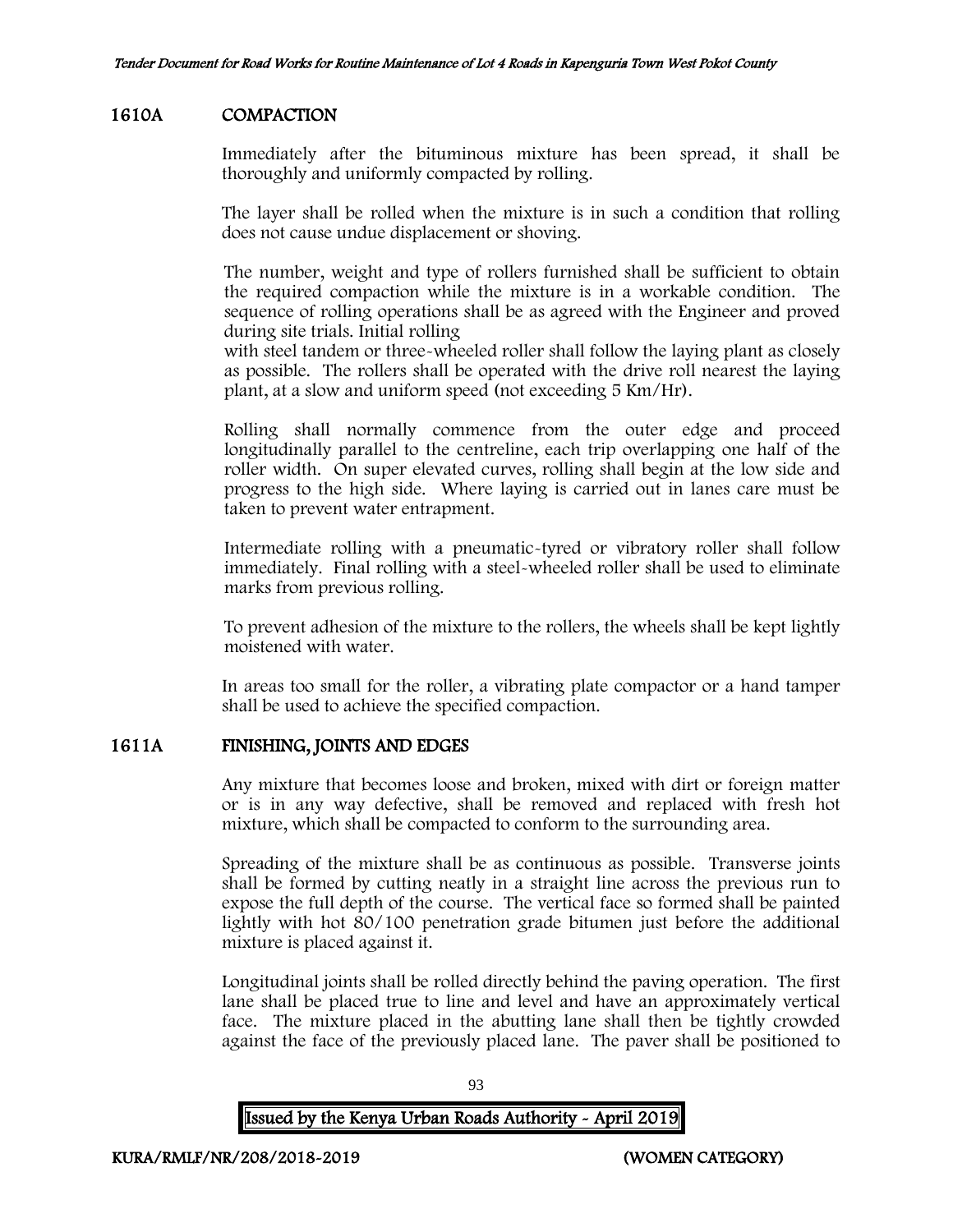spread material overlapping the joint face by 20-30mm. Before rolling, the excess mixture shall be raked off and discarded.

When the abutting lane is not placed in the same day, or the joint is destroyed by traffic, the edge of the lane shall be cut back as necessary, trimmed to line and painted lightly with hot 80/100 penetration grade bitumen just before the abutting lane is placed.

Any fresh mixture spread accidentally on the existing work at a joint shall be carefully removed by brooming it back on to uncompacted work, so as to avoid formation of irregularities at the joint. The finish at joints shall comply with the surface requirements and shall present the same uniformity of finish, texture and density as other sections of the work.

The edges of the course shall be rolled concurrently with or immediately after the longitudinal joint. In rolling the edges, roller wheels shall extend 50 to 100mm beyond the edge.

### 1612A SAMPLING AND TESTING OF BITUMINOUS MIXTURES

The sampling of bituminous mixtures shall be carried out in accordance with AASHTO T168 (ASTM Designation D979).

## 1613A QUALITY CONTROL TESTING

During mixing and laying of bituminous mixtures, control tests on the constituents and on the mixed material shall be carried out in accordance with Clause 1612A and Section 2 of this Specification.

If the results of any tests show that any of the constituent materials fail to comply with this Specification, the Contractor shall carry out whatever changes may be necessary to the materials or the source of supply to ensure compliance.

If the results of more than one test in ten on the mixed material show that the material fails to comply with this Specification, laying shall forthwith cease until the reason for the failure has been found and corrected. The Contractor shall remove any faulty material laid and replace it with material complying with this Specification all at his own expense.

## 1614A TOLERANCES

Surfacing courses and base shall be constructed within the geometric tolerances specified in Section 3 of this Specification.

The Contractor shall maintain the composition of the mixture as determined from the laboratory and site trials within the following tolerances, per single test: -

Bitumen Content 0.3% (by total weight of total mix)

Passing 10mm sieve 6% (by total weight of dry aggregate

94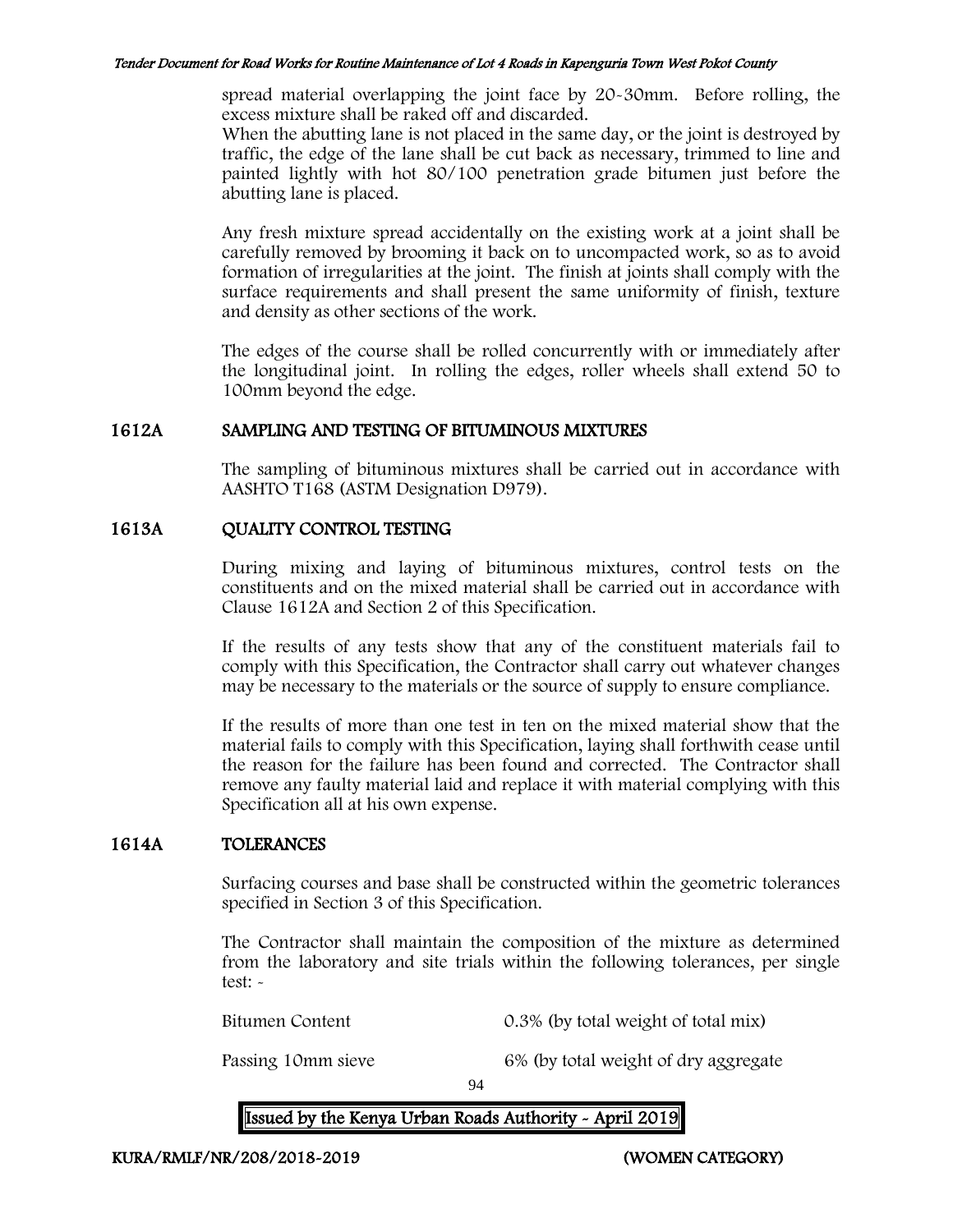| and larger sieves       | including mineral filler)                                         |
|-------------------------|-------------------------------------------------------------------|
| Passing sieves between  | 4% (by total weight of dry aggregate                              |
| 10mm and 1.0mm sieves   | including mineral filler)                                         |
| Passing sieves between  | 3% (by total weight of dry aggregate                              |
| 1.0mm and 0.075mm sieve | including mineral filler)                                         |
| Passing 0.075mm sieve   | 2% (by total weight of dry aggregate<br>including mineral filler) |

The average amount of bitumen in any length of any layer, calculated as the product of the bitumen contents obtained from single tests and the weight of mixture represented by each test, shall not be less than the amount ordered.

The average amount of bitumen for each day's production calculated from the checked weights of mixes shall not be less than the amount ordered. The average amount of bitumen in any length of any layer, calculated as the product of the bitumen contents obtained from single tests and the weight of

The average amount of bitumen for each day's production calculated from the checked weights of mixes shall not be less than the amount ordered.

mixture represented by each test, shall not be less than the amount ordered.

The final average overall width of the upper surface of a bituminous mix layer measured at six equidistant points over a length of 100m shall be at least equal to the width specified. At no point shall the distance between the centreline of the road and the edge of the upper surface of a bituminous mix layer be narrower than that specified by more than 13mm.

## 1615A MEASUREMENT AND PAYMENT

No separate measurement and payment shall be made for complying with the requirements of Clauses 1601A to 1614A inclusive and the Contractor shall be deemed to have allowed in his rates in Parts B and C of Section 16 of this Specification for the costs of complying with the requirements of Part A of Section 16 of this Specification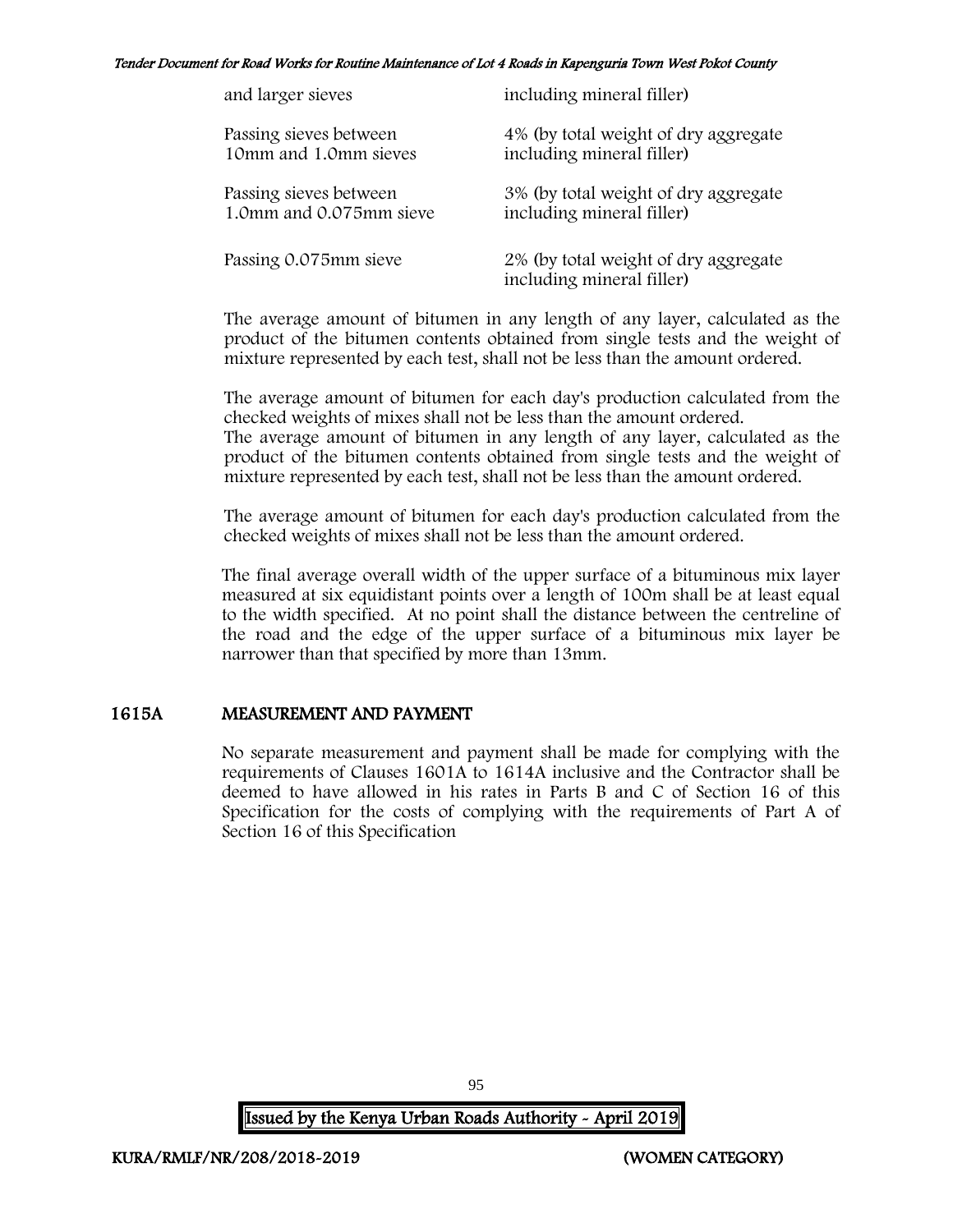#### PART B - ASPHALT CONCRETE FOR SURFACING

#### 1601B DEFINITION

Asphalt concrete means a thoroughly controlled, hot-mixed, hot-laid, plant mixture of well-graded dried aggregate and penetration grade bitumen, which, when compacted forms a dense material.

A distinction is drawn between asphalt concrete Type I (High Stability) and asphalt concrete Type II (Flexible). The asphalt concrete type to be used will be Type I.

#### 1602B MATERIALS FOR ASPHALT CONCRETE TYPE 1

#### a) Type of bituminous material

The type of material to be used on severe sites will be of the continuously graded type similar to Asphaltic Concrete or Close Graded Macadam. It is essential that these materials are sealed with a single or double surface dressing or a Cape seal.

#### b) Penetration Grade Bitumen

Bitumen shall be 80/100 penetration grade since material is being laid at an altitude of more than 2,500m.

### c) Aggregate

Coarse aggregate (retained on a 6.3mm sieve) shall consist of crushed stone free from clay, silt, organic matter and other deleterious substances. The aggregate class will be specified in the Special Specification and it shall comply with the requirements given in Table 16B-1(b). The grading for 0/20 mm for carriageway and 0/14mm for shoulders for binder course is as specified below:

| <b>Sieve size</b> | 0/20       | 0/14       |
|-------------------|------------|------------|
| 28                | 100        | $\tilde{}$ |
| 20                | $90 - 100$ | 100        |
| 14                | 75-95      | $90 - 100$ |
| 10                | 60-82      | 70-90      |
| 6.3               | $47 - 68$  | $52 - 75$  |
| 4                 | $37 - 57$  | $40 - 60$  |
| $\overline{2}$    | $25 - 43$  | $30 - 45$  |
|                   | $18 - 32$  | $20 - 35$  |
| 0.425             | $11 - 22$  | $12 - 24$  |
| 0.300             | $9 - 17$   | $10 - 20$  |
| 0.150             | $5 - 12$   | $6 - 14$   |
| 0.075             | $3 - 7$    | $4 - 8$    |

96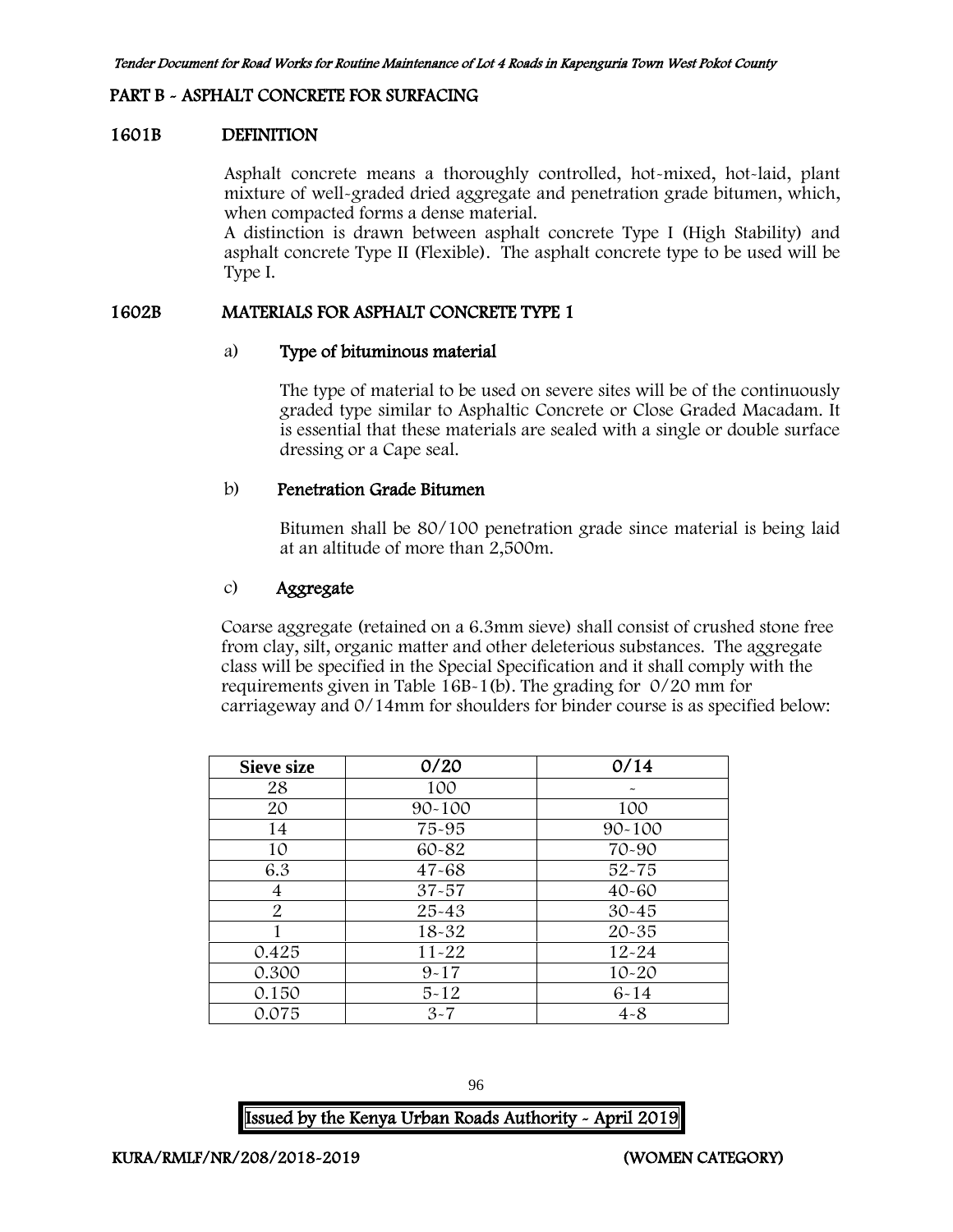#### TABLE 16B-1(b) - REQUIREMENTS FOR COARSE AGGREGATE

| Coarse Aggregate<br>(Retained on a 6.3mm Sieve) |                      |  |  |  |
|-------------------------------------------------|----------------------|--|--|--|
| <b>Test</b>                                     | Maximum Value        |  |  |  |
| LAA<br><b>ACV</b><br>SSS<br>FI                  | 30<br>25<br>12<br>25 |  |  |  |

Fine aggregate (passing a 6.3mm sieve) shall be free from clay, silt, organic and other deleterious matter and shall be non-plastic. Unless otherwise specified in the Special Specification it shall consist of entirely crushed rock produced from stone having a Los Angeles Abrasion of not more than 40. The Sand Equivalent of the fine aggregate shall not be less than 40 and the SSS not more than 12.

### b) Mineral Filler

Mineral Filler shall consist of ordinary Portland Cement 42.5 Grade

#### 1603B GRADING REQUIREMENTS

The grading of the mixture of coarse and fine aggregate shall be within and approximately parallel to the grading envelopes given in Table 16B-1(b), for 0/14mm as specified for binder course, as described below.

#### GRADING REQUIREMENTS

To arrive at a suitable design it is necessary to investigate a number of gradings so that a workable mix, which also retains a minimum of 3 % voids at refusal density, is identified.

The largest particle size used should not be more than 25mm so that the requirements of the Marshall test method can be complied with.

Although the complete range of nominal maximum particle sizes is shown in the Tables, the total thickness of material laid should not be more than 75mm.

## 1604B REQUIREMENTS FOR ASPHALT CONCRETE TYPE 1

The mixture shall comply with the requirements given in Table 16B-2 as specified in the Specification. In addition, minimum Marshall Stability for 2 x 75 blows shall be 9 kN and maximum 18 kN and at compaction to refusal shall have 3% VIM.

The proportion, by weight of total mixture, of bitumen shall be  $5.0 - 6.5\%$  for  $0/14$  mm and  $4.5 - 6.5$  % for  $0/20$ mm. This shall be termed the nominal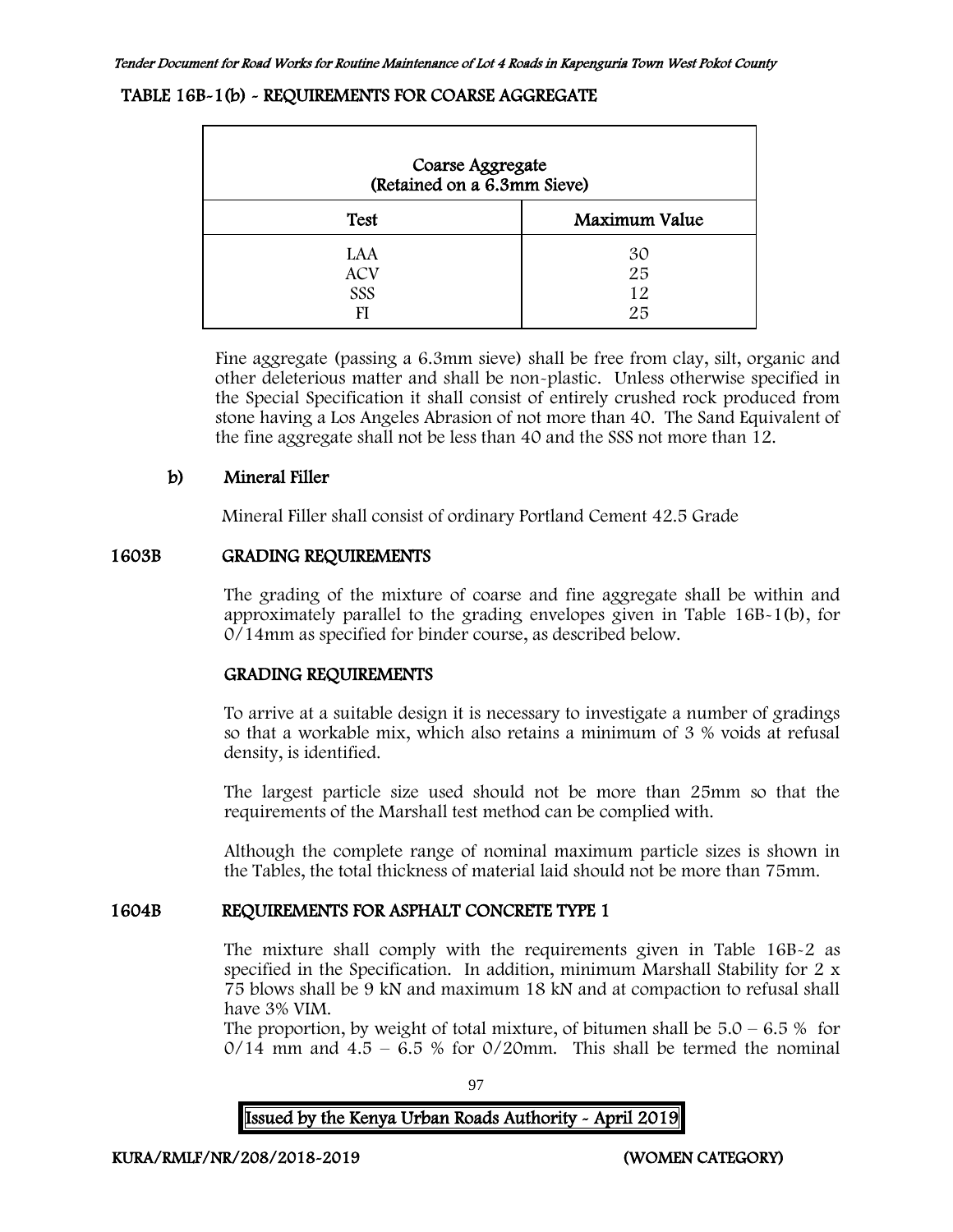binder content. The binder content of the working mix will be instructed by the Engineer following laboratory and site trials.

In order to determine the suitability of a coarse aggregate source a Marshall test programme shall be carried out. It will be advantageous to use a crushed rock which is known from past experience to give good results in this test procedure. A grading conforming to the Type I Binder Course detailed in Table 16B-1(a) 0/20 of this Specification should be tested (but with 100% passing the 25mm sieve) and it shall meet the requirements of Table 16B-2 of this Specification.

Having established the suitability of the aggregate source several grading shall be tested in the laboratory, including that used for the Marshall test, to establish relationships between bitumen content and VIM at refusal density. For each mix, samples will be made up to a range of bitumen contents and compacted to refusal using a gyratory compactor and a vibratory hammer in accordance with the procedure described in BS 598 (Part 104 : 1989), with one revision.

It should first be confirmed that compaction on one face of the sample gives the same refusal density as when the same compaction cycle is applied to both faces of the same sample. The procedure, which gives the highest density, must be used.

From the bitumen content-VIM relationship it will be possible to identify a bitumen content which corresponds to a VIM of 3 - 7%. If it is considered that the workability of the mix may be difficult then compaction trials should be undertaken. It is advisable to establish two or more gradings for compaction trials.

The mixes identified for compaction trials should be manufactured to the laboratory design bitumen content and to two other bitumen contents of  $+0.5\%$ and +1% additional bitumen. Cores will be cut to determine the density of the compacted material, having completed this the core will then be reheated to  $145+/-5\degree$  in the appropriate mould and compacted to refusal in the vibrating hammer test. To be acceptable the cores cut from the compaction trial must have a density equivalent to at least 95% of refusal density.

The compaction trials will identify a workable mix which can be made to a bitumen content which gives 3% VIM at refusal density.

#### 1605B MIXING AND LAYING HEAVY DUTY ASPHALT

The temperature of the bitumen and aggregates when mixed shall be  $110+/$  $3 \square C$  above the softening point (R&B) of the bitumen.

Compaction should commence as soon as the mix can support the roller without undue displacement of material and completed before the temperature of the mix falls below 90<sup>0</sup>C.

The minimum thickness of individual layers should be as follows:-

- 
- a) For the 37.5mm mix 65mm<br>b) For the 25.0mm mix 60mm For the  $25.0$  mm mix

98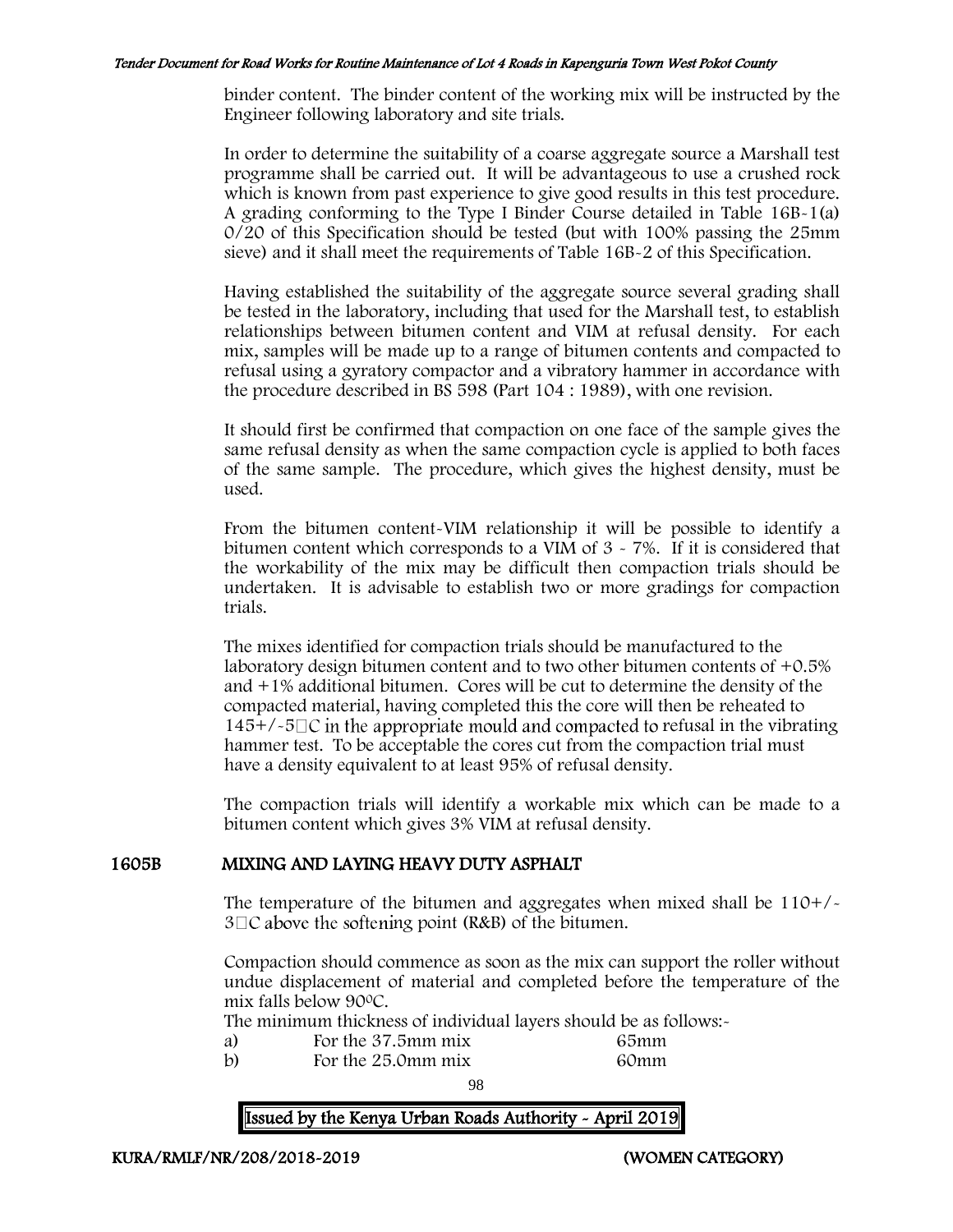| $\overline{c}$ | For the 19.0mm mix | 50mm |
|----------------|--------------------|------|
| d)             | For the 12.5mm mix | 40mm |

### 1606B COMPACTION

Rolling shall be continued until the voids measured in the completed layer are in accordance with the requirement for a minimum density of 98% of Marshall optimum, or, a minimum mean value of 95% of refusal density (no value less than 93%) as appropriate.

#### 1607B MEASUREMENT AND PAYMENT

a) Item : Asphalt Concrete

Unit : m<sup>3</sup> of Asphalt Concrete Used

Asphalt concrete shall be measured by the cubic metre compacted on the road calculated as the product of the length instructed to be laid an the compacted cross-sectional area shown on the Drawings or instructed by the Engineer.

The rate for asphalt concrete shall include for the cost of providing, transporting, laying and compacting the mix with the nominal binder content and complying with the requirements of Parts A and B of Section 16 of this Specification.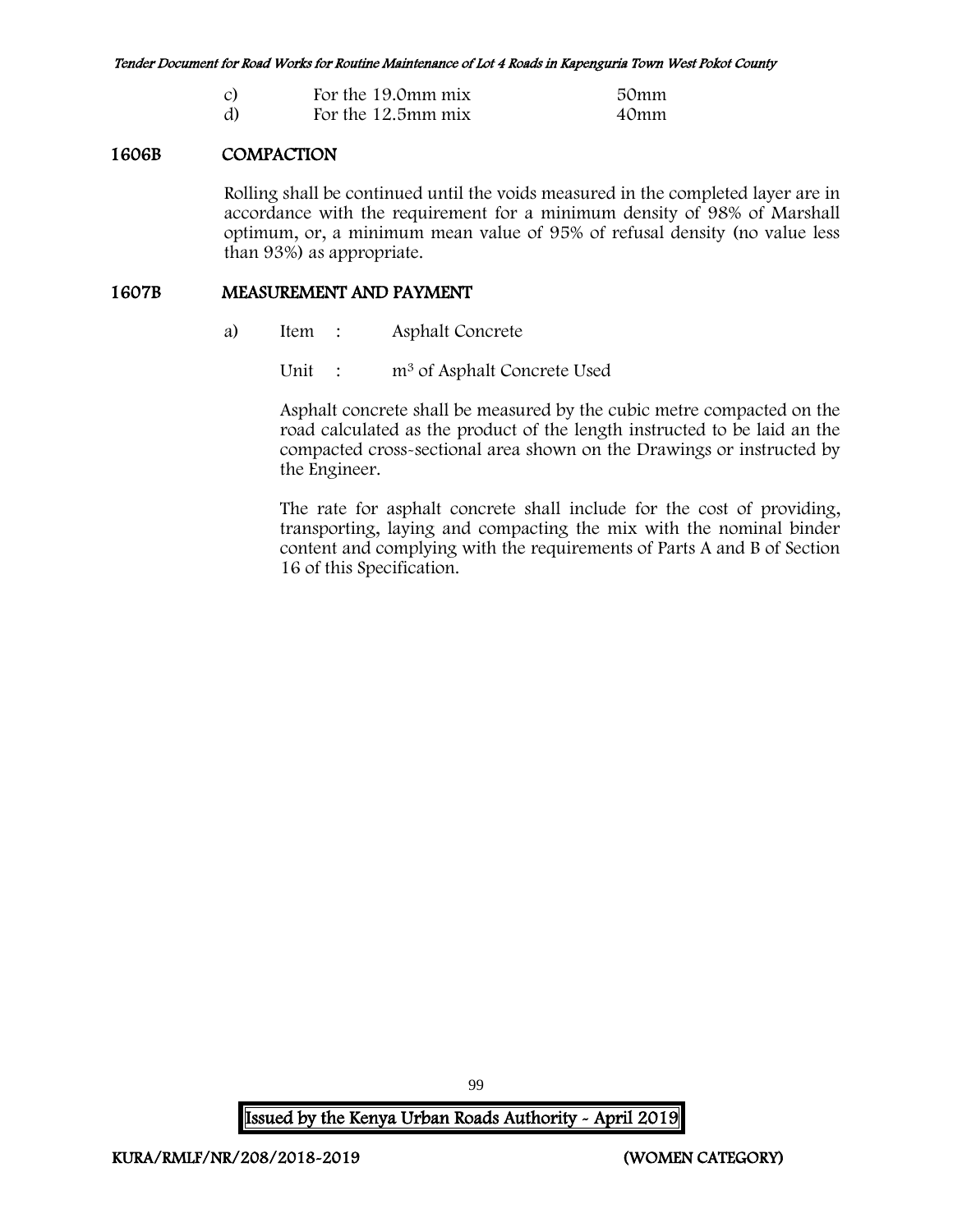#### SECTION 17 - CONCRETE WORKS

#### 1703 MATERIALS FOR CONCRETE

This work shall consist of placing selected approved material of 250mm minimum diameter on the foundation put after excavation to receive levelling concrete in accordance with these specifications and in conformity with the lines, grades and cross sections shown on the Drawings as directed by the Engineer.

#### (a) Materials

Selected rock: The selected rock builders to be placed for this work shall be hard, sound, durable quarry stones as approved by the Engineer. Samples of the stone to be used shall be submitted to and approved by the Engineer before any stone is placed.

The maximum size of the stone boulders shall be 300mm.

#### (b) Construction Method

After completion of the structural excavation the surface of the loose soil shall be levelled and compacted. Then the stone of the above sizes shall be placed in one layer of 250mm over the compacted bed where the bottom slab will rest. Coarse sand shall be spread to fill up the voids in the stone boulders, and compaction with vibratory compactors should be performed to make this layer dense whereon a concrete of levelling course shall be placed.

#### (c) Measurement and payment

Measurement for the bedding materials shall be made in cubic metres for the completed and accepted work, measured from the dimension shown on the Drawings, unless otherwise directed by the Engineer.

Payment for the bedding Materials for Levelling Concrete Works shall be full compensation for furnishing and placing all materials, all labour equipment, tools and all other items necessary for proper completion of the work in accordance with the Drawings and specifications and as directed by the Engineer.

### 1703(A) LEVELLING CONCRETE (CLASS 15/20) FOR BOTTOM SLAB INCLUSIVE OF COST OF FORM WORKS

This work shall consist of placing and levelling lean concrete class 15/20 over the prepared bed of stone boulders in the foundation for bottom slab and wingwalls in accordance with these specifications and which conformity with the lines, grades, thickness and typical cross-sections shown on the drawings unless otherwise directed by the Engineer.

### (a) Materials for Levelling Concrete

100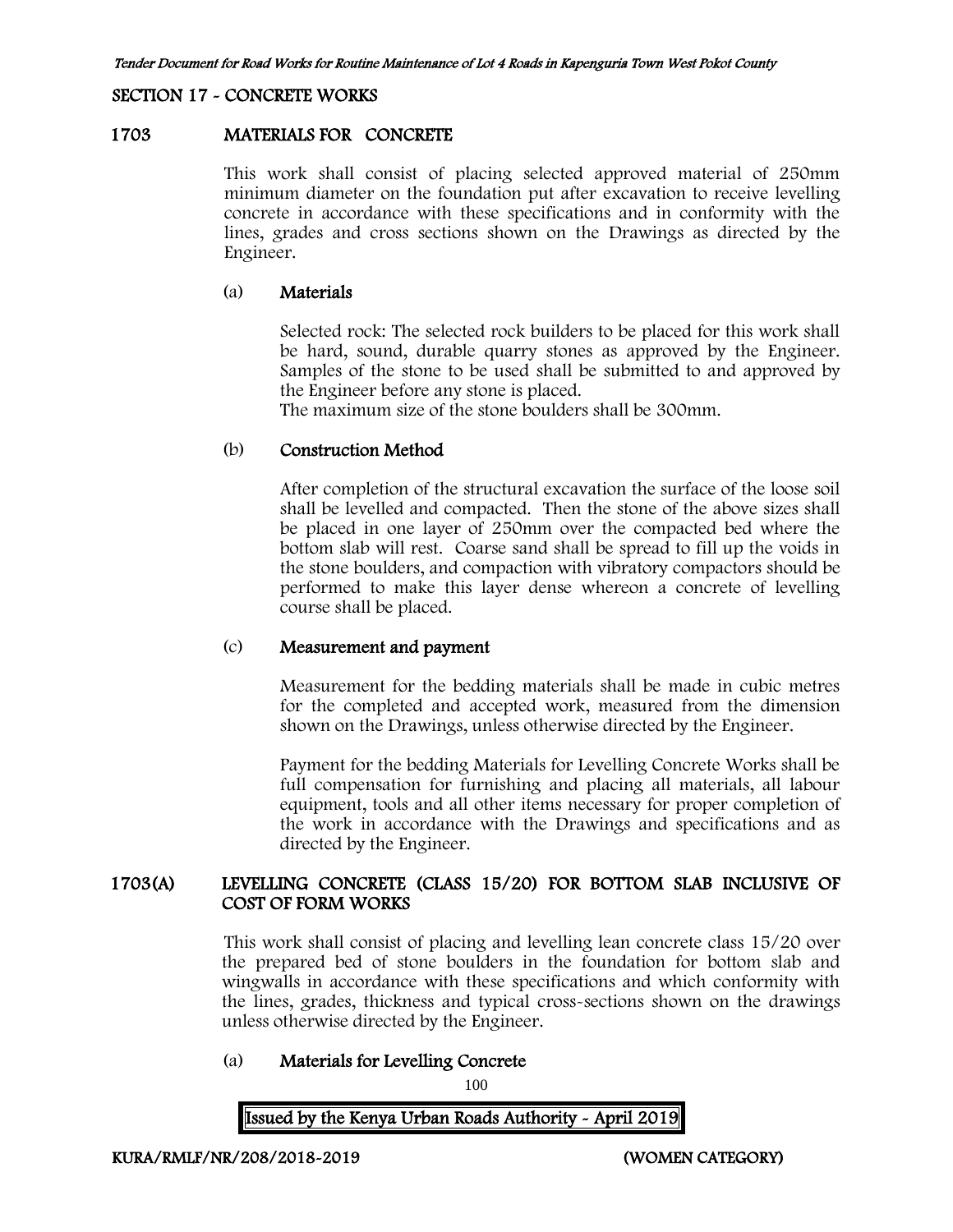Requirement for the concrete class 15/20 is specified as follows:-Design compressive strength (28) days :  $15N/mm^2$ Maximum size of coarse aggregate : 20mm Maximum cement content  $: 300 \text{ kg/m}^3$ . Maximum water/cement ration of 50% with slump of 80mm.

#### (b) Construction Method

The bed of stone boulders upon which the levelling concrete will be placed shall be smooth, compacted and true to the grades and crosssection shall be set to the required lines and grades.

#### 37.2 (c) Measurement and payment

Measurement for levelling concrete (class 15/20) shall be made in cubic metres completed and accepted levelling concrete work measured in place which is done in accordance with the Drawings and the Specifications.

Payment for this work shall be the full compensation for furnishing and placing all materials, labour, equipment and tools, and other incidentals to Specifications and as directed by the Engineer.

Pay item No. 17/02 Levelling Concrete Works (Class 15/20) for Box Culvert and wingwalls inclusive of Cost of Form works.

#### 1703 (C) FORMWORK FOR CULVERT WALLS

This work shall consist of all temporary moulds for forming the concrete for culvert walls and slabs together with all temporary construction required for their support. Unless otherwise directed by the Engineer all formworks shall be removed on completion of the walls and slabs.

#### (a) Materials

Forms shall be made of wood or metal and shall conform to the shape, lines and dimensions shown on the Drawings.

All timber shall be free from holes, loose material, knots, cracks, splits and warps or other defects affecting the strength or appearance of the finished structure.

Release Agents – Release agents shall be either neat oils containing a surface activating agent, cream emulsions, or chemical agents to be approved by the Engineer.

## (b) Construction Method

(i) Formworks

101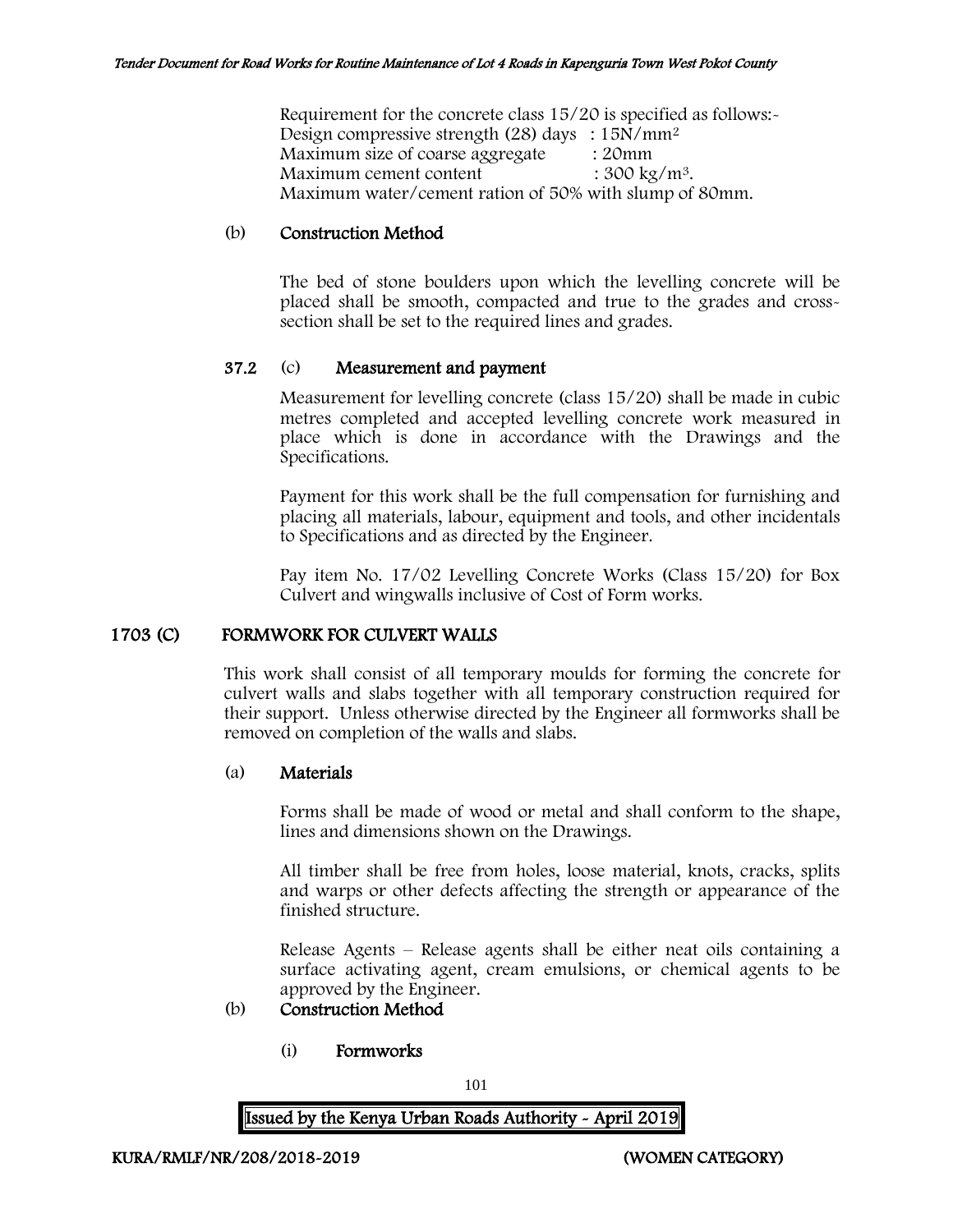Formworks shall be designed to carry the maximum loads that may be imposed, and so be rigidly constructed as to prevent deformation due to load, drying and wetting, vibration and other causes. After forms have been set in correct location, they shall be inspected and approved by the Engineer before the concrete is placed.

If requested, the contractor shall submit to the Engineer working drawings of the forms and also, if requested, calculations to certify the rigidity of the forms.

## 1703(D) CONCRETE WORKS (CLASS 25/20) OF CULVERT WALLS AND SLABS

This work shall consist of furnishing, mixing, delivering and placing of the concrete for the construction of culvert walls and slabs, in accordance with these Specifications and in conformity with the requirements shown on the Drawings.

Concrete class 25/20 shall be used for Culvert walls and slabs.

### (a) Concrete Materials

(i) Cement: Cement shall be of Portland type and shall conform to the requirements of BS 12 or equivalent.

The contractor shall select only one type or brand of cement or others. Changing of type or brand of cement will not be permitted without a new mix design approved by the Engineer. All cement is subject to the Engineer's approval; however, approval of cement by the Engineer shall not relieve the Contractor of the responsibility to furnish concrete of the specified compressive strength.

Conveyance of cement by jute bags shall not be permitted. Storage in the Contractor's silo or storehouse shall not exceed more than two (2) months, and age of cement after manufacture at mill shall not exceed more than four (4) months. The Contractor shall submit to the Engineer for his approval the result of quality certificate prepared by the manufacturer.

Whenever it is found out that cement have been stored too long, moist, or caked, the cement shall be rejected and removed from the project.

## (b) Aggregates

Fine and coarse aggregates must be clean, hard, strong and durable, and free from absorbed chemicals, clay coating, or materials in amounts that could affect hydration, bonding, strength and durability of concrete. Grading of aggregates shall conform to the following requirements:

102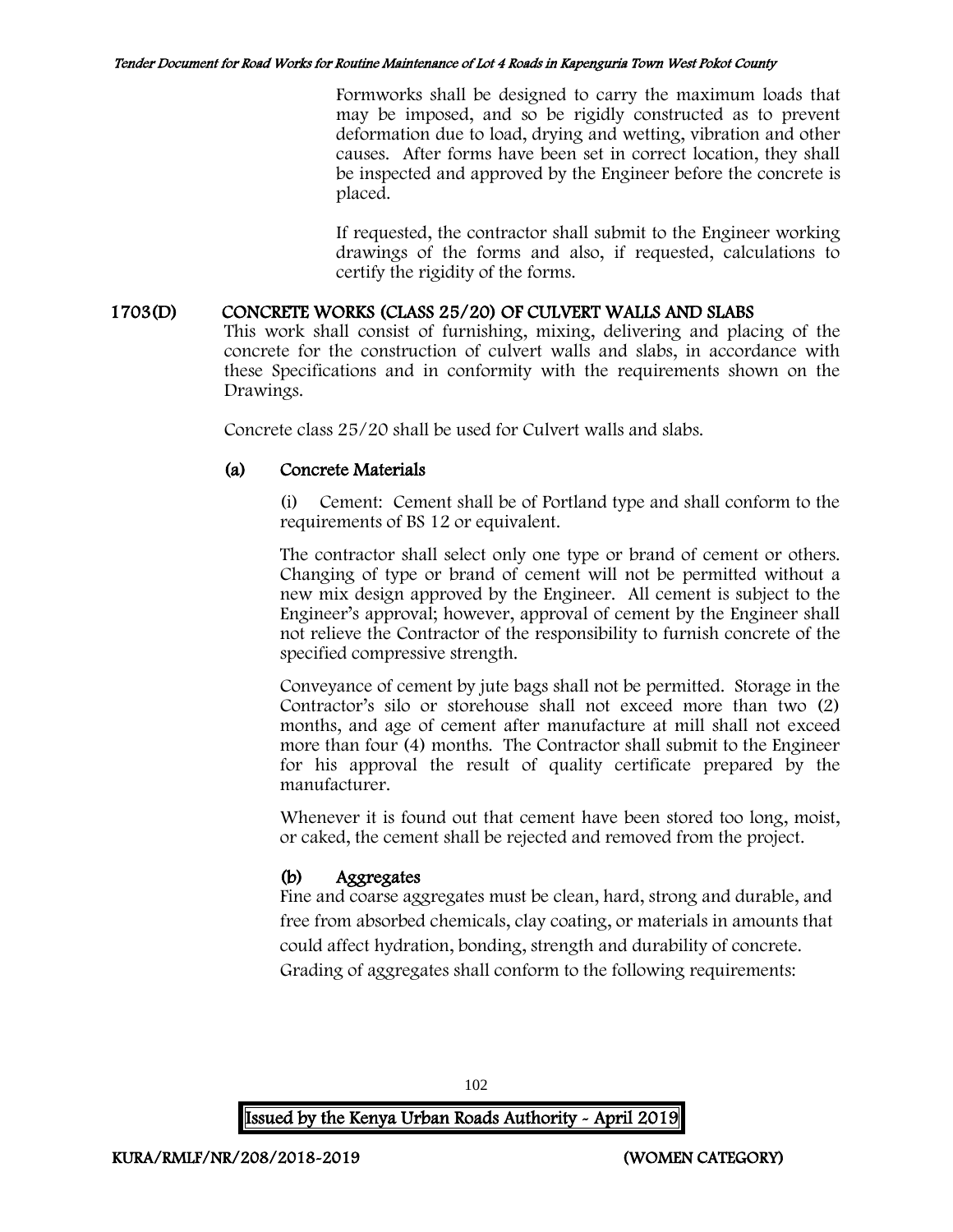| <b>Sieve Size</b> | <b>Percentage by Weight Passing</b> |
|-------------------|-------------------------------------|
| mm                | 100                                 |
| 5<br>mm           | 89-100                              |
| $2.5$ mm          | $60 - 100$                          |
| $1.2 \cdot mm$    | $30 - 100$                          |
| $0.6$ mm          | $15 - 54$                           |
| $0.3$ mm          | $5 - 40$                            |
| $0.15 \text{ mm}$ | $0 - 15$                            |

# (i) Grading of Fine Aggregates

### (ii) Grading of Coarse Aggregates

| Size     |        |    |    | of Amounts finer than each standard sieve percentage by |    |       |          |
|----------|--------|----|----|---------------------------------------------------------|----|-------|----------|
| Coarse   | weight |    |    |                                                         |    |       |          |
| Aggregat | 40     | 30 | 25 | 20                                                      | 15 |       | 局        |
|          | 2.5    |    |    |                                                         |    |       |          |
|          | 100    |    |    | $90 - 100$                                              |    | 30-69 | $0 - 10$ |
|          |        |    |    |                                                         |    |       |          |

Other requirements for aggregates are as follows:

## (iii) Fine Aggregates

Fitness Modulus, AASHTO  $M-6$  :  $2.3-3.1$ Sodium Sulphate Soundness, AASHTO T104: Max. 10% loss Content of Friable Particles AASHTO 112 : Max 1% by weight<br>Sand Equivalent, AASHTO T176 : Min. 75 Sand Equivalent, AASHTO T176

# (iv) Coarse Aggregate

| Abrasion, AASGTO T96                             | : Max. 405 loss        |
|--------------------------------------------------|------------------------|
| Soft Fragment and shale, AASHTO M80              | : Max. $5\%$ by weight |
| Thin and elongated Pieces, AASHTO M80 : Max. 15% |                        |

# (v) Water

All sources of water to be used with cement shall be approved by the Engineer. Water shall be free from injurious quantities of oil,

alkali, vegetable matter and salt as determined by the Engineer.

# (vi) Admixture

Only admixture, which have been tested and approved in the site laboratory through trial mixing for design proportion shall be used. Before selection of admixture, the Contractor shall submit to the Engineer the specific information or guarantees prepared by the admixture supplier.

103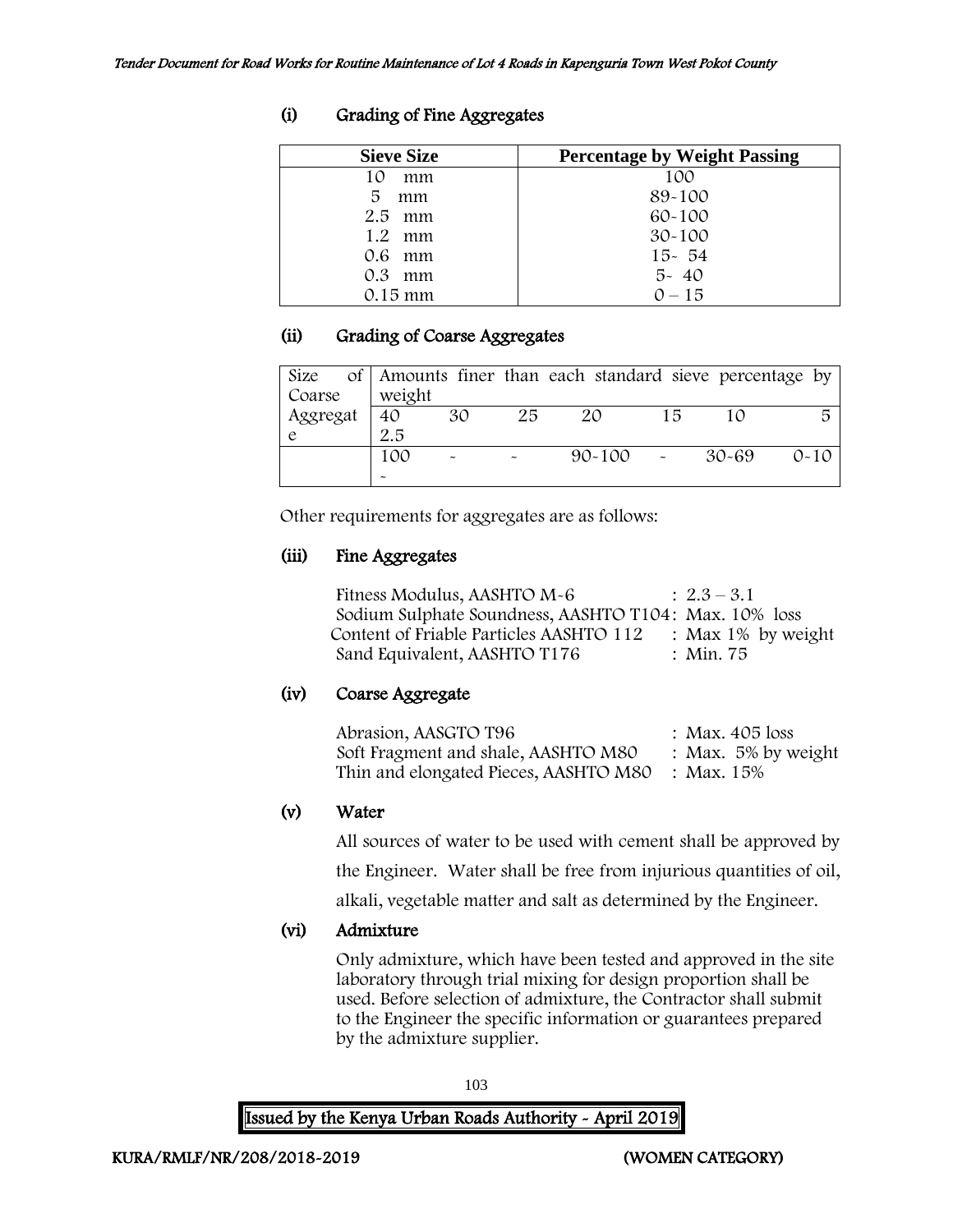The contractor shall not exclude the admixture from concrete proportions.

#### Concrete class 20/20

Concrete class 25/20 shall be used for culvert walls and slabs. The requirements of Concrete class 25/20 are provided as follows unless otherwise the Engineer will designate any alteration.

Design compressive strength (28 days) : 25N/mm<sup>2</sup> Maximum size of coarse aggregates : 20mm Maximum water/cement ratio of 45% with slump of 80mm

#### (d) Proportioning Concrete

The Contractor shall consult with the Engineer as to mix proportions at least thirty (30) days prior to beginning the concrete work. The actual mix proportions of cement, aggregates, water and admixture shall be determined by the Contractor under supervision of the Engineer in the site laboratory.

The Contractor shall prepare the design proportions which has 120% of the strength requirement specified for the designated class of concrete.

No class of concrete shall be prepared or placed until its job-mix proportions have been approved by the Engineer.

#### (e) Concrete Work

#### (ii) Batching

Batching shall be done by weight with accuracy of:

| Cement              | $\frac{1}{2}$ percent |
|---------------------|-----------------------|
| Aggregate           | $\frac{1}{2}$ percent |
| Water and Admixture | : 1 percent.          |

Equipment should be capable of measuring quantities within these tolerances for the smartest batch regularly used, as well as for larger batches.

The accuracy of batching equipment should be checked every month in the presence of the Engineer and adjusted when necessary.

## (iii) Mixing and delivery

104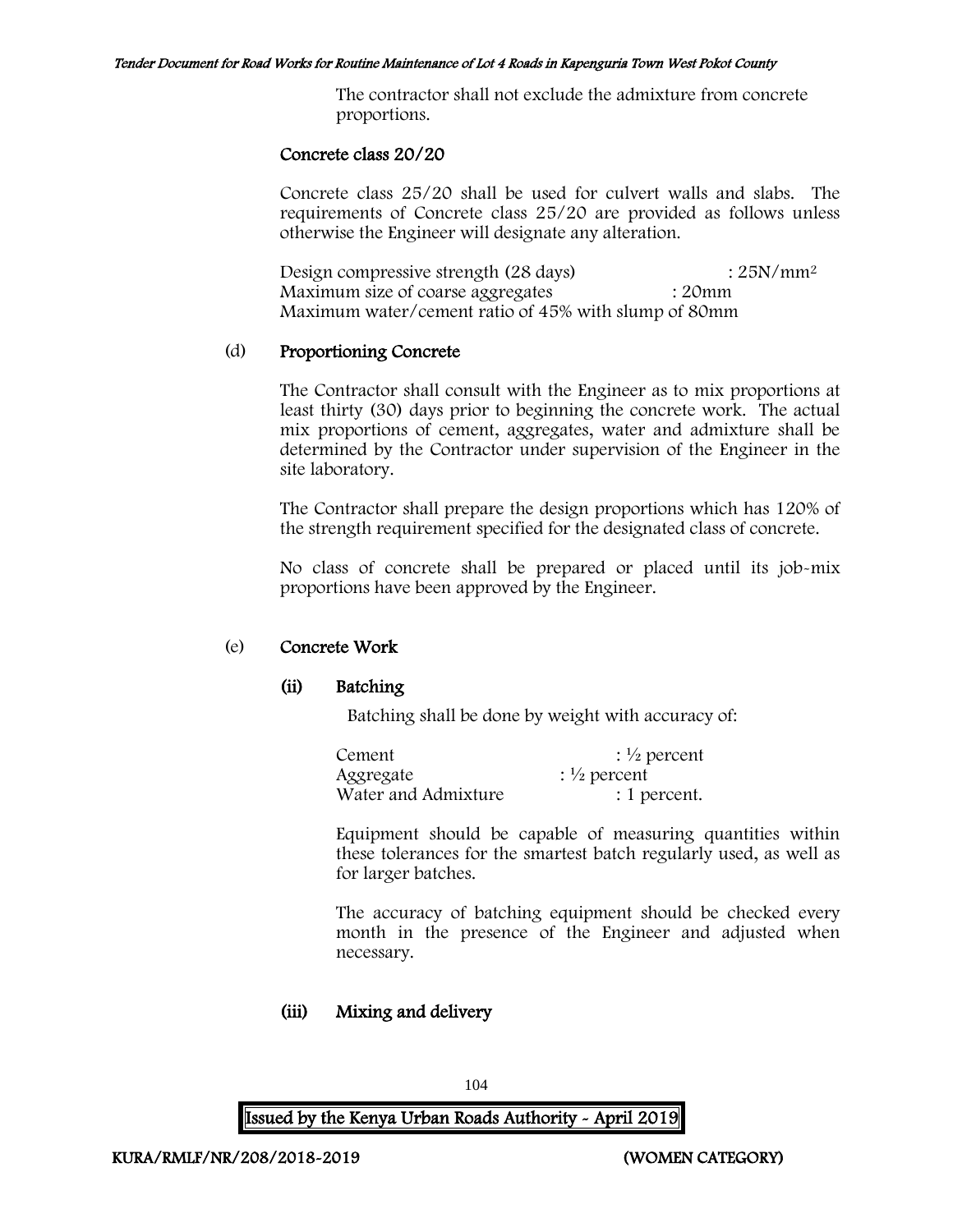Slump of mixed concrete shall be checked and approved at an accuracy of +25mm against designated slump in these specifications.

### (iv) Concrete in hot weather

No concrete shall be placed when the ambient air temperature is expected to exceed thirty three degrees celsius (330c) during placement operations).

### (v) Concreting at night

No concrete shall be mixed, placed or finished when natural light is insufficient, unless an adequate approved artificial lighting system is operated; such night work is subject to approval by the engineer.

## (vi) Placing

In preparation of the placing of concrete, the interior space of forms shall be cleaned and approved by the engineer prior to placing concrete. All temporary members except tie bars to support forms shall be removed entirely from the forms and not buried in the concrete. The use of open and vertical chute shall not be permitted unless otherwise directed by the engineer.

The Contractor shall provide a sufficient number of vibrators to properly compact each batch immediately after it is placed in the forms.

#### (f) Measurement and Payment

Measurements for the Concrete Works Class 20/20 of culvert walls and slabs shall be made in cubic metres for the walls and slabs actually constructed, measured from their dimensions shown on the Drawings. Payment for the Concrete Works (Class 20/20) of culvert walls and slabs shall be the full compensation for furnishing all materials of the concrete mixing, delivering, placing and curing the concrete, equipment and tools, labour and other incidental necessary for the completion of the work in accordance with the Drawings and these Specifications and as directed by the Engineer.

Issued by the Kenya Urban Roads Authority - April 2019

105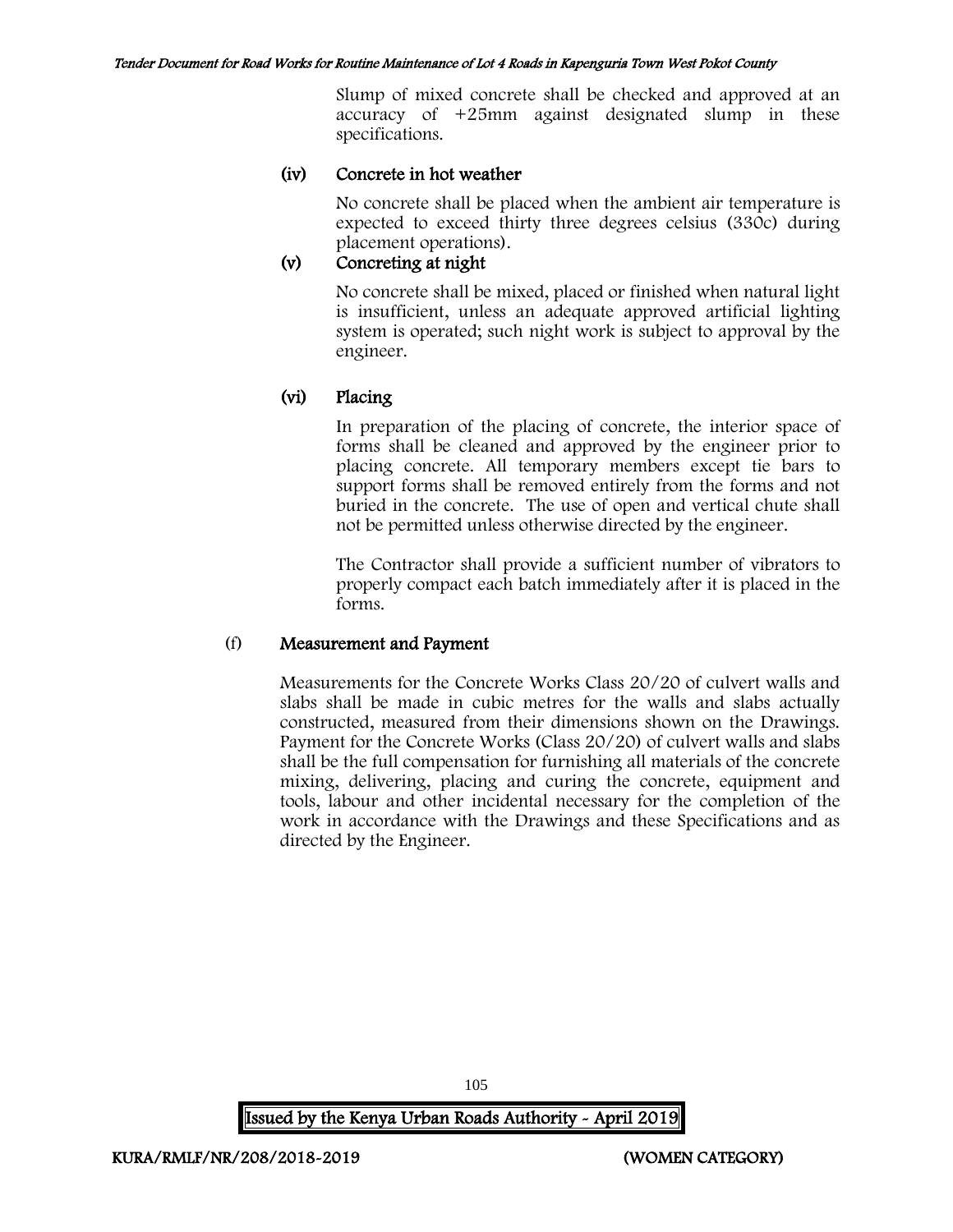#### SECTION 20 - ROAD FURNITURE

#### 2001 ROAD RESERVE BOUNDARY POSTS

Road reserve boundary posts shall be provided as directed by the Engineer and in compliance with Standard Specification clause 2001. They shall be placed at 50m. intervals along the boundary of the road reserve.

#### 2003 EDGE MARKER POST

Edge marker post shall be provided as directed by the Engineer and in compliance with Standard Specification clause clause 2003

### 2004 PERMANENT ROAD SIGNS

Permanent Road Signs shall be provided as directed by the Engineer and in compliance with the requirements of the "Manual for Traffic Signs in Kenya" Part II and standard Specification clause 2004.

#### 2004B EXISTING ROAD SIGNS

Where directed by the Engineer, the Contractor shall take down road signs including all posts, nuts, bolts and fittings, and remove and dispose of the concrete foundation and backfill the post holes. The signs shall be stored as directed by the Engineer.

Measurement and payment for taking down road signs shall be made by the number of signs of any type and size taken down, cleaned and stored as directed.

#### 2005 ROAD MARKING

Paint for road marking shall be internally reflectorised hot applied thermoplastic material in accordance with Clause 219 of the Standard Specification.

The rates inserted in the Bills of Quantities for road marking shall include for prior application of approved tack coat.

### 2005A RAISED PAVEMENT MARKERS – ROAD STUDS

#### **MATERIAL**

Road studs are moulded of acrylonitrile butadiene styrene (ABS) conforming to ASTM Specification D1788 – 68, class 5-2-2 shell filled with inert, thermosetting compound and filler. The lens portion of the marker of the marker is of optical menthly methacrylic.

#### **CONSTRUCTION**

The road studs shall be constructed of high impact ABS containing a multi-biconvex glass lens reflector system. It shall be of monolithic construction, and not less than 98.5. m<sup>2</sup>. The height of the marker shall not exceed 17mm and the underside shall contain a non-honeycomb base (flat).

106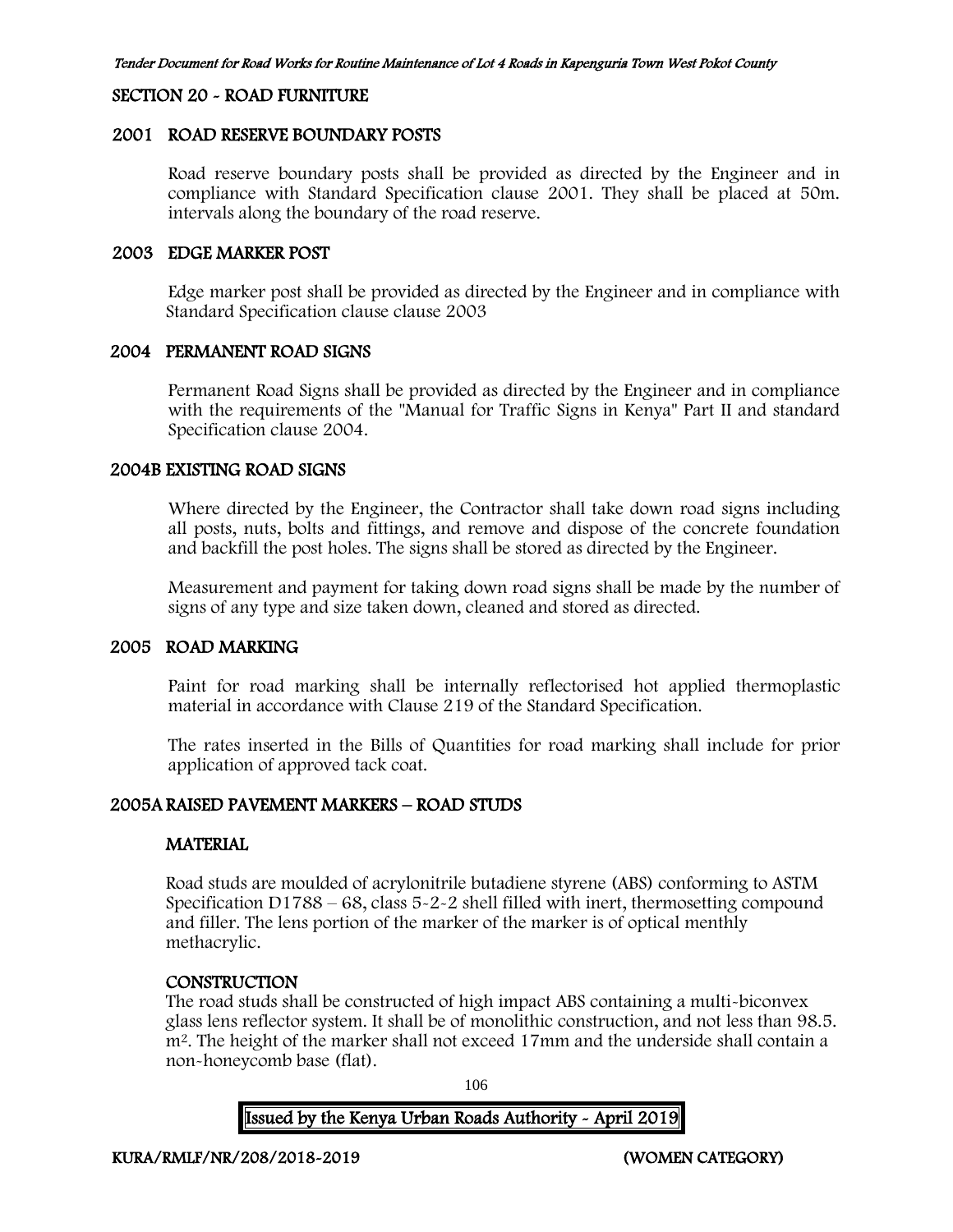### REQUIREMENTS

The markers shall conform to the following requirements

#### Colour

Shall be white, yellow or red as specified and the Retro – reflectance values should conform to the testing procedures of ASTME 809.

#### Impact Resistance

The market shall not crack or break when tested using a 1000-gram weight from a height of 1 metre. (ASTM D 2444) or BS 3900 Part E3.

### Resistance to Water Penetration

Shall not have water penetration behind the lens after submerged in a water bath at 70 + 50 oF for 10 minutes. And it should still meet the reflectance Requirement. BS 998.

### Heat Resistance

Shall comply with the initial brightness as per BS 873 Part IV of 1978

## Night Visibility

The marker shall be bright as per BS 873 Part IV of 1978

#### Compression Resistance

There shall be no cracking sound at a pressure lower than 25 tones as per BS 873 Part IV of 1978.

#### Corrosion Resistance

After immersing a sample of Road stud in a solution containing 30g/1 of sodium chloride for 30 days, there shall not be any signs of corrosion -(BS998).

NOTE: These markers are intended for application directly to pavement surfaces and are compatible with raised pavement makers. These adhesives should be of high quality and tested for conformance to customer requirements.

## ADHESIVES

They shall be of Resin Type–Epoxy of 2 different components part 1 and 2 i.e Adhesive and Reactor without any volatile solvents in both.

| Pot life:             | not less than 20 minutes at 20 $\degree$ C  |
|-----------------------|---------------------------------------------|
| Rotational cure time: | between 20 and 30 minutes at 20 $\degree$ C |
| Hard cure:            | Between 40 and 60 minutes at 20 $\degree$ C |

107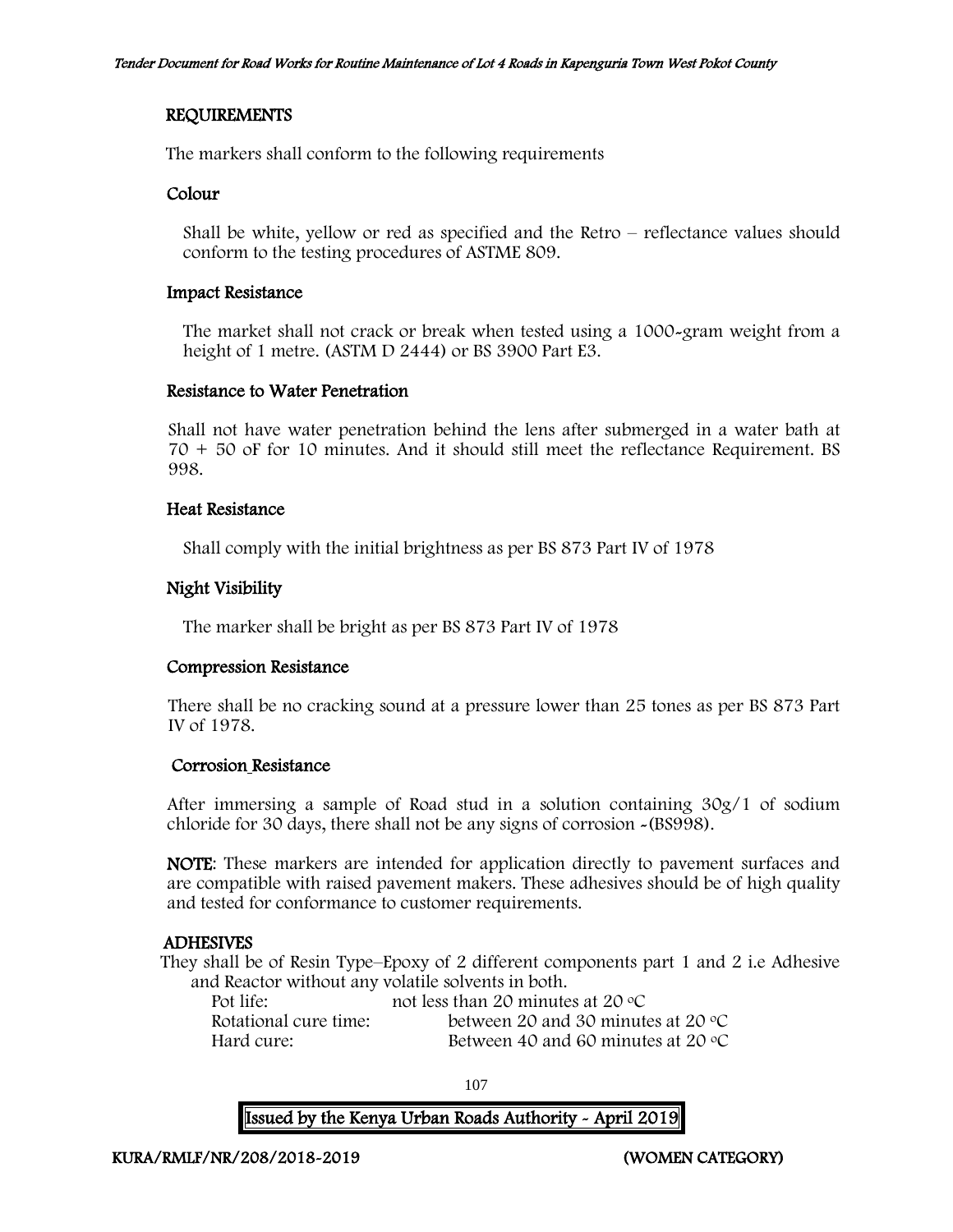# APPLICATION INSTRUCTION

#### Preparation of Pavements

Make sure that the road surface is absolutely dry and free of oil and grease.

#### Mixing of Adhesive

Pour component B into the container of component A. Stir mixture by hand with a wooden or metal stick until uniform Grey Tint without a striae is obtained.

### Installation

Pour the mixture on to the underside of the road stud. Then place the road stud firmly on the road surface. Adhesive should stand out for about 5mm to 10 mm over the edges of the stud.

### Protection from the Traffic

Protect studs from traffic for 2 hours until the adhesive has properly hardened. Try by touching the adhesive.

### NUMBER OF STUDS NEEDED FOR LABORATORY TESTS.

In order to approve a particular type of road stud, 4 sample road studs of each colour shall be submitted.

# 2208 GUARDRAILS

Contrary to the Standard Specification, guardrail posts shall be concrete 200 mm diameter set vertically at least 1.2m into the shoulder as directed by the Engineer. Spacer blocks shall also be made of concrete.

Beams for guardrails shall be "Armco Flexbeam" or similar obtained from a manufacturer approved by the Engineer.

#### 2007 KERBS

# a) Vertical Joints

Vertical joints between adjacent Kerbs shall not be greater than 5 mm in width and shall be filled with a mortar consisting of 1:3 cement: sand by volume.

#### b) Transition between flush and raised kerbs

The transition between flush and raised kerbs (e.g. at bus bays) shall be termed as ramped kerbs. The transition between flush and raised kerbs shall occur within a length of 2.0 m.

108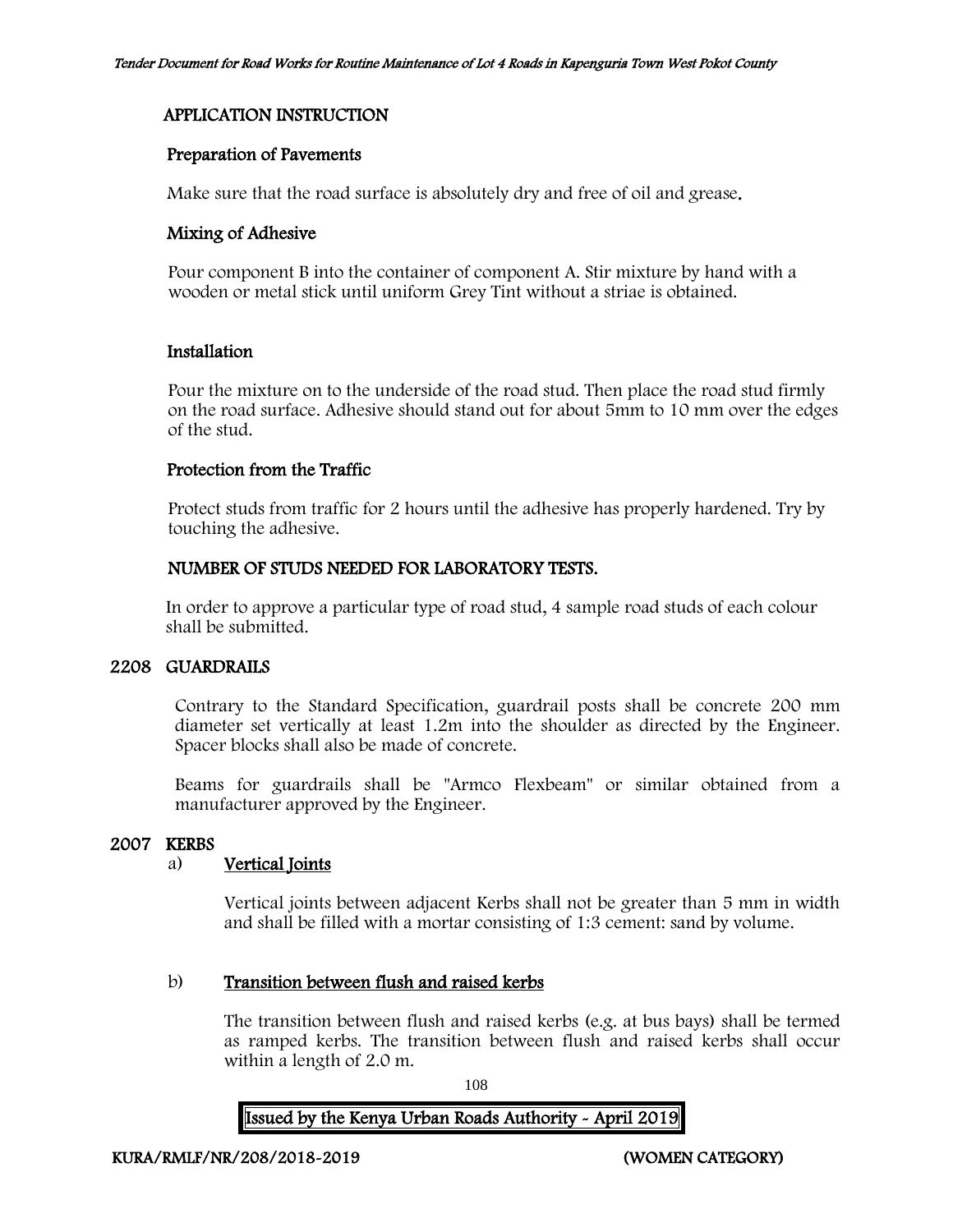#### 2208 KILOMETRE MARKER POSTS

Kilometre marker posts shall be provided as directed by the Engineer and in compliance with Standard Specification clause 2208.

#### 2208 RUMBLE STRIPS

Where directed by the Engineer, the Contractor shall provide, place, trim, shape and compact to line and level asphalt concrete rumble strips on the finished shoulders. This shall be done to the satisfaction of the Engineer

# 2011 MEASUREMENT AND PAYMENT

#### Road reserve boundary posts

Road reserve boundary posts shall be measured by the number erected

#### Permanent road signs

Permanent road signs shall be measured by the number of each particular size erected.

#### Road marking

Road markings in yellow or white material shall be measured in square metres calculated as the plan area painted.

#### Road Studs

Road studs shall be measured by the number of each particular size erected.

#### Guardrail

Guardrail shall be measured by the metre as the length of the guardrail constructed.

# Kerbs

Kerbs shall be measured by the metre as the length of kerb constructed

109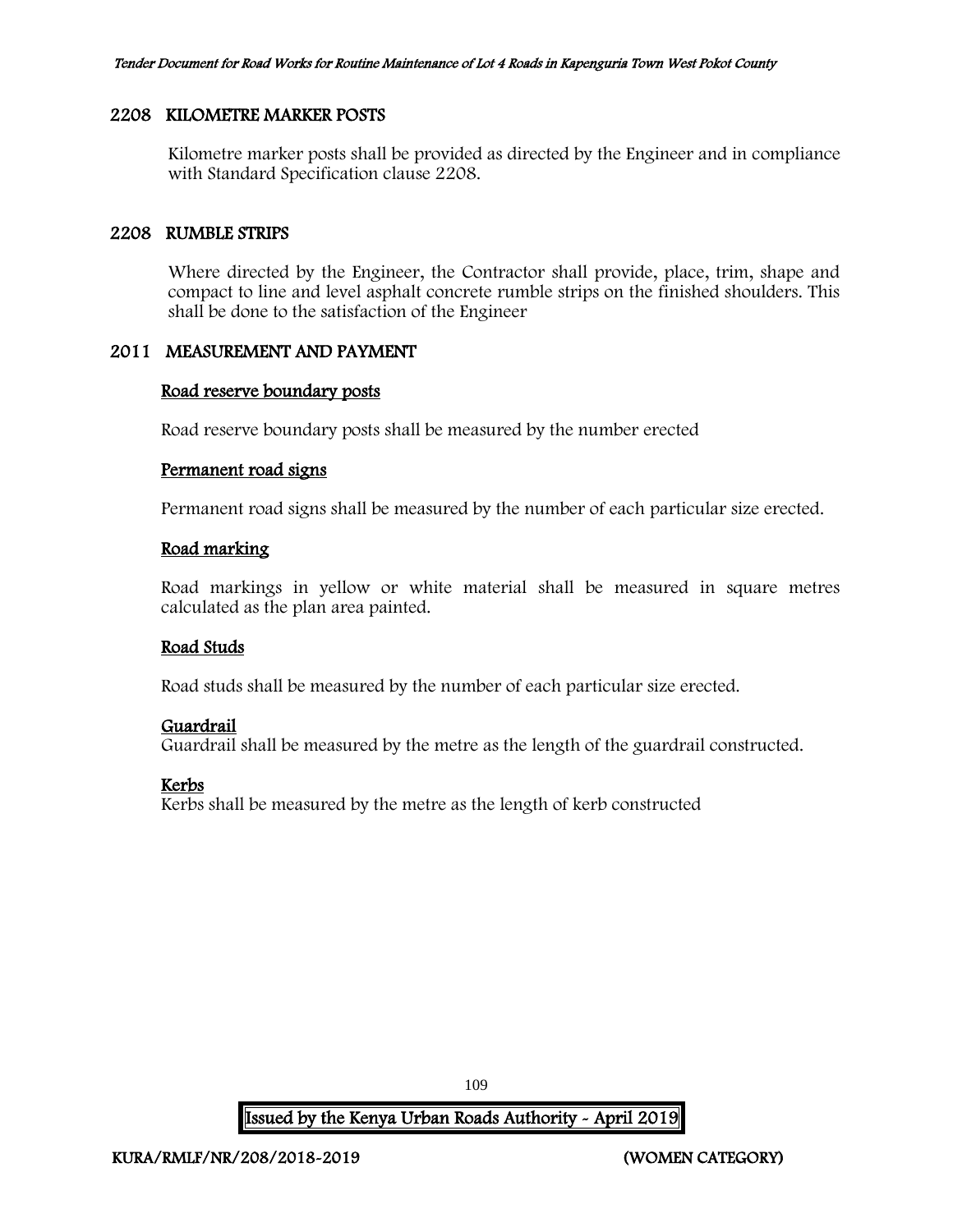#### SECTION 22-DAYWORKS

#### 2202 MEASUREMENTS AND PAYMENT

(a) Plant

Where items of major plant listed in the schedule of Day works are specified by type (e.g. Concrete mixer etc.) the power rating if such items of plant are provided by the Contractor shall not be lower than the power ratings of such plant manufactured within the last two years prior to the date of BID. Any item of major plant employed upon Dayworks that has a power rating lower than specified above shall be paid for at rates lower than those in the schedule of Dayworks. The reduction in the rate payable shall be in proportion to the reduction in power rating below that specified above.

#### SECTION 23: CONCRETE PAVING BLOCKS

This works shall consist of providing, laying and fixing of concrete paving blocks and concrete paving slabs on a sand base on the driveway and walkways and other areas as directed by the Engineer.

#### a. Concrete Paving Blocks

The paving blocks shall be of type S of any shape fitting within a 295 mm square coordinating space and a work size thickness of at least 30 mm. The blocks shall confirm to the requirements of BS 6717:Pt. 1:1986 or Kenya standard equivalent.

The laying shall be broken at intervals of 50 m by concrete ribs of class 25 concrete.

The blocks shall be laid on a 40 mm minimum sand base whose specifications are as in section (b) of this specification.

#### b. Sand For Sand Base

Sand used as bedding for paving blocks and slabs shall be natural sand either pit or river sand. The grading shall conform and be parallel as much as possible to  $KSO2 - 95$  Parts 1 &2: 1984 for zones 1,2 or 3. The other requirements shall be as specified in section 1703 (c ) of Standard Specifications.

#### c. Measurement and Payment

Payment for paving blocks and paving slabs shall be by square metre laid. The rate quoted would include the cost of haulage to site of the blocks, slabs and sand, as no extra payment shall be made for haulage

110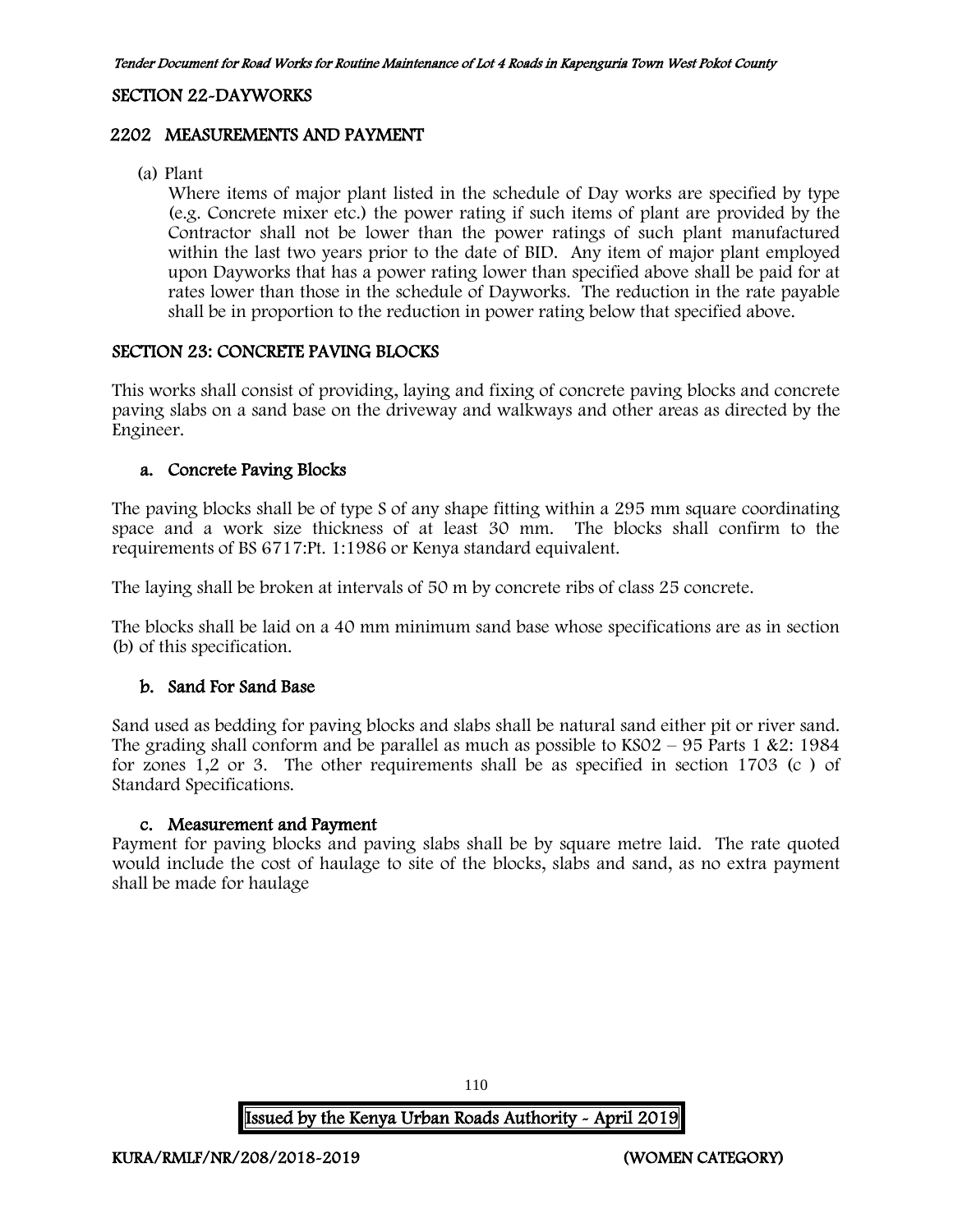# SECTION VI: SUPERVISION AND CONTRACT EVALUATION MANUAL 2012

The Manual refers to the Ministry of Roads 'Supervision and Contract evaluation Manual for Road Maintenance Works 2012.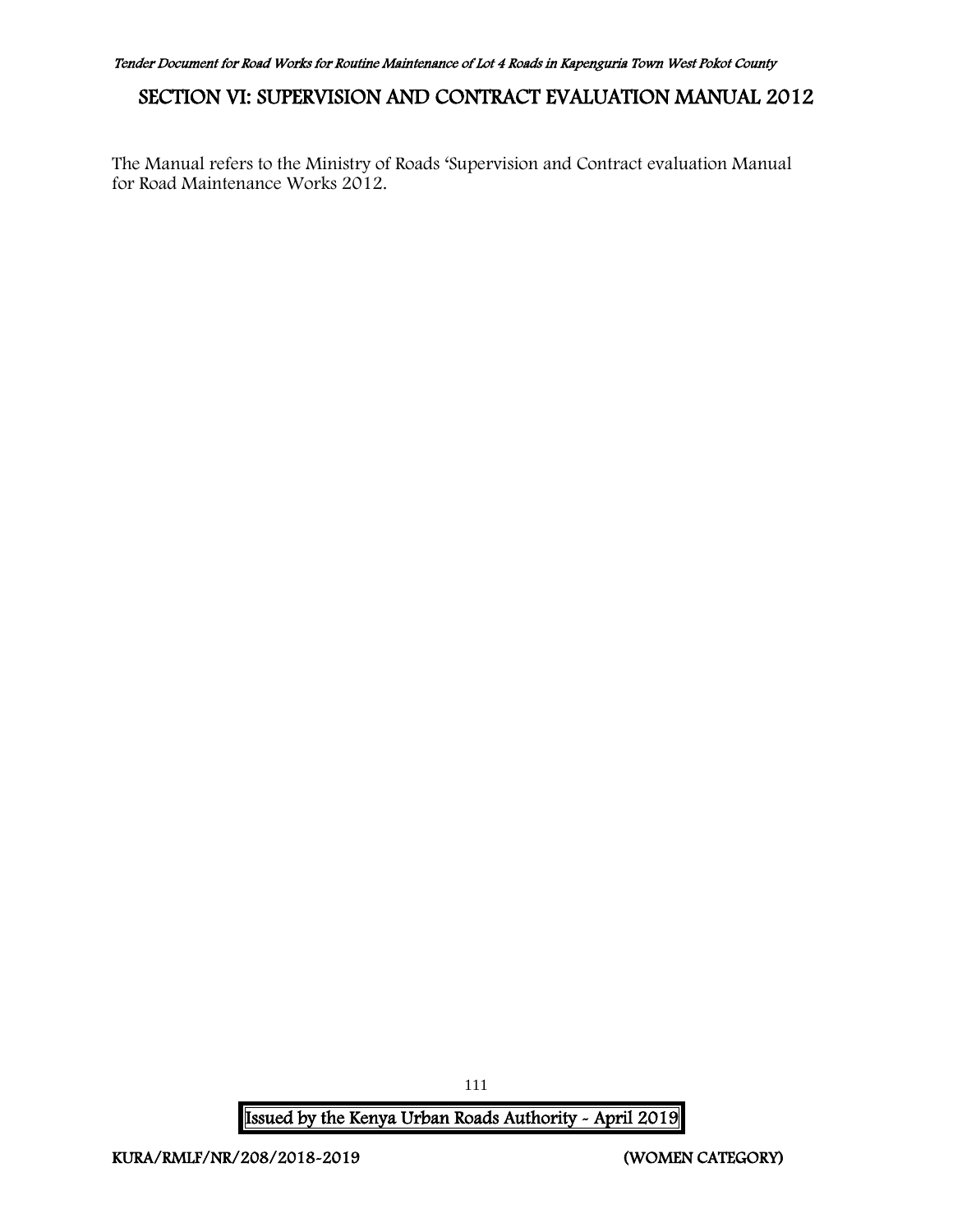# SECTION VII: ROAD MAINTENANCE MANUAL

The Manual refers to the Ministry of Roads 'Road Maintenance Manual, May 2208 Edition'.

Issued by the Kenya Urban Roads Authority - April 2019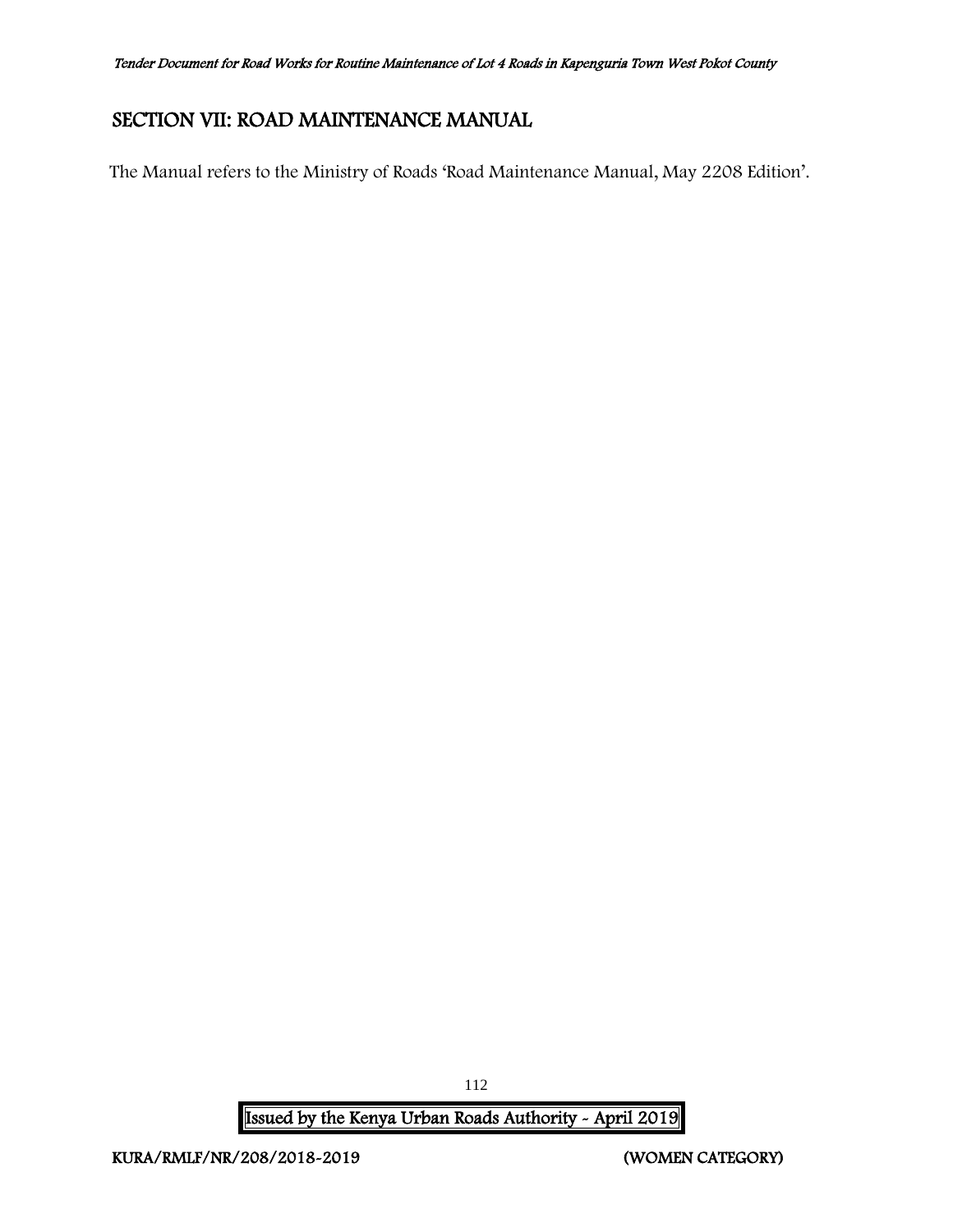# SECTION IX: BILLS OF QUANTITIES

Issued by the Kenya Urban Roads Authority - April 2019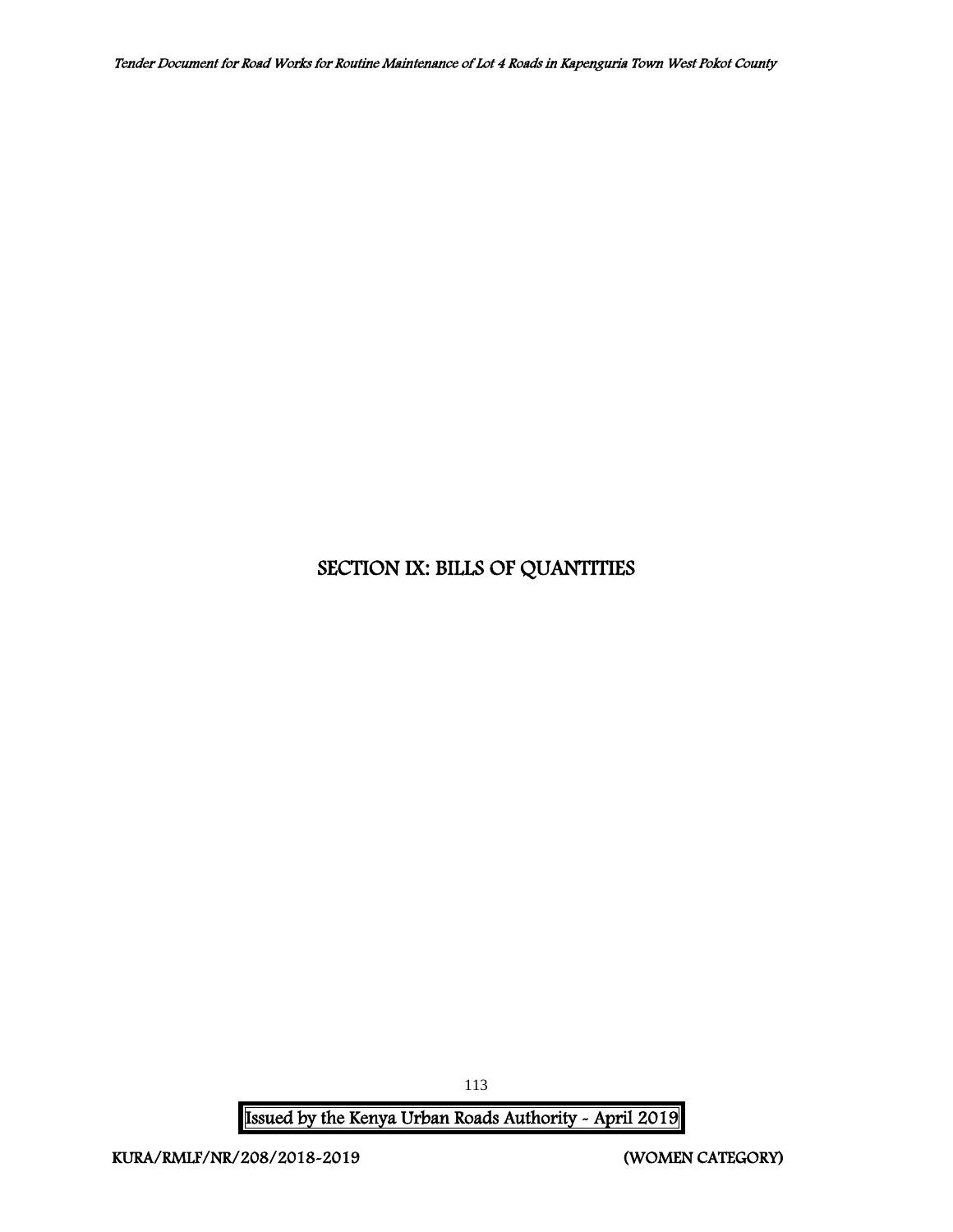#### PREAMBLE TO BILL OF QUANTITIES

- 1. The Bills of Quantities forms part of the Contract Documents and are to be read in conjunction with the Instructions to Bidders, Conditions of Contract Parts I and II, Specifications and Drawings.
- 2. The brief description of the items in the Bills of Quantities is purely for the purpose of identification, and in no way modifies or supersedes the detailed descriptions given in the conditions of Contract and Specifications for the full direction and description of work and materials.
- 3. The Quantities set forth in the Bills of Quantities are estimated, representing substantially the work to be carried out, and are given to provide a common basis for bidding and comparing of Bids. There is no guarantee to the Contractor that he will be required to carry out all the quantities of work indicated under any one particular item or group of items in the Bill of Quantities. The basis of payment shall be the Contractor's rates and the quantities of work actually done in fulfilment of his obligation under the Contract.
- 4. The prices and rates inserted in the Bills of Quantities will be used for valuing the work executed, and the Engineer will only measure the whole of the works executed in accordance with this Contract.
- 5. The rates inserted in any road in the tender shall apply to other roads within the same lot upon written instructions to be issued by the Engineer or his representative during execution of works and shall be used only to pay for activities of similar description and nature which may not have been included in the Bills of Quantities for that road.
- 6. A price or rate shall be entered in ink against every item in the Bills of Quantities with the exception of items that already have Provisional sums affixed thereto. The bidders are reminded that no "nil" or "included" rates or "lump-sum" discounts will be accepted. The rates for various items should include discounts if any. Bidders who fail to comply will be disqualified.
- 7. Provisional sums (including Dayworks) in the Bills of Quantities shall be expended in whole or in part at the discretion of the Engineer or his representative.
- 8. Where there are no quantities against the line item especially on dayworks, the bidder shall only fill his rates
- 9. Quantified instructions shall be extracted from the main BOQ for purposes of part implementation of the works and interim measurements/payments shall be based on the quantified instructions read together with the bills of quantities.

The price and rates entered in the Bills of Quantities shall, except insofar as it is otherwise provided under the Contract, include all Constructional plant to be used, labour, insurance, supervision, compliance testing, materials, erection, maintenance of works, overheads and profits, taxes and duties together with all general risks, liabilities and obligations set out or implied in the Contract, transport, electricity and telephones, water, use and replenishment of all consumables, including those required under the contract by the Engineer and his staff.

Errors in the pricing of the Bills of Quantities will be corrected in accordance with Clause (29) of instructions to bidders.

# Issued by the Kenya Urban Roads Authority - April 2019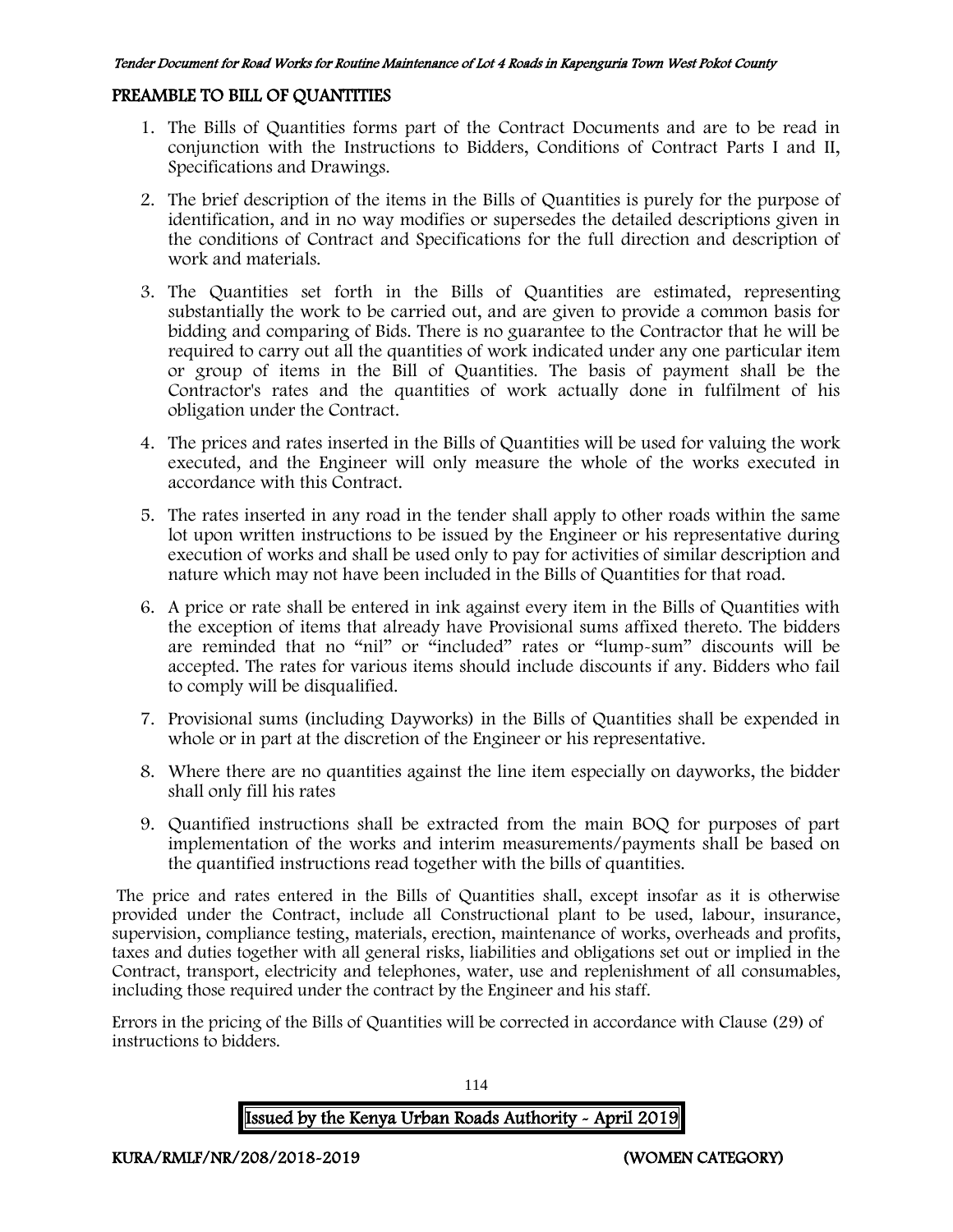| Road Name:         | Routine Maintenance of County Referral Hospital-Governor's Office-Bendera-A1 Junction Road                     |        |          |                        |            |
|--------------------|----------------------------------------------------------------------------------------------------------------|--------|----------|------------------------|------------|
| Package:           | KURA/NR/3-15-18 19-002                                                                                         |        |          |                        |            |
| Contractor         |                                                                                                                |        |          |                        |            |
| Bill of Quantities |                                                                                                                |        |          |                        | Page: 1    |
| Bill No.1          | General: Office administration and overheads/Preliminaries                                                     |        |          |                        | Project:   |
| Item No.           | Description                                                                                                    | Units  | Quantity | Unit Bid<br>Rate (Ksh) | Amount KSh |
| $01 - 80 - 010$    | Provisional sum for off site material testing                                                                  | PC Sum |          | 50,000.00              | 50,000.00  |
| $01 - 80 - 011$    | Extra Over on Item 01-80-010 for the<br>Contractor's Overheads and Profit.                                     | %      |          |                        |            |
| $01 - 80 - 026$    | Prime cost sum for RE's miscellaneous account PC Sum                                                           |        |          | 50,000.00              | 50,000.00  |
| 01-80-027          | Extra Over on Item 01-80-026 for the<br>Contractor's Overheads and Profit.                                     | %      |          |                        |            |
| 01-80-030a         | Prime cost sum for payment of allowances for<br>Engineer's site staff                                          | PC Sum |          | 100,000.00             | 100,000.00 |
| $01 - 80 - 030b$   | Extra Over on Item 01-80-030a for the<br>Contractor's Overheads and Profit.                                    | $\%$   |          |                        |            |
| 01-80-030          | Prime cost sum for wages for RE's site staff<br>inclusive of overtime, taxes and other<br>statutory deductions | PC Sum |          | 100,000.00             | 100,000.00 |
| 01-80-031          | Extra Over on Item 01-80-030 for the<br>Contractor's Overheads and Profit.                                     | %      |          |                        |            |
|                    |                                                                                                                |        |          |                        |            |
|                    | Total Carried Forward to Summary:                                                                              |        |          |                        |            |

Bill No.4 SITE CLEARANCE Project:

Routine Maintenance of County Referral Hospital-Governor's Office-Bendera-A1 Junction Road

Item No. Description Units Quantity Rate (Ksh)

04-50-004 Light Bush clearance M² 2100

Total Carried Forward to Summary:

115

Issued by the Kenya Urban Roads Authority - April 2019

Package: KURA/NR/3-15-18|19-002

Road Name :

Contractor

**Bill of Quantities** 

Page: 2

Amount KSh

Unit Bid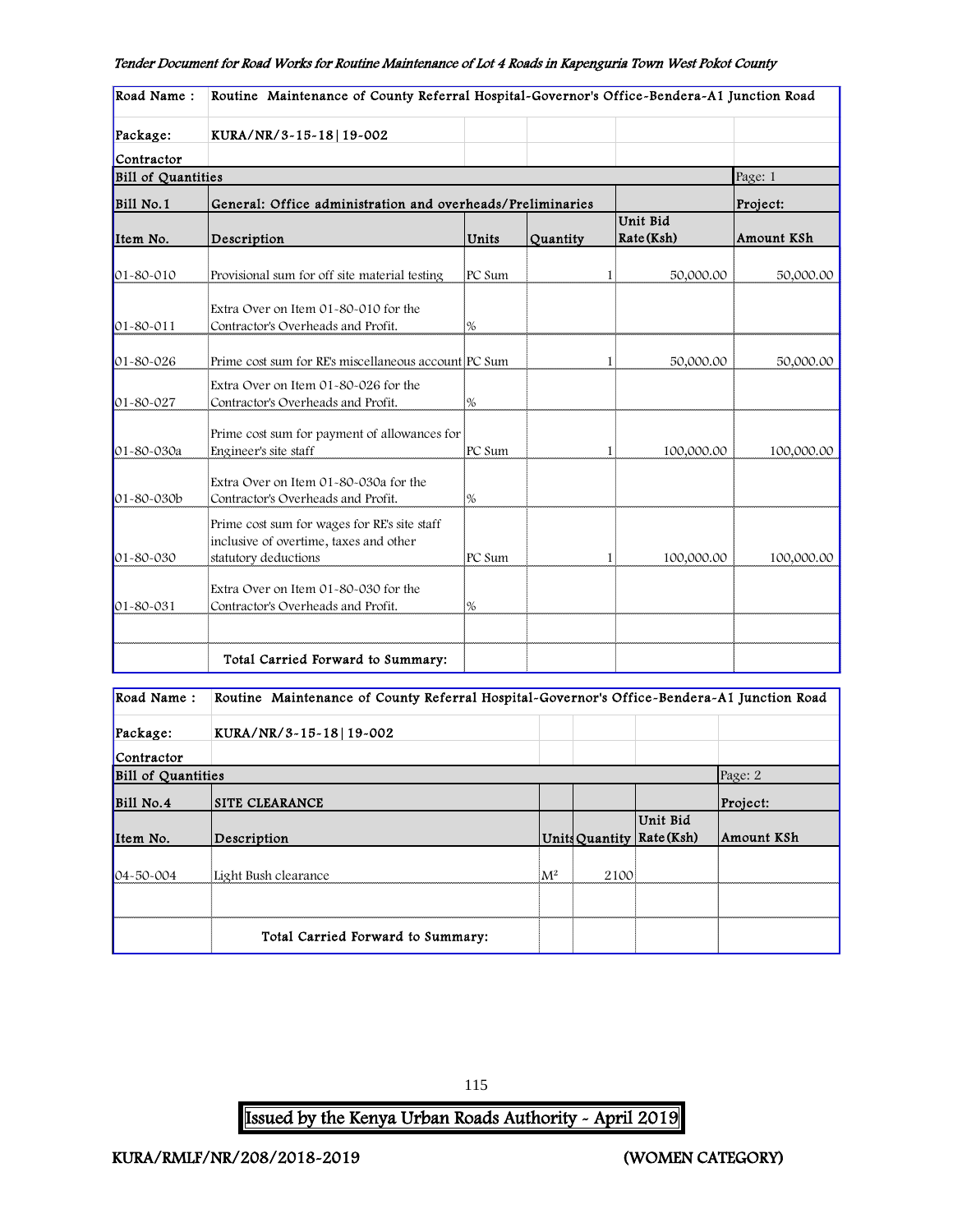| Road Name:                | Routine Maintenance of County Referral Hospital-Governor's Office-Bendera-A1 Junction Road |                 |    |                                       |            |
|---------------------------|--------------------------------------------------------------------------------------------|-----------------|----|---------------------------------------|------------|
| Package:                  | KURA/NR/3-15-18 19-002                                                                     |                 |    |                                       |            |
| Contractor                |                                                                                            |                 |    |                                       |            |
| <b>Bill of Quantities</b> |                                                                                            |                 |    |                                       | Page: 3    |
| Bill No.5                 | <b>EARTHWORKS</b>                                                                          |                 |    |                                       | Project:   |
| Item No.                  | Description                                                                                |                 |    | Unit Bid<br>Units Quantity Rate (Ksh) | Amount KSh |
| $105 - 50 - 008$          | Cut to spoil in soft materials                                                             | ÏМ <sup>3</sup> | 50 |                                       |            |
|                           |                                                                                            |                 |    |                                       |            |
|                           | Total Carried Forward to Summary:                                                          |                 |    |                                       |            |

| Road Name:                | Routine Maintenance of County Referral Hospital-Governor's Office-Bendera-A1 Junction Road                                                                                       |                 |     |                                       |            |
|---------------------------|----------------------------------------------------------------------------------------------------------------------------------------------------------------------------------|-----------------|-----|---------------------------------------|------------|
| Package:                  | KURA/NR/3-15-18 19-002                                                                                                                                                           |                 |     |                                       |            |
| Contractor                |                                                                                                                                                                                  |                 |     |                                       |            |
| <b>Bill of Quantities</b> |                                                                                                                                                                                  |                 |     |                                       | Page: 4    |
| Bill No.8                 | CULVERT AND DRAINAGE WORKS                                                                                                                                                       |                 |     |                                       | Project:   |
| Item No.                  | Description                                                                                                                                                                      |                 |     | Unit Bid<br>Units Quantity Rate (Ksh) | Amount KSh |
|                           | Clean silted drain to free flow condition and cart away                                                                                                                          |                 |     |                                       |            |
| 08-50-002                 | the debris.                                                                                                                                                                      | İMT             | 400 |                                       |            |
|                           | Excavate/desilt, grade to shape inlets outfalls, side drains<br>to free flow conditons including cart to spoil any excess<br>grass debris and soils as and where directed by the |                 |     |                                       |            |
| $08 - 50 - 009$           | Engineer.                                                                                                                                                                        | ${\rm M}^3$     | 400 |                                       |            |
| 08-60-003                 | Clean blocked culverts of all sizes to free flowing<br>conditions                                                                                                                | MT              | 50  |                                       |            |
| $08 - 60 - 030$           | Excavate in soft material for culverts                                                                                                                                           | ${}^{11}M^3$    | 15  |                                       |            |
| $08 - 60 - 031$           | Excavate in hard material for culverts                                                                                                                                           | $\mathrm{M}^3$  | 5   |                                       |            |
| 08-60-033                 | Provide, lay and join 600mm inner dia concrete pipes                                                                                                                             | İMT             | 12  |                                       |            |
| 08-60-035                 | Provide, place and compact class 15/20 concrete                                                                                                                                  | İМ <sup>3</sup> | 6   |                                       |            |
| 08-60-036                 | Provide, place and compact class 25/20 concrete                                                                                                                                  | ${\rm M}^3$     | 4   |                                       |            |
|                           |                                                                                                                                                                                  |                 |     |                                       |            |
|                           | Total Carried Forward to Summary:                                                                                                                                                |                 |     |                                       |            |

116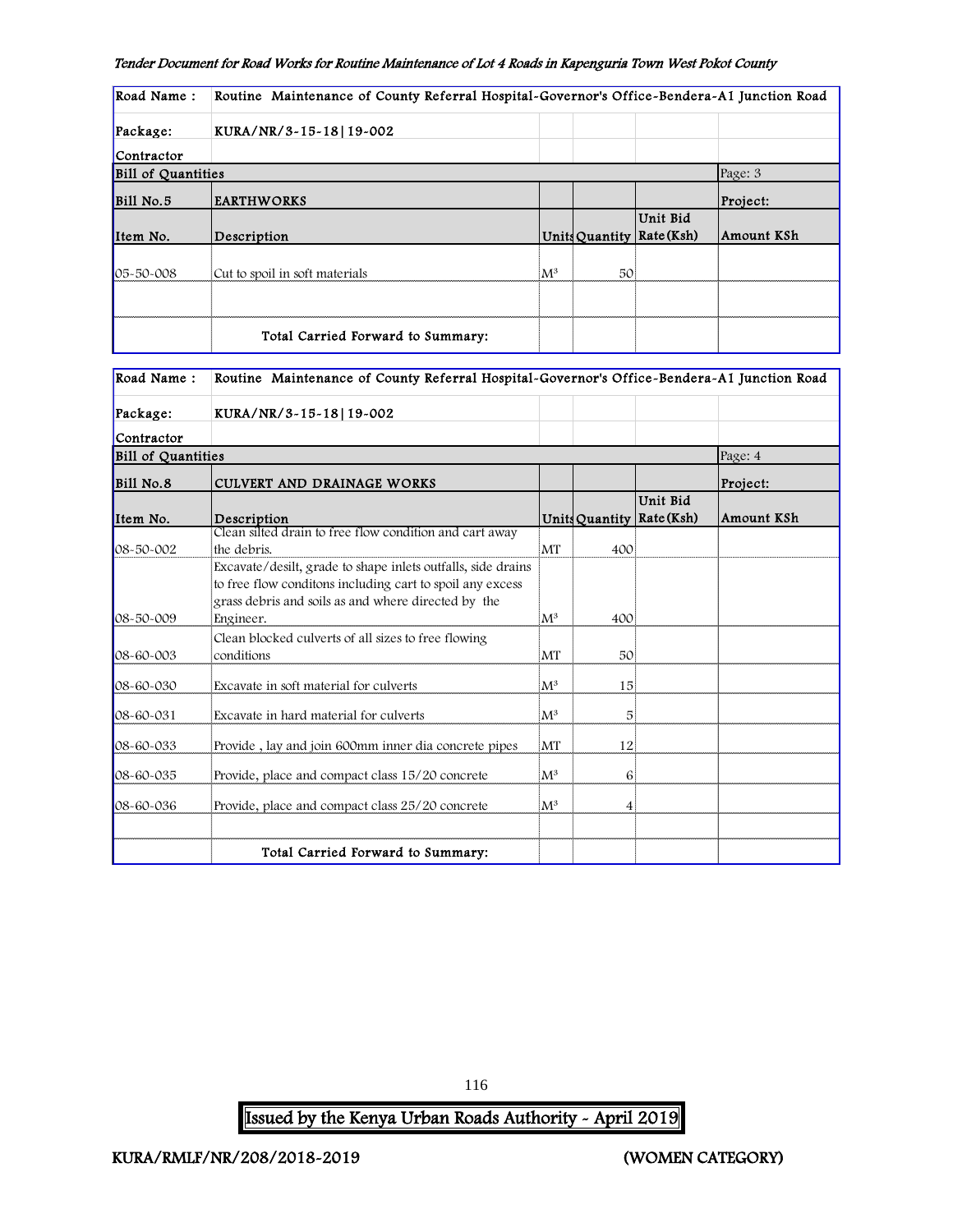| Road Name:                | Routine Maintenance of County Referral Hospital-Governor's Office-Bendera-A1 Junction Road                                                                              |       |     |                                       |            |
|---------------------------|-------------------------------------------------------------------------------------------------------------------------------------------------------------------------|-------|-----|---------------------------------------|------------|
| Package:                  | KURA/NR/3-15-18 19-002                                                                                                                                                  |       |     |                                       |            |
| Contractor                |                                                                                                                                                                         |       |     |                                       |            |
| Contractor                |                                                                                                                                                                         |       |     |                                       |            |
| <b>Bill of Quantities</b> |                                                                                                                                                                         |       |     |                                       | Page: 5    |
| Bill No.11                | PAVED ROADS - SHOULDER MAINTENANCE AND REPAIRS                                                                                                                          |       |     |                                       | Project:   |
| Item No.                  | Description                                                                                                                                                             |       |     | Unit Bid<br>Units Quantity Rate (Ksh) | Amount KSh |
| $11 - 50 - 003$           | Provide, spread, water and compact lateritic (natural)<br>gravel to specified thickness at 95% MDD to shoulders<br>acceses and busbays                                  | $M^3$ | 200 |                                       |            |
| $11 - 60 - 001$           | Cut benches on shoulders, widening and busbays, water,<br>process and compact in accordance with the specification<br>and as directed by the engineer to receive gravel | $M^3$ | 300 |                                       |            |
|                           |                                                                                                                                                                         |       |     |                                       |            |
|                           | Total Carried Forward to Summary:                                                                                                                                       |       |     |                                       |            |

| Road Name:                | Routine Maintenance of County Referral Hospital-Governor's Office-Bendera-A1 Junction<br>Road               |                |                |                          |            |
|---------------------------|-------------------------------------------------------------------------------------------------------------|----------------|----------------|--------------------------|------------|
| Package:                  | KURA/NR/3~15~18 19~002                                                                                      |                |                |                          |            |
| Contractor                |                                                                                                             |                |                |                          |            |
| <b>Bill of Quantities</b> |                                                                                                             |                |                |                          | Page: 3    |
| Bill No.12                | NATURAL MATERIAL BASES AND SUBBASE                                                                          |                |                |                          | Project:   |
| Item No.                  | Description                                                                                                 |                | Units Quantity | Unit Bid<br>  Rate (Ksh) | Amount KSh |
| 12-50-001                 | Hand packed stone base repair including filling of voids<br>with quarry dust                                | $\mathrm{M}^3$ | 90             |                          |            |
| 12-70-002                 | Excavation and spoiling of the existing bituminous<br>layers to any distance where directed by the Engineer | ${\rm M}^3$    | 100            |                          |            |
|                           |                                                                                                             |                |                |                          |            |
|                           | Total Carried Forward to Summary:                                                                           |                |                |                          |            |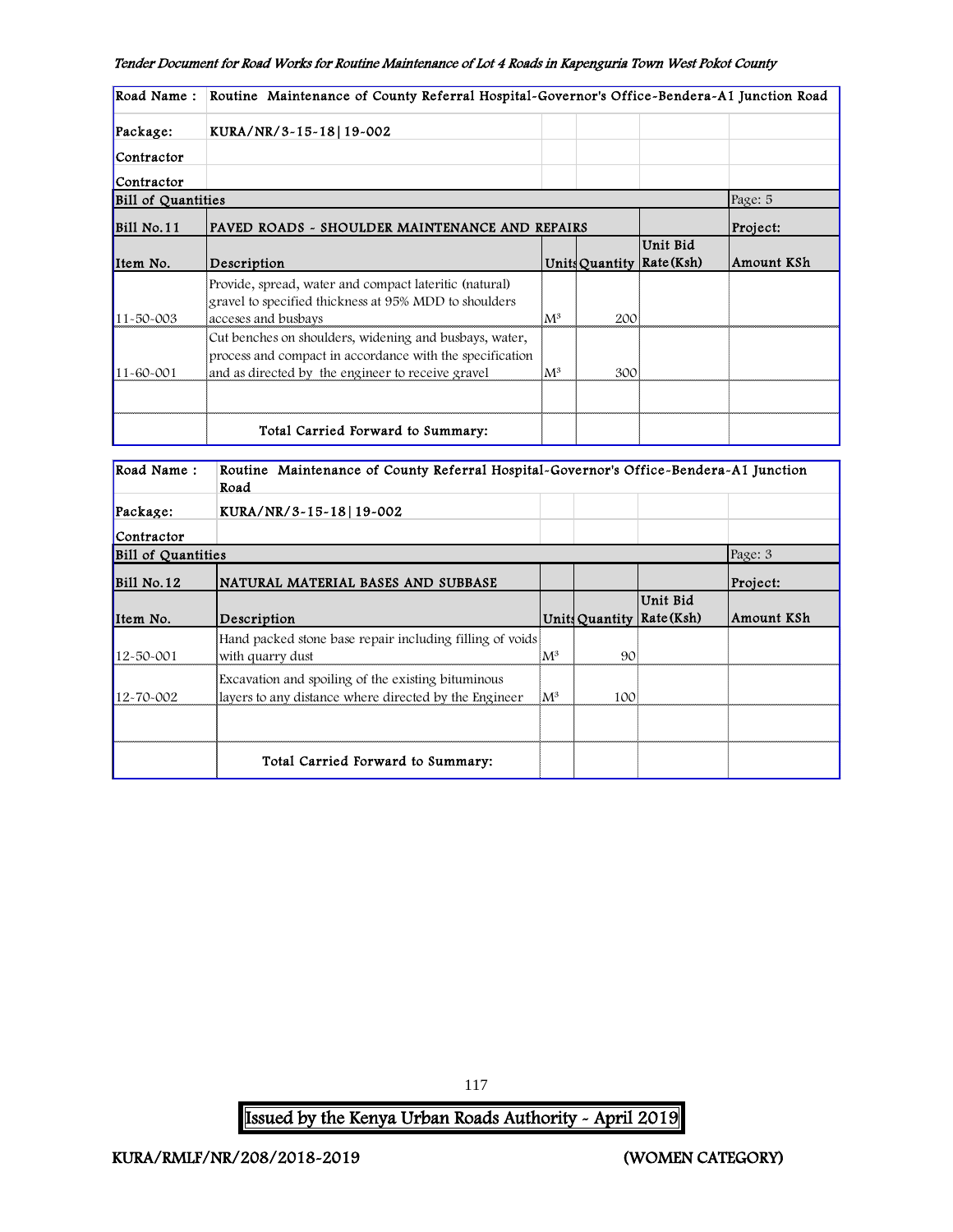| Road Name:                | Routine Maintenance of County Referral Hospital-Governor's Office-Bendera-A1 Junction<br>Road                                                      |       |                |                       |                 |
|---------------------------|----------------------------------------------------------------------------------------------------------------------------------------------------|-------|----------------|-----------------------|-----------------|
| Package:                  | KURA/NR/3-15-18 19-002                                                                                                                             |       |                |                       |                 |
| Contractor                |                                                                                                                                                    |       |                |                       |                 |
| <b>Bill of Quantities</b> |                                                                                                                                                    |       |                |                       | Page: 4         |
| Bill No.15                | BITUMINOUS SURFACE TREATMENT AND SURFACE DRESSING                                                                                                  |       |                |                       | <b>Project:</b> |
| Item No.                  | Description                                                                                                                                        |       | Units Quantity | Unit Bid<br>Rate(Ksh) | Amount KSh      |
| 15-50-001                 | Prepare surface to recieve treatment                                                                                                               | $M^2$ | 600            |                       |                 |
| $15 - 92 - 001$           | Provide and Spray MC 30 cut-back bitumen as prime coat to<br>carriageway, shoulders, busbays and junctions at rate 0.8-1.2<br>lts/m2 as prime coat |       | 600            |                       |                 |
|                           |                                                                                                                                                    |       |                |                       |                 |
|                           | Total Carried Forward to Summary:                                                                                                                  |       |                |                       |                 |

| Road Name:                | Routine Maintenance of County Referral Hospital-Governor's Office-Bendera-A1 Junction Road                      |                |      |                                         |            |
|---------------------------|-----------------------------------------------------------------------------------------------------------------|----------------|------|-----------------------------------------|------------|
| Package:                  | KURA/NR/3~15~18 19~002                                                                                          |                |      |                                         |            |
| Contractor                |                                                                                                                 |                |      |                                         |            |
| <b>Bill of Quantities</b> |                                                                                                                 |                |      |                                         | Page: 5    |
| Bill No.16                | BITUMINOUS MIXES                                                                                                |                |      |                                         | Project:   |
| Item No.                  | Description                                                                                                     |                |      | Unit Bid<br>Units Quantity   Rate (Ksh) | Amount KSh |
| 16-80-001                 | Provide, lay and roll asphalt concrete type 1 (bitument)<br>content 5-6% by weight) as directed by the Engineer | $\mathbb{M}^3$ | 150  |                                         |            |
| 16-80-003                 | Provide and spray K-160 as tack coat at a rate of 0.8-<br>1.0 L/sq metre as directed by the Engineer            |                | 4000 |                                         |            |
| 16-80-004                 | Clearing and cutting of potholes and failed areas                                                               | ${\rm M}^3$    | 30   |                                         |            |
|                           |                                                                                                                 |                |      |                                         |            |
|                           | Total Carried Forward to Summary:                                                                               |                |      |                                         |            |

118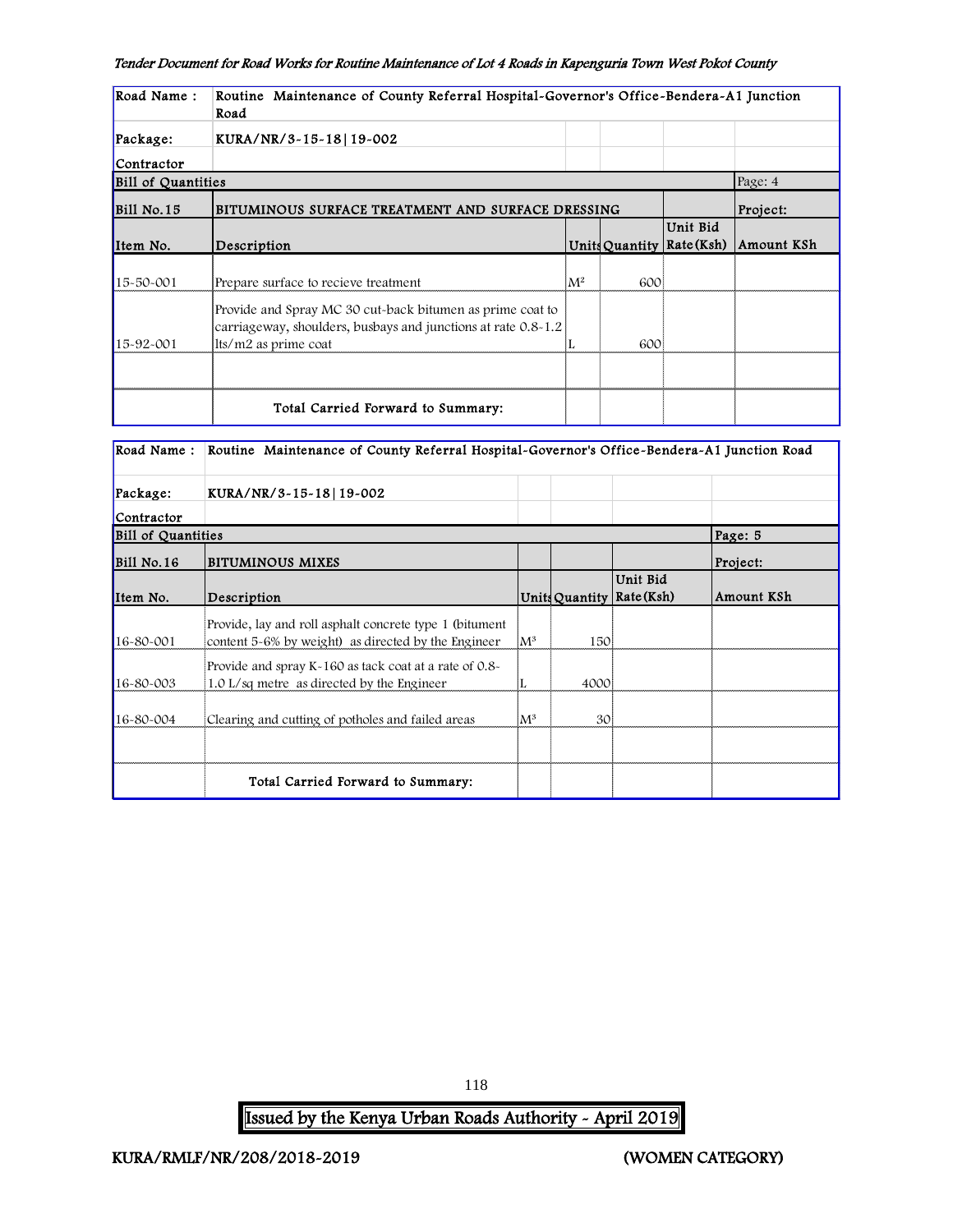| Road Name:                | Routine Maintenance of County Referral Hospital-Governor's Office-Bendera-A1 Junction<br>Road                                                                                                                                          |    |     |                                         |            |
|---------------------------|----------------------------------------------------------------------------------------------------------------------------------------------------------------------------------------------------------------------------------------|----|-----|-----------------------------------------|------------|
| Package:                  | KURA/NR/3~15~18 19~002                                                                                                                                                                                                                 |    |     |                                         |            |
| Contractor                |                                                                                                                                                                                                                                        |    |     |                                         |            |
| <b>Bill of Quantities</b> |                                                                                                                                                                                                                                        |    |     |                                         | Page: 6    |
| Bill No.20                | ROAD FURNITURE REPAIR AND MAINTENANCE                                                                                                                                                                                                  |    |     |                                         | Project:   |
| Item No.                  | Description                                                                                                                                                                                                                            |    |     | Unit Bid<br>Units Quantity   Rate (Ksh) | Amount KSh |
| 20-50-012                 | Excavate for, provide and place 125 x 100 mm<br>class 25/20 precast concrete channels haunched<br>in 100 mm thick class 15/20 concrete base<br>bedding and mortar joined in support to<br>carriageway as directed by the Engineer.     | MT | 500 |                                         |            |
| $20 - 50 - 016$           | Excavate for, provide and place 250 x 125 mm<br>class 25/20 precast concrete raised kerbs<br>haunched in 100 mm thick class 15/20 concrete<br>base bedding and mortar joined in support to<br>carriageway as directed by the Engineer. | MT | 500 |                                         |            |
|                           |                                                                                                                                                                                                                                        |    |     |                                         |            |
|                           | Total Carried Forward to Summary:                                                                                                                                                                                                      |    |     |                                         |            |

| Road Name:                | Routine Maintenance of County Referral Hospital-Governor's Office-Bendera-A1 Junction<br>Road                                                        |       |                                   |            |
|---------------------------|------------------------------------------------------------------------------------------------------------------------------------------------------|-------|-----------------------------------|------------|
| Package:                  | KURA/NR/3-15-18 19-002                                                                                                                               |       |                                   |            |
| Contractor                |                                                                                                                                                      |       |                                   |            |
| <b>Bill of Quantities</b> |                                                                                                                                                      |       |                                   | Page: 7    |
| Bill No.25                | CROSS CUTTING ISSUES                                                                                                                                 |       |                                   | Project:   |
| Item No.                  | Description                                                                                                                                          | Units | Unit Bid<br>Quantity   Rate (Ksh) | Amount KSh |
| 25-50-029a                | Collect, erect, brand and maintain publicity signs<br>and return to the employer upon expiry of the<br>contract period as instructed by the Engineer | No.   |                                   |            |
|                           |                                                                                                                                                      |       |                                   |            |
|                           | Total Carried Forward to Summary:                                                                                                                    |       |                                   |            |

119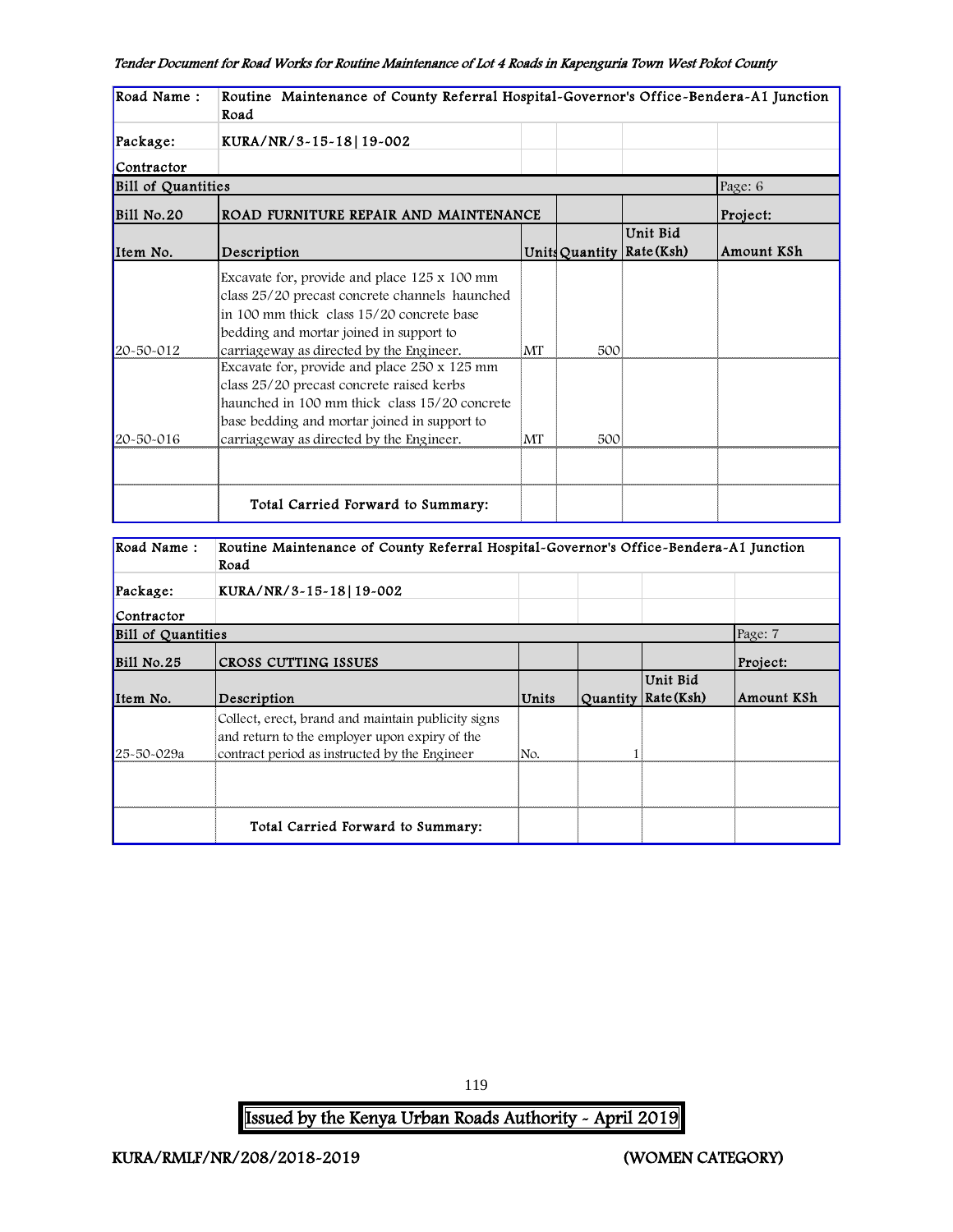| Road Name:         | Routine Maintenance of County Referral Hospital-Governor's Office-Bendera-A1<br>Junction Road |               |  |  |
|--------------------|-----------------------------------------------------------------------------------------------|---------------|--|--|
| Package:           | KURA/NR/3-15-18 19-002                                                                        |               |  |  |
| Contractor         |                                                                                               |               |  |  |
| Bill of Quantities |                                                                                               | Page: 1       |  |  |
|                    | Summary                                                                                       | Project:      |  |  |
| Item No.           | Description                                                                                   | Amount (KShs) |  |  |
|                    | 1 General: Office administration and overheads/Preliminaries                                  |               |  |  |
|                    | 4 SITE CLEARANCE                                                                              |               |  |  |
|                    | <b>5 EARTHWORKS</b>                                                                           |               |  |  |
|                    | 8 CULVERT AND DRAINAGE WORKS                                                                  |               |  |  |
|                    | 11 PAVED ROADS - SHOULDER MAINTENANCE AND REPAIRS                                             |               |  |  |
|                    | 12 NATURAL MATERIAL BASES AND SUBBASE                                                         |               |  |  |
|                    | 15 BITUMINOUS SURFACE TREATMENT AND SURFACE DRESSING                                          |               |  |  |
|                    | <b>16 BITUMINOUS MIXES</b>                                                                    |               |  |  |
|                    | 20 ROAD FURNITURE REPAIR AND MAINTENANCE                                                      |               |  |  |
|                    | 25 CROSS CUTTING ISSUES                                                                       |               |  |  |
|                    |                                                                                               |               |  |  |
|                    | Sub Total                                                                                     |               |  |  |
|                    |                                                                                               |               |  |  |
|                    | VAT @ 16 %                                                                                    |               |  |  |
|                    |                                                                                               |               |  |  |
|                    | <b>Total</b>                                                                                  |               |  |  |
|                    |                                                                                               |               |  |  |
|                    | Carried to page on the form of Tender                                                         |               |  |  |

Issued by the Kenya Urban Roads Authority - April 2019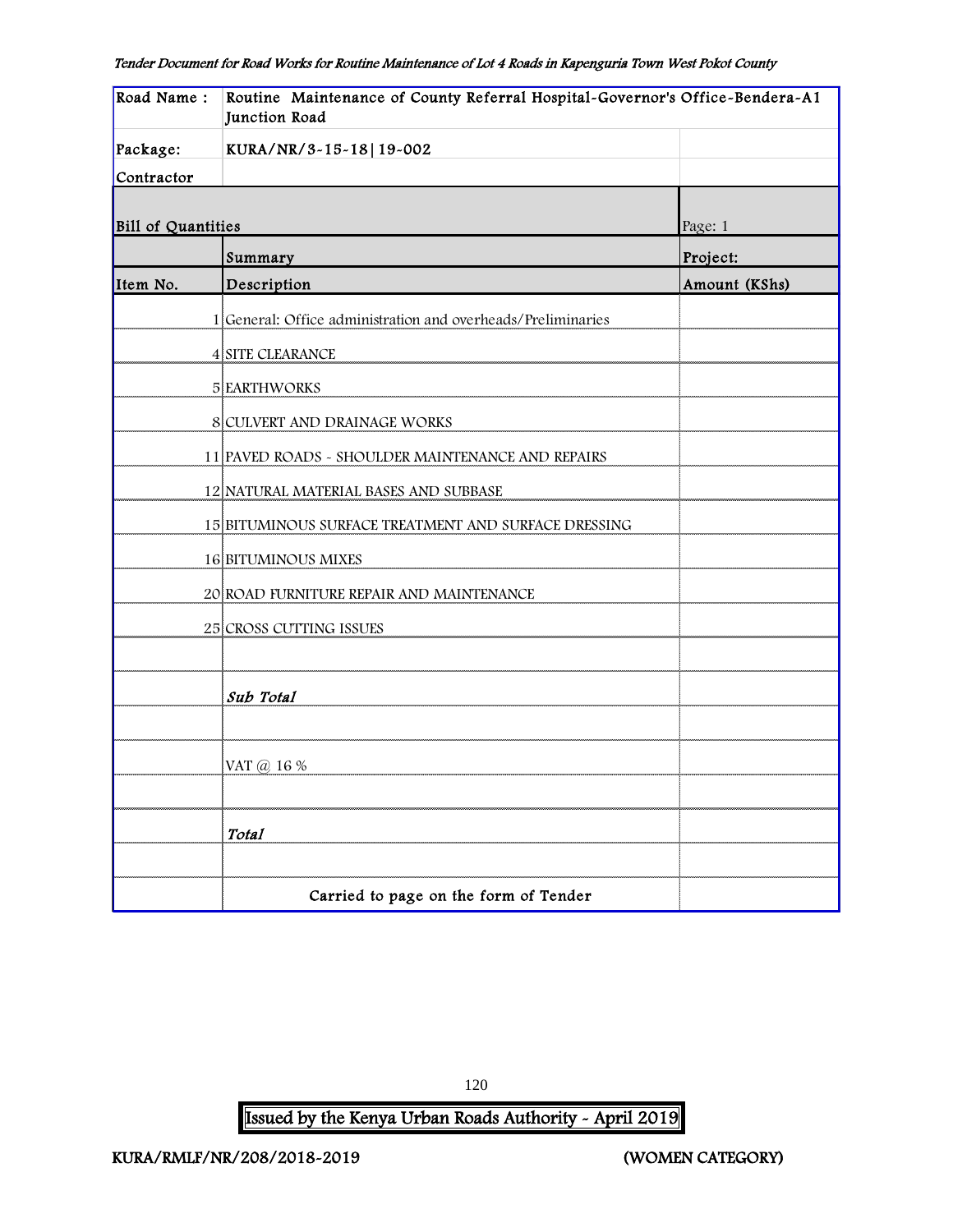# SECTION X: STANDARD FORMS

Issued by the Kenya Urban Roads Authority - April 2019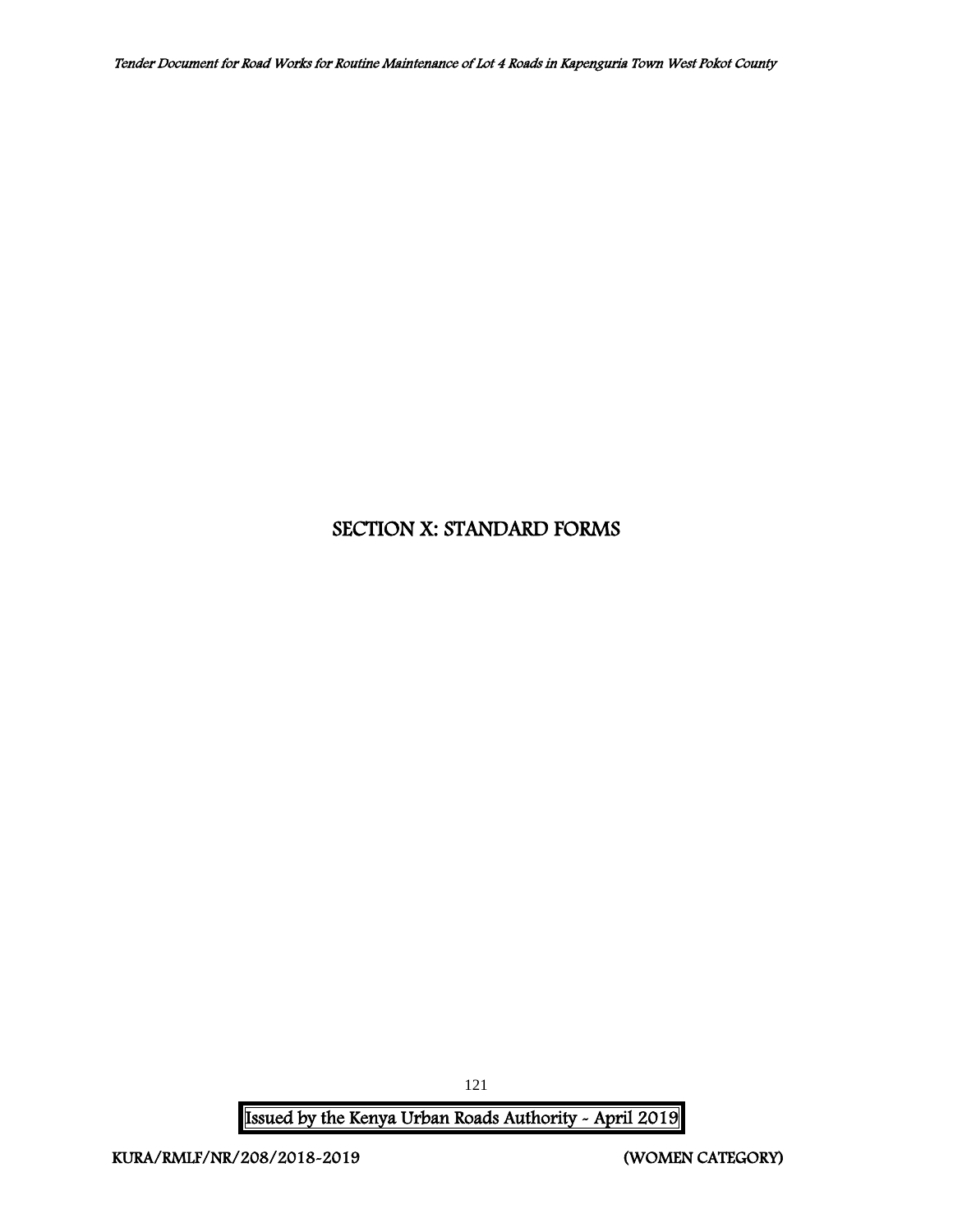# Form of Bid

(NOTE: The Appendix forms part of the Bid. Bidders are required to fill all the blank spaces in this form of Bid and Appendix)

# NAME OF CONTRACT:

### ROUTINE MAINTENANCE OF LOT 4 ROADS IN KAPENGURIA TOWN WEST POKOT **COUNTY**

TO: Director General, Kenya Urban Roads Authority, P. O. Box 41727-02080, NAIROBI, KENYA

Sir,

1. Having examined the Conditions of Contract, Specifications, Bill of Quantities, and Drawings for the execution of the above-named works we, the undersigned, offer to construct and install such works and remedy any defects therein in conformity with the said Bill of Quantities, Conditions of Contract, Specifications and Drawings for the sum of

(Insert amount in words)

………………………………………………………………………………………………..

…………………………………………………………………………………………………

(Insert amount in figures)…………………………………………………………………

as specified in the Appendix to Bid or such other sums as may be ascertained in accordance with the said Conditions.

- 2. We undertake, if our bid is accepted, to commence the works within fourteen (14) days of receipt of the Engineer's order to commence, and to complete and deliver the whole of the works comprised in the contract within the time stated in the Appendix to Bid.
- 3. If our bid is accepted we will, when required, obtain the guarantee of a Bank or other sureties (to be approved by you) to be jointly and severally bound with us in a sum not exceeding 5% of the above named sum for the due performance of the contract under the terms of a Bond to be approved by you.
- 4. We agree to abide by this bid for the period of 90 days from the date fixed for receiving the same and it shall remain binding upon us and may be extended at any time before the expiration of that period.
- 5. We understand that you are not bound to accept the lowest or any bid you may receive.

122 Issued by the Kenya Urban Roads Authority - March, 2019

KURA/RMLF/NR/208/2018-2019 (WOMEN CATEGORY)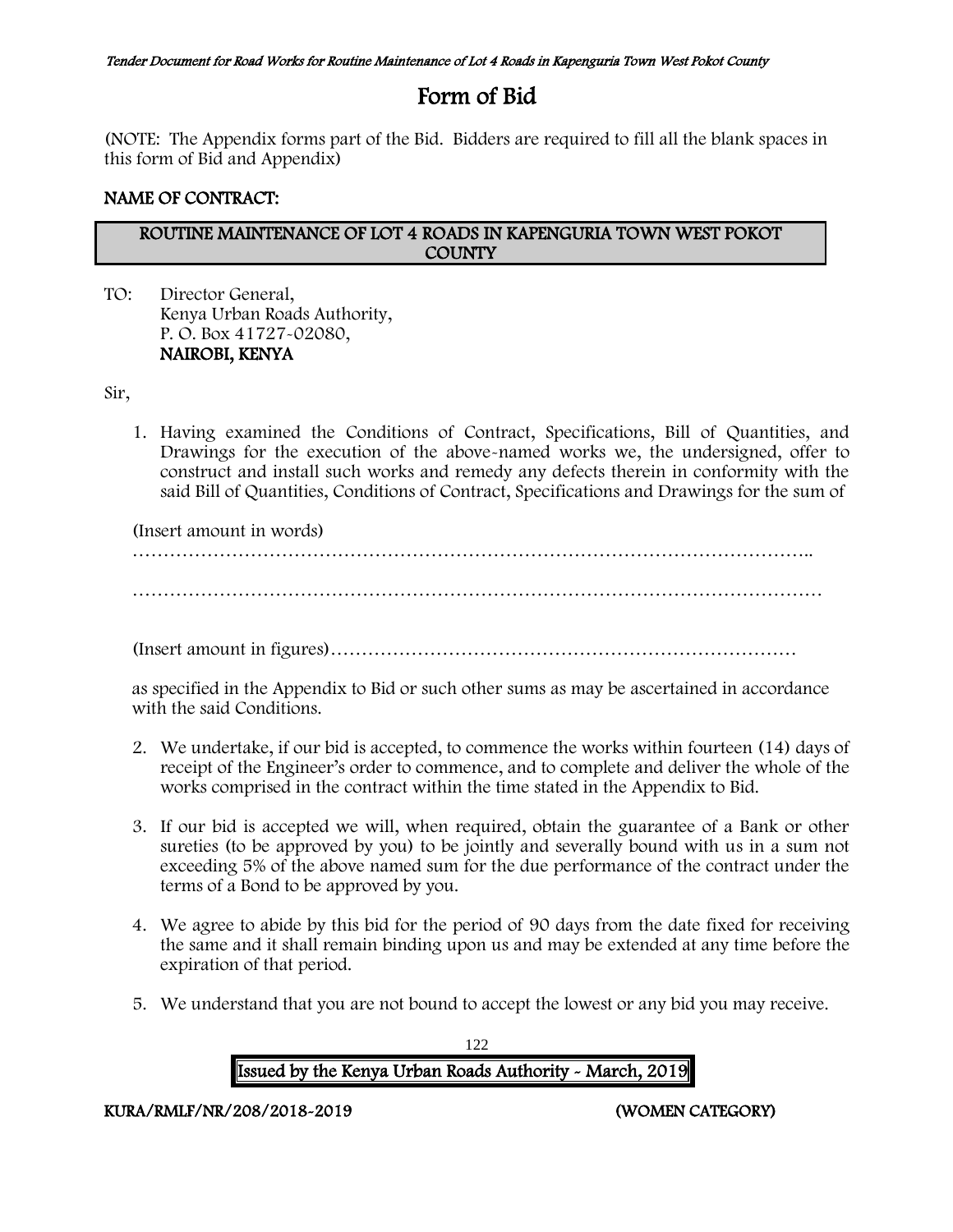6. On the basis of our previous experience we are fully experienced and competent in the type of work included in this tender and we have adequate financial resources to carry out the works described within the period for completion. We are in a position to fulfil the contract for which we have tendered.

123 Issued by the Kenya Urban Roads Authority - March, 2019

KURA/RMLF/NR/208/2018-2019 (WOMEN CATEGORY)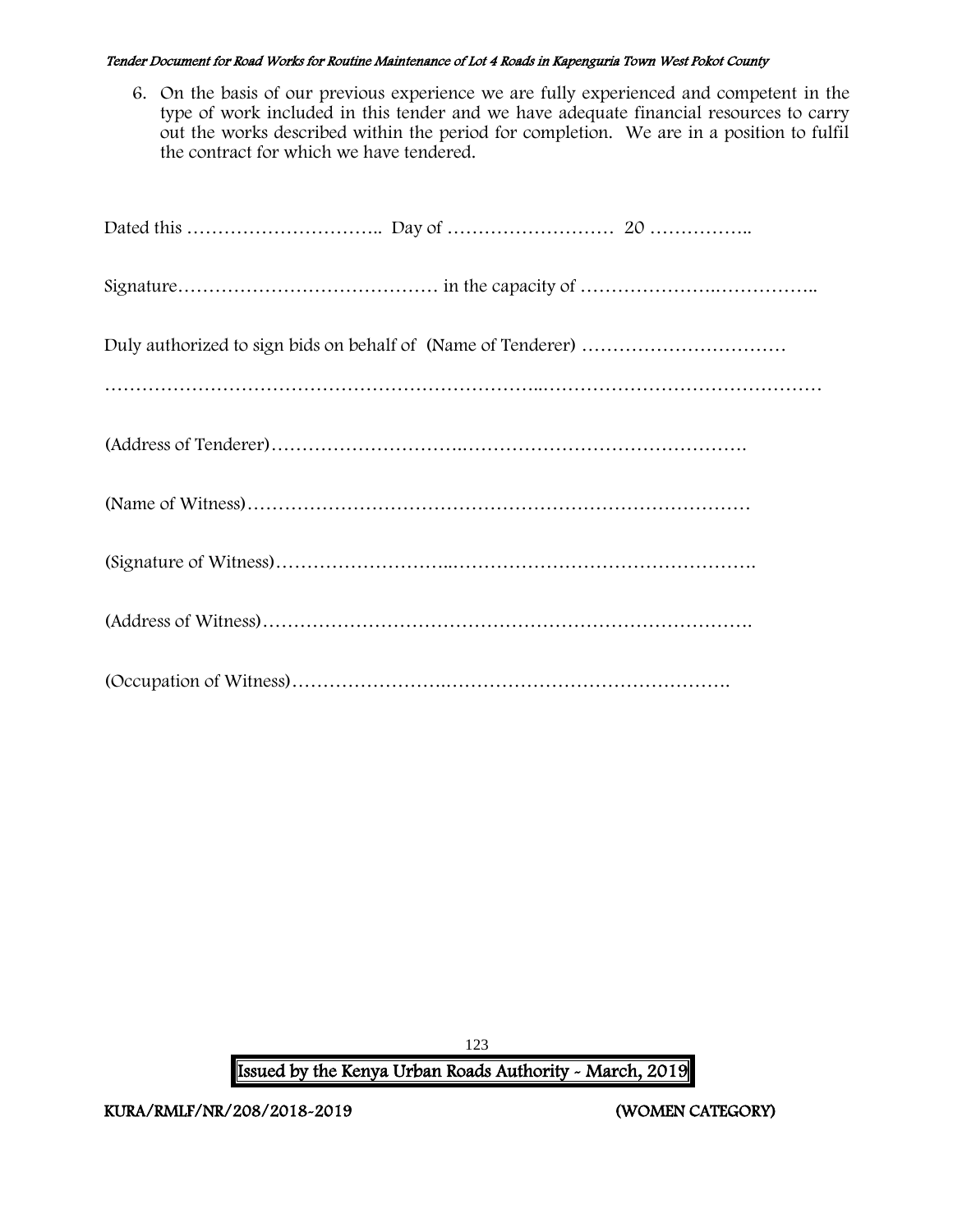Appendix to Form of Bid

Issued by the Kenya Urban Roads Authority - March, 2019

KURA/RMLF/NR/208/2018-2019 (WOMEN CATEGORY)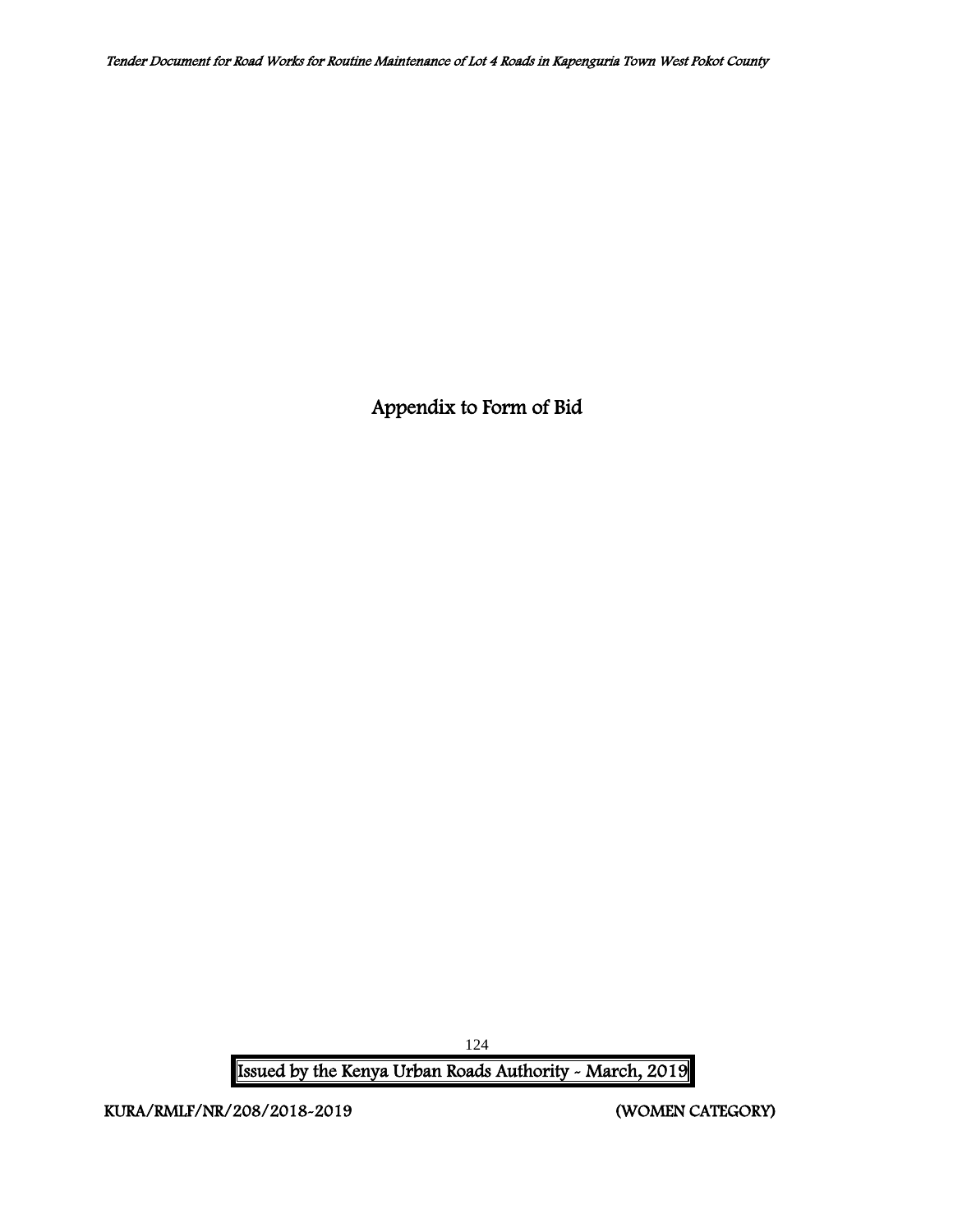| (This appendix forms part of the bid)          |               |                                            |  |  |  |  |  |
|------------------------------------------------|---------------|--------------------------------------------|--|--|--|--|--|
| CONDITIONS OF CONTRACT                         | <b>CLAUSE</b> | <b>AMOUNT</b>                              |  |  |  |  |  |
| <b>Bid Security</b>                            |               | The bidder must fill the Bid Securing      |  |  |  |  |  |
|                                                |               | Declaration Form                           |  |  |  |  |  |
| Instructions in Writing                        | 2.5           | Execution of works under site instructions |  |  |  |  |  |
|                                                |               | from Resident Engineer to commence         |  |  |  |  |  |
|                                                |               | within three (3) days                      |  |  |  |  |  |
| Amount of Performance Security                 | 10.1          | 1 per cent of Tender Sum in the form of    |  |  |  |  |  |
| (Unconditional Bank Guarantee)                 |               | Unconditional Bank Guarantee               |  |  |  |  |  |
| Program to be submitted                        | 14.1          | Immediately after issuance of Order to     |  |  |  |  |  |
|                                                |               | Commence                                   |  |  |  |  |  |
| Cash flow estimate to be submitted             | 14.3          | Immediately after issuance of Order to     |  |  |  |  |  |
|                                                |               | Commence                                   |  |  |  |  |  |
| Minimum amount of Third-Party Insurance        | 23.2          | 1% of the Contract Sum                     |  |  |  |  |  |
|                                                |               |                                            |  |  |  |  |  |
| Period for commencement, from Engineer's       | 41.1          | 14 days                                    |  |  |  |  |  |
| order to commence                              |               |                                            |  |  |  |  |  |
| Time for completion                            | 43.1          | 6 months                                   |  |  |  |  |  |
| Amount of liquidated damages                   | 47.2          | 0.05% of Contract Sum per day              |  |  |  |  |  |
| Limit of liquidated damages                    | 47.2          | 5% of Contract Sum                         |  |  |  |  |  |
|                                                |               |                                            |  |  |  |  |  |
| Defects Liability period                       | 60.3          | 1 month                                    |  |  |  |  |  |
| Percentage of Retention                        | 60.3          | 5% of Interim Payment Certificate          |  |  |  |  |  |
| Limit of Retention Money                       | 60.3          | 5% of Contract Sum                         |  |  |  |  |  |
| Minimum amount of interim certificates         | 60.2          | Kshs 500,000.00                            |  |  |  |  |  |
|                                                |               |                                            |  |  |  |  |  |
| Time within which payment to be made after     | 60.10         | 28 days                                    |  |  |  |  |  |
| Interim Payment Certificate signed by Engineer |               |                                            |  |  |  |  |  |
| Time within which payment to be made after     | 60.10         | 28 days                                    |  |  |  |  |  |
| Final Payment Certificate signed by Engineer   |               |                                            |  |  |  |  |  |
| Appointer of Adjudicator                       | 67.3          | The Chartered Institute of Arbitrators     |  |  |  |  |  |
|                                                |               | (Kenya)                                    |  |  |  |  |  |
| Notice to Employer and Engineer                | 68.2          | The Employers address is:                  |  |  |  |  |  |
|                                                |               | The Director General,                      |  |  |  |  |  |
|                                                |               | Kenya Urban Roads Authority (KURA),        |  |  |  |  |  |
|                                                |               | P.O. Box 41727 - 02080                     |  |  |  |  |  |
|                                                |               | <b>NAIROBI</b>                             |  |  |  |  |  |
|                                                |               |                                            |  |  |  |  |  |
|                                                |               | The Engineer's address is:                 |  |  |  |  |  |
|                                                |               | Director-(RACM)                            |  |  |  |  |  |
|                                                |               | Kenya Urban Roads Authority (KURA),        |  |  |  |  |  |
|                                                |               | P.O. Box 41727 - 02080                     |  |  |  |  |  |
|                                                |               | <b>NAIROBI</b>                             |  |  |  |  |  |

# Appendix to Form of Bid

Signature of Tenderer…………………………………….……. Date ………………………

125

# Issued by the Kenya Urban Roads Authority - March, 2019

KURA/RMLF/NR/208/2018-2019 (WOMEN CATEGORY)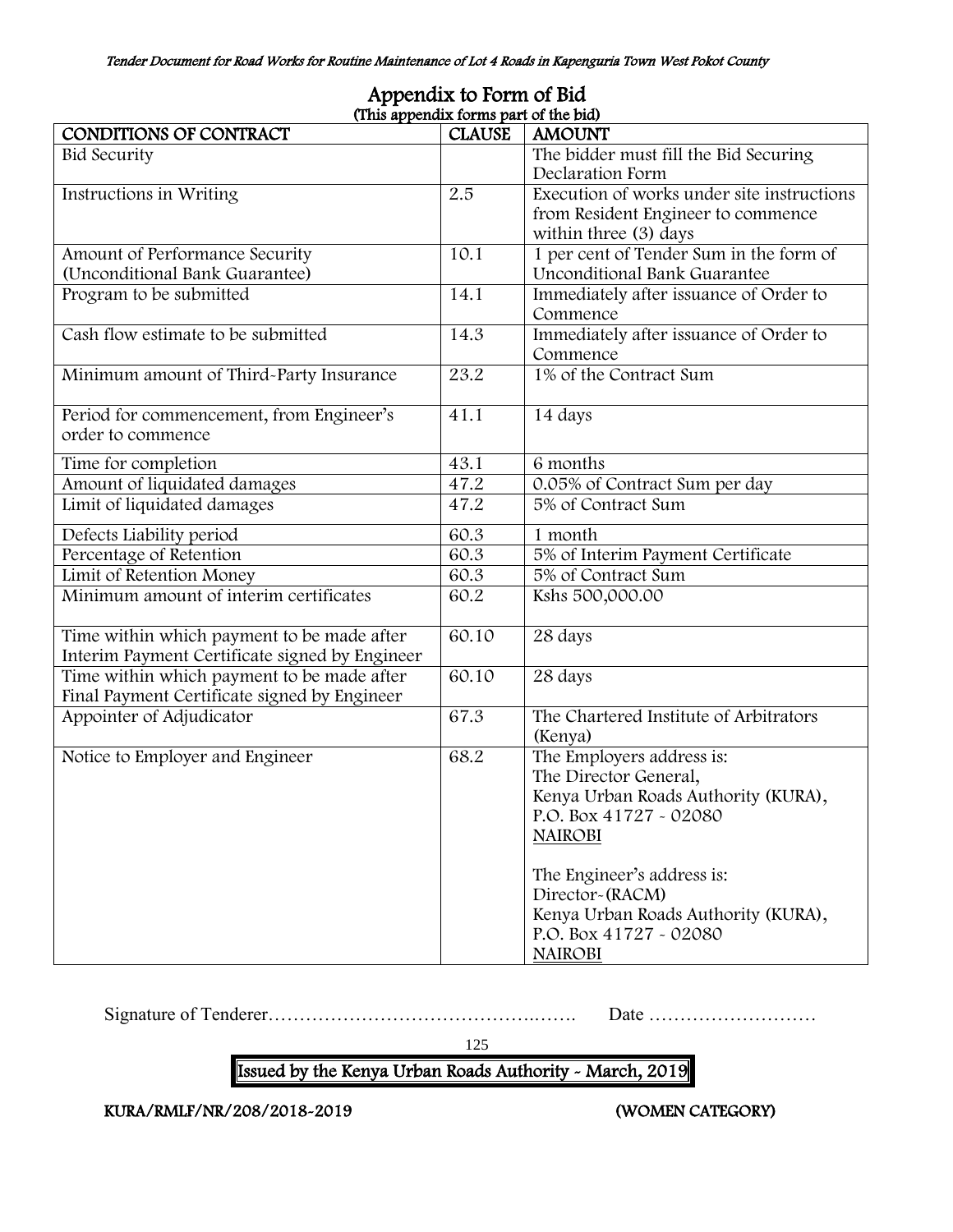Form of Bid Securing declaration

Issued by the Kenya Urban Roads Authority - March, 2019

KURA/RMLF/NR/208/2018-2019 (WOMEN CATEGORY)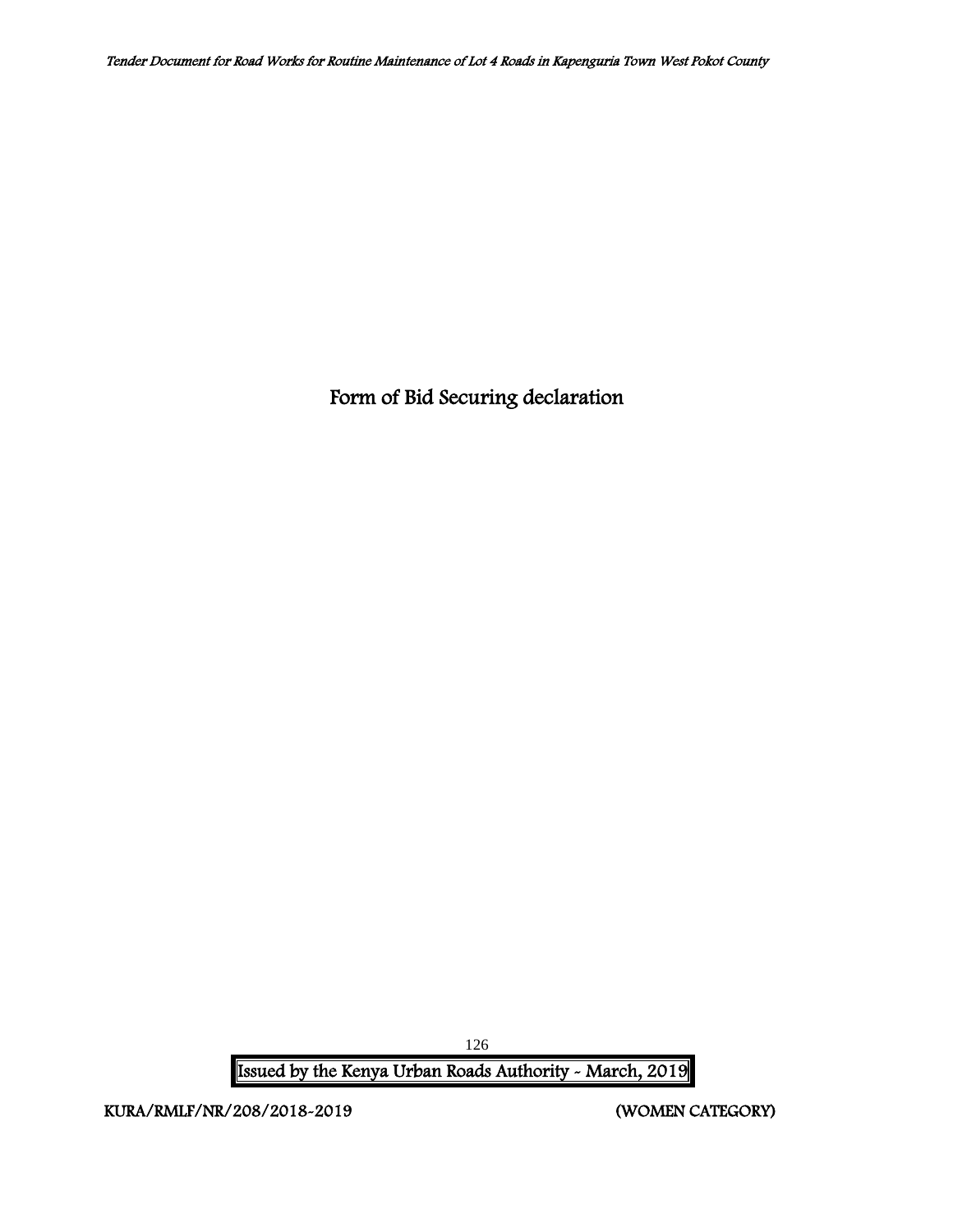# TENDER -SECURING DECLARATION FORM

[The Bidder shall complete in this Form in accordance with the instructions indicated]

Date:………………………………[insert date (as day, month and year) of Bid Submission] Tender No. ……………………………………………..…..[insert number of bidding process] To: [……………………………………………………………………..insert complete name of Procuring Entity]

٦

We, the undersigned, declare that:

1 We understand that, according to your conditions, bids must be supported

by a Bid-Securing Declaration.

2 We accept that we will automatically be suspended from being eligible for

bidding in any contract with the Purchaser for the period of time of 5 years starting on the date of expiration of tender validity period, if we are in breach of our obligation(s) under the bid conditions, because we –

(a) have withdrawn our Bid during the period of bid validity specified

by us in the Bidding Data Sheet; or

(b) having been notified of the acceptance of our Bid by the Purchaser

during the period of bid validity,

- (i) Fail or refuse to execute the Contract, if required, or
- (ii) Fail or refuse to furnish the Performance Security, in accordance with the Instruction to tenderers.
- 3 We understand that this Bid Securing Declaration shall expire if we are not the successful Bidder, upon the earlier of
- (i) our receipt of a copy of your notification of the name of the successful Bidder; or
- (ii) twenty-eight days after the expiration of our Tender.
- 4 We understand that if we are a Joint Venture, the Bid Securing

Declaration must be in the name of the Joint Venture that submits the bid,

and the Joint Venture has not been legally constituted at the time of

127

# Issued by the Kenya Urban Roads Authority - March, 2019

# KURA/RMLF/NR/208/2018-2019 (WOMEN CATEGORY)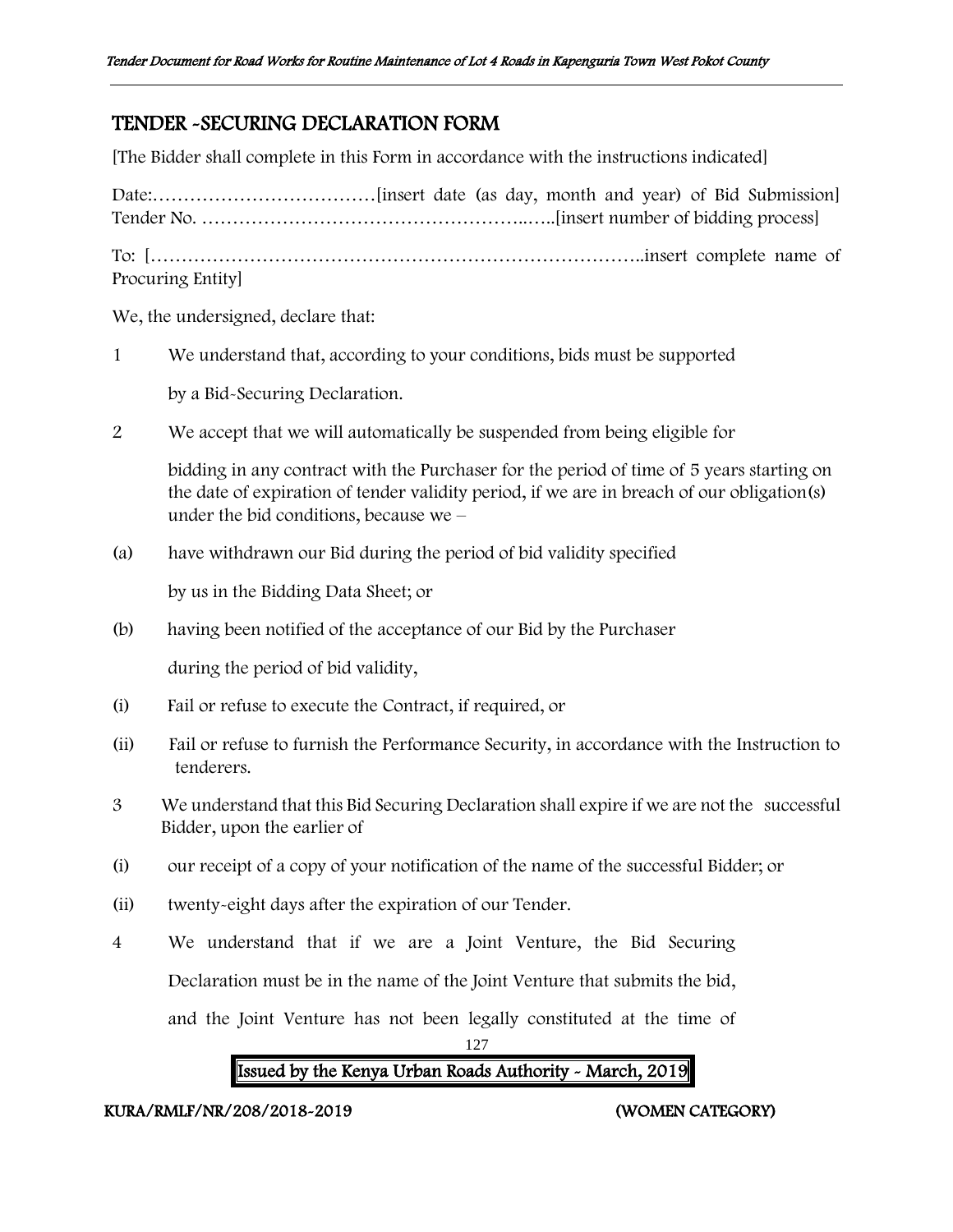bidding, the Bid Securing Declaration shall be in the names of all future

partners as named in the letter of intent.

Signed: ……………………………….…[insert signature of person whose name and capacity are shown] in the capacity of ……………………………………………………… [insert legal capacity of person signing the Bid Securing Declaration]

Name: ………………………………………………[insert complete name of person signing the Bid Securing Declaration]

Duly authorized to sign the bid for and on behalf of: ………………………………….. [insert complete name of Bidder]

Dated on …………………. day of ……………., ………………. [insert date of signing

128 Issued by the Kenya Urban Roads Authority - March, 2019

KURA/RMLF/NR/208/2018-2019 (WOMEN CATEGORY)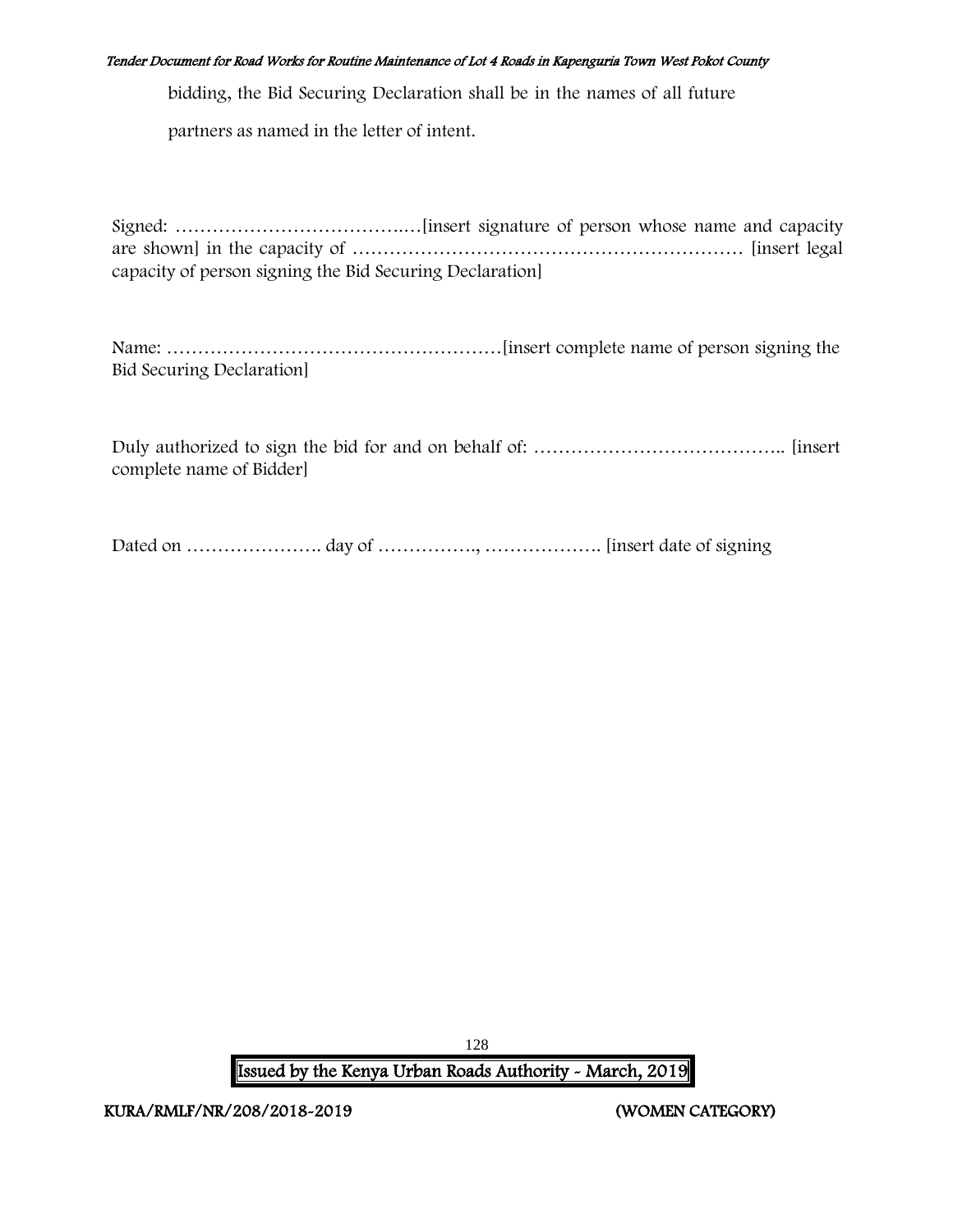# SECTION XI: SCHEDULES OF SUPPLEMENTARY INFORMATION

Issued by the Kenya Urban Roads Authority - March, 2019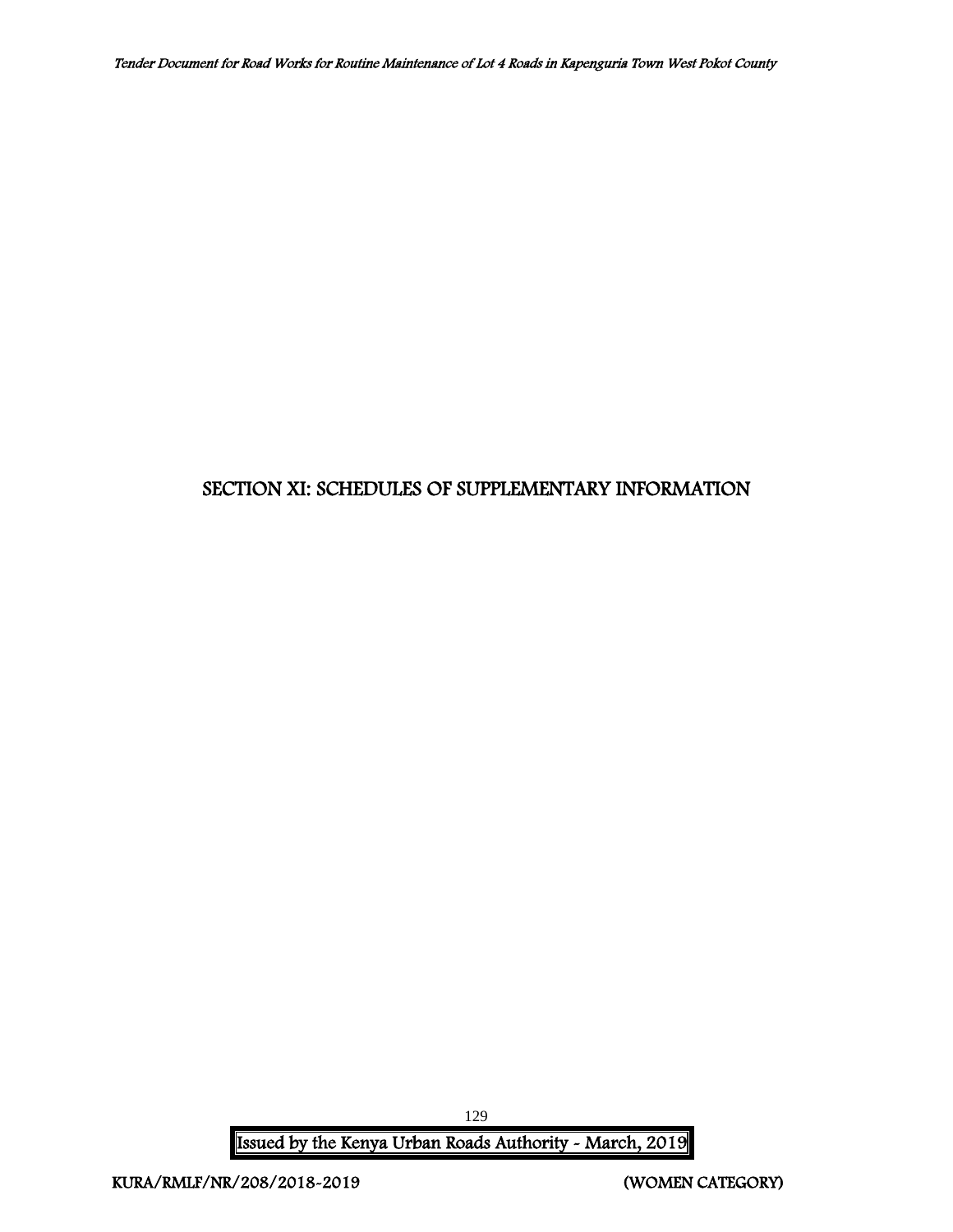| SCHEDULE 4: MAJOR ITEMS OF CONSTRUCTION PLANT AND EQUIPMENT137         |  |
|------------------------------------------------------------------------|--|
|                                                                        |  |
| SCHEDULE 6: SCHEDULE OF ROADWORKS CARRIED OUT BY THE BIDER IN THE LAST |  |
|                                                                        |  |
|                                                                        |  |
|                                                                        |  |
|                                                                        |  |
|                                                                        |  |
| SCHEDULE 11: DECLARATION FORM (DEBARMENT) Error! Bookmark not defined. |  |
|                                                                        |  |

130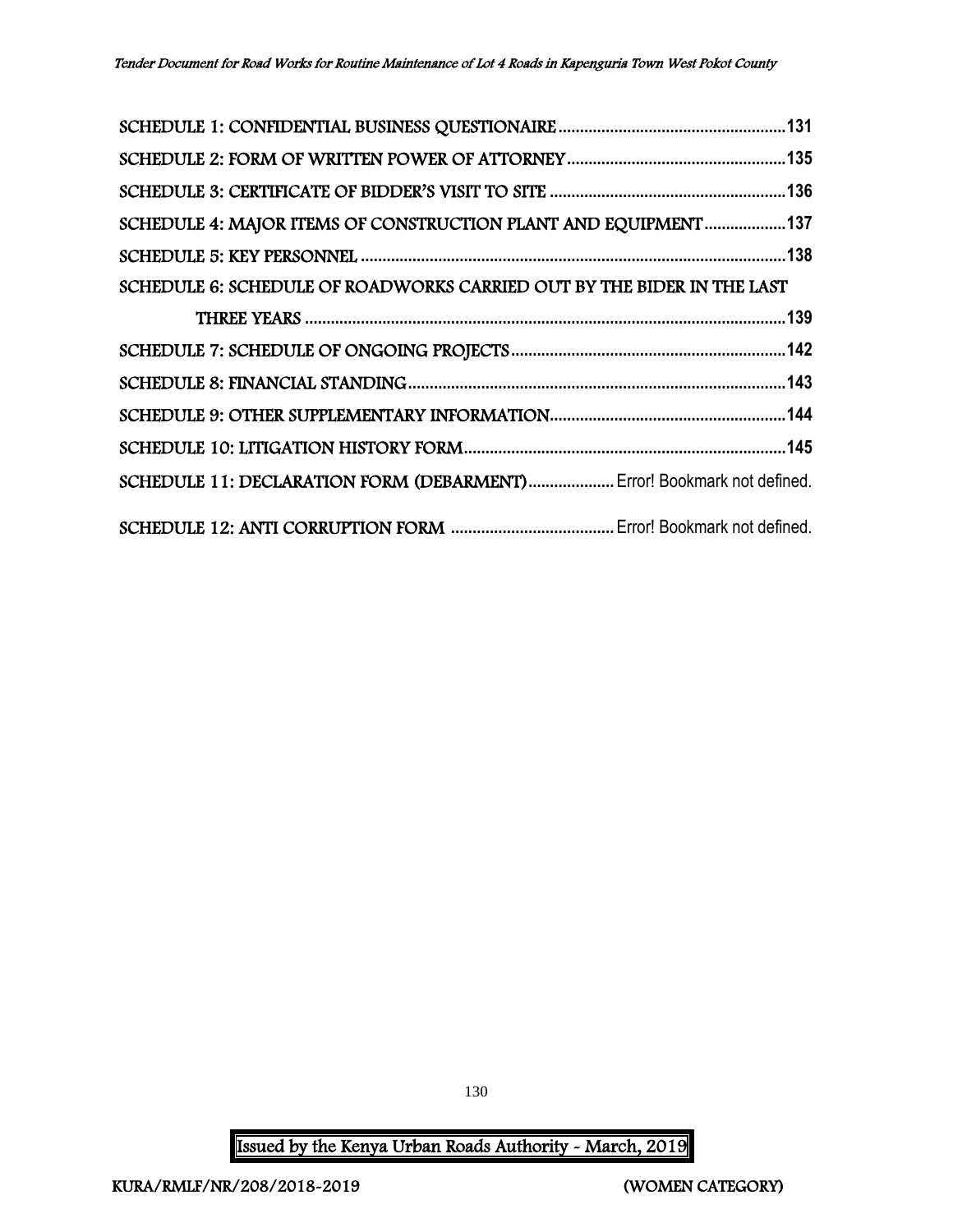# <span id="page-131-0"></span>SCHEDULE 1: CONFIDENTIAL BUSINESS QUESTIONAIRE

This Confidential Business Questionnaire of the Government of Kenya shall be completed by the Bidder.

131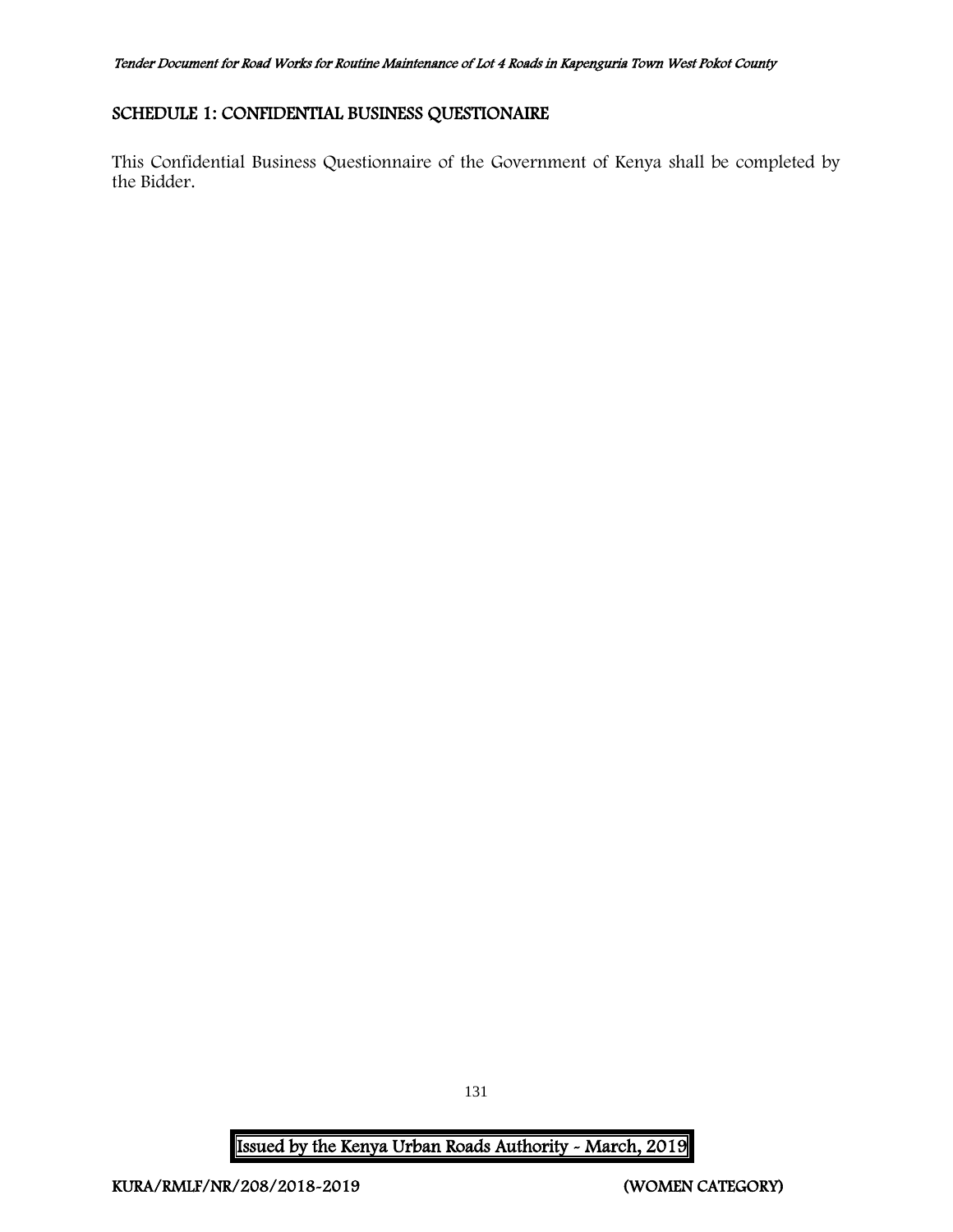# REPUBLIC OF KENYA

# CONFIDENTIAL BUSINESS QUESTIONNAIRE

| You are requested to give the particulars indicated in Part 1 and either Part 2 (a). $2(b)$ or $2(c)$<br>whichever applies to your type of business.<br>You are advised that it is a serious offence to give false information on this Form.<br>Part 1 - General: |
|-------------------------------------------------------------------------------------------------------------------------------------------------------------------------------------------------------------------------------------------------------------------|
| Business name                                                                                                                                                                                                                                                     |
| Location of business premises                                                                                                                                                                                                                                     |
|                                                                                                                                                                                                                                                                   |
|                                                                                                                                                                                                                                                                   |
|                                                                                                                                                                                                                                                                   |
|                                                                                                                                                                                                                                                                   |
| Maximum value of business which you can handle at any one time:                                                                                                                                                                                                   |
|                                                                                                                                                                                                                                                                   |
|                                                                                                                                                                                                                                                                   |
|                                                                                                                                                                                                                                                                   |
| Part $2(a)$ - Sole Proprietor:                                                                                                                                                                                                                                    |
| Your name in full                                                                                                                                                                                                                                                 |
|                                                                                                                                                                                                                                                                   |
|                                                                                                                                                                                                                                                                   |
|                                                                                                                                                                                                                                                                   |
|                                                                                                                                                                                                                                                                   |
| Part $2(b)$ - Partnership:                                                                                                                                                                                                                                        |

132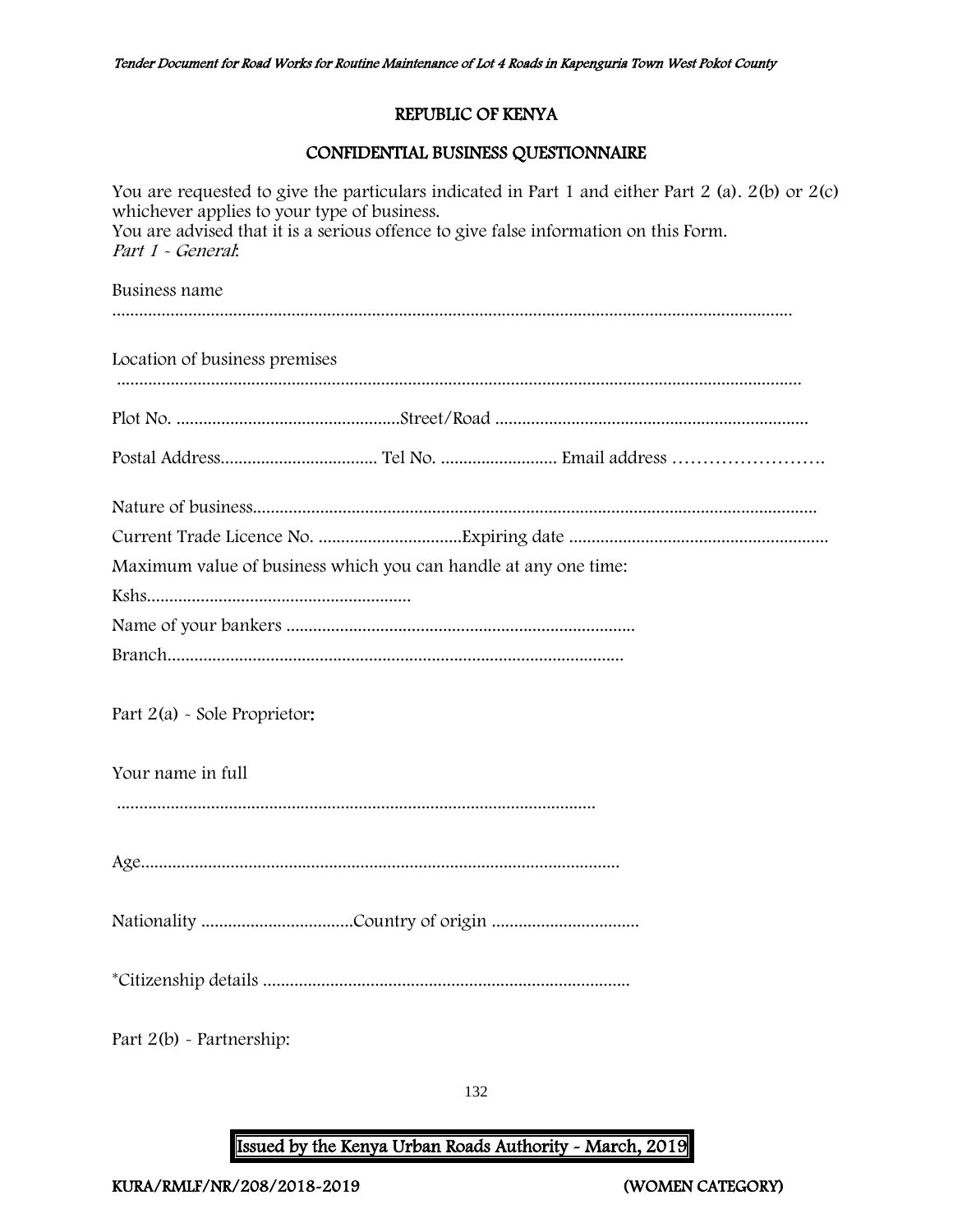|      | Give details of partners as follows:                 |                                  |        |
|------|------------------------------------------------------|----------------------------------|--------|
| Name | Nationality                                          | Citizenship Details <sup>•</sup> | Shares |
|      |                                                      |                                  |        |
|      |                                                      |                                  |        |
|      |                                                      |                                  |        |
|      |                                                      |                                  |        |
|      |                                                      |                                  |        |
|      | Part 2(c) - Registered Company:                      |                                  |        |
|      |                                                      |                                  |        |
|      | State the nominal and issued capital of the company- |                                  |        |
|      |                                                      |                                  |        |
|      |                                                      |                                  |        |
|      | Give details of all directors as follows:            |                                  |        |
| Name | Nationality                                          | Citizenship Details <sup>•</sup> | Shares |
|      |                                                      |                                  |        |
|      |                                                      |                                  |        |
|      |                                                      |                                  |        |
|      |                                                      |                                  |        |
|      |                                                      |                                  |        |
|      |                                                      |                                  |        |
|      |                                                      |                                  |        |

- Attach proof of citizenship (Compulsory)
- Attach certified copy of Form CR12 (Compulsory)

133

# Issued by the Kenya Urban Roads Authority - March, 2019

(WOMEN CATEGORY)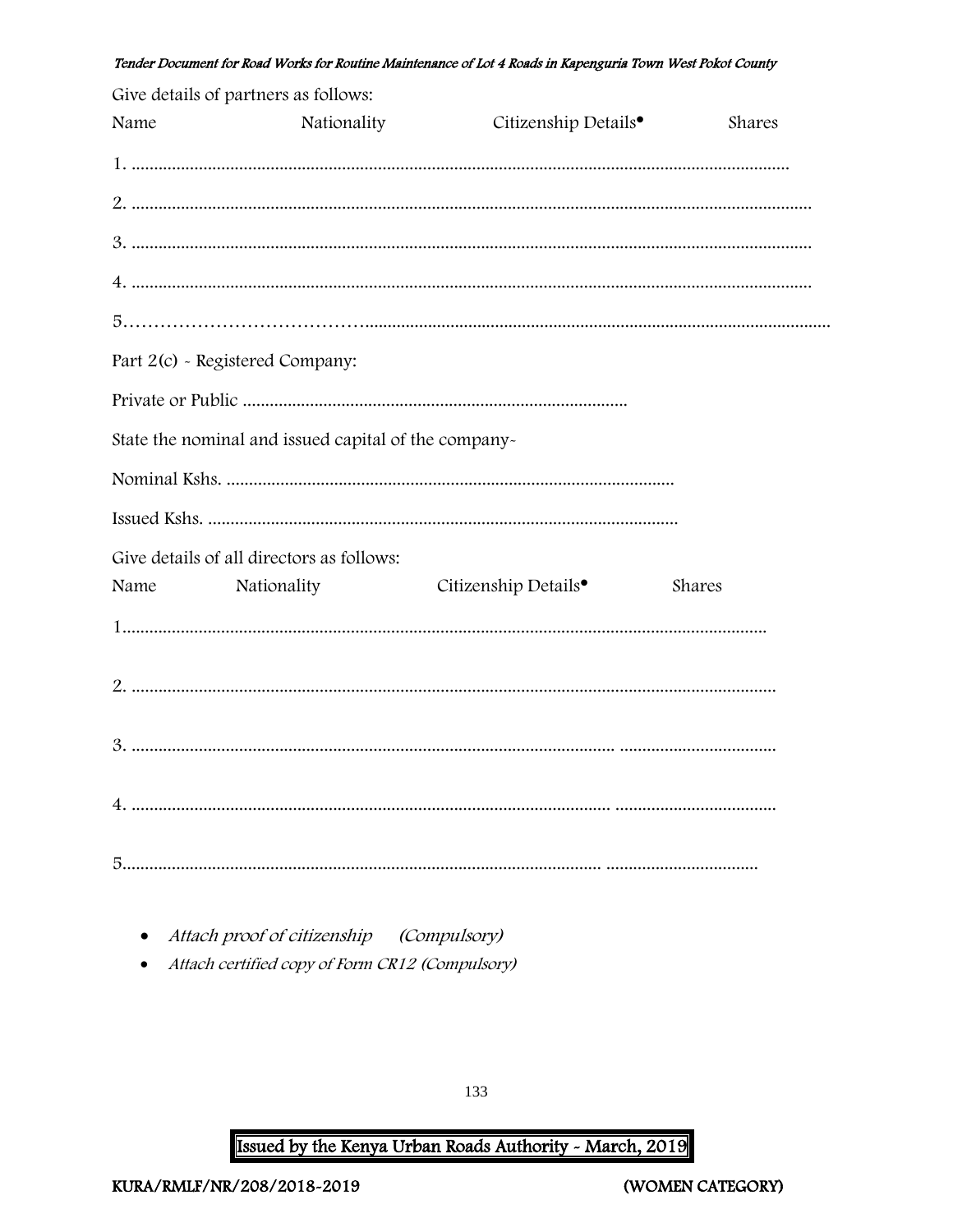### Part 3: Interest in the Firm:

Is there any person / persons in the Kenya Urban Roads Authority (KURA) who has interest in this firm? Yes /No\*\*………………………….

I certify that the information given above is correct.

............................... .............................................................. Date Signature of Bidder

\*\* Delete as necessary

134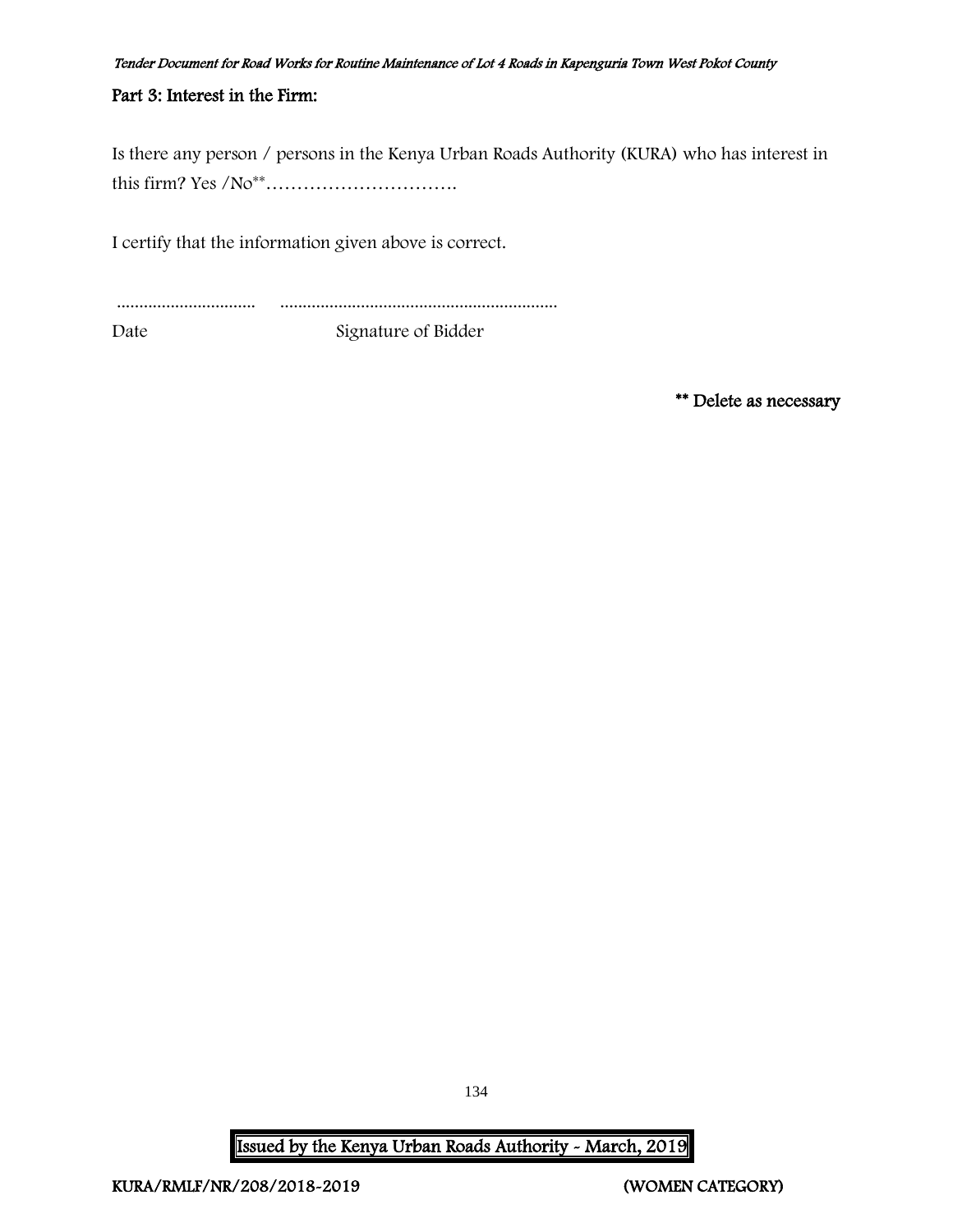# <span id="page-135-0"></span>SCHEDULE 2: FORM OF WRITTEN POWER OF ATTORNEY

The Bidder shall state here below the name(s) and address of his representative(s) who is/are authorized to receive on his behalf correspondence in connection with the Bid.

………………………………………………………….. (Name of Bidder's Representative in block letters)

………………………………………………………….. (Address of Bidder's Representative)

…………………………………………………………………… (Signature of Bidder's Representative)

Alternate:

………………………………………………………….. (Name of Bidder's Representative in block letters)

………………………………………………………………… (Address of Bidder's Representative)

………………………………………………………….. (Signature of Bidder's Representative)

\*To be filled by all Bidders.

\*Both representative and alternate must attach copy of National Identification card or Passport.

135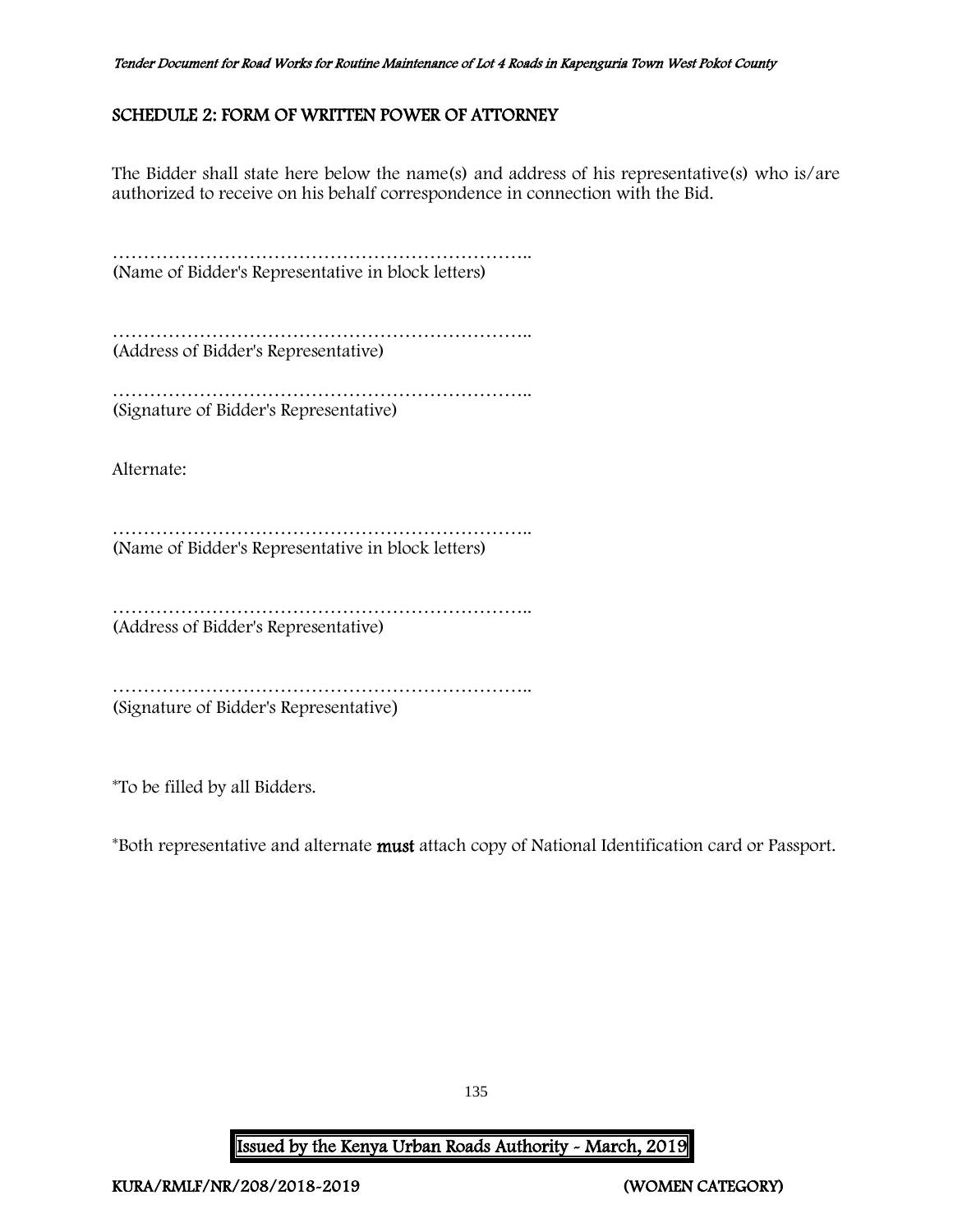# <span id="page-136-0"></span>SCHEDULE 3: CERTIFICATE OF BIDDER'S VISIT TO SITE

This is to certify that

[Name/s]……………………………………………………………………………………

………………………………………………………………….

Being the authorized representative/Agent of [Name of bidder]

…………………………………………………………………………………………………

…………………………………………………………………………………………………

participated in the organised inspection visit of the site of the works for the

# ROUTINE MAINTENANCE OF LOT 4 ROADS IN KAPENGURIA TOWN WEST POKOT **COUNTY**

held on………………………..day of……………………………20……………………….

| (Employer's Representative)         |               |
|-------------------------------------|---------------|
|                                     |               |
|                                     |               |
|                                     |               |
| (Name of Employer's Representative) | (Designation) |

NOTE: This form is to be completed at the time of the organized site visit.

136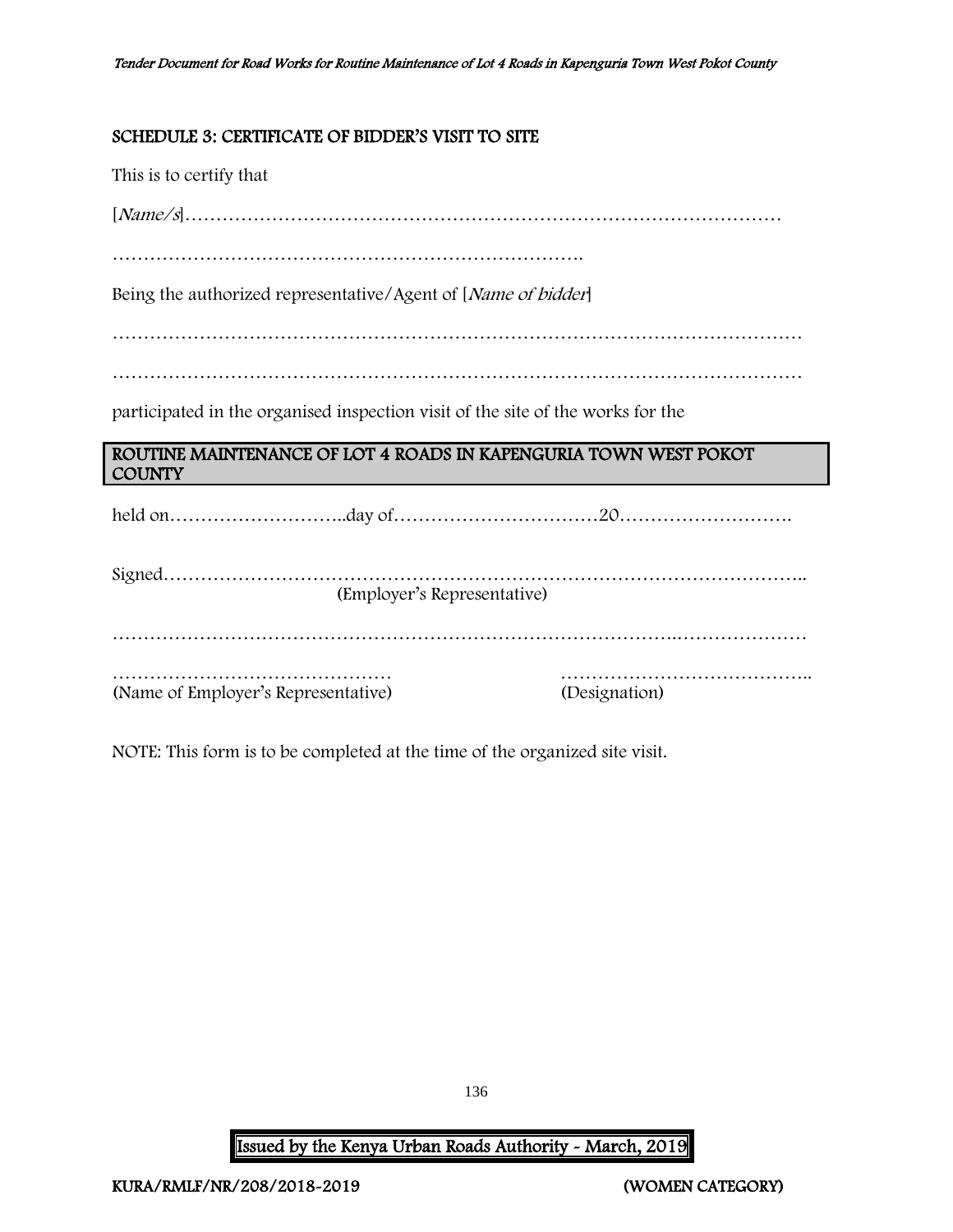| commence<br>Arrival on<br>Date of<br>Project<br>(Days<br>after                                                                                                                                                                                                                                                                     |                                                             |  |  |  |  |  |
|------------------------------------------------------------------------------------------------------------------------------------------------------------------------------------------------------------------------------------------------------------------------------------------------------------------------------------|-------------------------------------------------------------|--|--|--|--|--|
| Rating<br>Power                                                                                                                                                                                                                                                                                                                    |                                                             |  |  |  |  |  |
| Imported<br>Owned,<br>Leased/                                                                                                                                                                                                                                                                                                      |                                                             |  |  |  |  |  |
| Sourc<br>$\mathbf 0$                                                                                                                                                                                                                                                                                                               |                                                             |  |  |  |  |  |
| Imported)<br>Mombasa<br>Estimated<br>(If to be<br>Value<br>5H                                                                                                                                                                                                                                                                      |                                                             |  |  |  |  |  |
| Capacity<br>t or $m^3$                                                                                                                                                                                                                                                                                                             |                                                             |  |  |  |  |  |
| Used<br>New or                                                                                                                                                                                                                                                                                                                     |                                                             |  |  |  |  |  |
| Manufactur<br>Year of<br>$\mathbf{o}$                                                                                                                                                                                                                                                                                              |                                                             |  |  |  |  |  |
| $rac{ac}{h}$<br>ર્ષ્ટ જ                                                                                                                                                                                                                                                                                                            |                                                             |  |  |  |  |  |
| Descriptio<br>n Type,<br>Model,<br>Make                                                                                                                                                                                                                                                                                            |                                                             |  |  |  |  |  |
|                                                                                                                                                                                                                                                                                                                                    | SCHEDULE 4: MAJOR ITEMS OF CONSTRUCTION PLANT AND EQUIPMENT |  |  |  |  |  |
| The Bidder shall enter in this schedule all major items of plant and equipment which he<br>proposes to bring to site. Only reliable plant in good working order and suitable for the work<br>required of it shall be shown on this Schedule. Summary of the same shall be entered in Section<br>5: Qualification Criteria, Part 7. |                                                             |  |  |  |  |  |
| I certify that the above information is correct.                                                                                                                                                                                                                                                                                   |                                                             |  |  |  |  |  |
| (Signature of Bidder)                                                                                                                                                                                                                                                                                                              | (Date)                                                      |  |  |  |  |  |

# <span id="page-137-0"></span>SCHEDULE 4: MAJOR ITEMS OF CONSTRUCTION PLANT AND EQUIPMENT

137

### Issued by the Kenya Urban Roads Authority - March, 2019

KURA/RMLF/NR/208/2018-2019 (WOMEN CATEGORY)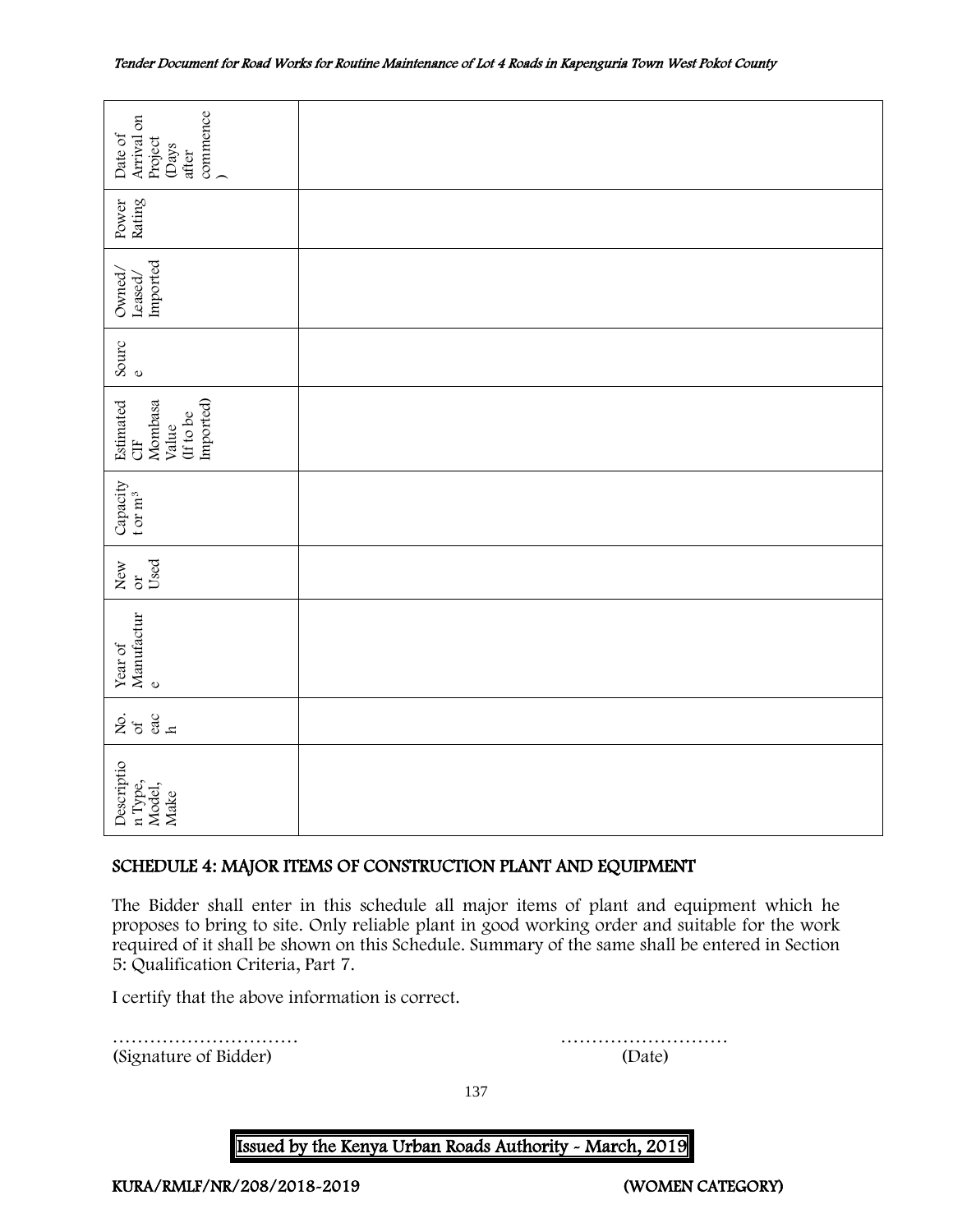#### <span id="page-138-0"></span>SCHEDULE 5: KEY PERSONNEL

| <b>DESIGNATION</b>                     | <b>NAME</b> | <b>NATIONALITY</b> | SUMMARY OF QUALIFICATIONS AND<br><b>EXPERIENCE</b> |            |            |
|----------------------------------------|-------------|--------------------|----------------------------------------------------|------------|------------|
|                                        |             |                    | Qualifications                                     | General    | Specific   |
|                                        |             |                    |                                                    | Experience | Experience |
|                                        |             |                    |                                                    | (Yrs)      | (Yrs)      |
|                                        |             |                    |                                                    |            |            |
| Headquarters                           |             |                    |                                                    |            |            |
| Partner/Director<br>or other key staff |             |                    |                                                    |            |            |
| (give designation)                     |             |                    |                                                    |            |            |
|                                        |             |                    |                                                    |            |            |
| Site Office                            |             |                    |                                                    |            |            |
| 1. Site Agent                          |             |                    |                                                    |            |            |
| 2. Site Surveyor                       |             |                    |                                                    |            |            |
|                                        |             |                    |                                                    |            |            |
| 3. Foreman                             |             |                    |                                                    |            |            |
|                                        |             |                    |                                                    |            |            |
|                                        |             |                    |                                                    |            |            |

Note: The Bidder shall list in this schedule the key personnel he will employ from the Contractor's headquarters and from the Contractor's site office to direct and execute the work together with their qualifications, experience, position held and nationality in accordance with Clause 15.2 and 16.3 of the Conditions of Contract Part II (where required, use separate sheets to add extra data for column 4). Bidders shall attach certified copies of academic certificates, and CVs of all key staff.

I certify that the above information is correct.

(Signature of Bidder) (Date)

………………………… ………………………

138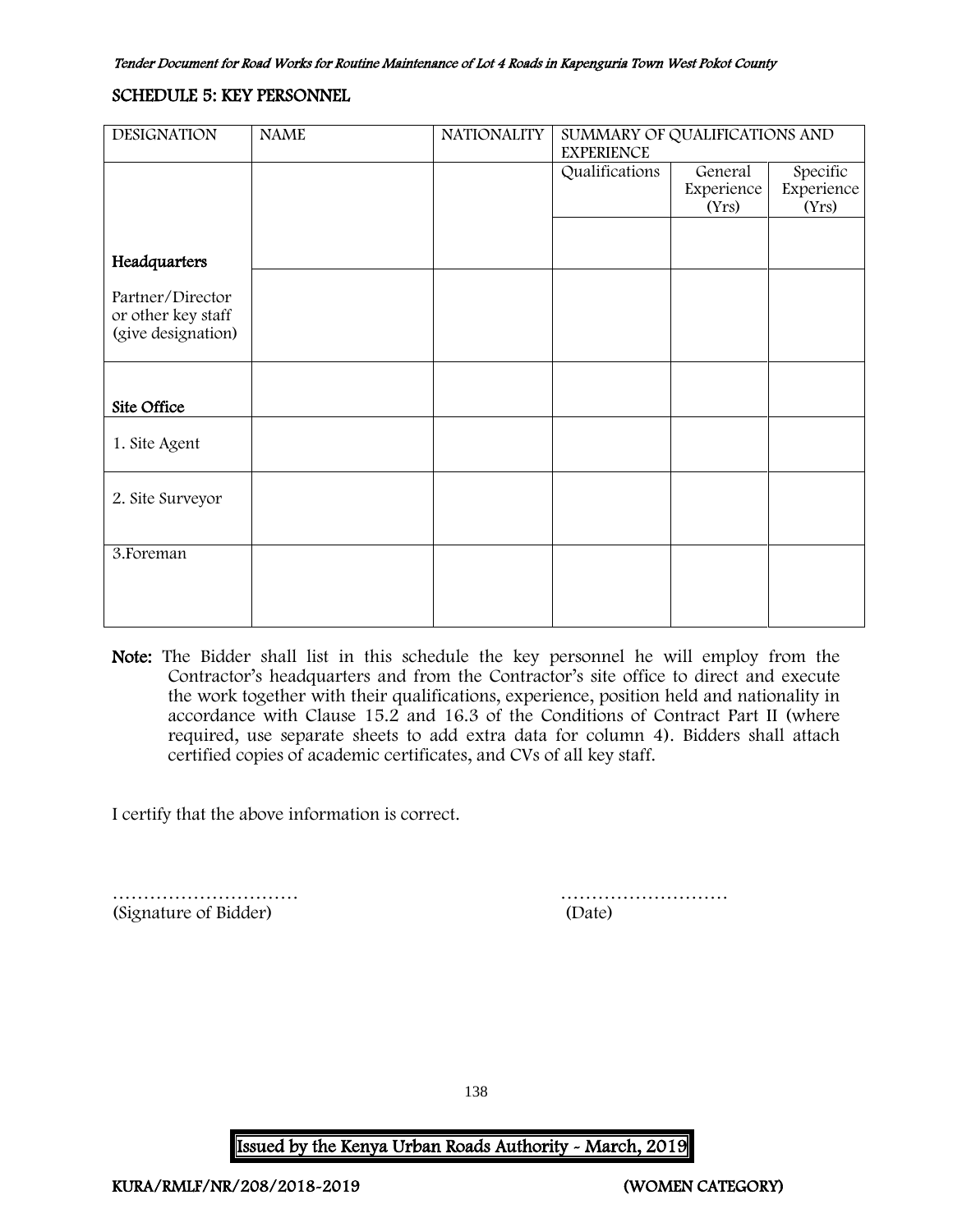# <span id="page-139-0"></span>SCHEDULE 6: SCHEDULE OF ROADWORKS CARRIED OUT BY THE BIDER IN THE LAST THREE **YEARS**

#### SCHEDULE 6A: COMPLETED WORKS

| ÷<br>------ ---- ---- -<br>.<br>DESCRIPTION OF WORKS | .<br>NAME OF CLIENT | VALUE OF<br>WORKS (KSHS) * | YEAR COMPLETED/<br><b>REMARKS</b> |
|------------------------------------------------------|---------------------|----------------------------|-----------------------------------|
|                                                      |                     |                            |                                   |
|                                                      |                     |                            |                                   |
|                                                      |                     |                            |                                   |
|                                                      |                     |                            |                                   |
|                                                      |                     |                            |                                   |
|                                                      |                     |                            |                                   |
|                                                      |                     |                            |                                   |
|                                                      |                     |                            |                                   |
|                                                      |                     |                            |                                   |
|                                                      |                     |                            |                                   |

Note: Bidders shall attach certified copies of letters of award (for each listed project), certified copies of completion certificates.

I certify that the above works were successfully carried out by this Bidder.

………………………… ………………………

(Signature of Bidder) (Date) \* Value in KShs using Central Bank of Kenya mean exchange rate at a reference date 7 days before date of BID opening

139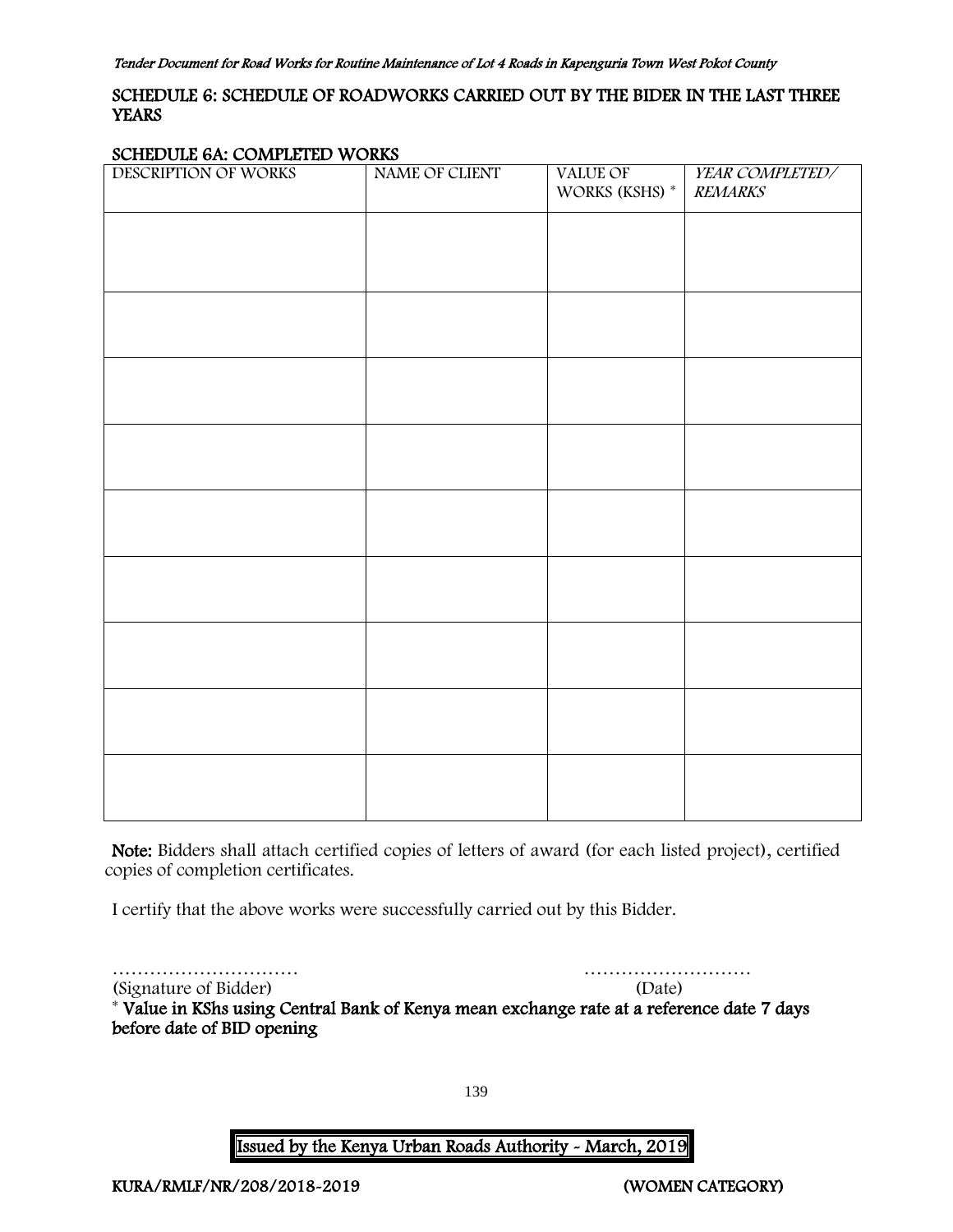#### SCHEDULE 6B: NON-COMPLETED WORKS BEYOND COMPLETION DATE

| DESCRIPTION OF WORKS | NAME OF CLIENT | VALUE OF       | YEAR COMPLETED/ |
|----------------------|----------------|----------------|-----------------|
|                      |                | WORKS (KSHS) * | <b>REMARKS</b>  |
|                      |                |                |                 |
|                      |                |                |                 |
|                      |                |                |                 |
|                      |                |                |                 |
|                      |                |                |                 |
|                      |                |                |                 |
|                      |                |                |                 |
|                      |                |                |                 |
|                      |                |                |                 |
|                      |                |                |                 |
|                      |                |                |                 |
|                      |                |                |                 |
|                      |                |                |                 |
|                      |                |                |                 |
|                      |                |                |                 |
|                      |                |                |                 |
|                      |                |                |                 |
|                      |                |                |                 |
|                      |                |                |                 |
|                      |                |                |                 |
|                      |                |                |                 |
|                      |                |                |                 |
|                      |                |                |                 |
|                      |                |                |                 |
|                      |                |                |                 |
|                      |                |                |                 |
|                      |                |                |                 |
|                      |                |                |                 |
|                      |                |                |                 |
|                      |                |                |                 |
|                      |                |                |                 |
|                      |                |                |                 |
|                      |                |                |                 |

Note: Bidders shall attach certified copies of letters of award (for each listed project), certified evidence for executed works for non-completed projects e.g. copy of recent payment certificate.

I certify that the above works were successfully carried out by this Bidder.

………………………… ……………………… (Signature of Bidder)

|  |  |  |  |  |  |  | (Date) |  |  |  |  |  |  |
|--|--|--|--|--|--|--|--------|--|--|--|--|--|--|

\* Value in KShs using Central Bank of Kenya mean exchange rate at a reference date 7 days before date of BID opening

140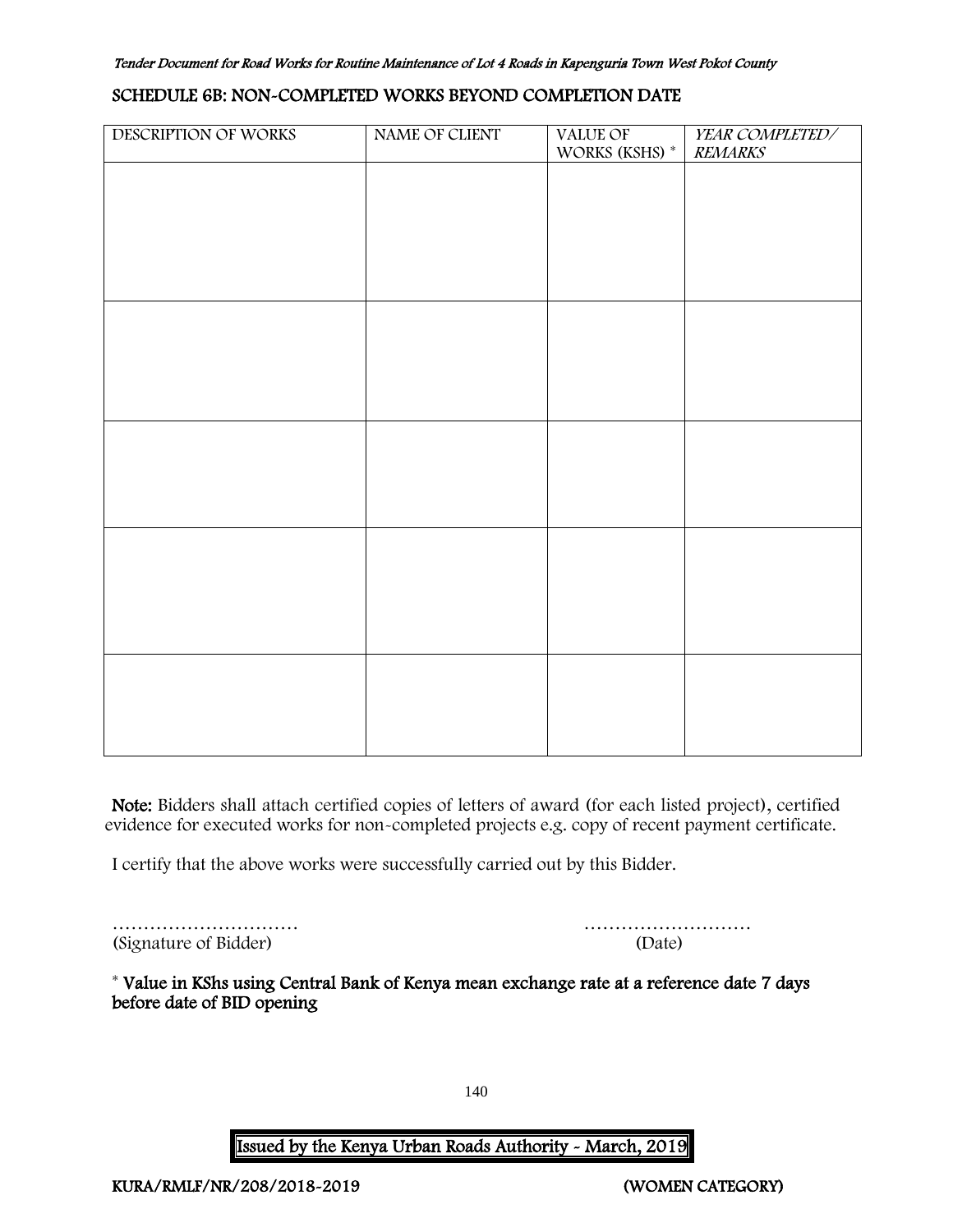# **SCHEDULE 6C: SPECIFIC EXPERIENCE**

| DESCRIPTION OF WORKS | NAME OF CLIENT | VALUE OF<br>WORKS (KSHS) $^\ast$ | YEAR COMPLETED/<br><b>REMARKS</b> |
|----------------------|----------------|----------------------------------|-----------------------------------|
|                      |                |                                  |                                   |
|                      |                |                                  |                                   |
|                      |                |                                  |                                   |
|                      |                |                                  |                                   |
|                      |                |                                  |                                   |
|                      |                |                                  |                                   |
|                      |                |                                  |                                   |
|                      |                |                                  |                                   |
|                      |                |                                  |                                   |
|                      |                |                                  |                                   |
|                      |                |                                  |                                   |
|                      |                |                                  |                                   |
|                      |                |                                  |                                   |
|                      |                |                                  |                                   |
|                      |                |                                  |                                   |
|                      |                |                                  |                                   |

Note: Bidders shall attach certified copies of letters of award (for each listed project), certified evidence for executed works for non-completed projects e.g. copy of recent payment certificate.

I certify that the above works were successfully carried out by this Bidder.

|                       | .      |
|-----------------------|--------|
| (Signature of Bidder) | (Date) |

 $\cdots$   $\cdots$   $\cdots$   $\cdots$   $\cdots$   $\cdots$   $\cdots$   $\cdots$ 

<span id="page-141-0"></span>\* Value in KShs using Central Bank of Kenya mean exchange rate at a reference date 7 days before date of BID opening

141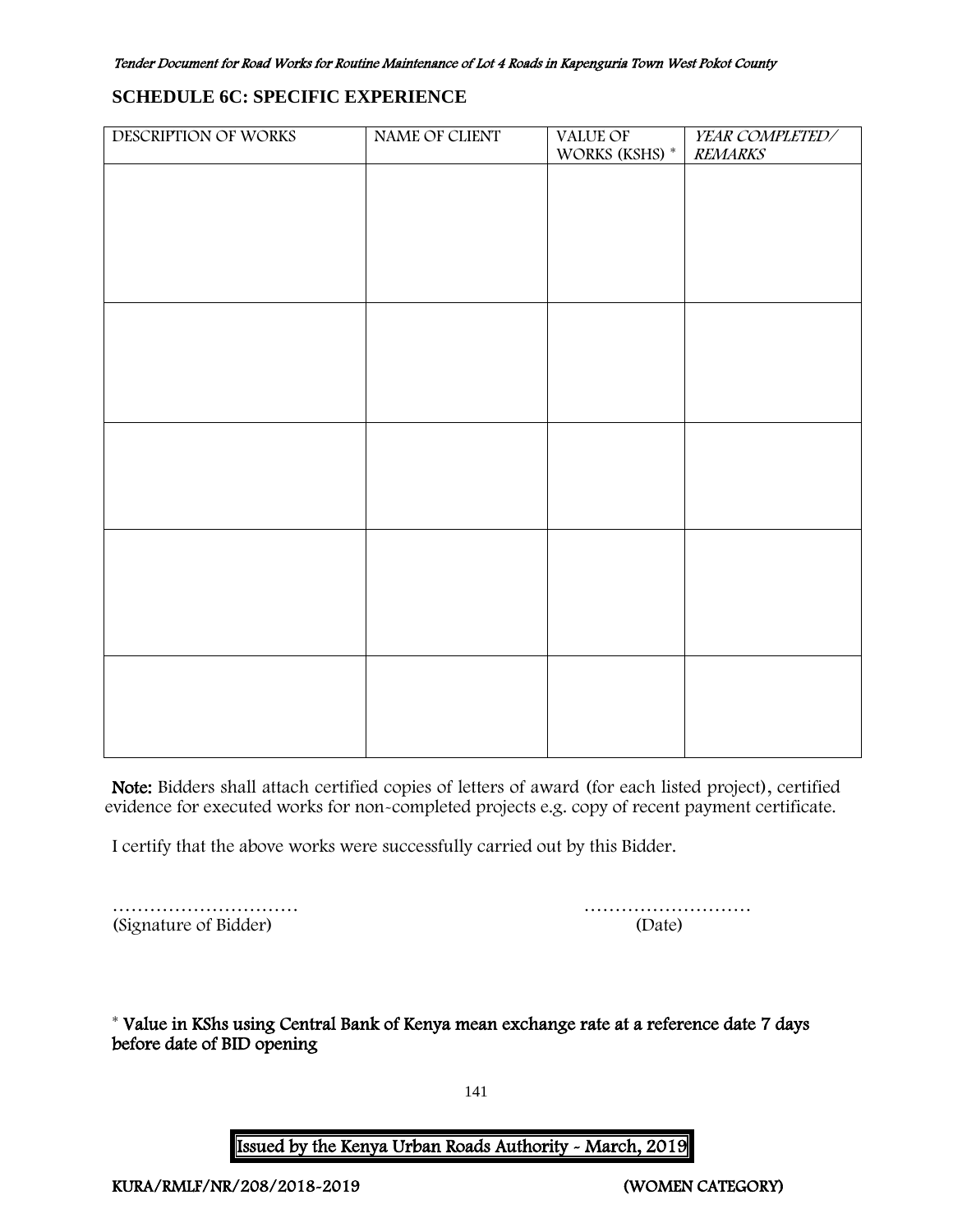#### SCHEDULE 7: SCHEDULE OF ONGOING PROJECTS

| <b>DESCRIPTION OF</b><br><b>WORKS</b> | NAME OF<br><b>CLIENT</b> | DATE OF<br>COMMENC<br><b>EMENT</b> | DATE OF<br>COMPLETION | VALUE OF<br>WORKS (KSHS) | <b>VALUE</b><br>COMPLETED<br>UP TO DATE<br>$\%$ | <b>PHYSICALLY</b><br>COMPLETED<br>UP TO DATE<br>$\%$ |
|---------------------------------------|--------------------------|------------------------------------|-----------------------|--------------------------|-------------------------------------------------|------------------------------------------------------|
|                                       |                          |                                    |                       |                          |                                                 |                                                      |
|                                       |                          |                                    |                       |                          |                                                 |                                                      |
|                                       |                          |                                    |                       |                          |                                                 |                                                      |
|                                       |                          |                                    |                       |                          |                                                 |                                                      |
|                                       |                          |                                    |                       |                          |                                                 |                                                      |
|                                       |                          |                                    |                       |                          |                                                 |                                                      |

Note: 1. Bidders shall attach certified copies of letters of award (for each listed project) and any certified evidence for executed works e.g copy of recent payment certificate.

2. Bidders must indicate all their on-going works as at the time of bidding. Any nondisclosure shall constitute non-responsiveness)

I certify that the above works are being carried out by me and that the above information is correct.

<span id="page-142-0"></span>(Signature of Bidder) (Date)

………………………… ………………………

142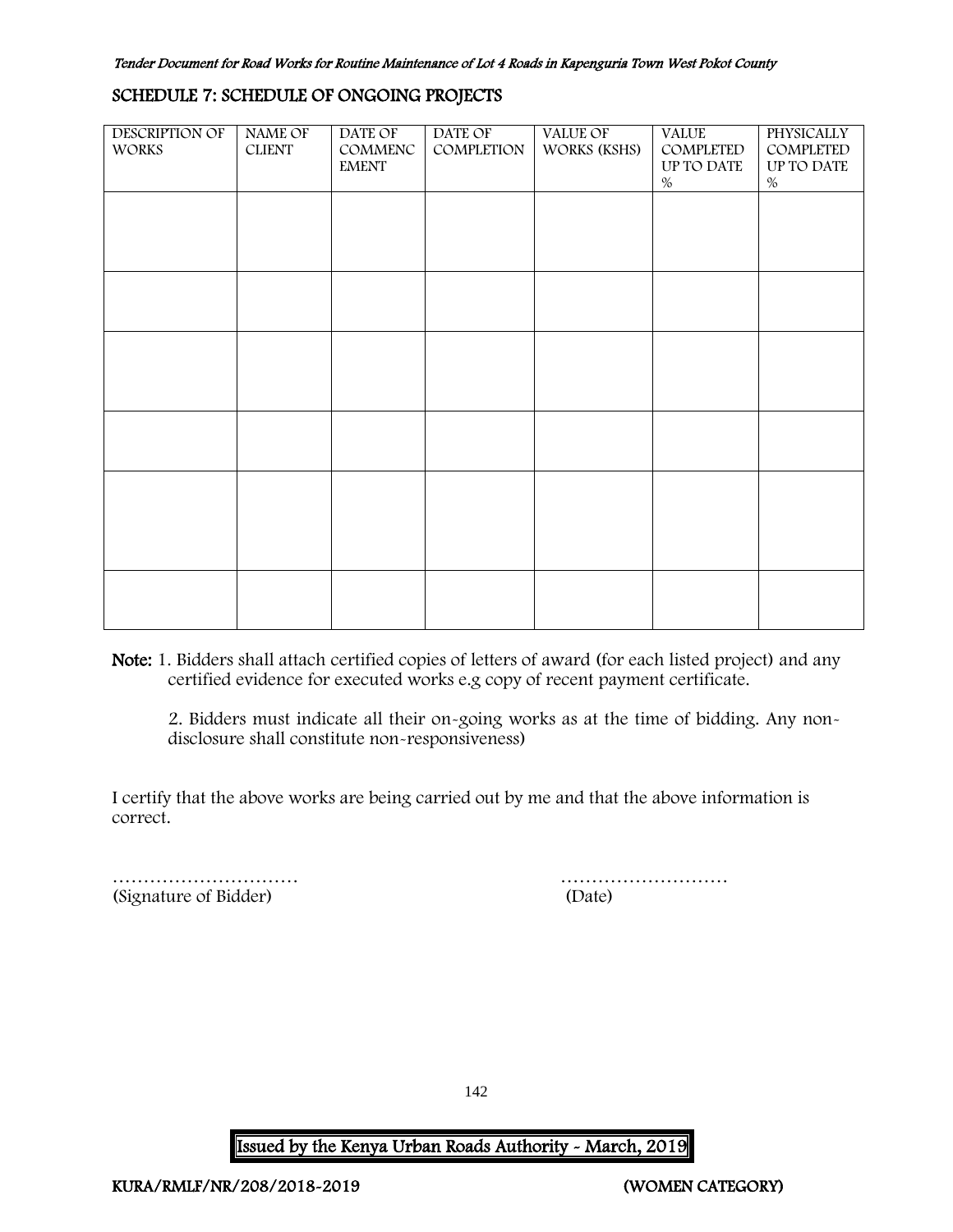### SCHEDULE 8: FINANCIAL STANDING

- 1 Submit copies of audited profit and loss statements and balance sheet for the last two calendar years and estimated projection for the next two years with certified English translation where appropriate.
- 2 Give turnover figures for each of the last two (2) financial years. Quote in millions and decimal thereof.

|                               | Year 1(2016) | Year 2(2017) |
|-------------------------------|--------------|--------------|
|                               | Ksh.         | Ksh.         |
| Road works                    |              |              |
| Other civil Engineering works |              |              |
| Other (specify)               |              |              |
| Total                         |              |              |

### SUMMARY OF ASSETS AND LIABILTIES OF THE AUDITED FINANCIAL STATEMENTS OF THE LAST TWO (2) FINANCIAL YEARS.

|                              | Year 1(2016) | Year 2(2017) |
|------------------------------|--------------|--------------|
|                              | KShs.        | KShs.        |
| 1. Total Assets              |              |              |
| 2. Current Assets            |              |              |
| 3. Bank Credit Line Value    |              |              |
| 4. Total Liabilities         |              |              |
| 5. Current Liabilities       |              |              |
| 6. Net Worth $(1-4)$         |              |              |
| 7. Working capital $(2+3-4)$ |              |              |

# (a) Name/Address of Commercial Bank providing credit line

………………………………………………………………………………………………

(b) Total amount of credit line KShs………………………………………………

Attach a certified copy of Undertaking of the Bank to provide the credit.

(c) Attach bank statements for the last six (6) months

143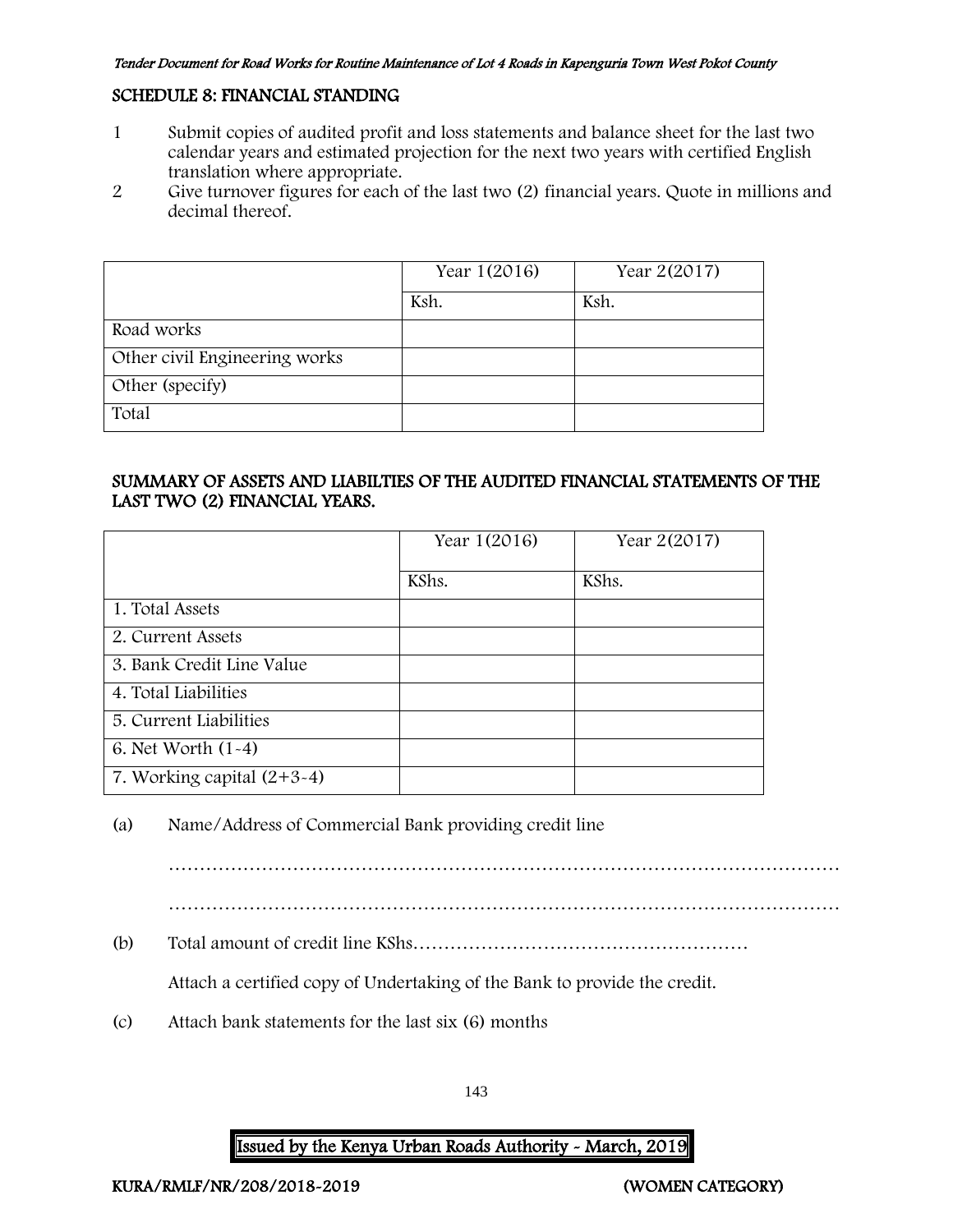### SCHEDULE 9: OTHER SUPPLEMENTARY INFORMATION

Financial reports for the last three years, balance sheets, profit and loss statements, auditors' reports etc. List them below and attach copies. ………………………………………………………………………………………………… ………………………………………………………………………………………………… ………………………………………………………………………………………………… ………………………………………………………………………………………………… Evidence of access to financial resources to meet the qualification requirements. Cash in hand, lines of credit etc. List below and attach copies of supporting documents ………………………………………………………………………………………………… …………………………………………………………………………………………………. …………………………………………………………………………………………………. ………………………………………………………………………………………………… Name, address, telephone, telex, fax numbers and email of the Bidders Bankers who may provide reference if contacted by the Contracting Authority. ……………………………………………………………………………………………….. ………………………………………………………………………………………………. ………………………………………………………………………………………………. I certify that the above information is correct. ……………………………. ……………………………………..

Date Signature of Bidder

(To be signed by authorized representative and officially stamped)

144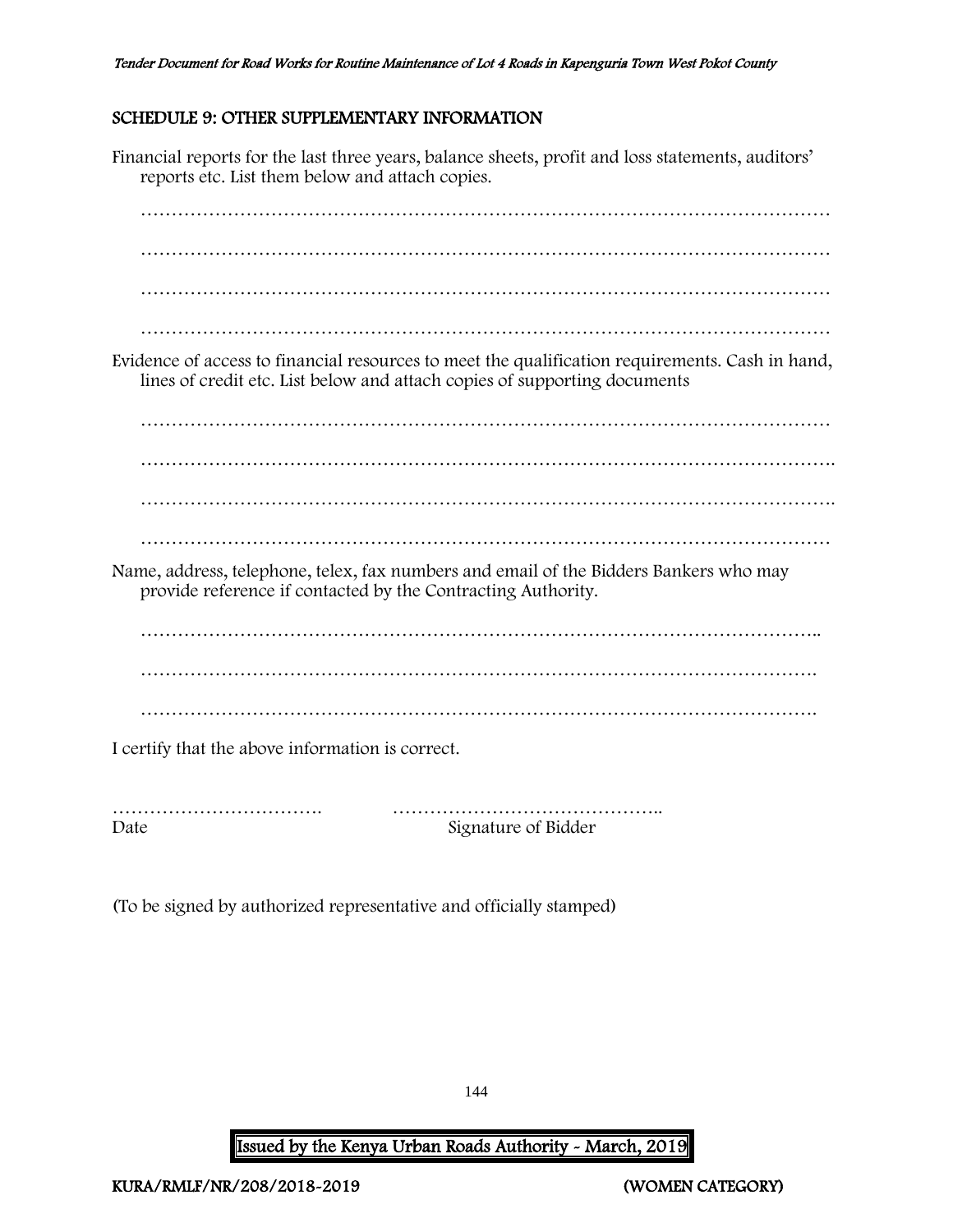#### Tender Document for Road Works for Routine Maintenance of Lot 4 Roads in Kapenguria Town West Pokot County

### SCHEDULE 10: LITIGATION HISTORY FORM

Information on current litigation in which the Bidder is involved.

| <b>OTHER PARTY (IES)</b> | <b>CAUSE OF DISPUTE</b> | AMOUNT INVOLVED (KSHS) |
|--------------------------|-------------------------|------------------------|
|                          |                         |                        |
|                          |                         |                        |
|                          |                         |                        |
|                          |                         |                        |
|                          |                         |                        |

I certify that the above information is correct.

……………………………. …………………………………….. Date Signature of Bidder

(To be signed by authorized representative and officially stamped)

Issued by the Kenya Urban Roads Authority - March, 2019

145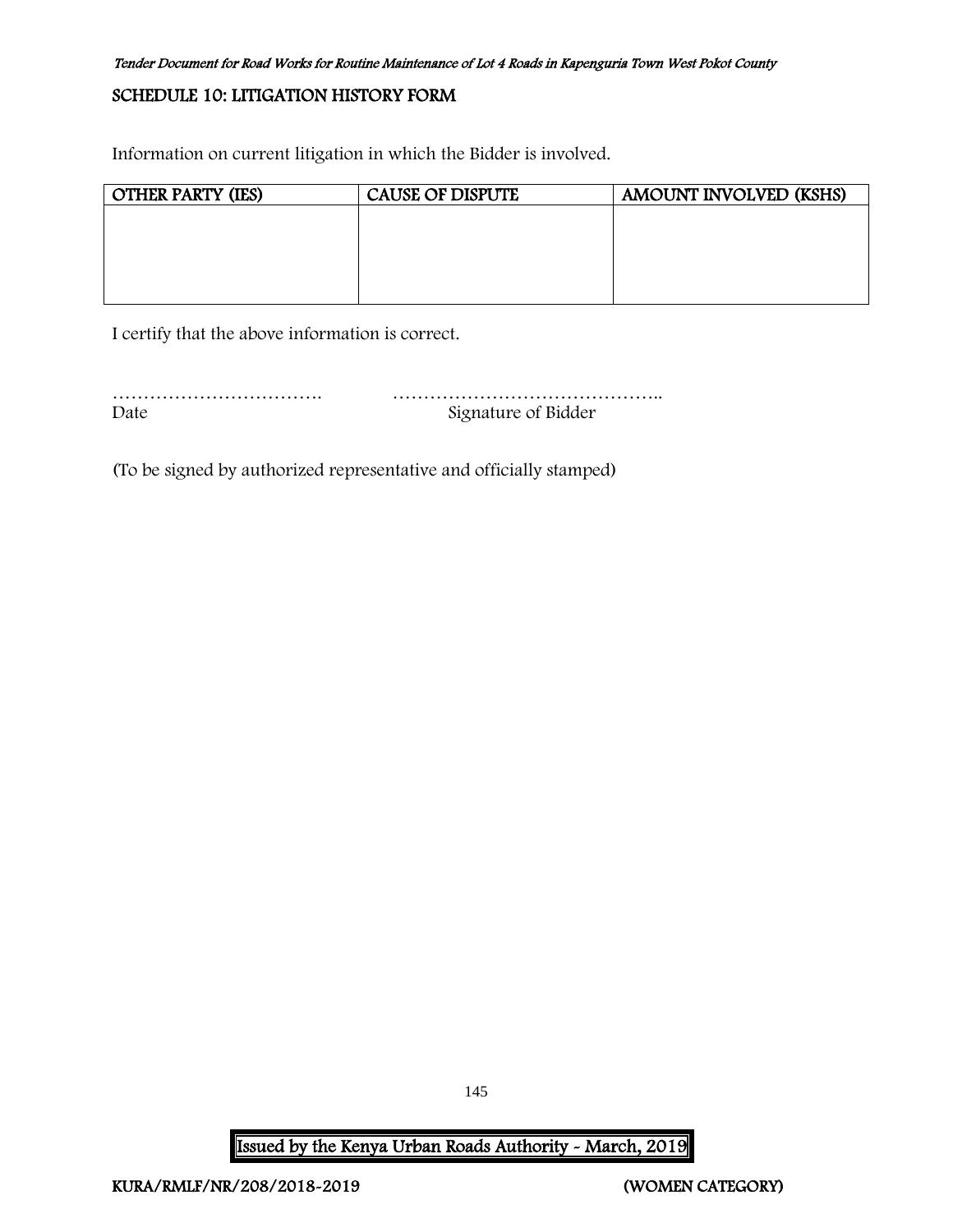### SCHEDULE 11: DECLARATION FORM FOR BANKRUPT OR INSOLVENT

## AND DEBARMENT

Date

To

The Kenya Urban Roads Authority

P.O Box 41727 – 02080,

IKM Place, 5th Ngong Ave, Nairobi,

KENYA.

Ladies and Gentlemen,

The Tenderer i.e. (full name and complete physical and postal address)

……………………………………………………………………………………………………… ………………………………………………………………………………………………………

……………………declare the following: -

a) That I/ We have not been debarred from participating in public procurement by anybody, institution or person.

b) That I/ We have not been involved in and will not be involved in corrupt and fraudulent practices regarding public procurement anywhere.

c) That I/ We are not insolvent, in receivership, bankrupt or in the process of being wound up and is not the subject of legal proceedings relating to the foregoing.

d) That I/We are not under any ongoing investigation by the Ethics and Anti-Corruption Commission (EACC) for any corrupt and/or economic crimes or practices.

e) That I/ We are not associated with any other Tenderer participating in this Tender.

f) That I/We do hereby confirm that all the information given in this tender is accurate, factual and true to the best of our knowledge.

Yours sincerely,

……………………………………………………

Name of Tenderer

………………………………………………………………………………..

Signature of duly authorised person signing the Tender

…………………………………………………………………………..

Name and Capacity of duly authorised person signing the Tender

………………………………………

Stamp or Seal of Tenderer

146

## Issued by the Kenya Urban Roads Authority - March, 2019

KURA/RMLF/NR/208/2018-2019 (WOMEN CATEGORY)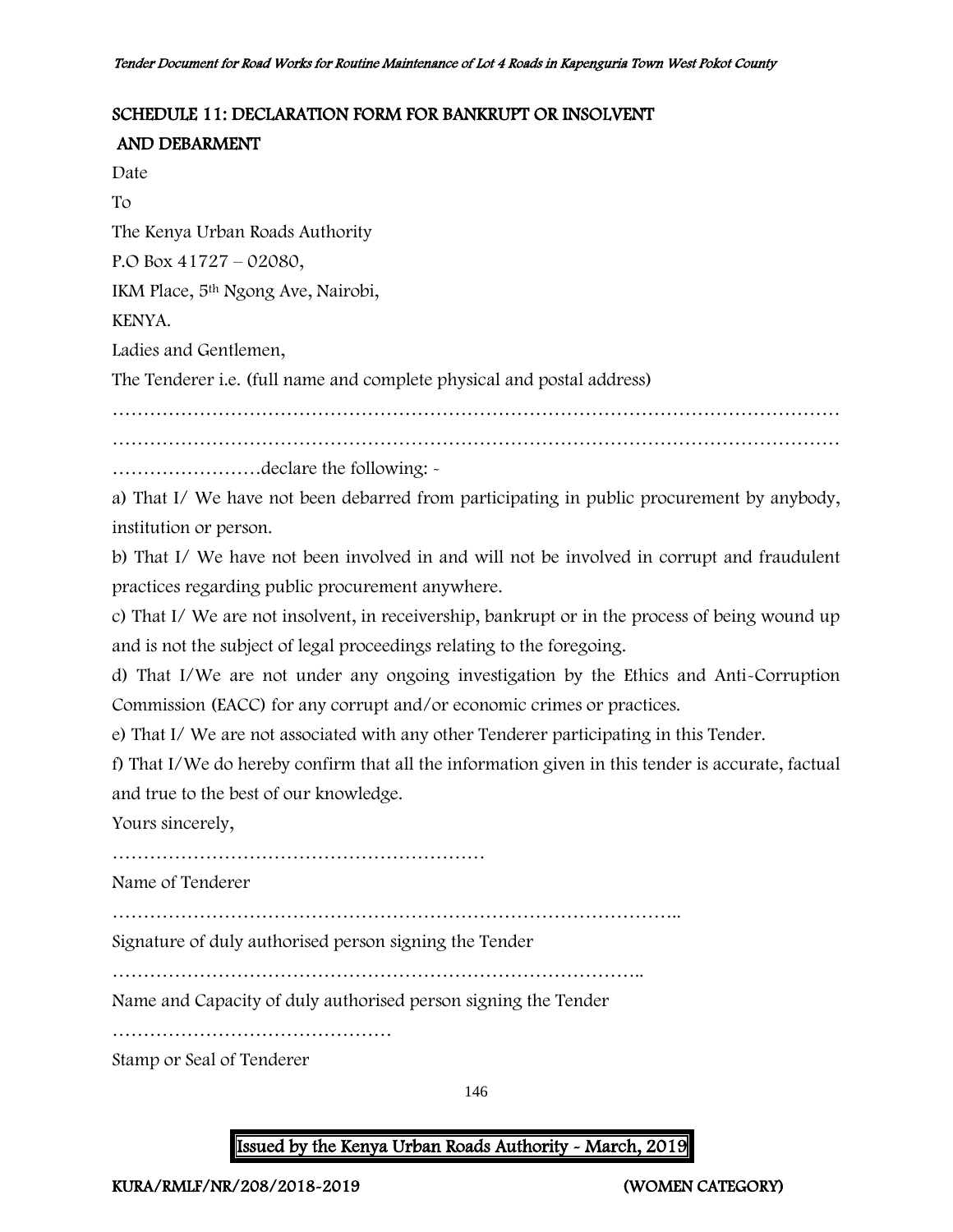## SCHEDULE 12: ANTI CORRUPTION DECLARATION / COMMITMENT / PLEDGE FORM

I/We …………………………………………………………………………… of Post Office Box …………………………………………………………. declare that I/ We recognize that Public Procurement is based on a free, fair and competitive tendering process which should not be open to abuse.

I/We ……………………………………………………………………….. Declare that I/We will not offer or facilitate, directly or indirectly, any inducement or reward to any public officer, their relations or business associates, in connection with tender No.

………………………………………………. for or in the subsequent performance of the contract if I/We am/are successful.

Signed by ……………………………… C.E.O. or Authorized

Representative. Name ……………………………………………..

Designation………………………………..

Signature…………………………………….

Date………………………………………..

In case of sub-contracting

Signed by ………………………………….. CEO of the firm to be subcontracted Name…………………………………………… Designation…………………………………….. Signature…………………………………. Date………………………………………..

147

Issued by the Kenya Urban Roads Authority - March, 2019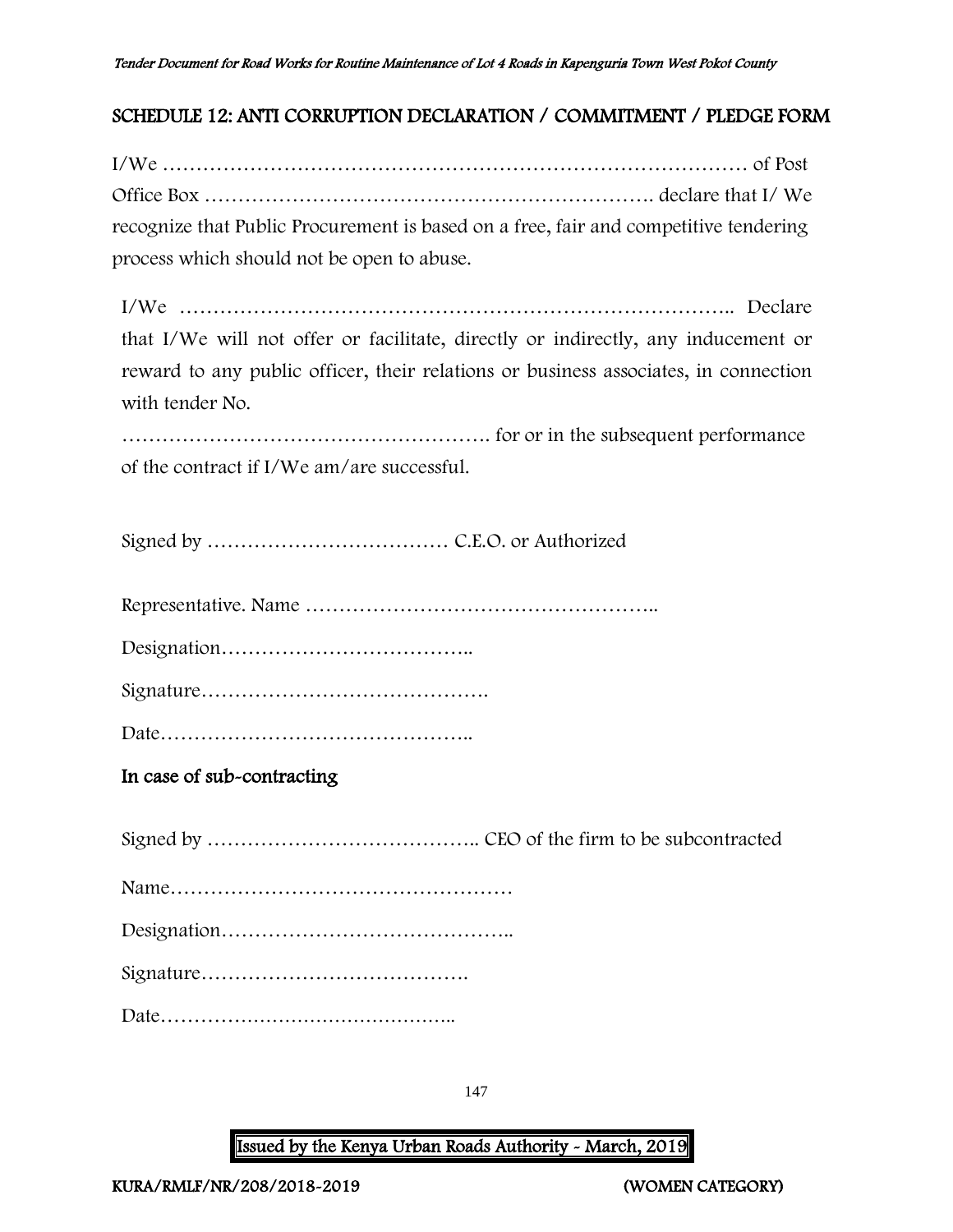# SECTION XII: FORM OF AGREEMENT

Issued by the Kenya Urban Roads Authority - March, 2019

148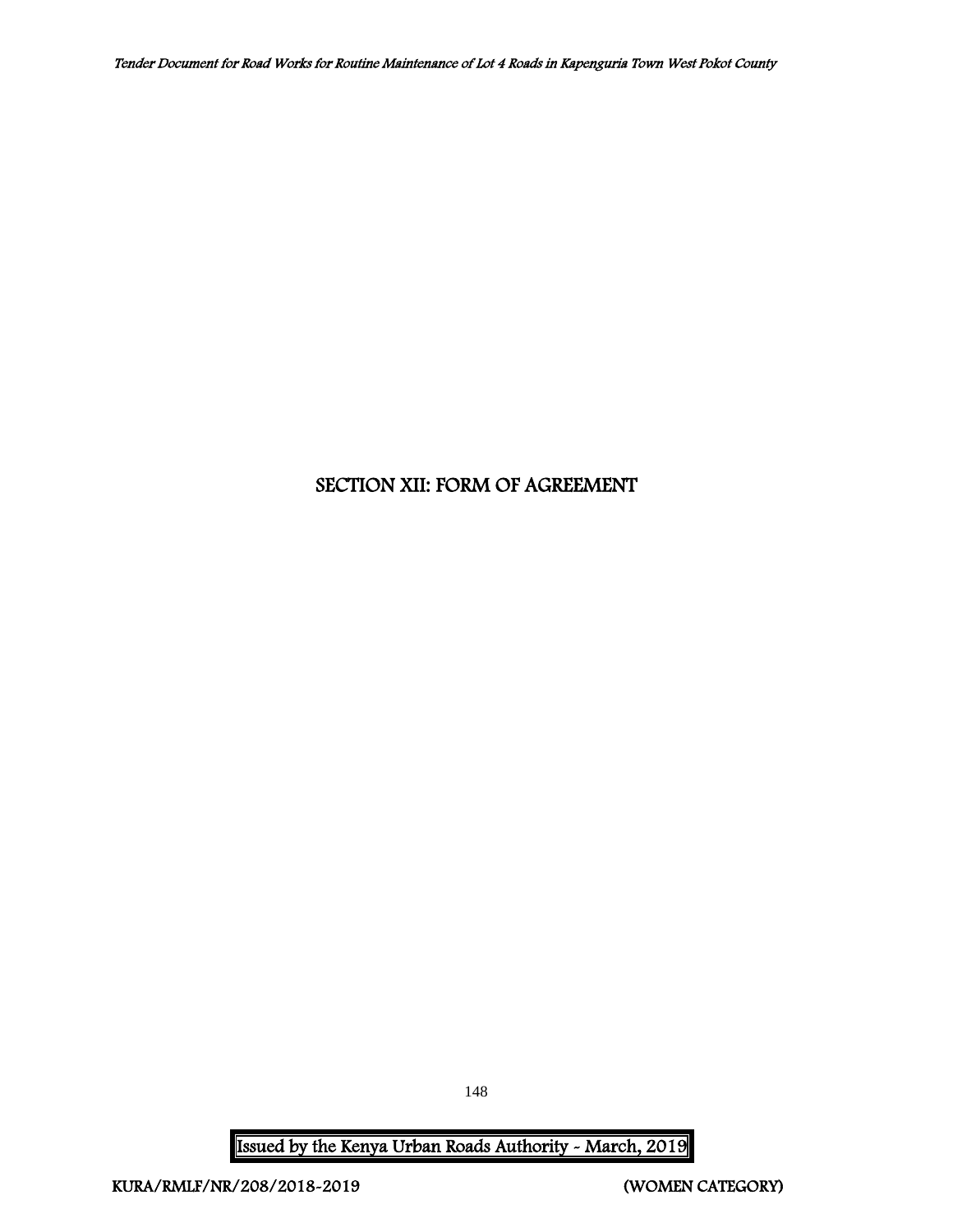#### Tender Document for Road Works for Routine Maintenance of Lot 4 Roads in Kapenguria Town West Pokot County

### FORM OF AGREEMENT

\*\*(To be signed after the award of a contract)

THIS AGREEMENT is made on the …………………… day of …………………. 20 …………… between the Kenya Urban Roads Authority of P. O. Box 41727-02080, Nairobi, Kenya hereinafter called "the

Employer" of the one part and M/S ................................................................................. (Contractor) of P. O . .................................................... (address) hereinafter called "the

Contractor" of the other part.

WHEREAS the Employer is desirous that certain works should be executed, viz.

### ROUTINE MAINTENANCE OF LOT 4 ROADS IN KAPENGURIA TOWN WEST POKOT COUNTY, CONTRACT NO. KURA/RMLF/NR/208/2018-2019

and has a Contract with the Contractor for the execution completion and maintenance of such works in the region NOW THIS AGREEMENT WITNESSETH as follows:

In this agreement words and expressions shall have the same meanings as are respectively assigned to them in the Conditions of Contract hereinafter referred to.

The following document shall be deemed to form and be read and construed as part of this Agreement, viz.:

- The form of bid dated………………………….
- The Conditions of Contract (FIDIC IV) Part 2
- The Conditions of Contract (FIDIC IV) Part 1
- The Special Specification
- The Standard Specifications
- The Priced Bill of Quantities
- The Letter of Award and Acceptance
- Schedules of Supplementary Information
- -The Drawings
- -Other documents as may be agreed and listed

All aforesaid documents are hereinafter referred to as "The Contract".

In consideration of the payment to be made by the Employer to the Contractor, the Contractor hereby covenants with the Employer to execute, complete and maintain the works in conformity in all respects with the provisions of the Contract.

The Employer hereby covenants to pay the Contractor in consideration of the execution, completion and maintenance of the works the Contract Price at the times and in the manner prescribed by the Contract.

IN WITNESS WHEREOF the parties have hereunto set their respective hands on the day and year first above written.

149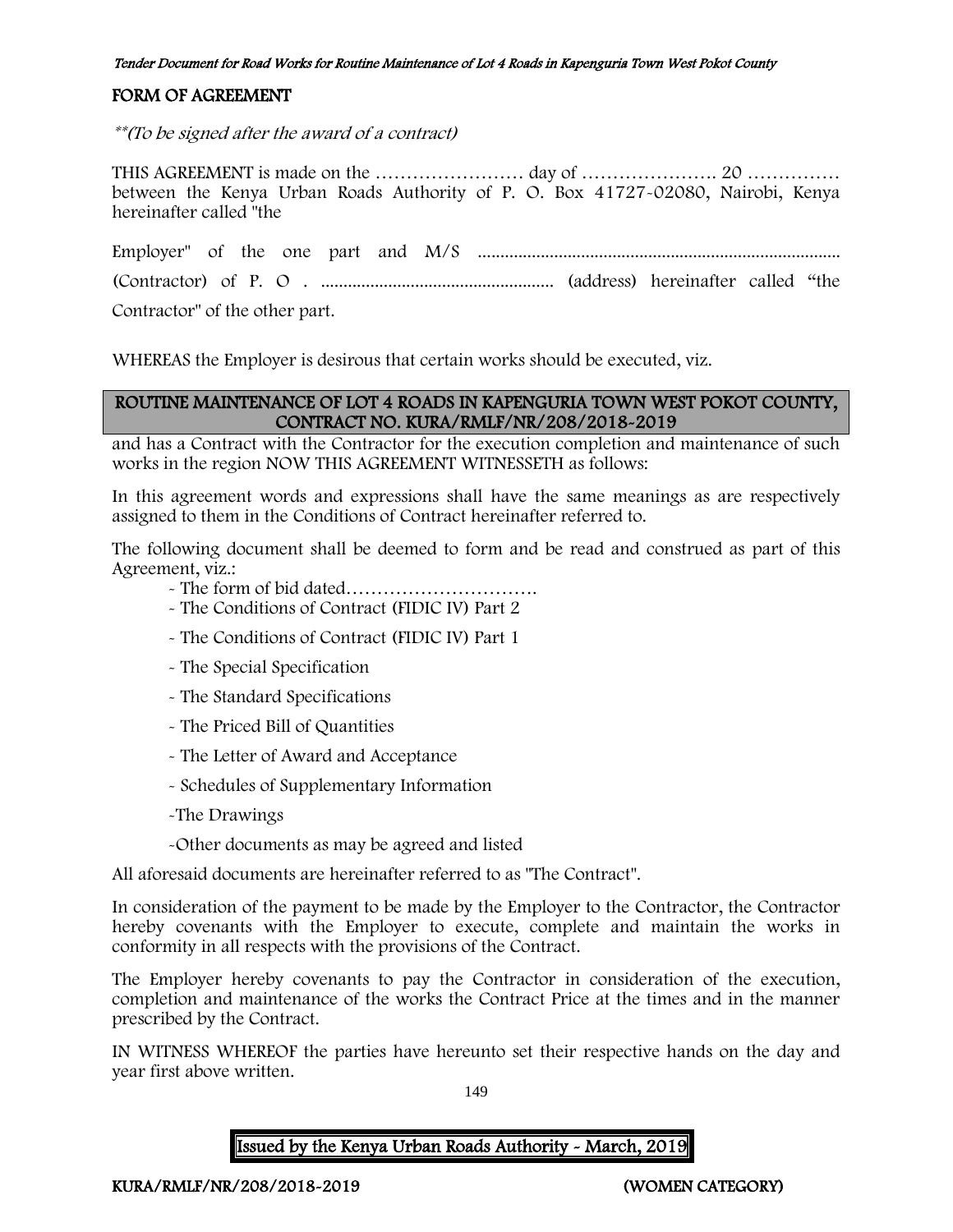### SIGNED SEALED AND DELIVERED

| By the said Employer:   | (Director General, Kenya Urban Roads Authority)<br>For and on behalf of the said Employer |
|-------------------------|-------------------------------------------------------------------------------------------|
| In the presence of:     | (Name and Designation of Witness)                                                         |
|                         | (Signature of Witness)                                                                    |
|                         | (Address Of witness)                                                                      |
| By the said Contractor: | (Signature)                                                                               |
|                         | .<br>(Name of the Director)                                                               |
| In the presence of:     | (Name and Designation of Witness)                                                         |
|                         | (Signature of Witness)                                                                    |
|                         | (Address Of witness)                                                                      |

150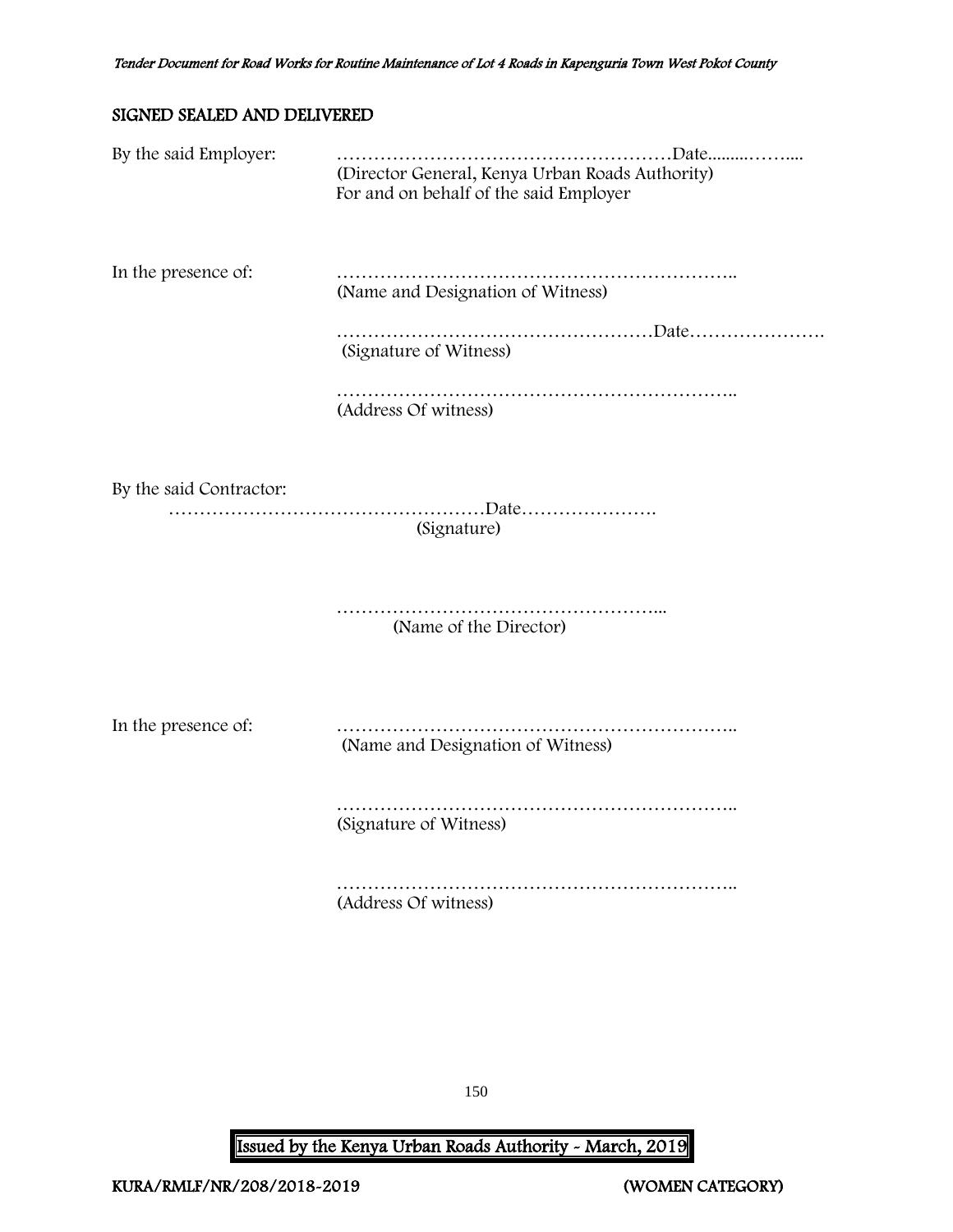# SECTION XIII: FORM OF PERFORMANCE BANK GUARANTEE (UNCONDITIONAL)

151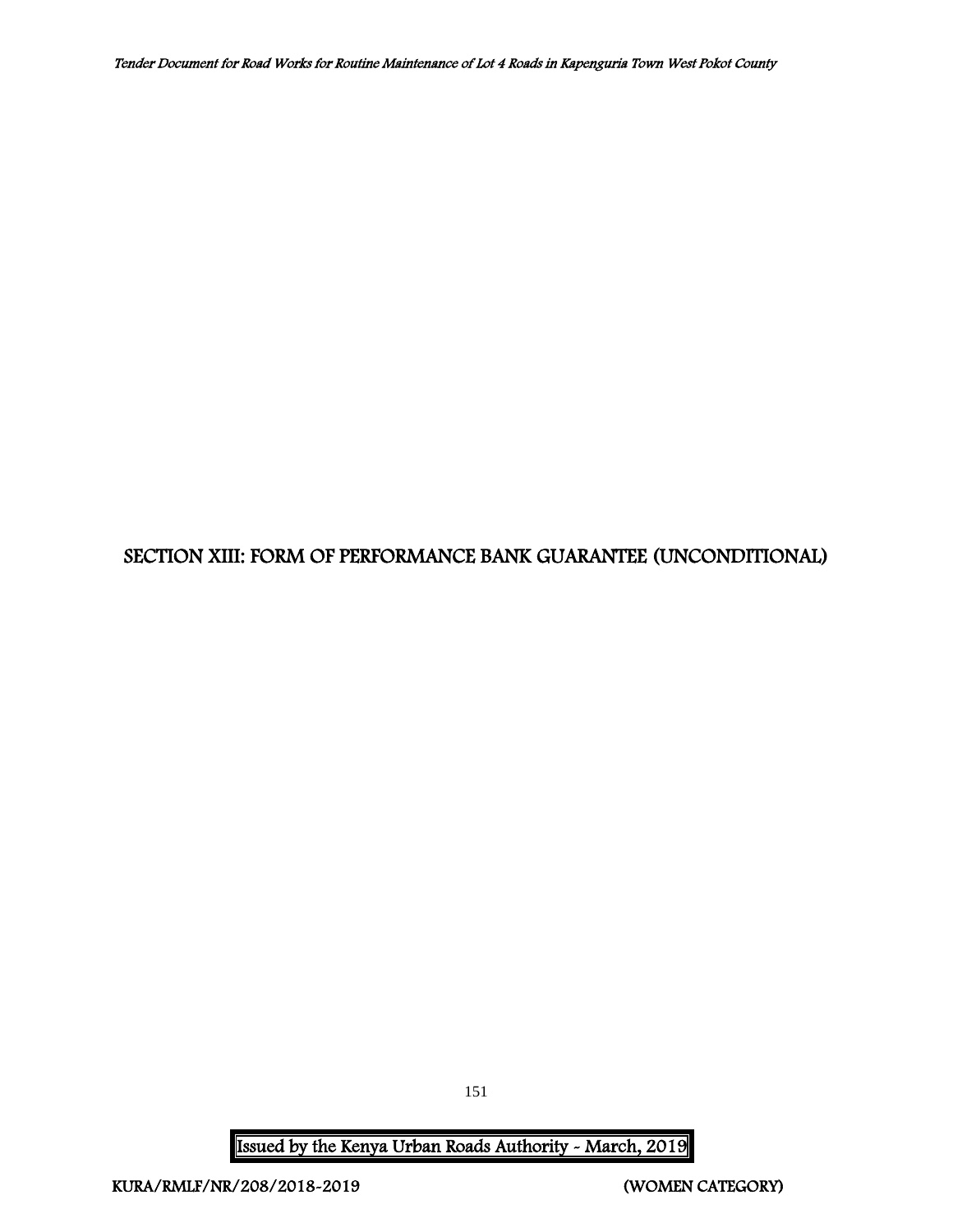#### FORM OF PERFORMANCE BANK GUARANTEE (UNCONDITIONAL)

To The Director General, Kenya Urban Roads Authority (KURA), P.O. Box 41727 - 02080 NAIROBI

WHEREAS …………………………………………………………………… (hereinafter called "the Contractor") has undertaken in pursuance of Contract No. ……………………………………Dated …..………………to execute the

### ROUTINE MAINTENANCE OF LOT 4 ROADS IN KAPENGURIA TOWN WEST POKOT COUNTY

, ( hereinafter called the "Contract")

AND WHEREAS it has been stipulated by you in the said Contract that the Contractor shall furnish you with a Bank Guarantee by a recognized bank for the sum specified in the Appendix to Form of Bid as security for compliance with his obligations in accordance with the Contract;

AND WHEREAS we have agreed to give the Contractor such a Bank Guarantee;

NOW THEREFORE we hereby affirm that we are the Guarantor and responsible to you on behalf of the Contractor, up to a total of

Kshs………………………………………………………………..………………… (amount in figures)Kshs. …………………………………………………………..………………………

……………………………………………………………………………… (amount in words)

and we undertake to payment to you, upon your first written demand and without cavil or argument, any sum or sums within and up to the limits as aforesaid without your needing to prove or show grounds or reasons for the sum specified therein.

We hereby waive the necessity of you demanding the said debt from the Contractor before presenting us with the demand.

We further agree that no change or addition to or other modification of the terms of the Contract or of the Works to be performed thereunder or of any of the Contract Documents which may be made between you and the Contractor shall in any way release us from any liability under this Guarantee and we hereby waive notice of any such change, addition or modification

This Guarantee shall be valid until 28 days after issuing of the Defects Liability Certificate.

AUTHORIZED SIGNATURE OF THE BANK

……………………………………………………..

Name of Signatory……………………………………………………………………………

152